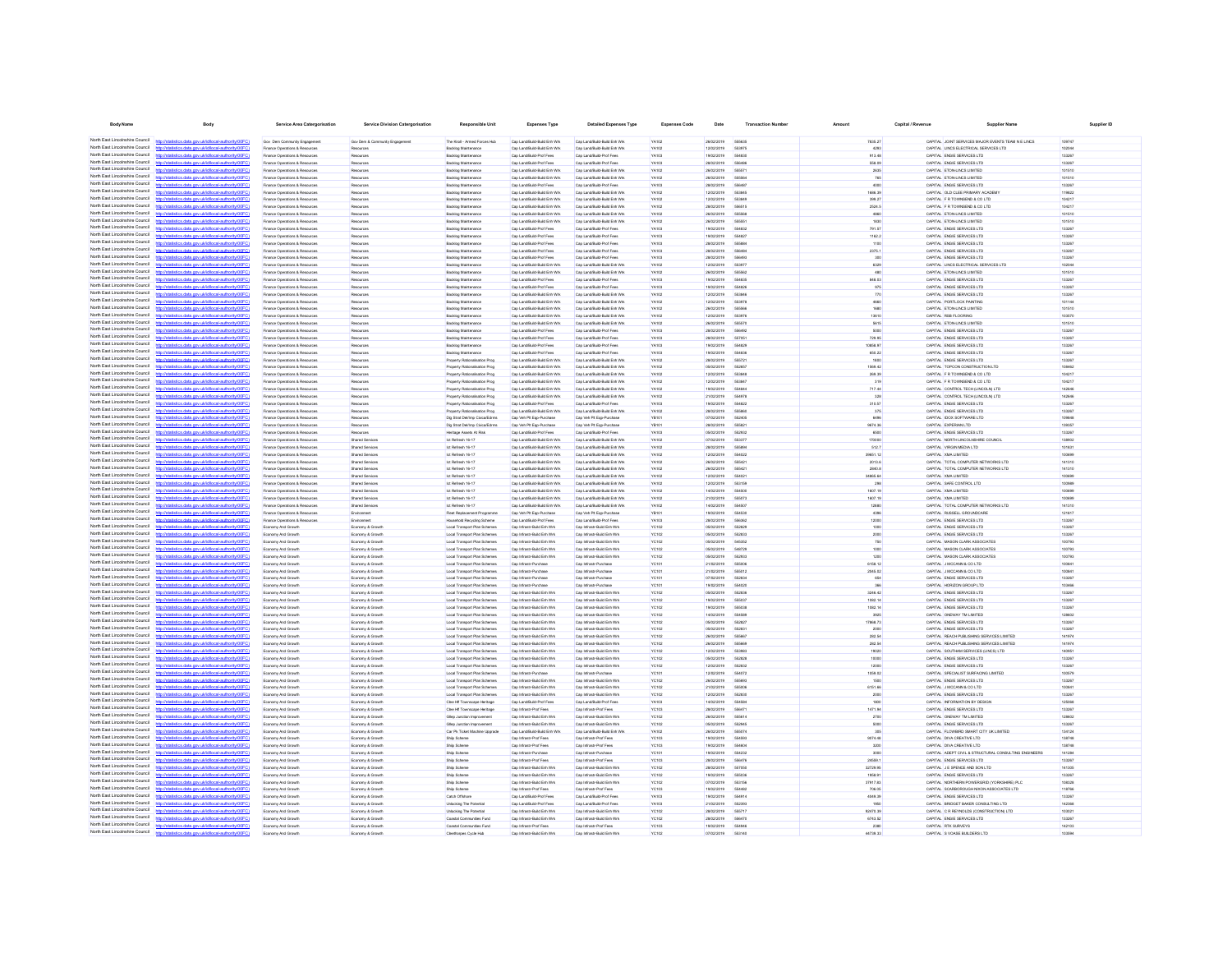| <b>Body Name</b>                                                   |                                                                                                                         | <b>Service Area Catergorisation</b>                      | <b>Service Division Catergorisation</b>      | Responsible Unit                                                 | <b>Expenses Type</b>                                             | <b>Detailed Expenses Type</b>                                | <b>Expenses Code</b>  | Date                      | <b>Transaction Nu</b>         |                        | Capital / Revenue |                                                                                   |                                        |
|--------------------------------------------------------------------|-------------------------------------------------------------------------------------------------------------------------|----------------------------------------------------------|----------------------------------------------|------------------------------------------------------------------|------------------------------------------------------------------|--------------------------------------------------------------|-----------------------|---------------------------|-------------------------------|------------------------|-------------------|-----------------------------------------------------------------------------------|----------------------------------------|
|                                                                    | North East Lincolnshire Council http://statistics.data.gov.uk/id/local-authority/00FC)                                  | <b>Economy And Growth</b>                                | Economy & Growth                             | A18 Laceby To Ludborough                                         | Cap Infrastr-Build Enh Wrk                                       | Cap Infrastr-Build Enh Wrk                                   | YC102                 | 05/02/2019                | 552837                        | 10588.8                |                   | CAPITAL ENGIE SERVICES LTD                                                        | 133267                                 |
| North East Lincolnshire Council                                    | http://statistics.data.onv.uk/d/ocal.authority/00EC                                                                     | <b>Economy And Growt</b>                                 | Economy & Growt                              | Smart Energy For Business                                        | Cap Land/Build-Build Enh Wrk                                     | Cap Land/Build-Build Enh Wrk                                 | <b>YA102</b>          | 14/02/2019                |                               | 4154                   |                   | CAPITAL DIAMOND MEDIA LK LTD                                                      | 124552                                 |
| North East Lincolnshire Council                                    | http://statistics.data.gov.uk/id/local-authority/00FC)                                                                  | <b>Economy And Growt</b>                                 | Economy & Growt                              | Smart Energy For Business                                        | Cap Land/Build-Build Enh Wrk                                     | Cap Land/Build-Build Enh Wrk                                 | YA102                 | 14/02/2019                | 554467                        | 6115                   |                   | CAPITAL ORION BUSINESS CENTR                                                      | 142213                                 |
| North East Lincolnshire Council<br>North East Lincolnshire Council | Witatistics data ony ukldihoral authority(00)                                                                           | Economy And Growth                                       | Economy & Growth                             | Smart Energy For Business                                        | Cap Land/Build-Build Enh Wrk                                     | Cap Land/Build-Build Enh Wrk                                 | <b>YA102</b>          | 26/02/2019                |                               | 10530                  |                   | CAPITAL VINE LODGE PRODUCTS LTD                                                   | 142359                                 |
| North East Lincolnshire Council                                    | istics.data.gov.ukld/local-authority/00FC                                                                               | Economy And Growt<br>Economy And Growth                  | Economy & Growt                              | A180 Sth Humb Bank Major Main<br>A180 Sth Humb Bank Major Maint  | Cap Infrastr-Build Enh Wrk<br>Cap Infrastr-Build Enh Wrk         | Cap Infrastr-Build Enh Wrk<br>Cap Infrastr-Build Enh Wrk     | <b>YC102</b><br>YC102 | 07/02/2019<br>26/02/2019  | 55317<br>66667                | 5003.29<br>282.54      |                   | CAPITAL ENGIE SERVICES LTD<br>CAPITAL REACH PUBLISHING SERVICES LIMITED           | 133267<br>141974                       |
| North Fast Lincolnshire Council                                    | Seting data over skildhood authority (DDEC                                                                              | Public Health And Leisure                                | Economy & Growth<br>Leisure                  | Immingham Community Art                                          | Cap Land/Build-Build Enh Wrk                                     | Cap Land/Build-Build Enh Wrk                                 | YA102                 | 07/02/2019                | 55317                         | 426.2                  |                   | CAPITAL XCEPTIONAL DESIGNS                                                        | 111932                                 |
| North East Lincolnshire Council                                    | http://statistics.data.gov.uk/id/local-authority/00FC                                                                   | Public Health And Leisure                                | Leisure                                      | Immingham Community Art                                          | Cap Land/Build-Build Enh Wrk                                     | Cap Land/Build-Build Enh Wrk                                 | YA102                 | 28/02/2019                | 55598                         | 250                    |                   | CAPITAL IMMINGHAM IN BLOOM                                                        | 109044                                 |
| North Fast Lincolnshire Council<br>North Fast Lincolnshire Council |                                                                                                                         | Public Health And Leisure                                | Leisure                                      | Bradley Football Redevelopment                                   | Cap Land/Build-Build Enh Wrk                                     | Cap Land/Build-Build Enh Wrk                                 | YA102                 | 28/02/2019                | 555977                        | 3284.5                 |                   | CAPITAL ROBINSON LOW FRANCIS LLP                                                  | 136534                                 |
| North East Lincolnshire Council                                    | istics.data.gov.ukfd/local-authority/00FC                                                                               | Adult Services                                           | Adult Services                               | Hos-Disabled Fac. Grants                                         | Cap Grants To O/Side Sources                                     | Cap Grants To O/Side Sources                                 | YJ101                 | 14/02/2019                | 55425                         | 4320                   |                   | CAPITAL OBAM LIFT SERVICES LTD                                                    | 112666                                 |
| North East Lincolnshire Council                                    | atistics.data.gov.uk/id/local-authority/00FC1                                                                           | Adult Services<br>Adult Services                         | Adult Services<br>Adult Services             | Hps-Disabled Fac. Grants<br>Hps-Disabled Fac. Grants             | Cap Grants To O/Side Sources<br>Cap Grants To O/Side Sources     | Cap Grants To O/Side Sources<br>Cap Grants To O/Side Sources | YJ101<br>YJ101        | 21/02/2019<br>28/02/2019  | 555105<br>55630               | 6065.88<br>2500.54     |                   | CAPITAL F R TOWNSEND & CO LTD<br>CAPITAL DOLPHIN MOBILITY EAST MIDLANDS LTD       | 104217<br>101317                       |
| North East Lincolnshire Council                                    | istics data ony uklidiocal authority/00FC                                                                               | Adult Services                                           | Adult Services                               | Hos-Disabled Fac. Grants                                         | Cap Grants To O/Side Sources                                     | Cap Grants To O/Side Sources                                 | YJ101                 | 07/02/2019                | 663140                        | 18454.66               |                   | CAPITAL VIC HANSEN BUILDING & JOINERY LTD                                         | 103981                                 |
| North East Lincolnshire Council                                    | http://statistics.data.gov.uk/id/local-authority/00FC)                                                                  | Adult Services                                           | Adult Services                               | Hps-Disabled Fac. Grants                                         | Cap Grants To O/Side Sources                                     | Cap Grants To O/Side Sources                                 | YJ101                 | 07/02/2019                | 653146                        | 9137.26                |                   | CAPITAL ABLE 4 ENTERPRISE LTD                                                     | 120159                                 |
| North East Lincolnshire Council<br>North East Lincolnshire Council | http://statistics.data.oov.uk/d/ocal.authority/00EC                                                                     | Adult Services                                           | Adult Services                               | Hos-Disabled Fac. Grants                                         | Cap Grants To O/Side Sources                                     | Cap Grants To O/Side Sources                                 | YJ101                 | 07/02/2019                | 553378                        | 6706.64                |                   | CAPITAL F R TOWNSEND & CO LTD                                                     | 104217                                 |
| North East Lincolnshire Council                                    | http://statistics.data.gov.uk/id/local-authority/00FC1<br>http://etatietica.clats.opg/dcidiocal.authority/DDEC          | Adult Services<br>Arkit Service                          | Adult Services<br>Arkit Renáres              | Hos-Disabled Fac. Grants<br>Hos-Disabled Fan Grants              | Cap Grants To O/Side Sources<br>Can Grants To Officia Sources    | Cap Grants To O/Side Sources<br>Can Grants To Officia Source | YJ101<br><b>V.HO1</b> | 12/02/2019<br>pensystems: | 553029<br>557065              | 3325<br><b>RA47 21</b> |                   | CAPITAL OBAM LIFT SERVICES LTD<br>CAPITAL VIC HANSEN BUILDING & JOINERY LTD.      | 112666<br>109981                       |
| North East Lincolnshire Council                                    | http://statistics.data.gov.uk/id/local-authority/00FC1                                                                  | Adult Services                                           | Adult Services                               | Hos-Disabled Fac. Grants                                         | Cap Grants To O/Side Sources                                     | Cap Grants To O/Side Sources                                 | YJ101                 | 19/02/2019                | 554592                        | 14007.97               |                   | CAPITAL MARK BENNETT                                                              | 101838                                 |
| North East Lincolnshire Council                                    | http://statistics.data.onv.uk/d/ocal.authority/00EC                                                                     | Adult Services                                           | Artist Renánce                               | Hos-Disabled Fac. Grants                                         | Cap Grants To O/Side Sources                                     | Cap Grants To O/Side Sources                                 | YJ101                 | enorono                   | <b>SS34R</b>                  | <b>6008 16</b>         |                   | CAPITAL ABLE 4 ENTERPRISE LTD                                                     | 120159                                 |
| North East Lincolnshire Council                                    | http://statistics.data.gov.uk/id/local-authority/00FC1                                                                  | Arkit Service                                            | Arkit Renáres                                | Hos-Disabled Fan Grants                                          | Can Grants To Officia Sources                                    | Can Grants To Officia Sources                                | Viter                 | 21/02/2019                | 555093                        | 6215 18                |                   | CAPITAL MARK RENNETT                                                              | 101838                                 |
| North East Lincolnshire Council<br>North East Lincolnshire Council | any defational authority/DOEC<br>http://statistics.data.gov.uk/id/local-authority/00FC)                                 | Adult Service                                            | Adult Services                               | Hps-Disabled Fac. Grants<br>Hos-Disabled Fac. Grants             | Cap Grants To O/Side Sources                                     | Cap Grants To O/Side Source                                  | YJ101                 | 28/02/2019<br>12/02/2019  | <b>GGGR24</b><br><b>GRAAS</b> | 3448.50                |                   | CAPITAL P G INGOLDBY & SONS LTD<br>CAPITAL OBAM LIFT SERVICES LTD                 | 100591<br>112666                       |
| North East Lincolnshire Council                                    | http://etatietics.clats.com/ddidiocal.authority/DDEC                                                                    | Adult Services<br>Adult Service                          | Adult Services<br>Adult Services             | Hps-Disabled Fac. Grants                                         | Cap Grants To O/Side Sources<br>Cap Grants To O/Side Sources     | Cap Grants To O/Side Sources<br>Cap Grants To O/Side Sources | YJ101<br>YJ101        | 28/02/2019                | 556519                        | 4285<br>9319.89        |                   | CAPITAL P G INGOLDBY & SONS LTD                                                   | 100591                                 |
| North East Lincolnshire Council                                    | http://statistics.data.gov.uk/id/local-authority/00FC                                                                   | Adult Service                                            | Adult Services                               | Hps-Disabled Fac. Grants                                         | Cap Grants To O/Side Sources                                     | Cap Grants To O/Side Sources                                 | YJ101                 | 12/02/2019                | 553000                        | 1350                   |                   | CAPITAL OBAM LIFT SERVICES LTD                                                    | 112666                                 |
| North East Lincolnshire Council                                    | r/ktatistics data ony ukidihocal authority/00FC                                                                         | Adult Services                                           | Adult Services                               | Hps-Disabled Fac. Grants                                         | Cap Grants To O/Side Sources                                     | Cap Grants To O/Side Sources                                 | YJ101                 | 19/02/2019                |                               | 1924                   |                   | CAPITAL OBAM LIFT SERVICES LTD                                                    | 112666                                 |
| North East Lincolnshire Council<br>North East Lincolnshire Council | distics.data.gov.uk/id/local-authority/00FC                                                                             | Adult Service                                            | Adult Services                               | Hps-Disabled Fac. Grants                                         | Cap Grants To O/Side Sources                                     | Cap Grants To O/Side Sources                                 | YJ101                 | 14/02/2019                | 55456                         | 4433                   |                   | CAPITAL CLOSOMAT LTD                                                              | 100849                                 |
| North East Lincolnshire Council                                    | http://statistics.data.gov.uk/id/local-authority/00FC                                                                   | Adult Services                                           | Adult Services<br>Adult Services             | Hos-Disabled Fac. Grants<br>Hps-Disabled Fac. Grants             | Cap Grants To O/Side Sources<br>Cap Grants To O/Side Sources     | Cap Grants To O/Side Sources                                 | YJ101                 | 07/02/2019<br>28/02/2019  | 55344                         | 1399<br>7012.72        |                   | CAPITAL OBAM LIFT SERVICES LTD<br>CAPITAL MARK BENNETT                            | 112666<br>101838                       |
| North East Lincolnshire Council                                    |                                                                                                                         | Adult Services<br>Adult Services                         | Adult Services                               | Hos-Disabled Fac. Grants                                         | Cap Grants To OrSide Sources                                     | Cap Grants To O/Side Sources<br>Cap Grants To O/Side Sources | YJ101<br>YJ101        | 12/02/2019                | 55588<br>553028               | 1669                   |                   | CAPITAL OBAM LIFT SERVICES LTD                                                    | 112666                                 |
| North Fast Lincolnshire Council                                    | tics data ony ricktificcal authority/00FC                                                                               | Adult Service                                            | Adult Services                               | Hos-Disabled Fac. Grants                                         | Cap Grants To O/Side Sources                                     | Cap Grants To O/Side Sources                                 | YJ101                 | 28/02/2019                | 555863                        | 1669                   |                   | CAPITAL OBAM LIFT SERVICES LTD                                                    | 112666                                 |
| North East Lincolnshire Council                                    |                                                                                                                         | Adult Services                                           | Adult Services                               | Hos-Disabled Fac. Grants                                         | Cap Grants To OrSide Sources                                     | Cap Grants To O/Side Sources                                 | YJ101                 | 21/02/2019                | 555139                        | 2750                   |                   | CAPITAL PRISM MEDICAL LK LTD                                                      | 119507                                 |
| North Fast Lincolnshire Council<br>North Fast Lincolnshire Council | definitional authority (Y)                                                                                              | Adult Services                                           | Adult Services                               | Hps-Disabled Fac. Grants                                         | Cap Grants To O/Side Sources                                     | Cap Grants To O/Side Sources                                 | YJ101                 | 21/02/2019                | 555102                        | 2367.61                |                   | CAPITAL DOLPHIN MOBILITY EAST MIDLANDS LTD                                        | 101317                                 |
| North Fast Lincolnshire Council                                    | distics.data.gov.uk/id/local-authority/00FC                                                                             | Adult Services                                           | Adult Services                               | Housing Assist Grants And Loan                                   | Cap Grants To O/Side Sources                                     | Cap Grants To O/Side Sources                                 | YJ101                 | 12/02/2019                | 554119<br>554120              | 12790.54               |                   | CAPITAL SHEFFIELD CITY COUNCIL                                                    | 119344                                 |
| North Fast Lincolnshire Council                                    | http://statistics.data.gov.uk/id/local-authority/00FC)                                                                  | Adult Services<br>Adult Services                         | Adult Services<br>Adult Services             | Housing Assist Grants And Loan<br>Housing Assist Grants And Loan | Cap Grants To O/Side Sources<br>Cap Grants To O/Side Sources     | Cap Grants To O/Side Sources<br>Cap Grants To O/Side Sources | YJ101<br>YJ101        | 12/02/2019<br>07/02/2019  | 553402                        | 8800<br>882.68         |                   | CAPITAL SHEFFIELD CITY COUNCIL<br>CAPITAL YES ENERGY SOLUTIONS                    | 119344<br>138575                       |
| North East Lincolnshire Council                                    | istics data ony ricid/ocal authority/00FC                                                                               | Adult Services                                           | Adult Services                               | Housing Assist Grants And Loan                                   | Cap Grants To O/Side Sources                                     | Cap Grants To O/Side Sources                                 | YJ101                 | 07/02/2019                | 553126                        | 880                    |                   | CAPITAL YES ENERGY SOLUTIONS                                                      | 138575                                 |
| North East Lincolnshire Council                                    | tistics.data.gov.uk/id/local-authority/00FC)                                                                            | Children & Family Service                                | Ass Dir - Skills                             | Community Learning Services                                      | Contributions To Provisions                                      | Contributions - Other                                        | LK103                 | 14/02/2019                | 554129                        | 252                    |                   | REVENUE THE COURTYARD CAFE                                                        | 135980                                 |
| North East Lincolnshire Council<br>North East Lincolnshire Council | distins data one uklidiocal authoritetture:                                                                             | Children & Family Services                               | Ass Dir - Skills                             | Community Learning Services                                      | Miscellaneous Expenses                                           | Activities - Service Users                                   | LL114                 | 14/02/2019                | 554483                        | 1543.75                |                   | REVENUE CENTRE4 LIMITED                                                           | 126893                                 |
| North East Lincolnshire Council                                    | http://statistics.data.gov.uk/id/local-authority/00FC1<br>http://statistics.data.onv.uk/d/ocal.authority/00EC           | Children & Family Services<br>Children & Family Services | Ass Dir - Skills<br>Ass Dir - Ridis          | Community Learning Services<br>Community Learning Services       | Miscellaneous Expenses<br>Misrellanenus Fynenses                 | Activities - Service Users<br>Artivities - Renére Lisers     | LL114<br>11114        | 14/02/2019<br>ennooned    | <b>SS44RA</b><br>665613       | 650<br>487.5           |                   | REVENUE CENTRE4 LIMITED<br>REVEN E CENTRE4 LIMITED.                               | 126893<br>126803                       |
| North East Lincolnshire Council                                    | http://statistics.data.gov.uk/id/local-authority/00FC1                                                                  | Children & Family Services                               | Ass Dir - Skills                             | Community Learning Services                                      | Miscellaneous Expenses                                           | Activities - Service Users                                   | LL114                 | 28/02/2019                | 556311                        | 693                    |                   | REVENUE CLEETHORPES CHILDCARE                                                     | 101591                                 |
| North East Lincolnshire Council                                    | distribution state concrete interest authoritation CO                                                                   | Children & Family Service                                | Ass Dir - Skills                             | Community Learning Services                                      | Miscellaneous Expense                                            | Activities - Service Users                                   | LL114                 | 28/02/2019                | <b>GGASS</b>                  | <b>ASS</b>             |                   | REVENUE OLEETHORPES CHLOCARE                                                      | 101501                                 |
| North East Lincolnshire Council                                    | http://statistics.data.oov.uk/id/ocal.authority/00FCI                                                                   | Children & Family Services                               | Ass Dir - Riche                              | Community Learning Services                                      | Misrellanenin Fynense                                            | Artisties - Renire Lisers                                    | 11.114                | 28/02/2019                | 698320                        | 630                    |                   | REVENUE OLEETHORPES CHLOCARE                                                      | 101501                                 |
| North East Lincolnshire Council<br>North East Lincolnshire Council | http://etatietics.clats.com/ddidiocal.authority/DDEC<br>http://statistics.data.gov.uk/id/local-authority/00FC1          | Children & Family Service                                | Ass Dir - Skills                             | Community Learning Services                                      |                                                                  |                                                              | GC101<br>GC103        | 28/02/2019<br>ernoronse   | 555822<br>654187              | 19500                  |                   | REVENUE FORESIGHT NEL LTD<br>REVENUE FORESIGHT NEL LTD                            | 102889<br>102889                       |
| North East Lincolnshire Council                                    | http://atatistics.chta.com/ddidiocal.authority/00EC                                                                     | Children & Family Service<br>Children & Family Service   | Ass Dir - Skills<br>Ass Dir - Skills         | Community Learning Services<br>Community Learning Services       | Rents<br>Miscellaneous Expenses                                  | Room Hire<br>Exam Fees                                       | LL115                 | 14/02/2019                | 654510                        | 630<br>286             | REVENLE NOCN      |                                                                                   | 123052                                 |
| North East Lincolnshire Council                                    | http://statistics.data.gov.uk/id/local-authority/00FC1                                                                  | Children & Family Service                                | Ass Dir - Skills                             | Community Learning Services                                      | Miscellaneous Expense                                            | Activities - Service User                                    | LL114                 | 19/02/2019                | 554956                        | 766                    |                   | REVENUE WELLS & SONS MARQUEES LTD                                                 | 129509                                 |
| North East Lincolnshire Council                                    | ins data ony uklidihoaliauthorisinnen                                                                                   | Children & Family Services                               | Ass Dir - Skills                             | Community Learning Services                                      | Miscellaneous Expenses                                           | Activities - Service Users                                   | LL114                 | 19/02/2019                |                               |                        |                   | REVENUE LINCS INSPIRE LTD                                                         | 120610                                 |
| North East Lincolnshire Council<br>North East Lincolnshire Council | http://statistics.data.gov.uk/id/local-authority/00FC                                                                   | Children & Family Service                                | Ass Dir - Skills                             | Community Learning Services                                      | celaneous Expenses                                               | Activities - Service Users                                   | LL114                 | 14/02/2019                | 554019                        | 2500                   |                   | REVENUE GRIMSBY AUDITORIU                                                         | 128160                                 |
| North East Lincolnshire Council                                    | tistics data ony uklidiocal authority/00F<br>istics.data.gov.uk/id/local-authority/00FC                                 | Children & Family Services<br>Children & Family Service  | Ass Dir - Educatio<br>Ass Dir - Educatio     | Access And Education Services<br>Access And Education Services   | Contract Hre-Operating Leases<br>Contract Hre-Operating Leases   | Vehicles - Contract Hire<br>Vehicles - Contract Hire         | JC101<br>JC101        | 14/02/2019<br>19/02/2019  | 55422<br>55427                | 1170<br>518.13         |                   | REVENUE MINICABS CLEETHORPES (LINCS) LTD<br>REVENUE REDACTED PERSONAL INFORMATION | 102124<br>REDACTED PERSONAL INFORMATIO |
| North East Lincolnshire Council                                    |                                                                                                                         | Children & Family Services                               | Ass Dir - Education                          | Access And Education Services                                    | Contract Hre-Operating Leases                                    | Vehicles - Contract Hire                                     | JC101                 | 26/02/2019                | 554896                        | 480                    |                   | REVENUE LINKS TAXIS                                                               | 100546                                 |
| North Fast Lincolnshire Council                                    | stics.data.gov.uk/id/local-authority/00FC                                                                               | Children & Family Services                               | Ass Dir - Education                          | Access And Education Services                                    | Contract Hire-Operating Leases                                   | Vehicles - Contract Hire                                     | JC101                 | 19/02/2019                | 55486                         | 787.5                  |                   | REVENUE LINKS TAXIS                                                               | 100546                                 |
| North East Lincolnshire Council<br>North Fast Lincolnshire Council | local-authority/00FC                                                                                                    | Children & Family Services                               | Ass Dir - Education                          | Access And Education Services                                    | Contract Hre-Operating Leases                                    | Vehicles - Contract Hire                                     | JC101                 | 07/02/2019                | 663374                        | 585                    |                   | REVENUE LINKS TAXIS                                                               | 100546                                 |
| North Fast Lincolnshire Council                                    | defettivent authority (DOEC)<br>istics data ony uklidiocal authority(00FC)                                              | Children & Family Services<br>Children & Family Services | Ass Dir - Education<br>Ass Dir - Education   | Access And Education Services<br>Access And Education Services   | Contract Hire-Operating Leases<br>Contract Hre-Operating Leases  | Vehicles - Contract Hire<br>Vehicles - Contract Hire         | JC101<br>JC101        | 19/02/2019<br>19/02/2019  | 554868<br><b>SS4RFF</b>       | 780<br>650             |                   | REVENLE LINKS TAXIS<br>REVENUE LINKS TAXIS                                        | 100546<br>100546                       |
| North East Lincolnshire Council                                    |                                                                                                                         | Children & Family Services                               | Ass Dir - Education                          | Access And Education Services                                    | Contract Hre-Operating Leases                                    | Vehicles - Contract Hire                                     | JC101                 | 14/02/2019                | 554197                        | 1197                   |                   | REVENUE AA RADIO CARS LTD                                                         | 101222                                 |
| North East Lincolnshire Council                                    | stics.data.gov.uk/id/local-authority/00FC)                                                                              | Children & Family Services                               | Ass Dir - Education                          | Access And Education Services                                    | Contract Hre-Operating Leases                                    | Vehicles - Contract Hire                                     | JC101                 | 26/02/2019                | 666456                        | 688                    |                   | REVENUE LINKS TAXIS                                                               | 100546                                 |
| North East Lincolnshire Council<br>North Fast Lincolnshire Council | calauthority <sup>100</sup>                                                                                             | Children & Family Services                               | Ass Dir - Education                          | Access And Education Services                                    | Contract Hre-Operating Leases                                    | Vehicles - Contract Hire                                     | JC101                 | 19/02/2019                | <b>SS4RRS</b>                 | 742                    |                   | REVENLE LINKS TAXIS                                                               | 100546                                 |
| North East Lincolnshire Council                                    | http://statistics.data.gov.uk/id/local-authority/00FC)                                                                  | Children & Family Services                               | Ass Dir - Education                          | Access And Education Services                                    | Contract Hire-Operating Leases                                   | Vehicles - Contract Hire                                     | JC101                 | 19/02/2019                | <b>554870</b>                 | 270                    |                   | REVENUE LINKS TAXIS                                                               | 100546                                 |
| North East Lincolnshire Council                                    | http://statistics.data.oov.uk/d/ocal.authority/00EC<br>distics.data.gov.uk/id/local-authority/00FC1<br><b>http://et</b> | Children & Family Services<br>Children & Family Services | Ass Dir - Education<br>Ass Dir - Education   | Access And Education Services<br>Access And Education Services   | Contract Hre-Operating Leases<br>Contract Hre-Operating Leases   | Vehicles - Contract Hire<br>Vehicles - Contract Hire         | JC101<br>JC101        | 14/02/2019<br>19/02/2019  | 554255<br>55466               | 360<br>880             |                   | REVENUE FON A CAR LTD<br>REVENUE LINKS TAXIS                                      | 140517<br>100546                       |
| North East Lincolnshire Council                                    | distribution data one delidional activisibiliti CC                                                                      | Children & Family Services                               | Ass Dir - Friendline                         | Anness And Education Services                                    | Contract Headmerston Leases                                      | Vehirles - Contract Hire                                     | <b>JC101</b>          | encicries                 | <b>SS4AN</b>                  | 1240                   |                   | REVEN E LINKS TAXIS                                                               | 100546                                 |
| North East Lincolnshire Council                                    | http://statistics.data.gov.uk/id/local-authority/00FC1                                                                  | Children & Family Services                               | Ass Dir - Education                          | Access And Education Services                                    | Contract Hre-Operating Leases                                    | Vehicles - Contract Hire                                     | JC101                 | 14/02/2019                | 554133                        | 510                    |                   | REVENUE COXONS CARS LIMITED                                                       | 100578                                 |
| North East Lincolnshire Council<br>North East Lincolnshire Council | http://etatietics.clats.com/ddidiocal.authority/DDEC                                                                    | <b>Children &amp; Family Service</b>                     | Ass Dir - Friungting                         | Access And Education Services                                    | Contract Hire-Operating Leases                                   | Vehicles - Contract Hire                                     | <b>JC101</b>          | sanoconse                 | <b>SS4R7P</b>                 | 506                    |                   | REVEN E LINKS TAXIS                                                               | 100546                                 |
| North East Lincolnshire Council                                    | http://statistics.data.gov.uk/id/local-authority/00FC)<br>http://statistics.data.onv.uk/d/ocal.authority/00EC           | Children & Family Senings<br>Children & Family Services  | Ass Dir - Friungting<br>Ass Dir - Education  | Anness And Education Services<br>Access And Education Services   | Contract Hre-Operating Leases<br>Contract Hire-Operating Leases  | Vehicles - Contract Hire<br>Vehicles - Contract Hire         | <b>JOSES</b><br>JC101 | sanzionia<br>19/02/2019   | 554896<br><b>GGARR</b>        | 555<br>296             |                   | REVEN E LINKS TAXIS<br>REVENUE LINKS TAXIS                                        | 100546<br>100546                       |
| North East Lincolnshire Council                                    | http://statistics.data.gov.uk/id/local-authority/00FC1                                                                  | Children & Family Service                                | Ass Dir - Education                          | Anness And Education Services                                    | Contract Hire-Operating Leases                                   | Vehicles - Contract Hire                                     | JC101                 | sanzionia                 | SS4AR                         | 640                    |                   | REVENUE LINKS TAXIS                                                               | 100546                                 |
| North East Lincolnshire Council                                    | <b>CONTRACTOR</b> AND CONTRACTOR                                                                                        | Children & Family Services                               | Ass Dir - Educatio                           | Access And Education Services                                    | Contract Hire-Operating Leases                                   | Vehicles - Contract Hire                                     | JC101                 | 19/02/2019                |                               | 1267                   |                   | REVENUE LINKS TAXIS                                                               | 100546                                 |
| North East Lincolnshire Council                                    | http://statistics.data.gov.uk/id/local-authority/00FC                                                                   | Children & Family Service                                | Ass Dir - Education                          | Access And Education Services                                    | Contract Hire-Operating Lease                                    | Vehicles - Contract Hire                                     | JC101                 | 19/02/2019                | 554900                        | 1147.5                 |                   | REVENUE LINKS TAXIS                                                               | 100546                                 |
| North East Lincolnshire Council<br>North East Lincolnshire Council | http://statistics.data.onv.uk/d/ocal.authority/00EC                                                                     | Children & Family Services                               | Ass Dir - Educatio                           | Access And Education Services                                    | Contract Hire-Operating Leases                                   | Vehicles - Contract Hire                                     | JC101                 | 14/02/2019<br>14/02/2019  | 55420                         | 2280                   |                   | REVENUE BEST FUTURES COMMUNITY INTEREST COMPAN                                    | 128600                                 |
| North East Lincolnshire Council                                    | http://statistics.data.gov.uk/id/ocal-authority/00FC)                                                                   | Children & Family Service<br>Children & Family Services  | Ass Dir - Educatio<br>Ass Dir - Education    | Access And Education Services<br>Access And Education Services   | Contract Hire-Operating Leases<br>Contract Hre-Operating Leases  | Vehicles - Contract Hire<br>Vehicles - Contract Hire         | JC101<br>JC101        | 14/02/2019                | 55423                         | 1260<br>798            |                   | REVENUE MINICABS CLEETHORPES (LINCS) LTD<br>REVENUE AA RADIO CARS LTD             | 102124<br>101222                       |
| North East Lincolnshire Council                                    | tistics.data.gov.uk/id/local-authority/00FC                                                                             | Children & Family Services                               | Ass Dir - Educatio                           | Access And Education Services                                    | Contract Hire-Operating Leases                                   | Vehicles - Contract Hire                                     | JC101                 | 14/02/2019                | 55426                         | 1056                   |                   | REVENUE AA RADIO CARS LTD                                                         | 101222                                 |
| North East Lincolnshire Council                                    |                                                                                                                         | Children & Family Services                               | Ass Dir - Education                          | Access And Education Services                                    | Private Contractors                                              | Concessionary Fares                                          | <b>PH104</b>          | 19/02/2019                | 55424                         | 2087.8                 |                   | REVENUE STAGECOACH SERVICES                                                       | 101404                                 |
| North Fast Lincolnshire Council<br>North East Lincolnshire Council | distics.data.gov.uk/id/local-authority/00FC1                                                                            | Children & Family Services                               | Ass Dir - Education                          | Access And Education Services                                    | Contract Hre-Operating Leases                                    | Vehicles - Contract Hire                                     | JC101                 | 14/02/2019                | 554176                        | 2356                   |                   | REVENUE AMVALE MEDICAL TRANSPORT LTD                                              | 130777                                 |
| North Fast Lincolnshire Council                                    | stics.data.gov.uk/id/local-authority/00FC1                                                                              | Children & Family Services                               | Ass Dir - Education                          | Access And Education Services                                    | Contract Hre-Operating Leases                                    | Vehicles - Contract Hire                                     | JC101                 | 19/02/2019                | 554892                        | 1178                   |                   | REVENUE LINKS TAXIS                                                               | 100546                                 |
| North Fast Lincolnshire Council                                    |                                                                                                                         | Children & Family Services<br>Children & Family Services | Ass Dir - Education<br>Ass Dir - Education   | Access And Education Services<br>Access And Education Services   | Contract Hire-Operating Leases<br>Contract Hre-Operating Leases  | Vehicles - Contract Hire<br>Vehicles - Contract Hire         | JC101<br>JC101        | 19/02/2019<br>14/02/2019  | 554909<br>554284              | 1054<br>2970           |                   | REVENLE LINKS TAXIS<br>REVENUE AMVALE LIMITED                                     | 100546<br>101030                       |
| North Fast Lincolnshire Council                                    |                                                                                                                         | Children & Family Services                               | Ass Dir - Education                          | Access And Education Services                                    | Contract Hre-Operating Leases                                    | Vehicles - Contract Hire                                     | JC101                 | 14/02/2019                | 554283                        | 3150                   |                   | REVENUE AMVALE LIMITED                                                            | 101030                                 |
| North Fast Lincolnshire Council                                    | http://statistics.data.oov.uk/d/ocal.authority/00ECI                                                                    | Children & Family Services                               | Ass Dir - Education                          | Access And Education Services                                    | Contract Hre-Operating Leases                                    | Vehicles - Contract Hire                                     | JC101                 | 14/02/2019                | 554282                        | 2970                   |                   | REVENUE AMVALE LIMITED                                                            | 101030                                 |
| North East Lincolnshire Council<br>North East Lincolnshire Council | fistins data ony riklidingal authority/00EC                                                                             | Children & Family Services                               | Ass Dir - Education                          | Access And Education Services                                    | Contract Hre-Operating Leases                                    | Vehicles - Contract Hire                                     | JC101                 | 14/02/2019                | 554246                        | 3568.2                 |                   | REVENUE MILLMAN COACHES                                                           | 100700                                 |
| North East Lincolnshire Council                                    | http://statistics.data.gov.uk/id/local-authority/00FC)<br>http://statistics.data.onv.uk/id/ocal.authority/00EC          | Children & Family Services<br>Children & Family Services | Ass Dir - Education<br>Ass Dir - Education   | Access And Education Services<br>Access And Education Services   | Contract Hire-Operating Leases<br>Contract Hire-Operating Leases | Vehicles - Contract Hire<br>Vehicles - Contract Hire         | JC101<br>JC101        | 19/02/2019<br>14/02/2019  | 554907<br>554195              | 1116<br>356.44         |                   | REVENUE LINKS TAXIS<br>REVENUE AA RADIO CARS LTD                                  | 100546<br>101222                       |
| North East Lincolnshire Council                                    | http://statistics.data.gov.uk/id/local-authority/00FC1                                                                  | Children & Family Services                               | Ass Dir - Education                          | Access And Education Services                                    | Contract Hre-Operating Leases                                    | Vehicles - Contract Hire                                     | JC101                 | 14/02/2019                | 554194                        | 882                    |                   | REVENUE AA RADIO CARS LTD                                                         | 101222                                 |
| North East Lincolnshire Council                                    | http://etatietica.clats.opg/dcidiocal.authority/DDEC                                                                    | Children & Family Services                               | Ass Dir - Friungting                         | Anness And Education Services                                    | Contract Hira-Oneration Leases                                   | Vehirles - Contract Hire                                     | <b>JOSES</b>          | encomar                   | 55414                         | 540                    |                   | REVENLE COXONS CARS LIMITED                                                       | 100578                                 |
| North East Lincolnshire Council                                    | http://statistics.data.gov.uk/id/local-authority/00FC1                                                                  | Children & Family Services                               | Ass Dir - Education                          | Access And Education Services                                    | Contract Hire-Operating Leases                                   | Vehicles - Contract Hire                                     | JC101                 | 14/02/2019                | 554242                        | 2790                   |                   | REVENUE AMVALE LIMITED                                                            | 101030                                 |
| North East Lincolnshire Council<br>North East Lincolnshire Council | http://etatietica.clats.com/ddid/scal.authority/00EC<br>http://statistics.data.onv.uk/id/ocal.authority/00FCI           | Children & Family Service<br>Children & Family Services  | Ass Dir - Friungting<br>Ass Dir - Friungting | Access And Education Services<br>Anness And Education Services   | Private Contractors<br>Contract Hire-Operating Leases            | Concessionary Fares<br>Vehirles - Contract Hire              | PHIM<br><b>JC101</b>  | encicries<br>sanzionia    | 554248<br><b>SS4R7</b>        | 1186.3                 |                   | REVENUE STAGECOACH SERVICES<br>REVEN E LINKS TAXIS                                | 101404<br>100546                       |
| North East Lincolnshire Council                                    |                                                                                                                         | Children & Family Service                                | Ass Dir - Education                          | Access And Education Services                                    | Contract Hre-Operating Lease                                     | Vehicles - Contract Hire                                     | JC101                 | 14/02/2019                | 654174                        | 280<br>2926            |                   | REVENUE AMVALE MEDICAL TRANSPORT LTD                                              | 130777                                 |
|                                                                    | North East Lincolnshire Council http://statistics.data.gov.uk/id/local-authority/00FC)                                  | Children & Family Service                                | Ass Dir - Education                          | Access And Education Services                                    | Contract Hre-Operating Leases                                    | Vehicles - Contract Hire                                     | <b>JC101</b>          | sampronse                 | 55425                         | 2530                   |                   | REVENUE THE BUS RUN                                                               | 101522                                 |
|                                                                    | North East Lincolnshire Council   New Setwhetics Anti-Any defictive at authority inner                                  | Children & Family Service                                | Ass Dir - Educatio                           | Access And Education Services                                    | Contract Hire-Operating Leases                                   | Vehicles - Contract Hire                                     | JC101                 | 14/02/2019                | 65417                         | 2534.4                 |                   | REVENUE GRIMSBY MINBUSES LTD                                                      | 121524                                 |
| North East Lincolnshire Council<br>North East Lincolnshire Council | http://statistics.data.gov.uk/id/local-authority/00FC                                                                   | Children & Family Service                                | Ass Dir - Educatio                           | Access And Education Services                                    | Contract Hire-Operating Lease                                    | Vehicles - Contract Hire                                     | JC101                 | 28/02/2019                | 55632                         | 2112                   |                   | REVENUE GRIMSBY MINBUSES LTD                                                      | 121524                                 |
| North East Lincolnshire Council                                    | p://statistics.data.gov.uk/id/local-authority/00FC<br>http://statistics.data.gov.uk/id/local-authority/00FC1            | Children & Family Services<br>Children & Family Services | Ass Dir - Educatio<br>Ass Dir - Educatio     | Access And Education Services<br>Access And Education Services   | Contract Hre-Operating Leases<br>Contract Hire-Operating Leases  | Vehicles - Contract Hire                                     | JC101                 | 28/02/2019<br>14/02/2019  | 55424                         | 2956.8<br>2525.4       |                   | REVENUE GRIMSBY MINBUSES LTD<br>REVENUE GRIMSBY MINBUSES LTD                      | 121524<br>121524                       |
| North East Lincolnshire Council                                    |                                                                                                                         | Nirkan & Family See                                      | Ass Dir., Friung                             | cress And Education Services                                     |                                                                  |                                                              | <b>JC101</b>          | 28/02/2019                |                               | 2104.5                 |                   | REVEN E. GRIMSRY MINRI ISES LTD                                                   | 121524                                 |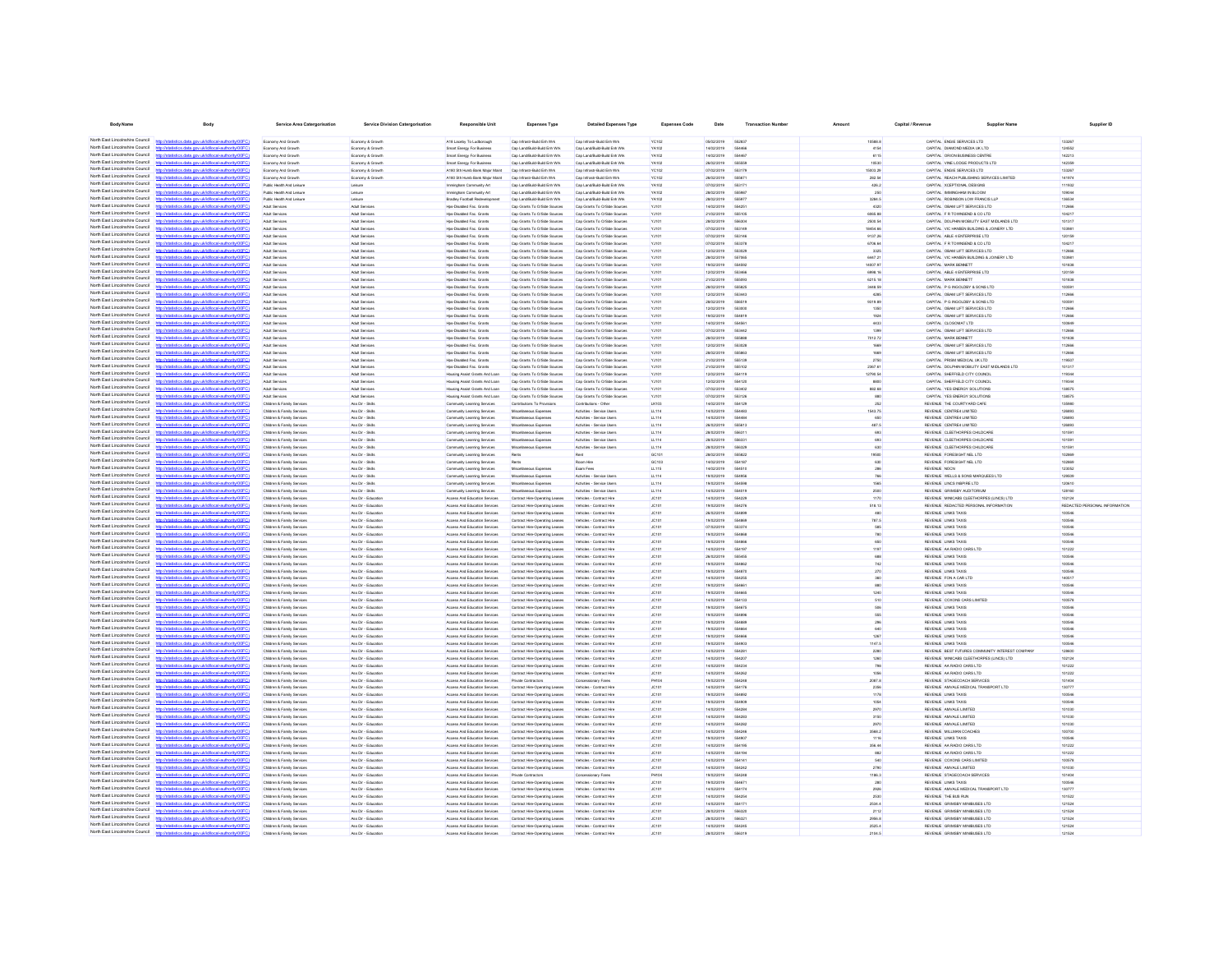| <b>Body Name</b>                                                   | Body                                                                                                                                                                             | <b>Service Area Catergorisation</b>                                | Service Division Catergorisation            | Responsible Unit                                               | <b>Expenses Type</b>                                             | <b>Detailed Expenses Type</b>                        | <b>Expenses Code</b>  | Date                     | <b>Transaction Numbe</b> | Amount             | Capital / Revenue | <b>Supplier Name</b>                                                             | Supplier ID                   |
|--------------------------------------------------------------------|----------------------------------------------------------------------------------------------------------------------------------------------------------------------------------|--------------------------------------------------------------------|---------------------------------------------|----------------------------------------------------------------|------------------------------------------------------------------|------------------------------------------------------|-----------------------|--------------------------|--------------------------|--------------------|-------------------|----------------------------------------------------------------------------------|-------------------------------|
|                                                                    | North East Lincolnshire Council http://statistics.data.gov.uk/id/local-authority/00FC)                                                                                           | Children & Family Services                                         | Ass Dir - Friungting                        | Anness And Education Services                                  | Contract Hire-Oneration Leases                                   | Vehicles - Contract Hire                             | Licens.               | 28/02/2019               | 556322                   | 2046.3             |                   | BEVEN E GRIMSRY MINRI ISES I TO                                                  | 121524                        |
| North East Lincolnshire Council                                    |                                                                                                                                                                                  | Children & Family Services                                         | Ass Dir - Education                         | Access And Education Services                                  | Contract Hre-Operating Leases                                    | Vehicles - Contract Hire                             | JC101                 | 19/02/2019               | <b>55490</b>             | 594                |                   | REVENUE LINKS TAXIS                                                              | 100546                        |
| North East Lincolnshire Council                                    | http://statistics.data.oov.uk/d/ocal.authority/00EC)                                                                                                                             | Children & Family Service                                          | Ass Dir - Education                         | Anness And Education Services                                  | Contract Hire-Operating Leases                                   | Vehicles - Contract Hire                             | <b>JC101</b>          | 14/02/2019               | 654138                   | <b>SO4</b>         |                   | REVEN E COXONS CARS LIMITED                                                      | 100578                        |
| North East Lincolnshire Council                                    | distribution data and debtivershed to discrimination                                                                                                                             | Children & Family Service                                          | Ass Dir - Education                         | Access And Education Services                                  | Contract Hire-Operating Leases                                   | Vehicles - Contract Hire                             | JC101                 | 19/02/2019               | <b>SS400</b>             | 846                |                   | REVENUE LINKS TAXIS                                                              | 100546                        |
| North East Lincolnshire Council<br>North East Lincolnshire Council | nny vid idioent nationis (DOEC)                                                                                                                                                  | Children & Family Service<br>Children & Family Services            | Ass Dir - Education<br>Ass Dir - Educatio   | Access And Education Services<br>Access And Education Services | Contract Hire-Operating Leases<br>Contract Hre-Operating Leases  | Vehicles - Contract Hire<br>Vehicles - Contract Hire | <b>JC101</b><br>JC101 | 19/02/2019<br>19/02/2019 | 55489                    | 440<br>1236        |                   | REVENUE LINKS TAXIS<br>REVENUE LINKS TAXIS                                       | 100546<br>100546              |
| North East Lincolnshire Council                                    | http://statistics.data.oov.uk/d/ocal.authority/00FCI                                                                                                                             | Children & Family Service                                          | Ass Dir - Education                         | Access And Education Services                                  | Contract Hire-Operating Leases                                   | Vehicles - Contract Hire                             | JC101                 | 14/02/2019               | 55421                    | 2232               |                   | REVENUE AMVALE MEDICAL TRANSPORT LTD                                             | 130777                        |
| North East Lincolnshire Council                                    | http://statistics.data.gov.ukild/local-authority/00FC                                                                                                                            | Children & Family Service                                          | Ass Dir - Educatio                          | Access And Education Services                                  | Contract Hire-Operating Leases                                   | Vehicles - Contract Hire                             | JC101                 | 14/02/2019               | 554278                   | 1800               |                   | REVENUE HANSONS AIRPORT EXPRESS                                                  | 111879                        |
| North East Lincolnshire Council<br>North East Lincolnshire Council | tistics.data.gov.uk/id/local-authority/00FC                                                                                                                                      | Children & Family Services                                         | Ass Dir - Educatio                          | Access And Education Services                                  | Contract Hre-Operating Leases                                    | Vehicles - Contract Hire                             | JC101                 | 12/02/2019               | 55232                    | 820                |                   | REVENJE AMVALE LIMITED                                                           | 101030                        |
| North Fast Lincolnshire Council                                    | latistics.data.gov.uk/id/local-authority/00FC1<br>nv ukldincal authority00F                                                                                                      | Children & Family Services<br>Children & Family Service            | Ass Dir - Educatio<br>Ass Dir - Education   | Access And Education Services<br>Access And Education Services | Contract Hre-Operating Leases<br>Contract Hre-Operating Leases   | Vehicles - Contract Hire<br>Vehicles - Contract Hire | JC101<br>JC101        | 28/02/2019<br>12/02/2019 | 55232                    | 820<br>820         |                   | REVENJE AMVALE LIMITED<br>REVENUE AMVALE LIMITED                                 | 101030<br>101030              |
| North East Lincolnshire Council                                    | //statistics.data.gov.uk/id/local-authority/00FC)                                                                                                                                | Children & Family Services                                         | Ass Dir - Educatio                          | Access And Education Services                                  | Contract Hre-Operating Leases                                    | Vehicles - Contract Hire                             | JC101                 | 28/02/2019               | 55634                    | 820                |                   | REVENJE AMVALE LIMITED                                                           | 101030                        |
| North Fast Lincolnshire Council                                    |                                                                                                                                                                                  | Children & Family Services                                         | Ass Dir - Education                         | Access And Education Services                                  | Contract Hire-Operating Leases                                   | Vehicles - Contract Hire                             | JC101                 | 14/02/2019               | 554225                   | 900                |                   | REVENUE MINICABS CLEETHORPES (LINCS) LTD                                         | 102124                        |
| North Fast Lincolnshire Council                                    | tics.data.gov.uk/id/local-authority/00FC1                                                                                                                                        | Children & Family Services                                         | Ass Dir - Education                         | Access And Education Services                                  | Contract Hre-Operating Leases                                    | Vehicles - Contract Hire                             | JC101                 | 19/02/2019               | 554902                   | 700                |                   | REVENUE LINKS TAXIS                                                              | 100546                        |
| North East Lincolnshire Council<br>North Fast Lincolnshire Council | http://statistics.data.gov.uk/id/local-authority/00FC)                                                                                                                           | Children & Family Services                                         | Ass Dir - Education                         | Access And Education Services                                  | Contract Hire-Operating Leases                                   | Vehicles - Contract Hire                             | JC101                 | 19/02/2019               | 554913                   | 1710               |                   | REVENUE LINKS TAXIS                                                              | 100546                        |
| North East Lincolnshire Council                                    | stics data nov uklidiocal authority(DDFC)                                                                                                                                        | Children & Family Services<br>Children & Family Services           | Ass Dir - Education<br>Ass Dir - Education  | Access And Education Services<br>Access And Education Services | Contract Hre-Operating Leases<br>Contract Hre-Operating Leases   | Vehicles - Contract Hire<br>Vehicles - Contract Hire | JC101<br>JC101        | 19/02/2019<br>19/02/2019 | 554906<br>554912         | 2040<br>395        |                   | REVENUE LINKS TAXIS<br>REVENUE LINKS TAXIS                                       | 100546<br>100546              |
| North East Lincolnshire Council                                    | stics.data.gov.uk/id/local-authority/00FC)                                                                                                                                       | Children & Family Services                                         | Ass Dir - Education                         | Access And Education Services                                  | Contract Hire-Operating Leases                                   | Vehicles - Contract Hire                             | JC101                 | 21/02/2019               | 666380                   | 496                |                   | REVENUE LINKS TAXIS                                                              | 100546                        |
| North East Lincolnshire Council                                    | stics data ony ukld/ocal authority/00                                                                                                                                            | Children & Family Services                                         | Ass Dir - Education                         | Access And Education Services                                  | Contract Hre-Operating Leases                                    | Vehicles - Contract Hire                             | JC101                 | 14/02/2019               | 554208                   | 2160               |                   | REVENLE AMVALE MEDICAL TRANSPORT LTD                                             | 130777                        |
| North East Lincolnshire Council<br>North East Lincolnshire Council | tistics.data.gov.uk/id/local-authority/00FC)<br>http<br>sting data over skildhood, authorital00EC                                                                                | Children & Family Services<br><b>Children &amp; Family Service</b> | Ass Dir - Education<br>Ass Dir - Friungting | Access And Education Services<br>Anness And Education Services | Contract Hre-Operating Leases<br>Contract Hire-Operating Leases  | Vehicles - Contract Hire<br>Vehirles - Contract Hire | JC101<br><b>JC101</b> | 14/02/2019<br>ennoonst   | 554173<br>654235         | 3906<br>954        |                   | REVENLE AMVALE MEDICAL TRANSPORT LTD<br>REVEN E. 44 BARIO CARS ITD               | 130777<br>101222              |
| North East Lincolnshire Council                                    | http://statistics.data.gov.uk/id/local-authority/00FC)                                                                                                                           | Children & Family Service                                          | Ass Dir - Education                         | Access And Education Services                                  | Contract Hire-Operating Leases                                   | Vehicles - Contract Hire                             | JC101                 | 19/02/2019               | 554898                   | 1530               |                   | REVENUE LINKS TAXIS                                                              | 100546                        |
| North East Lincolnshire Council                                    | Interfering data over skildhood, authority(DDCC)                                                                                                                                 | Children & Family Service                                          | Ass Dir - Education                         | Access And Education Services                                  | Contract Hre-Operating Leases                                    | Vehicles - Contract Hire                             | JC101                 | 14/02/2019               | 554200                   | 4932               |                   | REVENUE AMVALE MEDICAL TRANSPORT LTD                                             | 130777                        |
| North East Lincolnshire Council                                    | http://statistics.data.oov.uk/d/ocal.authority/00EC)                                                                                                                             | Children & Family Service                                          | Ass Dir - Friungting                        | Anness And Education Services                                  | Contract Hre-Operating Leases                                    | Vehicles - Contract Hire                             | <b>JC101</b>          | 14/02/2019               | 554206                   | 2142               |                   | REVEN E AMVALE MEDICAL TRANSPORT I TO                                            | 130777                        |
| North East Lincolnshire Council<br>North East Lincolnshire Council | www.defabrication.dhocks/DOD<br>http://statistics.data.oov.uk/id/ocal.authority/00FCI                                                                                            | Children & Family Service                                          | Ass Dir - Education                         | Access And Education Services                                  | Contract Hire-Operating Leases                                   | Vehicles - Contract Hire                             | JC101                 | 19/02/2019<br>14/02/2019 | <b>SS4RM</b><br>6541%    | 1260               |                   | REVENUE LINKS TAXIS                                                              | 100546<br>100578              |
| North East Lincolnshire Council                                    | distribution data and debtivershed to discrimination                                                                                                                             | Children & Family Service<br>Children & Family Services            | Ass Dir - Education<br>Ass Dir - Educatio   | Access And Education Services<br>Access And Education Services | Contract Hire-Operating Leases<br>Contract Hire-Operating Leases | Vehicles - Contract Hire<br>Vehicles - Contract Hire | <b>JC101</b><br>JC101 | 14/02/2019               |                          | 576<br>414         |                   | REVENUE COXONS CARS LIMITED<br>REVENUE COXONS CARS LIMITED                       | 100578                        |
| North East Lincolnshire Council                                    | atistics.data.gov.uk/id/local-authority/00FC1                                                                                                                                    | Children & Family Service                                          | Ass Dir - Education                         | Access And Education Services                                  | Contract Hire-Operating Leases                                   | Vehicles - Contract Hire                             | JC101                 | 14/02/2019               | 55420                    | 688.5              |                   | REVENUE MINICABS CLEETHORPES (LINCS) LTD                                         | 102124                        |
| North East Lincolnshire Council                                    |                                                                                                                                                                                  | Children & Family Services                                         | Ass Dir - Educatio                          | Access And Education Services                                  | Contract Hre-Operating Leases                                    | Vehicles - Contract Hire                             | JC101                 | 19/02/2019               |                          | 1764               |                   | REVENUE LINKS TAXIS                                                              | 100546                        |
| North East Lincolnshire Council<br>North East Lincolnshire Council | stics.data.gov.uk/id/local-authority/00FC                                                                                                                                        | Children & Family Services                                         | Ass Dir - Educatio                          | Access And Education Services                                  | Contract Hire-Operating Leases                                   | Vehicles - Contract Hire                             | JC101                 | 19/02/2019               | 554900                   | 720                |                   | REVENUE LINKS TAXIS                                                              | 100546                        |
| North East Lincolnshire Council                                    | ony ukidihcatauthority/00E0                                                                                                                                                      | Children & Family Services<br>Children & Family Services           | Ass Dir - Education<br>Ass Dir - Education  | Access And Education Services<br>Access And Education Services | Contract Hire-Operating Leases<br>Contract Hre-Operating Leases  | Vehicles - Contract Hire                             | JC101<br>JC101        | 19/02/2019<br>19/02/2019 | 554843<br>55489          | 1116<br>875        |                   | REVENUE LINKS TAXIS<br>REVENUE LINKS TAXIS                                       | 100546<br>100546              |
| North East Lincolnshire Council                                    | atistics.data.gov.uk/id/local-authority/00FC1                                                                                                                                    | Children & Family Services                                         | Ass Dir - Educatio                          | Access And Education Services                                  | Contract Hre-Operating Leases                                    | Vehicles - Contract Hire<br>Vehicles - Contract Hire | JC101                 | 19/02/2019               |                          | 669.8              |                   | REVENUE LINKS TAXIS                                                              | 100546                        |
| North Fast Lincolnshire Council                                    |                                                                                                                                                                                  | Children & Family Service                                          | Ass Dir - Education                         | Access And Education Services                                  | Contract Hire-Operating Leases                                   | Vehicles - Contract Hire                             | JC101                 | 21/02/2019               | 554663                   | 742.1              |                   | REVENUE LINKS TAXIS                                                              | 100546                        |
| North Fast Lincolnshire Council                                    | tatistics.data.gov.uklid/local-authority/00FC)                                                                                                                                   | Children & Family Services                                         | Ass Dir - Education                         | Access And Education Services                                  | Contract Hre-Operating Leases                                    | Vehicles - Contract Hire                             | JC101                 | 19/02/2019               | 55489                    | 1615               |                   | REVENUE LINKS TAXIS                                                              | 100546                        |
| North East Lincolnshire Council<br>North East Lincolnshire Council |                                                                                                                                                                                  | Children & Family Services                                         | Ass Dir - Education                         | Access And Education Services                                  | Contract Hre-Operating Leases                                    | Vehicles - Contract Hire                             | JC101                 | 14/02/2019               | 554258                   | 630                |                   | REVENUE REDACTED PERSONAL INFORMATION                                            | REDACTED PERSONAL INFORMATION |
| North Fast Lincolnshire Council                                    | tics.data.gov.uk/id/local-authority/00FC1                                                                                                                                        | Children & Family Services<br>Children & Family Services           | Ass Dir - Education<br>Ass Dir - Education  | Access And Education Services<br>Access And Education Services | Contract Hre-Operating Leases<br>Contract Hre-Operating Leases   | Vehicles - Contract Hire<br>Vehicles - Contract Hire | JC101<br>JC101        | 19/02/2019<br>14/02/2019 | 554662<br>554213         | 3147.5<br>810      |                   | REVENUE LINKS TAXIS<br>REVENUE MINICABS CLEETHORPES (LINCS) LTD                  | 100546<br>102124              |
| North East Lincolnshire Council                                    | http://statistics.data.gov.uk/id/local-authority/00FC)                                                                                                                           | Children & Family Services                                         | Ass Dir - Education                         | Access And Education Services                                  | Contract Hre-Operating Leases                                    | Vehicles - Contract Hire                             | JC101                 | 19/02/2019               | 554908                   | 1296               |                   | REVENUE LINKS TAXIS                                                              | 100546                        |
| North East Lincolnshire Council                                    | listics data ony uklid/ocal.authority/00FC!                                                                                                                                      | Children & Family Services                                         | Ass Dir - Education                         | Access And Education Services                                  | Contract Hre-Operating Leases                                    | Vehicles - Contract Hire                             | JC101                 | 07/02/2019               | 553373                   | 546                |                   | REVENUE LINKS TAXIS                                                              | 100546                        |
| North East Lincolnshire Council<br>North East Lincolnshire Council | istics.data.gov.uk/id/local-authority/00FC)<br>http://                                                                                                                           | Children & Family Services                                         | Ass Dir - Education                         | Access And Education Services                                  | Contract Hre-Operating Leases                                    | Vehicles - Contract Hire                             | JC101                 | 19/02/2019               | 554910                   | 756                |                   | REVENUE LINKS TAXIS                                                              | 100546                        |
| North East Lincolnshire Council                                    | tistins data ony uklid/ocal authority/00F<br>tistics.data.gov.uk/id/local-authority/00FC)<br>https                                                                               | Children & Family Service<br>Children & Family Services            | Ass Dir - Education<br>Ass Dir - Education  | Access And Education Services<br>Access And Education Services | Contract Hre-Operating Leases<br>Contract Hre-Operating Leases   | Vehicles - Contract Hire<br>Vehicles - Contract Hire | JC101<br>JC101        | 14/02/2019<br>14/02/2019 | 554134<br>554135         | 584<br>684         |                   | REVENUE COXONS CARS LIMITED<br>REVENJE COXONS CARS LIMITED                       | 100578<br>100578              |
| North East Lincolnshire Council                                    | now deliveral authority (00)                                                                                                                                                     | Children & Family Service                                          | Ass Dir - Friungting                        | Access And Education Services                                  | Contract Hre-Operating Leases                                    | Vehicles - Contract Hire                             | <b>AC101</b>          | sanoonse                 | 65491                    | 1517               |                   | REVENUE LINKS TAXIS                                                              | 100546                        |
| North East Lincolnshire Council                                    | http://statistics.data.oov.uk/d/ocal.authority/00EC)                                                                                                                             | Children & Family Service                                          | Ass Dir - Friungting                        | Anness And Education Services                                  | Contract Hre-Operating Leases                                    | Vehicles - Contract Hire                             | <b>JC101</b>          | 14/02/2019               | 654277                   | 1800               |                   | REVEN E HANSONS AIRPORT EXPRESS                                                  | 111870                        |
| North East Lincolnshire Council<br>North East Lincolnshire Council | Intelligible with one delighteral authority (ODEC)                                                                                                                               | Children & Family Services                                         | Ass Dir - Education                         | Access And Education Services                                  | Contract Hire-Operating Leases                                   | Vehicles - Contract Hire                             | JC101                 | 14/02/2019               | 654216                   | 954                |                   | REVENUE MINICABS CLEETHORPES (LINCS) LTD                                         | 102124                        |
| North East Lincolnshire Council                                    | atistics.data.gov.uk/id/local-authority/00FC1<br><b>CONTRACTOR</b> COMPANY AND THE CONTRACTOR                                                                                    | Children & Family Service<br>Children & Family Service             | Ass Dir - Education<br>Ass Dir - Educatio   | Anness And Education Services<br>Access And Education Services | Contract Hre-Operating Leases<br>Contract Hire-Operating Leases  | Vehicles - Contract Hire<br>Vehicles - Contract Hire | <b>JOSES</b><br>JC101 | 12/02/2019<br>28/02/2019 | 662326<br><b>SERRE</b>   | 820<br>820         |                   | REVEN E AMVALE LIMITED<br>REVENUE AMVALE LIMITED                                 | soson<br>101030               |
| North East Lincolnshire Council                                    | http://statistics.data.gov.uk/id/local-authority/00FC1                                                                                                                           | Children & Family Service                                          | Ass Dir - Education                         | Access And Education Services                                  | Contract Hire-Operating Leases                                   | Vehicles - Contract Hire                             | JC101                 | 19/02/2019               | 554878                   | 1427.5             |                   | REVENUE LINKS TAXIS                                                              | 100546                        |
| North East Lincolnshire Council                                    | distribution data one delidioent authoritat (DCC)                                                                                                                                | Children & Family Services                                         | Ass Dir - Educatio                          | Access And Education Services                                  | Contract Hre-Operating Leases                                    | Vehicles - Contract Hire                             | JC101                 | 14/02/2019               |                          | 897                |                   | REVENUE DRS TAXI SERVICE                                                         | 141083                        |
| North East Lincolnshire Council<br>North East Lincolnshire Council | distics.data.gov.uk/id/local-authority/00FC1                                                                                                                                     | Children & Family Service                                          | Ass Dir - Educatio                          | Access And Education Services                                  | Contract Hire-Operating Leases                                   | Vehicles - Contract Hire                             | JC101                 | 19/02/2019               | 55488                    | 296                |                   | REVENUE LINKS TAXIS                                                              | 100546                        |
| North East Lincolnshire Council                                    | istics.data.gov.uk/id/local-authority/00FC)                                                                                                                                      | Children & Family Service<br>Children & Family Services            | Ass Dir - Education<br>Ass Dir - Educatio   | Access And Education Services<br>Access And Education Services | Contract Hre-Operating Leases<br>Contract Hre-Operating Leases   | Vehicles - Contract Hire<br>Vehicles - Contract Hire | JC101<br>JC101        | 14/02/2019<br>14/02/2019 | 554200                   | 1440<br>2322       |                   | REVENUE MINICABS CLEETHORPES (LINCS) LTD<br>REVENUE AMVALE MEDICAL TRANSPORT LTD | 102124<br>130777              |
| North East Lincolnshire Council                                    |                                                                                                                                                                                  | Children & Family Services                                         | Ass Dir - Education                         | Access And Education Services                                  | Contract Hire-Operating Leases                                   | Vehicles - Contract Hire                             | JC101                 | 19/02/2019               | <b>55487</b>             | 1139               |                   | REVENUE LINKS TAXIS                                                              | 100546                        |
| North Fast Lincolnshire Council<br>North East Lincolnshire Council | <b>CONTRACTOR</b> CONTRACTOR                                                                                                                                                     | Children & Family Service                                          | Ass Dir - Education                         | Access And Education Services                                  | Contract Hre-Operating Leases                                    | Vehicles - Contract Hire                             | JC101                 | 14/02/2019               | 55413                    | 1155               |                   | REVENUE COXONS CARS LIMITED                                                      | 100578                        |
| North Fast Lincolnshire Council                                    |                                                                                                                                                                                  | Children & Family Services<br>Children & Family Service            | Ass Dir - Education<br>Ass Dir - Education  | Access And Education Services<br>Access And Education Services | Contract Hre-Operating Leases<br>Contract Hire-Operating Leases  | Vehicles - Contract Hire<br>Vehicles - Contract Hire | JC101<br>JC101        | 14/02/2019<br>14/02/2019 | 554132<br>554140         | 816<br>420         |                   | REVENUE COXONS CARS LIMITED<br>REVENUE COXONS CARS LIMITED                       | 100578<br>100578              |
| North Fast Lincolnshire Council                                    | http://statistics.data.gov.uk/id/local-authority/00FC)                                                                                                                           | Children & Family Service                                          | Ass Dir - Education                         | Access And Education Services                                  | Contract Hre-Operating Leases                                    | Vehicles - Contract Hire                             | JC101                 | 14/02/2019               | 554196                   | 450                |                   | REVENUE AA RADIO CARS LTD                                                        | 101222                        |
| North East Lincolnshire Council                                    |                                                                                                                                                                                  | Children & Family Services                                         | Ass Dir - Education                         | Access And Education Services                                  | Contract Hire-Operating Leases                                   | Vehicles - Contract Hire                             | JC101                 | 14/02/2019               | 554236                   | 602                |                   | REVENUE AA RADIO CARS LTD                                                        | 101222                        |
| North East Lincolnshire Council<br>North East Lincolnshire Council | stics.data.gov.uk/id/local-authority/00FC1                                                                                                                                       | Children & Family Services                                         | Ass Dir - Education                         | Access And Education Services                                  | Contract Hire-Operating Leases                                   | Vehicles - Contract Hire                             | JC101                 | 14/02/2019               | 554201                   | 875                |                   | REVENUE MINICABS CLEETHORPES (LINCS) LTD                                         | 102124                        |
| North East Lincolnshire Council                                    | http://statistics.data.gov.uk/id/local-authority/00FC)                                                                                                                           | Children & Family Services<br>Children & Family Services           | Ass Dir - Education<br>Ass Dir - Education  | Access And Education Services<br>Access And Education Services | Contract Hre-Operating Leases<br>Contract Hre-Operating Leases   | Vehicles - Contract Hire<br>Vehicles - Contract Hire | JC101<br>JC101        | 19/02/2019<br>26/02/2019 | <b>654670</b><br>555450  | 770<br>540         |                   | REVENUE LINKS TAXIS<br>REVENUE LINKS TAXIS                                       | 100546<br>100546              |
| North East Lincolnshire Council                                    | http://statistics.data.oov.uk/d/ocal.authority/00ECI                                                                                                                             | Children & Family Services                                         | Ass Dir - Education                         | Access And Education Services                                  | Contract Hre-Operating Leases                                    | Vehicles - Contract Hire                             | JC101                 | 14/02/2019               | 554231                   | 504                |                   | REVENUE AA RADIO CARS LTD                                                        | 101222                        |
| North East Lincolnshire Council                                    | istics.data.gov.uk/id/local-authority/00FC)<br>http://                                                                                                                           | Children & Family Services                                         | Ass Dir - Education                         | Access And Education Services                                  | Contract Hre-Operating Leases                                    | Vehicles - Contract Hire                             | JC101                 | 19/02/2019               | 554874                   | 900                |                   | REVENUE LINKS TAXIS                                                              | 100546                        |
| North East Lincolnshire Council                                    | <b>Setting also any skilled book as thorning DDS</b>                                                                                                                             | <b>Children &amp; Family Service</b>                               | Ass Dir - Friungting                        | Anness And Education Services                                  | Contract Hre-Operating Leases                                    | Vehirles - Contract Hire                             | <b>JOSES</b>          | 14/02/2019               | 554243                   | 2188.1             |                   | BEVEN E GRIMSRY MINRI ISES I TO                                                  | 121524                        |
| North East Lincolnshire Council<br>North East Lincolnshire Council | http://statistics.data.gov.uk/id/local-authority/00FC)<br>now ideal discoulant book (000                                                                                         | Children & Family Service<br>Children & Family Services            | Ass Dir - Education<br>Ass Dir - Education  | Access And Education Services<br>Access And Education Services | Contract Hire-Operating Leases<br>Contract Hire-Operating Leases | Vehicles - Contract Hire<br>Vehicles - Contract Hire | JC101<br>JC101        | 28/02/2019<br>28/02/2019 | 556318<br>698329         | 1821.75<br>2550.45 |                   | REVENUE GRIMSBY MINBUSES LTD<br>REVENUE GRIMSBY MINBUSES LTD                     | 121524<br>121524              |
| North East Lincolnshire Council                                    | http://statistics.data.oov.uk/d/ocal.authority/00EC)                                                                                                                             | Children & Family Service                                          | Ass Dir - Education                         | Anness And Education Services                                  | Contract Hire-Operating Leases                                   | Vehicles - Contract Hire                             | <b>JC101</b>          | sanzonse                 | 554872                   | 2280               |                   | REVEN E LINKS TAXIS                                                              | 100546                        |
| North East Lincolnshire Council                                    | r/ktatistics data ony uklidiocal authority/00FCI                                                                                                                                 | Children & Family Service                                          | Ass Dir - Education                         | Access And Education Services                                  | Contract Hire-Operating Leases                                   | Vehicles - Contract Hire                             | JC101                 | 19/02/2019               | 554276                   | 1554.37            |                   | REVENUE REDACTED PERSONAL INFORMATION                                            | REDACTED PERSONAL INFORMATION |
| North East Lincolnshire Council                                    | http://statistics.data.gov.uk/id/local-authority/00FC                                                                                                                            | Children & Family Service                                          | Ass Dir - Education                         | Access And Education Services                                  | Contract Hire-Operating Leases                                   | Vehicles - Contract Hire                             | <b>JC101</b>          | 14/02/2019               | 554227                   | 1022               |                   | REVENUE MINICABS CLEETHORPES (LINCS) LTD                                         | 102124                        |
| North East Lincolnshire Council<br>North East Lincolnshire Council | onu ukildhood authoris (MEC)<br>istics data one uklidiocal authoritempEC                                                                                                         | Children & Family Services<br>Children & Family Service            | Ass Dir - Educatio<br>Ass Dir - Educatio    | Access And Education Services<br>Access And Education Services | Contract Hre-Operating Leases<br>Contract Hire-Operating Leases  | Vehicles - Contract Hire<br>Vehicles - Contract Hire | JC101<br>JC101        | 14/02/2019<br>14/02/2019 | 554212<br>55420          | 3040<br>1520       |                   | REVENUE AMVALE MEDICAL TRANSPORT LTD<br>REVENUE MINICABS CLEETHORPES (LINCS) LTD | 130777<br>102124              |
| North East Lincolnshire Council                                    | interior data any skidhood autooristication                                                                                                                                      | Children & Family Services                                         | Ass Dir - Education                         | Access And Education Services                                  | Contract Hre-Operating Leases                                    | Vehicles - Contract Hire                             | JC101                 | 14/02/2019               | 55421                    | 5700               |                   | REVENUE AMVALE MEDICAL TRANSPORT LTD                                             | 130777                        |
| North East Lincolnshire Council                                    | atistics.data.gov.uk/id/local-authority/00FC)                                                                                                                                    | Children & Family Services                                         | Ass Dir - Educatio                          | Access And Education Services                                  | Contract Hire-Operating Leases                                   | Vehicles - Contract Hire                             | JC101                 | 14/02/2019               | 55427                    | 522                |                   | REVENUE COUNTRY CABS                                                             |                               |
| North East Lincolnshire Council                                    |                                                                                                                                                                                  | Children & Family Service                                          | Ass Dir - Education                         | Access And Education Services                                  | Contract Hre-Operating Leases                                    | Vehicles - Contract Hire                             | JC101                 | 14/02/2019               | 554260                   | 1900               |                   | REVENUE REDACTED PERSONAL INFORMATION                                            | REDACTED PERSONAL INFORMATION |
| North East Lincolnshire Council<br>North East Lincolnshire Council | stics.data.gov.uk/id/local-authority/00FC)                                                                                                                                       | Children & Family Services                                         | Ass Dir - Education                         | Access And Education Services                                  | Contract Hre-Operating Leases                                    | Vehicles - Contract Hire                             | JC101                 | 19/02/2019               | 55486                    | 1710               |                   | REVENUE LINKS TAXIS                                                              | 100546                        |
| North Fast Lincolnshire Council                                    | tics.data.gov.uk/id/local-authority/00FC)                                                                                                                                        | Children & Family Services<br>Children & Family Services           | Ass Dir - Education<br>Ass Dir - Education  | Access And Education Services<br>Access And Education Services | Contract Hre-Operating Leases<br>Contract Hire-Operating Leases  | Vehicles - Contract Hire<br>Vehicles - Contract Hire | JC101<br>JC101        | 14/02/2019<br>14/02/2019 | 554199<br>55425          | 2700<br>3256.5     |                   | REVENUE MINICABS CLEETHORPES (LINCS) LTD<br>REVENJE WATAXIS                      | 102124<br>141297              |
| North Fast Lincolnshire Council                                    |                                                                                                                                                                                  | Children & Family Services                                         | Ass Dir - Education                         | Access And Education Services                                  | Contract Hre-Operating Leases                                    | Vehicles - Contract Hire                             | JC101                 | 19/02/2019               | 554853                   | 406.89             |                   | REVENUE LINKS TAXIS                                                              | 100546                        |
| North Fast Lincolnshire Council                                    |                                                                                                                                                                                  | Children & Family Service                                          | Ass Dir - Education                         | Access And Education Services                                  | Contract Hire-Operating Leases                                   | Vehicles - Contract Hire                             | JC101                 | 14/02/2019               | 554180                   | 1296               |                   | REVENLE WATAXIS                                                                  | 141297                        |
| North Fast Lincolnshire Council<br>North East Lincolnshire Council | istics.data.gov.uk/id/local-authority/00FC1                                                                                                                                      | Children & Family Services                                         | Ass Dir - Education                         | Access And Education Services                                  | Contract Hre-Operating Leases                                    | Vehicles - Contract Hire                             | JC101                 | 14/02/2019               | 554196                   | 658                |                   | REVENUE AA RADIO CARS LTD                                                        | 101222                        |
| North East Lincolnshire Council                                    | nov uklo<br>stics.data.gov.uk/id/local-authority/00FC)                                                                                                                           | Children & Family Services<br>Children & Family Services           | Ass Dir - Education<br>Ass Dir - Education  | Access And Education Services<br>Access And Education Services | Contract Hre-Operating Leases<br>Contract Hire-Operating Leases  | Vehicles - Contract Hire<br>Vehicles - Contract Hire | JC101<br>JC101        | 19/02/2019<br>19/02/2019 | <b>SS4R72</b><br>554895  | 616<br>1260        |                   | REVENUE LINKS TAXIS<br>REVENUE LINKS TAXIS                                       | 100546<br>100546              |
| North East Lincolnshire Council                                    | tics data ony ukldincal authority                                                                                                                                                | Children & Family Services                                         | Ass Dir - Education                         | Access And Education Services                                  | Contract Hre-Operating Leases                                    | Vehicles - Contract Hire                             | JC101                 | 19/02/2019               | 554852                   | 450                |                   | REVENUE LINKS TAXIS                                                              | 100546                        |
| North East Lincolnshire Council                                    | http://statistics.data.gov.uk/id/local-authority/00FC)                                                                                                                           | Children & Family Services                                         | Ass Dir - Education                         | Access And Education Services                                  | Contract Hre-Operating Leases                                    | Vehicles - Contract Hire                             | JC101                 | 14/02/2019               | 554210                   | 1080               |                   | REVENUE MINICABS CLEETHORPES (LINCS) LTD                                         | 102124                        |
| North East Lincolnshire Council<br>North East Lincolnshire Council | http://statistics.data.onv.uk/d/ocal.authority/00EC                                                                                                                              | Children & Family Service                                          | Ass Dir - Education                         | Access And Education Services                                  | Contract Hre-Operating Leases                                    | Vehicles - Contract Hire                             | JC101                 | 14/02/2019               | 554064                   | 891                |                   | REVENUE REDACTED PERSONAL INFORMATION                                            | REDACTED PERSONAL INFORMATION |
| North East Lincolnshire Council                                    | http://statistics.data.gov.uk/id/local-authority/00FC)<br>statistics state and skildared activities (OOE                                                                         | Children & Family Service<br>Children & Family Service             | Ass Dir - Education<br>Ass Dir - Education  | Access And Education Services<br>Access And Education Services | Contract Hre-Operating Leases<br>Contract Hre-Operating Leases   | Vehicles - Contract Hire<br>Vehicles - Contract Hire | JC101<br><b>JC101</b> | 19/02/2019<br>26/02/2019 | 554863<br><b>SSSA45</b>  | 878<br>310         |                   | REVENUE LINKS TAXIS<br>REVENUE ANDY'S MINIBUS TAXI SERVICE                       | 100546<br>136184              |
| North East Lincolnshire Council                                    | listics data ony rickfdlocal authority(DDEC)<br><b>Banch</b>                                                                                                                     | <b>Children &amp; Family Service</b>                               | Ass Dir - Friungting                        | Anness And Education Services                                  | Contributions To Provisions                                      | Contributions - Other                                | LK103                 | 28/02/2019               | 667536                   | 418.06             |                   | REVEN E REDACTED PERSONAL INFORMATION                                            | REDACTED PERSONAL INFORMATION |
| North East Lincolnshire Council                                    |                                                                                                                                                                                  | Children & Family Service                                          | Ass Dir - Education                         | Access And Education Services                                  | Contributions To Provisions                                      | Contributions - Other                                | LK103                 | 12/02/2019               | 661903                   | 331.75             |                   | REVENUE REDACTED PERSONAL INFORMATION                                            | REDACTED PERSONAL INFORMATION |
|                                                                    | North East Lincolnshire Council http://statistics.data.gov.uk/id/local-authority/00FC)<br>North East Lincolnshire Council   New Setwhetics Anti-Any defictive at authority inner | Children & Family Service                                          | Ass Dir - Education                         | Access And Education Services                                  | Direct Employee Expense                                          | Agency Supply Teacher                                | EA104                 | 28/02/2019               | 555958                   | 600                |                   | REVENUE ADRIAN CLARKE                                                            | 132706                        |
| North East Lincolnshire Council                                    | http://statistics.data.gov.uk/id/local-authority/00FC)                                                                                                                           | Children & Family Service<br>Children & Family Service             | Ass Dir - Educatio<br>Ass Dir - Education   | Access And Education Services<br>Access And Education Services | Direct Employee Expense<br>Direct Employee Expense               | Agency Supply Teacher<br>Agency Supply Teacher       | EA104<br>EA104        | 05/02/2019<br>05/02/2019 | 553172<br>55290          | 625<br>375         |                   | REVENUE JOSHUA ENGLAND<br>REVENJE EMMA MIDDLETON                                 | 122088<br>106103              |
| North East Lincolnshire Council                                    | statistics.data.gov.uk/id/local-authority/00FC                                                                                                                                   | Children & Family Services                                         | Ass Dir - Education                         | Access And Education Services                                  | Direct Employee Expenses                                         | Agency Supply Teachers                               | EA104                 | 05/02/2019               |                          | 2250               |                   | REVENUE MUSIC LINCS LTD                                                          | 100944                        |
| North East Lincolnshire Council                                    | distics.data.gov.uk/id/local-authority/00FC1                                                                                                                                     | Children & Family Service                                          | Ass Dir - Educatio                          | Access And Education Services                                  | Direct Employee Expenses                                         | Agency Supply Teachers                               | EA104                 | 19/02/2019               | 554915                   |                    |                   | REVENUE MUSIC LINCS LTD                                                          | 100944                        |
| North East Lincolnshire Council                                    |                                                                                                                                                                                  | Nirkan & Family Service                                            | Ass Dir - Friend                            | cress And Education Services                                   | Direct Fords                                                     |                                                      | <b>FA104</b>          | 19/02/2019               |                          | 312.75             |                   | REVEN E. MUSIC UNOS LTD                                                          |                               |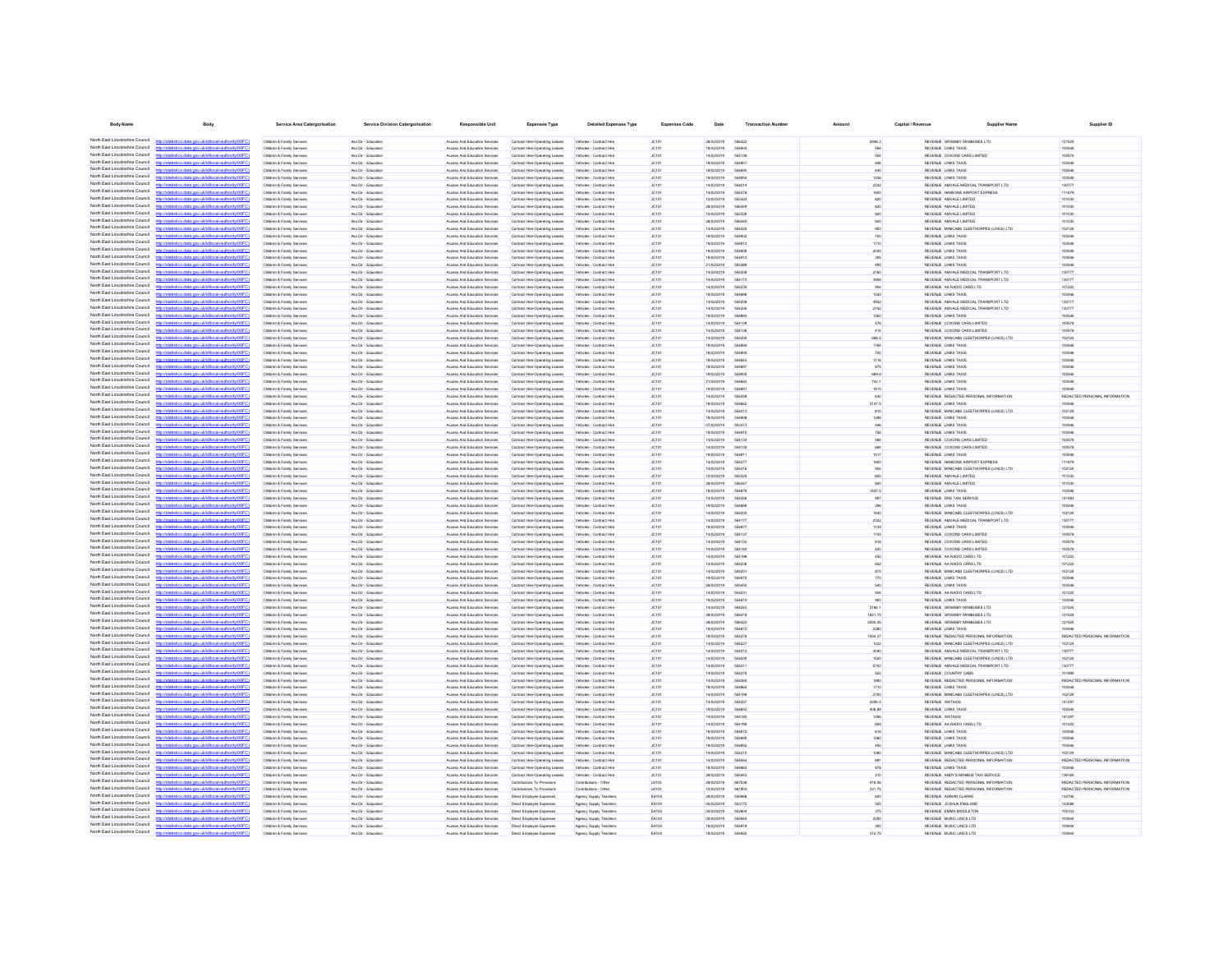| <b>Body Name</b>                                                   | Body                                                                                                                                                                             | Service Area Catergorisation                             | Service Division Catergorisation            | Responsible Unit                                               | Expenses Type                                              | <b>Detailed Expenses Type</b>                              | <b>Expenses Code</b>         | Date                     | <b>Transaction Number</b> | Amount               | Capital / Revenue | <b>Supplier Name</b>                                                           | Supplier ID                                                    |
|--------------------------------------------------------------------|----------------------------------------------------------------------------------------------------------------------------------------------------------------------------------|----------------------------------------------------------|---------------------------------------------|----------------------------------------------------------------|------------------------------------------------------------|------------------------------------------------------------|------------------------------|--------------------------|---------------------------|----------------------|-------------------|--------------------------------------------------------------------------------|----------------------------------------------------------------|
|                                                                    | North East Lincolnshire Council http://statistics.data.gov.ukild/ocal-authority/00FC)                                                                                            | Children & Family Services                               | Ass Dir - Education                         | Access And Education Services                                  | Direct Employee Expenses                                   | Agency Supply Teachers                                     | EA104                        | 19/02/2019               | 554802                    | 450                  |                   | REVENUE JOANNE TOWNELL                                                         | 103709                                                         |
| North East Lincolnshire Council                                    | http://statistics.data.onv.uk/d/ocal.authority/00FCI                                                                                                                             | Children & Family Services                               | Ass Dir - Education                         | Access And Education Services                                  | Direct Employee Expenses                                   | Agency Supply Teachers                                     | EA104                        | 21/02/2019               | 555306                    | 450                  |                   | REVENUE KEITH WESTON                                                           | 102280                                                         |
| North East Lincolnshire Council                                    | http://statistics.data.gov.uk/id/local-authority/00FC)                                                                                                                           | Children & Family Services                               | Ass Dir - Education                         | Access And Education Services                                  | Direct Employee Expenses                                   | Agency Supply Teachers                                     | EA104                        | 19/02/2019               | 554966                    | 550                  |                   | REVENUE KIM GOODEY                                                             | 134788                                                         |
| North East Lincolnshire Council                                    | Seting state and skillshood authoritatiODD                                                                                                                                       | Children & Family Services                               | Ass Dir - Friungting                        | Anness And Education Services                                  | Direct Employee Expenses                                   | Agency Supply Teachers                                     | FA104                        | 21/02/2019               | 55510                     | 975                  |                   | REVEN E 20F EVERATT                                                            | 106842                                                         |
| North East Lincolnshire Council<br>North East Lincolnshire Council | tics data ony rickthocal authority(00EC)                                                                                                                                         | Children & Family Services                               | Ass Dir - Education                         | Access And Education Services                                  | Direct Employee Expenses                                   | Agency Supply Teachers                                     | EA104                        | 28/02/2019               | 55508                     | 2223                 |                   | REVENUE FRANCESCA WHITE                                                        | 102116                                                         |
| North East Lincolnshire Council                                    | http://ataliation.clats.com/ddid/oost.authoris/00001<br>http://statistics.data.oov.uk/id/ocal.authority/00FCI                                                                    | Children & Family Services<br>Children & Family Services | Ass Dir - Education<br>Ass Dir - Friungting | Access And Education Services<br>Anness And Education Services | Rents<br>Renáres                                           | Rent<br>Internal Sta'S                                     | GC101<br>LE102               | 26/02/2019<br>sanaransa  | SSSRA<br>554526           | 1250<br>300          |                   | REVENUE JOHN WHITGIFT ACADEMY<br>REVENUE JOSIE ANNE CRESCENT MOON (JOSIE MOON  | 106898<br>106805                                               |
| North East Lincolnshire Council                                    | http://statistics.data.oov.uk/d/ocal.authority/00EC)                                                                                                                             | Children & Family Services                               | Ass Dir - Friungting                        | Access And Education Services                                  | Other Agencies                                             | Other                                                      | PJ121                        | ernsysnes                | 698311                    | 1050                 |                   | REVEN E FMMA MIDDI FTON                                                        | 105103                                                         |
| North East Lincolnshire Council                                    | tics data ony uklidiocal authority(DDFC)                                                                                                                                         | Children & Family Service                                | Ass Dir - Education                         | Access And Education Services                                  | Consultancy                                                | Consultan                                                  | PL101                        | 12/02/2019               | 554026                    | 2000                 |                   | REVENUE JOSIE ANNE CRESCENT MOON (JOSIE MOON                                   | 105805                                                         |
| North East Lincolnshire Council                                    | http://statistics.data.oov.uk/id/ocal.authority/00FCI                                                                                                                            | Children & Family Services                               | Ass Dir - Education                         | Access And Education Services                                  | Other Agencie                                              | Tubles                                                     | PJ112                        | 04/02/2019               | eenen                     | 600                  |                   | REVENUE REDACTED PERSONAL INFORMATION                                          | REDACTED PERSONAL INFORMATION                                  |
| North East Lincolnshire Council<br>North East Lincolnshire Council | distribution data one delidioent authoritat (DCC)<br>http://statistics.data.gov.uk/id/local-authority/00FC)                                                                      | Children & Family Services                               | Ass Dir - Education                         | <b>Access And Education Services</b>                           | Other Agencies                                             | Tubbe                                                      | <b>PJ112</b>                 | 25/02/2019               | 66833<br>55314            | 330                  |                   | REVENUE REDACTED PERSONAL INFORMATION                                          | REDACTED PERSONAL INFORMATIO<br>141244                         |
| North East Lincolnshire Council                                    | //statistics.data.gov.uk/id/local-authority/00FC                                                                                                                                 | Children & Family Service<br>Children & Family Services  | Ass Dir - Educatio<br>Ass Dir - Education   | Access And Education Services<br>Access And Education Services | Other Agencie<br>Other Agencies                            | Tution<br>Tubion                                           | PJ112<br><b>PJ112</b>        | 07/02/2019<br>12/02/2019 |                           | 5687.5<br>706        |                   | REVENUE ORCHARD EDUCATION LTD<br>REVENUE STAGECOACH THEATRE ARTS SCHOOL        | 126791                                                         |
| North East Lincolnshire Council                                    | //statistics.data.gov.uk/id/local-authority/00F0                                                                                                                                 | Children & Family Services                               | Ass Dir - Educatio                          | Access And Education Services                                  | Other Agencies                                             | Tubion                                                     | <b>PJ112</b>                 | 12/02/2019               |                           | 719                  |                   | REVENUE STAGECOACH THEATRE ARTS SCHOOL                                         | 12679                                                          |
| North Fast Lincolnshire Council                                    |                                                                                                                                                                                  | Children & Family Services                               | Ass Dir - Education                         | Access And Education Services                                  | Other Agencies                                             | Tubion                                                     | PJ112                        | 28/02/2019               | 55705                     | 919.97               |                   | REVENUE ARGOS BUSINESS SOLUTIONS                                               | 101032                                                         |
| North East Lincolnshire Council                                    | tatistics.data.gov.uk/id/local-authority/00FC1                                                                                                                                   | Children & Family Services                               | Ass Dir - Education                         | Access And Education Services                                  | Other Agencies                                             | Tuition                                                    | PJ112                        | 28/02/2019               | 55705                     | 775                  |                   | REVENUE LINCS INSPIRE LTD                                                      | 120610                                                         |
| North Fast Lincolnshire Council<br>North Fast Lincolnshire Council | http://statistics.data.gov.uk/id/local-authority/00FC)                                                                                                                           | Children & Family Services                               | Ass Dir - Education<br>Ass Dir - Education  | Senfindusion                                                   | Other Local Authorities                                    | Third Pp - Other Local Auth                                | PC101                        | 05/02/2019               | 552937                    | 11741.05<br>8334.26  |                   | REVENUE REDACTED PERSONAL INFORMATION<br>REVENUE REDACTED PERSONAL INFORMATION | REDACTED PERSONAL INFORMATION<br>REDACTED PERSONAL INFORMATION |
| North East Lincolnshire Council                                    | av.ukld/ocal-authority/                                                                                                                                                          | Children & Family Services<br>Children & Family Services | Ass Dir - Education                         | Senfindusion<br>Senfindusion                                   | Other Local Authorities<br>Other Local Authorities         | Third Pp - Other Local Auth<br>Third Pp - Other Local Auth | PC101<br>PC101               | 05/02/2019<br>05/02/2019 | 552938<br>552931          | 6937.89              |                   | REVENUE REDACTED PERSONAL INFORMATION                                          | REDACTED PERSONAL INFORMATION                                  |
| North East Lincolnshire Council                                    | stics.data.gov.uk/id/local-authority/00FC)                                                                                                                                       | Children & Family Services                               | Ass Dir - Education                         | Sen/Indusion                                                   | Other Local Authorities                                    | Third Pp - Other Local Auth                                | PC101                        | 07/02/2019               | 553396                    | 16320                |                   | REVENUE REDACTED PERSONAL INFORMATION                                          | REDACTED PERSONAL INFORMATION                                  |
| North Fast Lincolnshire Council                                    | tics data one uklidiocal authoritetti                                                                                                                                            | Children & Family Services                               | Ass Dir - Education                         | Senfindusion                                                   | Other Local Authorities                                    | Third Po - Other Local Auth                                | PC101                        | 07/02/2019               | 553400                    | 16320                |                   | REVENUE REDACTED PERSONAL INFORMATION                                          | REDACTED PERSONAL INFORMATION                                  |
| North East Lincolnshire Council<br>North East Lincolnshire Council | http://statistics.data.gov.uk/id/local-authority/00FC)                                                                                                                           | Children & Family Services                               | Ass Dir - Education                         | Senfindusion                                                   | Other Local Authorities                                    | Third Po - Other Local Auth                                | PC101                        | 07/02/2019               | 663401                    | 16320                |                   | REVENUE REDACTED PERSONAL INFORMATION                                          | REDACTED PERSONAL INFORMATION                                  |
| North East Lincolnshire Council                                    | http://statistics.data.oov.uk/d/ocal.authority/00EC<br>distics.data.gov.uk/id/local-authority/00FC)<br><b>Introder</b>                                                           | Children & Family Services<br>Children & Family Services | Ass Dir - Education<br>Ass Dir - Education  | Sen/Inclusion<br>Senfindusion                                  | Other Local Authorities<br>Other Local Authorities         | Third Po - Other Local Auth<br>Third Po - Other Local Auth | PC101<br>PC101               | 07/02/2019<br>07/02/2019 | 663411<br>553412          | 19035<br>17625       |                   | REVENUE REDACTED PERSONAL INFORMATION<br>REVENUE REDACTED PERSONAL INFORMATION | REDACTED PERSONAL INFORMATION<br>REDACTED PERSONAL INFORMATION |
| North East Lincolnshire Council                                    | Officeiroda un Jesophioka uno eteb anital                                                                                                                                        | <b>Children &amp; Family Renáred</b>                     | Ass Dir - Friungting                        | <b>Renderé roire</b>                                           | Other Local Authorities                                    | Third Po - Other Local Auth                                | <b>PC101</b>                 | 1202/2019                | 553401                    | 16320                |                   | REVEN E REDACTED PERSONAL INFORMATION                                          | REDACTED PERSONAL INFORMATION                                  |
| North East Lincolnshire Council                                    | http://statistics.data.gov.uk/id/local-authority/00FC)                                                                                                                           | Children & Family Services                               | Ass Dir - Education                         | Senfinalusion                                                  | Other Local Authorities                                    | Third Po - Other Local Auth                                | PC101                        | 07/02/2019               | 553467                    | 108357.86            |                   | REVENUE REDACTED PERSONAL INFORMATION                                          | REDACTED PERSONAL INFORMATION                                  |
| North East Lincolnshire Council                                    | International electric computabilities and another in (DOCC)                                                                                                                     | Children & Family Service                                | Ass Dir - Education                         | <b>Renditoria suiz</b>                                         | Other Local Authorities                                    | Third Pp - Other Local Auth                                | PC101                        | 14/02/2019               | 663414                    | 52940                |                   | REVENUE REDACTED PERSONAL INFORMATION                                          | REDACTED PERSONAL INFORMATION                                  |
| North East Lincolnshire Council<br>North East Lincolnshire Council | http://statistics.data.gov.uk/id/local-authority/00FC)<br>http://ataliation.clats.com/ddid/oost.authoris/00001                                                                   | Children & Family Services                               | Ass Dir - Education                         | <b>Renderé roire</b>                                           | Other Local Authorities                                    | Third Po - Other Local Auth                                | PC101                        | 07/02/2019               | 663416                    | 8321.25              |                   | REVENUE REDACTED PERSONAL INFORMATION                                          | REDUCTED PERSONAL INFORMATION                                  |
| North East Lincolnshire Council                                    | ing data any skidingsi suthoris (DDCC)                                                                                                                                           | Children & Family Service<br>Children & Family Service   | Ass Dir - Educatio<br>Ass Dir - Education   | Sen/Inclusion                                                  | Other Local Authorities<br>Other Local Authorities         | Third Pp - Other Local Auth<br>Third Pp - Other Local Auth | PC101<br>PC101               | 19/02/2019<br>12/02/2019 | <b>GGASS</b><br>663871    | 10140<br>2417.94     |                   | REVENUE REDACTED PERSONAL INFORMATION<br>REVENUE REDACTED PERSONAL INFORMATION | REDACTED PERSONAL INFORMATION<br>REDACTED PERSONAL INFORMATION |
| North East Lincolnshire Council                                    |                                                                                                                                                                                  | Children & Family Services                               | Ass Dir - Education                         |                                                                | Other Local Authoritie                                     | Third Pp - Other Local Auth                                | PC101                        | 12/02/2019               |                           | 1006.7               |                   | REVENUE REDACTED PERSONAL INFORMATION                                          | REDACTED PERSONAL INFORMATION                                  |
| North East Lincolnshire Council                                    | <b>Contract Administration of the Contract Administration</b>                                                                                                                    | Children & Family Services                               | Ass Dir - Educatio                          |                                                                | Other Local Authoritie                                     | Third Pp - Other Local Auth                                | PC101                        | 12/02/2019               | 55387                     | 4356                 |                   | REVENUE REDACTED PERSONAL INFORMATION                                          | REDACTED PERSONAL INFORMATION                                  |
| North East Lincolnshire Council                                    | p://statistics.data.gov.uk/id/local-authority/00FC                                                                                                                               | Children & Family Service                                | Ass Dir - Educatio                          |                                                                | Other Local Authoritie                                     | Third Pp - Other Local Auth                                | PC101                        | 12/02/2019               | 55387                     | 4356                 |                   | REVENUE REDACTED PERSONAL INFORMATION                                          | REDACTED PERSONAL INFORMATION                                  |
| North East Lincolnshire Council<br>North East Lincolnshire Council | //statistics.data.gov.uk/id/local-authority/00FC                                                                                                                                 | Children & Family Services                               | Ass Dir - Educatio                          |                                                                | Other Local Authoritie                                     | Third Pp - Other Local Auth                                | PC101                        | 12/02/2019               |                           |                      |                   | REVENUE REDACTED PERSONAL INFORMATION                                          | REDACTED PERSONAL INFORMATION                                  |
| North Fast Lincolnshire Council                                    | p://statistics.data.gov.uk/id/local-authority/00F0                                                                                                                               | Children & Family Services<br>Children & Family Services | Ass Dir - Educatio<br>Ass Dir - Education   | <b>Ben/Inclusion</b>                                           | Other Local Authoritie<br>Other Local Authorities          | Third Pp - Other Local Auth<br>Third Pp - Other Local Auth | PC101<br>PC101               | 12/02/2019<br>28/02/2019 | 55596                     | 5056.2               |                   | REVENUE REDACTED PERSONAL INFORMATION<br>REVENUE REDACTED PERSONAL INFORMATION | REDACTED PERSONAL INFORMATION<br>REDACTED PERSONAL INFORMATION |
| North East Lincolnshire Council                                    | stics.data.gov.uk/id/local-authority/00FC1                                                                                                                                       | Children & Family Services                               | Ass Dir - Education                         | <b>Ben/Inclusion</b>                                           | Other Local Authorities                                    | Third Pp - Other Local Auth                                | PC101                        | 26/02/2019               | 55580                     | 17915.49             |                   | REVENUE REDACTED PERSONAL INFORMATION                                          | REDACTED PERSONAL INFORMATION                                  |
| North Fast Lincolnshire Council                                    |                                                                                                                                                                                  | Children & Family Services                               | Ass Dir - Education                         | Senfindusion                                                   | Other Local Authorities                                    | Third Pp - Other Local Auth                                | PC101                        | 26/02/2019               | 555812                    | 23887.33             |                   | REVENUE REDACTED PERSONAL INFORMATION                                          | REDACTED PERSONAL INFORMATION                                  |
| North Fast Lincolnshire Council                                    | http://statistics.data.gov.uk/id/local-authority/00FC)                                                                                                                           | Children & Family Services                               | Ass Dir - Education                         | <b>Ben/Inclusion</b>                                           | Other Local Authorities                                    | Third Pp - Other Local Auth                                | PC101                        | 28/02/2019               | 55600                     | 2819.6               |                   | REVENUE REDACTED PERSONAL INFORMATION                                          | REDACTED PERSONAL INFORMATION                                  |
| North East Lincolnshire Council<br>North East Lincolnshire Council | tics.data.gov.uk/id/local-authority/01                                                                                                                                           | Children & Family Services                               | Ass Dir - Education                         | Senfindusion                                                   | Other Local Authorities                                    | Third Pp - Other Local Auth                                | PC101                        | 28/02/2019               | 556005                    | 2819.6               |                   | REVENUE REDACTED PERSONAL INFORMATION                                          | REDACTED PERSONAL INFORMATION                                  |
| North East Lincolnshire Council                                    | stics.data.gov.uk/id/local-authority/00FC)<br>tics data ony ukldiocal authority                                                                                                  | Children & Family Services<br>Children & Family Services | Ass Dir - Education<br>Ass Dir - Education  | Senfindusion<br>Senfindusion                                   | Other Local Authorities<br>Other Local Authorities         | Third Pp - Other Local Auth<br>Third Po - Other Local Auth | PC101<br>PC101               | 28/02/2019<br>28/02/2019 | 555997<br>555008          | 2819.6<br>2375       |                   | REVENUE REDACTED PERSONAL INFORMATION<br>REVENUE REDACTED PERSONAL INFORMATION | REDACTED PERSONAL INFORMATION<br>REDACTED PERSONAL INFORMATION |
| North East Lincolnshire Council                                    | http://statistics.data.gov.uk/id/local-authority/00FC)                                                                                                                           | Children & Family Services                               | Ass Dir - Education                         | Senfindusion                                                   | Other Local Authorities                                    | Third Po - Other Local Auth                                | PC101                        | 28/02/2019               | <b>SS6000</b>             | 2819.6               |                   | REVENUE REDACTED PERSONAL INFORMATION                                          | REDACTED PERSONAL INFORMATION                                  |
| North East Lincolnshire Council                                    | http://statistics.data.onv.uk/d/ocal.authority/00EC                                                                                                                              | Children & Family Services                               | Ass Dir - Education                         | Sen/Inclusion                                                  | Other Local Authorities                                    | Third Po - Other Local Auth                                | PC101                        | 28/02/2019               | 555004                    | 2819.6               |                   | REVENUE REDACTED PERSONAL INFORMATION                                          | REDACTED PERSONAL INFORMATION                                  |
| North East Lincolnshire Council<br>North East Lincolnshire Council | http://statistics.data.gov.uk/id/local-authority/00FC)                                                                                                                           | Children & Family Services                               | Ass Dir - Education                         | Senfindusion                                                   | Other Local Authorities                                    | Third Po - Other Local Auth                                | PC101                        | 28/02/2019               | 55600                     | 450                  |                   | REVENUE REDACTED PERSONAL INFORMATION                                          | REDACTED PERSONAL INFORMATION                                  |
| North East Lincolnshire Council                                    | Officer data and deliveral section and with<br>distics.data.gov.uk/id/local-authority/00FC)<br>http://                                                                           | Children & Family Services<br>Children & Family Services | Ass Dir - Friunatine<br>Ass Dir - Education | <b>Renderé roire</b><br>Sen/Indusion                           | Private Contractors<br>Private Contractors                 | Third Party Prov - Private<br>Third Party Prov - Private   | PHIM<br>PH101                | ernsystem<br>07/02/2019  | 663415<br>553418          | 16385.71<br>17492.68 |                   | REVEN E REDACTED PERSONAL INFORMATION<br>REVENUE REDACTED PERSONAL INFORMATION | REDACTED PERSONAL INFORMATION<br>REDACTED PERSONAL INFORMATION |
| North East Lincolnshire Council                                    | now rick id food, and social DOEC                                                                                                                                                | Children & Family Service                                | Ass Dir - Education                         | <b>Renditoris role</b>                                         | Private Contractors                                        | Third Party Prov - Private                                 | <b>PH101</b>                 | 07/02/2019               | 553421                    | 14840.14             |                   | REVENUE REDACTED PERSONAL INFORMATION                                          | REDACTED PERSONAL INFORMATION                                  |
| North East Lincolnshire Council                                    | http://statistics.data.gov.uk/id/local-authority/00FC)                                                                                                                           | Children & Family Services                               | Ass Dir - Education                         | <b>Renderé roire</b>                                           | Private Contractors                                        | Third Party Prov - Private                                 | PHIM                         | 07/02/2019               | 663421                    | 17692.01             |                   | REVENUE REDACTED PERSONAL INFORMATION                                          | REDACTED PERSONAL INFORMATION                                  |
| North East Lincolnshire Council                                    | http://ataliation.clats.com/ddid/oost.authoris/00001                                                                                                                             | Children & Family Service                                | Ass Dir - Educatio                          |                                                                | Private Contractors                                        | Third Party Prov - Private                                 | PH101                        | 19/02/2019               | 55405                     | 14171.43             |                   | REVENUE REDACTED PERSONAL INFORMATION                                          | REDACTED PERSONAL INFORMATION                                  |
| North East Lincolnshire Council<br>North East Lincolnshire Council | http://statistics.data.gov.uk/id/local-authority/00FC                                                                                                                            | Children & Family Service                                | Ass Dir - Education                         | <b>Renderé roire</b>                                           | Private Contractor:                                        | Third Party Prov - Private                                 | <b>PH101</b>                 | 26/02/2019               | 665801                    | 13331.19             |                   | REVENUE REDACTED PERSONAL INFORMATION                                          | REDACTED PERSONAL INFORMATION                                  |
| North East Lincolnshire Council                                    | distics.data.gov.uk/id/local-authority/00FC1                                                                                                                                     | Children & Family Services<br>Children & Family Services | Ass Dir - Education<br>Ass Dir - Educatio   |                                                                | Private Contractors<br>Private Contractor:                 | Third Party Prov - Private<br>Third Party Prov - Private   | <b>PH101</b><br>PH101        | 26/02/2019<br>26/02/2019 | 55581                     | 13331.19<br>12901.15 |                   | REVENUE REDACTED PERSONAL INFORMATION<br>REVENUE REDACTED PERSONAL INFORMATION | REDACTED PERSONAL INFORMATION<br>REDACTED PERSONAL INFORMATIO  |
| North East Lincolnshire Council                                    |                                                                                                                                                                                  | Children & Family Services                               | Ass Dir - Education                         |                                                                | Private Contractors                                        | Third Party Prov - Private                                 | <b>PH101</b>                 | 28/02/2019               | 55600                     | 20867.66             |                   | REVENUE REDACTED PERSONAL INFORMATION                                          | REDACTED PERSONAL INFORMATION                                  |
| North East Lincolnshire Council                                    | tistics data ony ricidiocal authority/00FC                                                                                                                                       | Children & Family Services                               | Ass Dir - Education                         |                                                                | Miscellaneous Expenses                                     | Contingency Reserve                                        | LL123                        | 21/02/2019               | 55533                     | 12825                |                   | REVENUE THE CAMBRIDGE PARK ACADEM                                              | 107472                                                         |
| North East Lincolnshire Council<br>North Fast Lincolnshire Council |                                                                                                                                                                                  | Children & Family Services                               | Ass Dir - Education                         | Senfindusion                                                   | Indirect Employee Expenses                                 | Staff Training                                             | EB122                        | 19/02/2019               | 554558                    | 400                  |                   | REVENUE ANGELA LATHAM PSYCHOLOGY SERVICES LTD                                  | 142581                                                         |
| North East Lincolnshire Council                                    | ny uklidihozalauthorityi00F                                                                                                                                                      | Children & Family Services<br>Children & Family Services | Ass Dir - Education<br>Ass Dir - Education  | Sen/Inclusion                                                  | Direct Employee Expenses                                   | Pay Teachers Supply Cover<br>Pay Teachers Supply Cove      | EA106<br>EA106               | 21/02/2019<br>21/02/2019 | 554990                    | 593<br>417           |                   | REVENUE SAAF SUPPLY LIMITED<br>REVENUE SAAF SUPPLY LIMITED                     | 141575<br>141575                                               |
| North Fast Lincolnshire Council                                    |                                                                                                                                                                                  | Children & Family Services                               | Ass Dir - Education                         | <b>Ben/Inclusion</b><br>Senfindusion                           | Direct Employee Expenses<br>Private Contractors            | Third Party Prov - Private                                 | <b>PH101</b>                 | 14/02/2019               | 55499<br>664218           | 605.24               |                   | REVENUE REDACTED PERSONAL INFORMATION                                          | REDACTED PERSONAL INFORMATION                                  |
| North Fast Lincolnshire Council                                    | http://statistics.data.gov.uk/id/local-authority/00FC)                                                                                                                           | Children & Family Services                               | Ass Dir - Education                         | <b>Ben/Inclusion</b>                                           | Private Contractors                                        | Third Party Prov - Private                                 | <b>PH101</b>                 | 11/02/2019               | 662396                    | 2900                 |                   | REVENUE REDACTED PERSONAL INFORMATION                                          | REDACTED PERSONAL INFORMATION                                  |
| North East Lincolnshire Council                                    | tics.data.gov.uk/id/local-authority/00FC<br>http                                                                                                                                 | Children & Family Services                               | Ass Dir - Education                         | Senfindusion                                                   | Miscellaneous Expenses                                     | Contingency Reserve                                        | LL123                        | 21/02/2019               | 55534                     | 1317                 |                   | REVENUE PHOENIX PARK ACADEMY                                                   | 126685                                                         |
| North East Lincolnshire Council<br>North East Lincolnshire Council | stics.data.gov.uk/id/local-authority/00FC)                                                                                                                                       | Children & Family Services                               | Ass Dir - Education                         | Senfindusion                                                   | Miscelaneous Expenses                                      | Contingency Reserve                                        | LL123                        | 21/02/2019               | 555347                    | 4654                 |                   | REVENUE PHOENIX PARK ACADEMY                                                   | 126685                                                         |
| North East Lincolnshire Council                                    | tics data one uklidiocal authoritell<br>http://statistics.data.gov.uk/id/local-authority/00FC)                                                                                   | Children & Family Services<br>Children & Family Services | Ass Dir - Education<br>Ass Dir - Education  | Senfindusion<br>Senfindusion                                   | Miscellaneous Expenses<br>Miscellaneous Expenses           | Contingency Reserve<br>Contingency Reserve                 | LL123<br>LL123               | 21/02/2019<br>21/02/2019 | <b>GGGSA</b><br>SSSSA     | 15800<br>44767       |                   | REVENUE PHOENIX PARK ACADEMY<br>REVENUE PHOENIX PARK ACADEMY                   | 126685<br>126685                                               |
| North East Lincolnshire Council                                    | http://statistics.data.onv.uk/d/ocal.authority/00EC                                                                                                                              | Children & Family Services                               | Ass Dir - Education                         | Sen/Inclusion                                                  | Miscellaneous Expenses                                     | Contingency Reserve                                        | LL123                        | 21/02/2019               | 555346                    | 26333                |                   | REVENUE SEVENHILLS ACADEMY                                                     | 128660                                                         |
| North East Lincolnshire Council                                    | http://statistics.data.gov.uk/id/local-authority/00FC)                                                                                                                           | Children & Family Services                               | Ass Dir - Education                         | Senfindusion                                                   | Miscellaneous Expenses                                     | Contingency Reserve                                        | LL123                        | 21/02/2019               | 55534                     | 26333                |                   | REVENUE SEVENHILLS ACADEMY                                                     | 128660                                                         |
| North East Lincolnshire Council<br>North East Lincolnshire Council | Interfection states are a skilled from Laudhorina (100)                                                                                                                          | Children & Family Services                               | Ass Dir - Friunaties                        | <b>Renderé roire</b>                                           | Contributions To Provision                                 | Contributions - Other                                      | LIK103                       | ernsystem                | 663410                    | 1080                 |                   | REVENUE TEACHING PERSONNELL TD                                                 | 101305                                                         |
| North East Lincolnshire Council                                    | listics data ony rickfdlocal authority(DDEC)<br><b>Banch</b>                                                                                                                     | Children & Family Services                               | Ass Dir - Friunatine                        | <b>Renderé raine</b>                                           | Contributions To Provisions                                | Contributions - Other                                      | Lichte.                      | 19/02/2019               | 554676                    | 1300                 |                   | REVENUE TEACHING PERSONNELL TO                                                 | 101305                                                         |
|                                                                    | North East Lincolnshire Council http://statistics.data.gov.uk/id/local-authority/00FC)                                                                                           | Children & Family Service<br>Children & Family Services  | Ass Dir - Education<br>Ass Dir - Education  | Sen/Inclusio<br><b>Renderé roire</b>                           | Contributions To Provision<br>Contributions To Provisions  | Contributions - Othe<br>Contributions - Other              | <b>LK103</b><br><b>LK103</b> | 28/02/2019<br>28/02/2019 | 55600<br>ssento           | 1328.6<br>1144.28    |                   | REVENUE TEACHING PERSONNEL LTD<br>REVENUE TEACHING PERSONNEL LTD               | 101305<br>101305                                               |
| North East Lincolnshire Council                                    | Interdetationics data consideribocal authority(0000)                                                                                                                             | Children & Family Service                                | Ass Dir - Educatio                          |                                                                | Contributions To Provision                                 | Contributions - Othe                                       | LK103                        | 28/02/2019               |                           | 1080                 |                   | REVENUE TEACHING PERSONNEL LTD                                                 | 101305                                                         |
| North East Lincolnshire Council                                    | http://statistics.data.gov.uk/id/local-authority/00FC                                                                                                                            | Children & Family Service                                | Ass Dir - Education                         | <b>Renderé roire</b>                                           | Contributions To Provision                                 | Contributions - Othe                                       | LK103                        | 07/02/2019               | 553413                    | 3810                 |                   | REVENUE THE CAMBRIDGE PARK ACADEM                                              | 107472                                                         |
| North East Lincolnshire Council                                    |                                                                                                                                                                                  | Children & Family Services                               | Ass Dir - Education                         |                                                                | Contributions To Provisions                                | Contributions - Third Secto                                | LK102                        | 11/02/2019               |                           | 470.75               |                   | REVENUE REDACTED PERSONAL INFORMATION                                          | REDACTED PERSONAL INFORMATIO                                   |
| North East Lincolnshire Council<br>North East Lincolnshire Council | distics.data.gov.uk/id/local-authority/00FC1                                                                                                                                     | Children & Family Services                               | Ass Dir - Educatio                          |                                                                | Contributions To Provisi                                   | Contributions - Third Secto                                | LK102                        | 11/02/2019               | 66247                     | 520                  |                   | REVENUE REDACTED PERSONAL INFORMATION                                          | REDACTED PERSONAL INFORMATIO                                   |
| North East Lincolnshire Council                                    | tistics.data.gov.uk/id/local-authority/00FC)                                                                                                                                     | Children & Family Services<br>Children & Family Services | Ass Dir - Education<br>Ass Dir - Education  |                                                                | Miscellaneous Expenses<br>Miscellaneous Expenses           | Contingency Reserve<br>Contingency Reserve                 | LL123<br>LL123               | 21/02/2019<br>21/02/2019 | 66633<br>55533            | 6094<br>3413         |                   | REVENUE THE CAMBRIDGE PARK ACADEMY<br>REVENUE THE CAMBRIDGE PARK ACADEM        | 107472<br>107472                                               |
| North East Lincolnshire Council                                    |                                                                                                                                                                                  | Children & Family Services                               | Ass Dir - Education                         | <b>Ben/Inclusion</b>                                           | Miscelaneous Expenses                                      | Contingency Reserve                                        | LL123                        | 21/02/2019               | 55533                     | 1666                 |                   | REVENUE THE CAMBRIDGE PARK ACADEMY                                             | 107472                                                         |
| North Fast Lincolnshire Council                                    | tics.data.gov.uk/id/local-authority/00FC1                                                                                                                                        | Children & Family Services                               | Ass Dir - Education                         | Senfindusion                                                   | Miscellaneous Expenses                                     | Contingency Reserve                                        | LL123                        | 21/02/2019               | 55533                     | 135752               |                   | REVENUE THE CAMBRIDGE PARK ACADEM                                              | 107472                                                         |
| North East Lincolnshire Council<br>North Fast Lincolnshire Council |                                                                                                                                                                                  | Children & Family Services                               | Ass Dir - Education                         | Senfindusion                                                   | Miscellaneous Expenses                                     | Contingency Reserve                                        | LL123                        | 21/02/2019               | 55533                     | 6666                 |                   | REVENUE HUMBERSTON PARK SPECIAL SCHOOL                                         | 107911                                                         |
| North Fast Lincolnshire Council                                    | stics data nov uklidiocal authority(DDFC)                                                                                                                                        | Children & Family Services                               | Ass Dir - Education                         | Senfindusion                                                   | Miscellaneous Expenses                                     | Contingency Reserve                                        | LL123                        | 21/02/2019               | 555346<br>666342          | 108009               |                   | REVENUE HUMBERSTON PARK SPECIAL SCHOOL                                         | 107911                                                         |
| North East Lincolnshire Council                                    | http                                                                                                                                                                             | Children & Family Services<br>Children & Family Services | Ass Dir - Education<br>Ass Dir - Education  | Senfindusion<br><b>Renderé roire</b>                           | Miscellaneous Expenses<br>Miscellaneous Expenses           | Other Expenses General<br>Other Expenses General           | LL119<br>LL119               | 21/02/2019<br>21/02/2019 | 55534                     | 5833<br>1944.92      |                   | REVENUE EASTFIELD PRIMARY ACADEMY<br>REVENUE EASTFIELD PRIMARY ACADEMY         | 121907<br>121907                                               |
| North East Lincolnshire Council                                    | tistics.data.gov.uk/id/local-authority/00FC)<br>http://                                                                                                                          | Children & Family Services                               | Ass Dir - Education                         | Senfindusion                                                   | Miscelaneous Expenses                                      | Other Expenses General                                     | LL119                        | 21/02/2019               | 555343                    | 8750                 |                   | REVENUE EASTFIELD PRIMARY ACADEMY                                              | 121907                                                         |
| North East Lincolnshire Council                                    | stics data ony uklidiocal authority(1)                                                                                                                                           | Children & Family Services                               | Ass Dir - Education                         | Senfindusion                                                   | Contributions To Provisions                                | Contributions - Other                                      | LK103                        | 12/02/2019               | 663826                    | 281.88               |                   | REVENUE LITTLECOATES PRIMARY ACADEMY                                           | 134261                                                         |
| North East Lincolnshire Council<br>North East Lincolnshire Council | tistics.data.gov.uk/id/local-authority/00FC)<br><b>Introder</b>                                                                                                                  | Children & Family Services                               | Ass Dir - Education                         | Senfindusion                                                   | Contributions To Provisions                                | Contributions - Other                                      | LK103                        | 12/02/2019               | 653829                    | 1409.4               |                   | REVENUE LISLE MARSDEN CHILDCARE LIMITED                                        | 110493                                                         |
| North East Lincolnshire Council                                    | http://statistics.data.onv.uk/d/ocal.authority/00EC<br>http://statistics.data.gov.uk/id/local-authority/00FC)                                                                    | Children & Family Services<br>Children & Family Services | Ass Dir - Education<br>Ass Dir - Education  | Sen/Inclusion<br>Senfindusion                                  | Contributions To Provisions<br>Contributions To Provisions | Contributions - Other<br>Contributions - Other             | LK103<br>LK103               | 12/02/2019<br>14/02/2019 | 55382<br>55463            | 1409.4<br>1409.4     |                   | REVENUE LISLE MARSDEN CHILDCARE LIMITED<br>REVENUE ONLY ABOUT KIDS             | 110493<br>128121                                               |
| North East Lincolnshire Council                                    | CONTRACTOR and more defendant activities (OCC)                                                                                                                                   | Children & Family Services                               | Ass Dir - Friunaties                        | <b>Renderé roire</b>                                           | Contributions To Provisions                                | Contributions - Other                                      | LIK103                       | entropers                | <b>GRARM</b>              | 775.17               |                   | REVENUE THE CHILDRENS HOUSE                                                    | 101141                                                         |
| North East Lincolnshire Council                                    | http://statistics.data.onv.uk/d/ocal.authority/00EC)                                                                                                                             | <b>Children &amp; Family Renáred</b>                     | Ass Dir - Friunatine                        | <b>Renderé roire</b>                                           | Contributions To Provisions                                | Contributions - Other                                      | Lichte.                      | 12/02/2019               | <b>GRARY</b>              | 1409.4               |                   | REVENLE, REYNOLDS PRIMARY ACADEMY                                              | 122175                                                         |
| North East Lincolnshire Council                                    |                                                                                                                                                                                  | Children & Family Service                                | Ass Dir - Educatio                          |                                                                | Contributions To Provision                                 | Contributions - Othe                                       | <b>LK103</b>                 | 12/02/2019               | <b>GRARY</b>              | 1409.4               |                   | REVENUE GRIMSBY INSTITUTE - LITTLE STARS DAY NURSERY                           | 114230                                                         |
|                                                                    | North East Lincolnshire Council http://statistics.data.gov.uk/id/local-authority/00FC)<br>North East Lincolnshire Council   New Setwhetics Anti-Any defictive at authority inner | Children & Family Services                               | Ass Dir - Education                         | <b>Renderé roire</b>                                           | Contributions To Provisions                                | Contributions - Other                                      | <b>LK103</b>                 | 12/02/2019               | <b>GRARM</b>              | 1291.95              |                   | REVENUE THE CHILDRENS HOUSE                                                    | 101141                                                         |
|                                                                    | North East Lincolnshire Council http://statistics.data.gov.uk/id/local-authority/00FC                                                                                            | Children & Family Service<br>Children & Family Service   | Ass Dir - Educatio<br>Ass Dir - Educatio    | Senfindusio                                                    | Contributions To Provision<br>Contributions To Provision   | Contributions - Othe<br>Contributions - Othe               | LK103<br>LK103               | 12/02/2019<br>12/02/2019 | 55383<br>55383            | 1119.69<br>1409.4    |                   | REVENUE THE CHILDRENS HOUSE<br>REVENUE ORMISTON SOUTH PARADE ACADEMY           | 101141<br>111750                                               |
| North East Lincolnshire Council                                    | //statistics.data.gov.uk/id/local-authority/00FC                                                                                                                                 | Children & Family Services                               | Ass Dir - Educatio                          |                                                                | Contributions To Provisions                                | Contributions - Other                                      | <b>LK103</b>                 | 12/02/2019               |                           | 1409.4               |                   | REVENUE LITTLE BLOSSOMS DAY NURSERY                                            | 111068                                                         |
| North East Lincolnshire Council                                    | atistics.data.gov.uk/id/local-authority/00FC1                                                                                                                                    | Children & Family Services                               | Ass Dir - Educatio                          |                                                                | contributions To Provisions                                | Contributions - Othe                                       | LK103                        | 12/02/2019               |                           | 1409.4               |                   | REVENUE ORMISTON SOUTH PARADE ACADEMY                                          | 111750                                                         |
| North East Lincolnshire Council                                    |                                                                                                                                                                                  | <b>Jüldson &amp; Family Renáre</b>                       | Ass Dir - Friendt                           |                                                                | Private Contractors                                        | Third Party Prov., Pr.                                     | PHILIP                       | 28/02/2019               |                           | 477                  |                   | REVENUE FOR UNDER FIVES LTD.                                                   | 100847                                                         |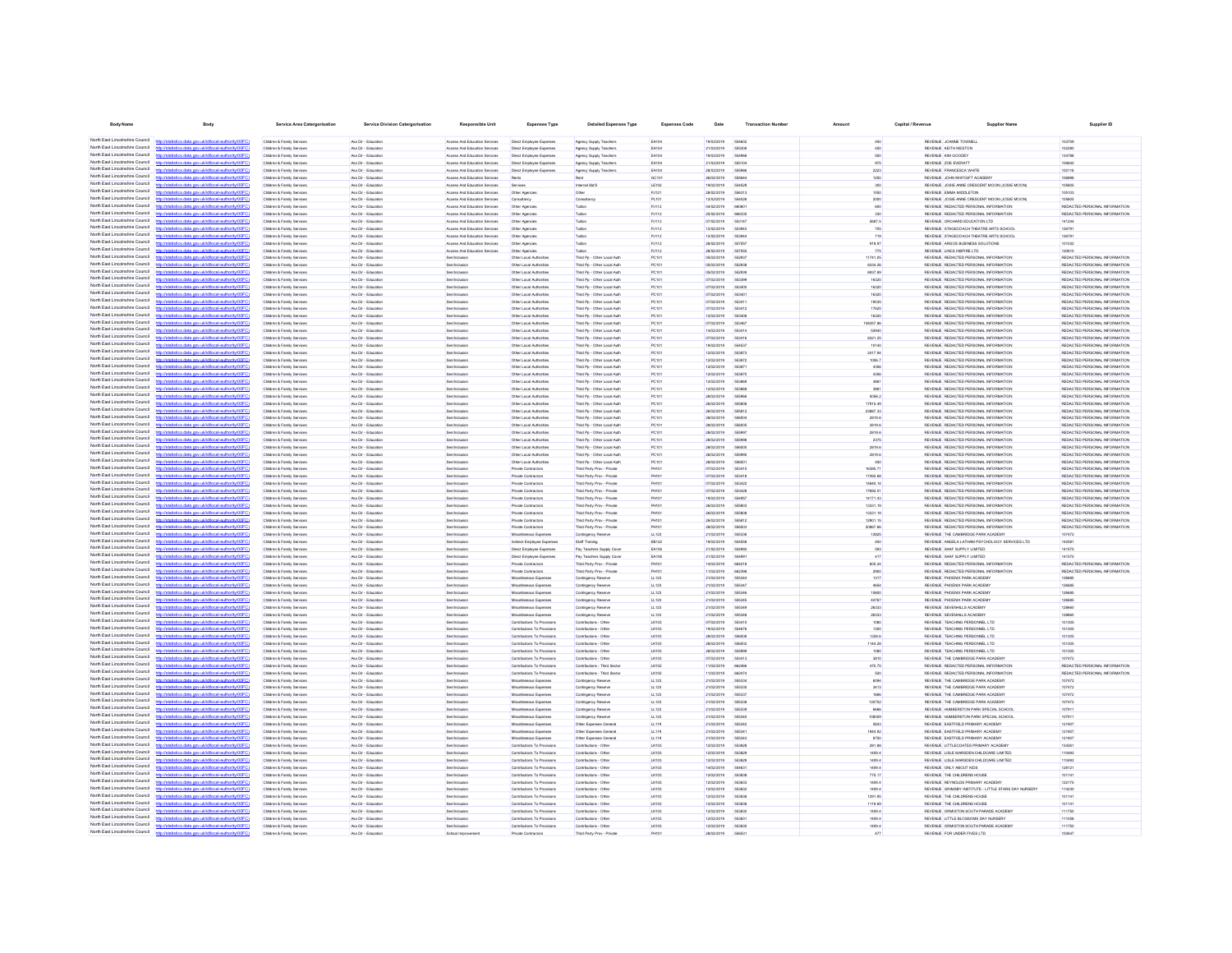| <b>Body Name</b>                                                   | Body                                                                                                                                           | Service Area Catergorisation                                       | <b>Service Division Catergorisation</b>      | <b>Responsible Unit</b>                         | <b>Expenses Type</b>                       | <b>Detailed Expenses Type</b>                                 | <b>Expenses Code</b>           | Date                     | <b>Transaction Numbe</b>      | Amount            | Capital / Revenue | <b>Supplier Name</b>                                                                      | Supplier ID      |
|--------------------------------------------------------------------|------------------------------------------------------------------------------------------------------------------------------------------------|--------------------------------------------------------------------|----------------------------------------------|-------------------------------------------------|--------------------------------------------|---------------------------------------------------------------|--------------------------------|--------------------------|-------------------------------|-------------------|-------------------|-------------------------------------------------------------------------------------------|------------------|
|                                                                    |                                                                                                                                                |                                                                    |                                              |                                                 |                                            |                                                               |                                |                          |                               |                   |                   |                                                                                           |                  |
| North East Lincolnshire Council                                    | North East Lincolnshire Council http://statistics.data.gov.ukild/ocal-authority/00FC)<br>http://statistics.data.gov.uk/id/local-authority/00FC | Children & Family Services<br>Children & Family Services           | Ass Dir - Education<br>Ass Dir - Education   | School Improvement<br>School Improvement        | Private Contractors<br>Private Contractors | Third Party Prov - Private<br>Third Party Prov - Private      | PH101<br>PH101                 | 28/02/2019<br>28/02/2019 | 556635<br>556595              | 504.83<br>2480.4  |                   | REVENUE BURSAR PLAYGROUP<br>REVENUE BUTTERFLIES DAY NURSERY                               | 111550<br>101694 |
| North East Lincolnshire Council                                    | http://statistics.data.gov.uk/id/local-authority/00FC)                                                                                         | Children & Family Services                                         | Ass Dir - Education                          | School Improvement                              | Private Contractors                        | Third Party Prov - Private                                    | PH101                          | 28/02/2019               | 556709                        | 1049.4            |                   | REVENUE CANON PETER HALL CE PRIMARY ACADEMY                                               | 126646           |
| North East Lincolnshire Council                                    | Seting data and delivery laugheritating?                                                                                                       | Children & Family Services                                         | Ass Dir - Friendline                         | <b>School Improvement</b>                       | Private Contractors                        | Third Party Prov - Private                                    | PHILI                          | 28/02/2019               | <b>SEAR2R</b>                 | 2003.4            |                   | REVEN E FOR UNDER FIVES ITD.                                                              | 100647           |
| North East Lincolnshire Council                                    | tics data ony ricidiocal authority/00EC                                                                                                        | Children & Family Services                                         | Ass Dir - Education                          | School Improvement                              | Private Contractors                        | Third Party Prov - Private                                    | PH101                          | 28/02/2019               | 55669                         | 763.2             |                   | REVENUE EASTFIELD PRIMARY ACADEMY                                                         | 121907           |
| North East Lincolnshire Council<br>North East Lincolnshire Council | "STOCK discussion and interval authorities<br>http://statistics.data.onv.uk/d/ocal.authority/00EC                                              | Children & Family Services<br><b>Children &amp; Family Service</b> | Ass Dir - Education<br>Ass Dir - Friendline  | School Improvement                              | Private Contractors<br>Private Contractors | Third Party Prov - Private<br>Third Party Prov - Private      | PH101<br>PHIM                  | 28/02/2019<br>28/02/2019 | <b>GRAR'M</b><br>556746       | 1240.2<br>1812.6  |                   | REVENUE EDWARD HENEAGE PRIMARY (ACADEMY)<br>REVENUE ELLISTON PRIMARY ACADEMY              | 111742<br>129629 |
| North East Lincolnshire Council                                    | http://statistics.data.oov.uk/d/ocal.authority/00EC)                                                                                           | Children & Family Service                                          | Ass Dir - Friendline                         | School Improvement<br>School Improvement        | Private Contractors                        | Third Party Prov - Private                                    | PHIM                           | 28/02/2019               | 556744                        | 667.8             |                   | REVEN E FAIREIR D'RIMARY ACADEMY                                                          | 129090           |
| North East Lincolnshire Council                                    | listics data ony uklid/ocal.authority/00FC                                                                                                     | Children & Family Service                                          | Ass Dir - Education                          | School Improvement                              | Private Contractors                        | Third Party Prov - Private                                    | PH101                          | 28/02/2019               | 698733                        | 667.8             |                   | REVENUE FREESTON TOTS PRESCHOOL                                                           | 128592           |
| North East Lincolnshire Council                                    | http://statistics.data.onv.uk/id/ocal.authority/00EC                                                                                           | Children & Family Service                                          | Ass Dir - Education                          | School Improvement                              | Private Contractors                        | Third Party Prov - Private                                    | PHIL                           | 28/02/2019               | <b>SSAS7</b>                  | 1431              |                   | REVENUE FIRST STEPS GRIMSBY LIMITED                                                       | 101411           |
| North East Lincolnshire Council<br>North East Lincolnshire Council | Seting data and delivery laugheritating?                                                                                                       | Children & Family Service                                          | Ass Dir - Educatio                           | School Improveme                                | Private Contractor                         | Third Party Prov - Private                                    | PHIO                           | 28/02/2019               | 55678                         | 1144.8            |                   | REVENUE GREAT COATES PRIMARY ACADEMY                                                      | 134467           |
| North East Lincolnshire Council                                    | p://statistics.data.gov.uk/id/local-authority/00F0<br>//statistics.data.gov.uk/id/local-authority/00FC                                         | Children & Family Service<br>Children & Family Services            | Ass Dir - Educatio<br>Ass Dir - Educatio     | School Improveme<br>School Improvemen           | Private Contractor<br>Private Contractors  | Third Party Prov - Private<br>Third Party Prov - Private      | PH10<br>PH10                   | 28/02/2019<br>28/02/2019 | 55659<br>55675                | 442.02<br>381.6   |                   | REVENUE CLEETHORPES CHILDCARE<br>REVENUE HUMBERSTON CLOVERFIELDS ACADEMY NURSER           | 01591<br>132178  |
| North East Lincolnshire Council                                    | http://statistics.data.gov.uk/id/local-authority/00FC                                                                                          | Children & Family Service                                          | Ass Dir - Educatio                           | School Improvemen                               | Private Contractors                        | Third Party Prov - Private                                    | H10                            | 28/02/2019               |                               | 477               |                   | REVENUE HUMBERSTON PRE SCHOOL                                                             | 14491            |
| North Fast Lincolnshire Council                                    | nny i klidingalai thoritu00F                                                                                                                   | Children & Family Services                                         | Ass Dir - Education                          | School Improvement                              | Private Contractors                        | Third Party Prov - Private                                    | PH101                          | 28/02/2019               | 55669                         | 286.2             |                   | REVENUE IMMINGHAM DAY CARE                                                                | 122312           |
| North East Lincolnshire Council                                    |                                                                                                                                                | Children & Family Services                                         | Ass Dir - Education                          | School Improvement                              | Private Contractors                        | Third Party Prov - Private                                    | PH10                           | 28/02/2019               | 55654                         | 286.2             |                   | REVENUE IMMINGHAM DAY NURSERY                                                             | 100998           |
| North Fast Lincolnshire Council<br>North Fast Lincolnshire Council | http://statistics.data.gov.uk/id/local-authority/00FC)                                                                                         | Children & Family Services                                         | Ass Dir - Education                          | School Improvement                              | Private Contractors                        | Third Party Prov - Private                                    | <b>PH101</b>                   | 28/02/2019               | 556719                        | 706.96            |                   | REVENUE LEAP AHEAD NURSERY                                                                | 128017           |
| North East Lincolnshire Council                                    | Mocal-authority/00FC<br>tics.data.gov.uk/io                                                                                                    | Children & Family Services<br>Children & Family Services           | Ass Dir - Education<br>Ass Dir - Education   | School Improvement<br>School Improvement        | Private Contractors<br>Private Contractors | Third Party Prov - Private<br>Third Party Prov - Private      | <b>PH101</b><br><b>PH101</b>   | 28/02/2019<br>28/02/2019 | 556727<br>556629              | 763.2<br>747.3    |                   | REVENUE LEAP AHEAD NURSERY<br>REVENUE LITTLE BLOSSOMS DAY NURSERY                         | 128017<br>111058 |
| North East Lincolnshire Council                                    | stics.data.gov.uk/id/local-authority/00FC                                                                                                      | Children & Family Services                                         | Ass Dir - Education                          | School Improvement                              | Private Contractors                        | Third Party Prov - Private                                    | PH101                          | 28/02/2019               | 556658                        | 763.2             |                   | REVENUE GRIMSBY INSTITUTE - LITTLE STARS DAY NURSERY                                      | 114230           |
| North Fast Lincolnshire Council                                    | ics data ony ukldingal authority@                                                                                                              | Children & Family Services                                         | Ass Dir - Education                          | School Improvement                              | Private Contractors                        | Third Party Prov - Private                                    | <b>PH101</b>                   | 28/02/2019               | <b>SSAROS</b>                 | 365.7             |                   | REVENUE LISLE MARSDEN CHILDCARE LIMITED                                                   | 110493           |
| North East Lincolnshire Council<br>North East Lincolnshire Council | tistics.data.gov.uk/id/local-authority/00FC)                                                                                                   | Children & Family Services                                         | Ass Dir - Education                          | School Improvement                              | Private Contractors                        | Third Party Prov - Private                                    | <b>PH101</b>                   | 28/02/2019               | 556775                        | 477               |                   | REVENUE LITTLECOATES PRIMARY ACADEMY                                                      | 134261           |
| North East Lincolnshire Council                                    | tistics data ony rigidiocal authority(00FC)<br>http://statistics.data.gov.uk/id/local-authority/00FC)                                          | Children & Family Services<br>Children & Family Services           | Ass Dir - Education<br>Ass Dir - Education   | School Improvement<br>School Improvement        | Private Contractors<br>Private Contractors | Third Party Prov - Private<br>Third Party Prov - Private      | <b>PH101</b><br><b>PH101</b>   | 28/02/2019<br>28/02/2019 | 556652<br>556616              | 3052.8<br>305.28  |                   | REVENUE MACAULAY PRIMARY ACADEMY<br>REVENUE NEW WALTHAM ACADEMY                           | 112680<br>108556 |
| North East Lincolnshire Council                                    | tatistics data one deliberation development                                                                                                    | <b>Children &amp; Family Service</b>                               | Ass Dir - Friendline                         | <b>School Improvement</b>                       | Private Contractors                        | Third Party Prov - Private                                    | PHIM                           | pencycnec                | 698703                        | 1407.15           |                   | REVEN E OASS ACADEMY SCHOOL IN INSTHORPE SCHOOL).                                         | 122881           |
| North East Lincolnshire Council                                    | stics.data.gov.uk/id/local-authority/00FC)                                                                                                     | Children & Family Services                                         | Ass Dir - Education                          | School Improvement                              | Private Contractors                        | Third Party Prov - Private                                    | PH101                          | 28/02/2019               | 556674                        | 1144.8            |                   | REVENUE OLD CLEE PRIMARY ACADEMY                                                          | 119822           |
| North East Lincolnshire Council                                    |                                                                                                                                                | Children & Family Services                                         | Ass Dir - Education                          | School Improvement                              | Private Contractors                        | Third Party Prov - Private                                    | PH101                          | 28/02/2019               | <b>SSARA</b>                  | 2862              |                   | REVENUE ORMISTON SOUTH PARADE ACADEMY                                                     | 111750           |
| North East Lincolnshire Council<br>North East Lincolnshire Council | http://statistics.data.oov.uk/d/ocal.authority/00EC)                                                                                           | Children & Family Service                                          | Ass Dir - Education                          | School Improvement                              | Private Contractors                        | Third Party Prov - Private                                    | PHIM                           | 28/02/2019               | 556790                        | 1144.8            |                   | REVENUE PILGRIM ACADEMY                                                                   | 136366           |
| North East Lincolnshire Council                                    | OZietatistica data oso ukidistoral authoritumDC<br>fine state one skildhood authoritainnEC                                                     | Children & Family Service                                          | Ass Dir - Educatio                           | School Improvement                              | Private Contractors                        | Third Party Prov - Private                                    | PHIO                           | 28/02/2019<br>28/02/2019 | 656571                        | 381.6             |                   | REVENUE PRECIOUS TIMES CHILDCARE SERVICES                                                 | 101420           |
| North East Lincolnshire Council                                    |                                                                                                                                                | Children & Family Service<br>Children & Family Services            | Ass Dir - Education<br>Ass Dir - Educatio    | School Improvement<br>School Improvement        | Private Contractors<br>Private Contractors | Third Party Prov - Private<br>Third Party Prov - Private      | PH101                          | 28/02/2019               | 556576                        | 954               |                   | REVENUE PRECIOUS TIMES CHILDCARE SERVICES<br>REVENUE FOR UNDER FIVES LTD                  | 101420           |
| North East Lincolnshire Council                                    | tics data ony rickthocal authority(00EC)                                                                                                       | Children & Family Services                                         | Ass Dir - Educatio                           | School Improvemen                               | Private Contractor                         | Third Party Prov - Private                                    | PHIO                           | 28/02/2019               | 55669                         | 2766.6            |                   | REVENUE REYNOLDS PRIMARY ACADEM                                                           | 122175           |
| North East Lincolnshire Council                                    | .<br>//statistics.data.gov.uk/id/local-authority/00FC                                                                                          | Children & Family Service                                          | Ass Dir - Educatio                           | School Improveme                                | Private Contractor                         | Third Party Prov - Private                                    | PH10                           | 28/02/2019               | 55658                         | 750.48            |                   | REVENUE CLEETHORPES CHILDCARE                                                             | 01501            |
| North East Lincolnshire Council                                    | //statistics.data.gov.uk/id/local-authority/00FC                                                                                               | Children & Family Services                                         | Ass Dir - Educatio                           | School Improvemen                               | Private Contractors                        | Third Party Prov - Private                                    | PH10                           | 28/02/2019               | 55653                         | 457.92            |                   | REVENUE FOR UNDER FIVES LTD                                                               | 00647            |
| North East Lincolnshire Council<br>North Fast Lincolnshire Council | http://statistics.data.gov.uk/id/local-authority/00FC<br>gov.uk/id/ocal-authority/00F                                                          | Children & Family Service                                          | Ass Dir - Educatio                           | <b>School Improvement</b>                       | Private Contractors                        | Third Party Prov - Private                                    | PH10                           | 28/02/2019               |                               | 934.92            |                   | REVENUE ST CHRISTOPHERS PRE SCHOOL                                                        | 121589           |
| North East Lincolnshire Council                                    | http://statistics.data.gov.uk/id/local-authority/00FC                                                                                          | Children & Family Services<br>Children & Family Services           | Ass Dir - Education<br>Ass Dir - Educatio    | School Improvement<br>School Improvemen         | Private Contractors<br>Private Contractors | Third Party Prov - Private<br>Third Party Prov - Private      | PH101<br>PH10                  | 28/02/2019<br>28/02/2019 | 55654<br>55662                | 381.6<br>667.8    |                   | REVENUE ST JAMES SCHOOL<br>REVENUE ST JOSEPH'S RC PRIMARY ACADEMY                         | 100940<br>110066 |
| North Fast Lincolnshire Council                                    |                                                                                                                                                | Children & Family Services                                         | Ass Dir - Education                          | School Improvement                              | Private Contractors                        | Third Party Prov - Private                                    | <b>PH101</b>                   | 28/02/2019               | 55666                         | 954               |                   | REVENUE ST MARYS CATHOLIC PRIMARY VOLUNTARY ACADEMY                                       | 115108           |
| North Fast Lincolnshire Council                                    | tics.data.gov.uk/id/local-authority/00FC                                                                                                       | Children & Family Services                                         | Ass Dir - Education                          | School Improvement                              | Private Contractors                        | Third Party Prov - Private                                    | <b>PH101</b>                   | 28/02/2019               | 556563                        | 810.9             |                   | REVENUE ST PETERS CHILDREN CENTRE                                                         | 101322           |
| North Fast Lincolnshire Council                                    |                                                                                                                                                | Children & Family Services                                         | Ass Dir - Education                          | School Improvement                              | Private Contractors                        | Third Party Prov - Private                                    | <b>PH101</b>                   | 28/02/2019               | 556645                        | 572.4             |                   | REVENUE STRAND PRIMARY ACADEMY                                                            | 111882           |
| North East Lincolnshire Council<br>North East Lincolnshire Council | http://statistics.data.gov.uk/id/local-authority/00FC)                                                                                         | Children & Family Services                                         | Ass Dir - Education                          | School Improvement                              | Private Contractors                        | Third Party Prov - Private                                    | PH101                          | 28/02/2019               | 556609                        | 572.4             |                   | REVENUE THE AVENUE PLAYGROUP                                                              | 103168           |
| North East Lincolnshire Council                                    | http://statistics.data.onv.uk/d/ocal.authority/00EC<br>stics.data.gov.uk/id/local-authority/00FC)                                              | Children & Family Services<br>Children & Family Services           | Ass Dir - Education<br>Ass Dir - Education   | School Improvement<br>School Improvement        | Private Contractors<br>Private Contractors | Third Party Prov - Private<br>Third Party Prov - Private      | <b>PH101</b><br><b>PH101</b>   | 28/02/2019<br>28/02/2019 | <b>SSARR7</b><br><b>GRAA1</b> | 866.55<br>1163.88 |                   | REVENUE THRUNSCOE PRIMARY AND NURSERY ACADEMY<br>REVENUE WALTHAM LEAS PRE-SCHOOL          | 118749<br>108236 |
| North East Lincolnshire Council                                    | listics data ony uklid/ocal.authority/00                                                                                                       | Children & Family Services                                         | Ass Dir - Education                          | School Improvement                              | Private Contractors                        | Third Party Prov - Private                                    | <b>PH101</b>                   | 28/02/2019               | 556634                        | 2345.25           |                   | REVENUE WEELSBY ACADEMY                                                                   | 111161           |
| North East Lincolnshire Council                                    | http://statistics.data.gov.uk/id/local-authority/00FC)                                                                                         | Children & Family Services                                         | Ass Dir - Education                          | School Improvement                              | Private Contractors                        | Third Party Prov - Private                                    | <b>PH101</b>                   | 28/02/2019               | 556560                        | 1240.2            |                   | REVENUE WELHOLME PRE SCHOOL                                                               | 101258           |
| North East Lincolnshire Council                                    | Interdetationics data and defalaced authoritainnEC                                                                                             | Children & Family Service                                          | Ass Dir - Friendline                         | School Improvement                              | Private Contractors                        | Third Party Prov - Private                                    | PHILIP                         | pencycnec                | SSASAR                        | 288.2             |                   | REVEN E WENDOVER PREJSOHOOL                                                               | 101350           |
| North East Lincolnshire Council<br>North East Lincolnshire Council | http://statistics.data.gov.uk/id/local-authority/00FC)                                                                                         | Children & Family Service                                          | Ass Dir - Education                          | School Improvement                              | Private Contractors                        | Third Party Prov - Private                                    | PH101                          | 28/02/2019               | 556682                        | 763.2             |                   | REVENUE WILLOWS PRIMARY ACADEMY                                                           | 120478           |
| North East Lincolnshire Council                                    | Untaileting state and delighteral authority(0000)<br>http://statistics.data.gov.uk/id/local-authority/00FC)                                    | Children & Family Services<br>Children & Family Service            | Ass Dir - Education<br>Ass Dir - Education   | School Improvement<br>School Improvement        | Private Contractors<br>Private Contractors | Third Party Prov - Private<br>Third Party Prov - Private      | PHIL<br>PHILI                  | 28/02/2019<br>28/02/2019 | <b>SSARD</b><br>556760        | 2739.57<br>496.08 |                   | REVENUE WIZ KIDZ<br>REVENUE WOODLANDS ACADEMY                                             | 100424<br>132649 |
| North East Lincolnshire Council                                    |                                                                                                                                                | Children & Family Services                                         | Ass Dir - Educatio                           | School Improvement                              | Private Contractor                         | Third Party Prov - Private                                    | PHIO                           | 28/02/2019               | <b>SSARS</b>                  | 667.8             |                   | REVENUE YARBOROUGH ACADEMY                                                                | 112852           |
| North East Lincolnshire Council                                    | http://statistics.data.gov.uk/id/local-authority/00FC                                                                                          | Children & Family Service                                          | Ass Dir - Education                          | School Improvement                              | Other Agencies                             | Nursery Educ Fund - Standard                                  | PJ139                          | 28/02/2019               | 556532                        | 5346              |                   | REVENUE FOR UNDER FIVES LTD                                                               | 100647           |
| North East Lincolnshire Council                                    | distribution data con delidiocal authority(DOEC)                                                                                               | Children & Family Services                                         | Ass Dir - Educatio                           | School Improvement                              | Other Agencies                             | Nursery Educ Fund - Standard                                  | PJ139                          | 28/02/2019               |                               | 6463.65           |                   | REVENUE BURSAR PLAYGROUP                                                                  | 111550           |
| North East Lincolnshire Council<br>North East Lincolnshire Council | http://statistics.data.gov.uk/id/local-authority/00FC                                                                                          | Children & Family Service<br>Children & Family Services            | Ass Dir - Educatio<br>Ass Dir - Education    | School Improvemen                               | Other Agencies                             | Nursery Educ Fund - Standard<br>Nursery Educ Fund - Standard  | PJ139                          | 28/02/2019<br>28/02/2019 | 55659                         | 11598.9           |                   | REVENUE BUTTERFLIES DAY NURSER*<br>REVENUE CAMPDEN KIDS LTD                               | 01694            |
| North East Lincolnshire Council                                    | stics.data.gov.uk/id/local-authority/00FC                                                                                                      | Children & Family Services                                         | Ass Dir - Educatio                           | School Improvement<br>School Improvement        | Other Agencies<br>Other Agencies           | Nursery Educ Fund - Standard                                  | PJ139<br>PJ139                 | 28/02/2019               | 556763<br>55670               | 7776<br>8383.5    |                   | REVENUE CANON PETER HALL CE PRIMARY ACADEMY                                               | 132975<br>126646 |
| North East Lincolnshire Council                                    |                                                                                                                                                | Children & Family Services                                         | Ass Dir - Education                          | School Improvement                              | Other Agencies                             | Nursery Educ Fund - Standard                                  | PJ139                          | 28/02/2019               | 556529                        | 11500.5           |                   | REVENUE FOR UNDER FIVES LTD                                                               | 100647           |
| North Fast Lincolnshire Council                                    | <b>Contract Adventure the chain (ODC)</b>                                                                                                      | Children & Family Services                                         | Ass Dir - Education                          | School Improvement                              | Other Agencies                             | Nursery Educ Fund - Standard                                  | PJ139                          | 28/02/2019               | 55655                         | 13824             |                   | REVENUE THE CHILDRENS HOUSE                                                               | 101141           |
| North East Lincolnshire Council<br>North Fast Lincolnshire Council | http://statistics.data.gov.uk/id/local-authority/00FC                                                                                          | Children & Family Services                                         | Ass Dir - Educatio                           | School Improvement                              | Other Agencies                             | Nursery Educ Fund - Standard                                  | PJ139                          | 28/02/2019               | 55680                         | 456               |                   | REVENUE CLARE HOLNESS                                                                     | 140793           |
| North Fast Lincolnshire Council                                    | stics.data.gov.uk/id/local-authority/00FC                                                                                                      | Children & Family Services<br>Children & Family Services           | Ass Dir - Education<br>Ass Dir - Education   | School Improvement<br>School Improvement        | Other Agencies<br>Other Agencies           | Nursery Educ Fund - Standard<br>Nursery Educ Fund - Standard  | PJ139<br>PJ139                 | 28/02/2019<br>28/02/2019 | 556688<br>55661               | 10560<br>2412     |                   | REVENUE EASTFIELD PRIMARY ACADEMY<br>REVENUE EAST RAVENDALE C OF E PRIMARY SCHOOL ACADEMY | 121907<br>109167 |
| North East Lincolnshire Council                                    |                                                                                                                                                | Children & Family Services                                         | Ass Dir - Education                          | School Improvement                              | Other Agencies                             | Nursery Educ Fund - Standard                                  | PJ139                          | 28/02/2019               | 556638                        | 2029.5            |                   | REVENUE EDWARD HENEAGE PRIMARY (ACADEMY)                                                  | 111742           |
| North East Lincolnshire Council                                    | tistics.data.gov.uk/id/local-authority/00FC)<br>http://                                                                                        | Children & Family Services                                         | Ass Dir - Education                          | School Improvement                              | Other Agencies                             | Nursery Educ Fund - Standard                                  | PJ139                          | 28/02/2019               | 556747                        | 14391             |                   | REVENUE ELLISTON PRIMARY ACADEMY                                                          | 129629           |
| North East Lincolnshire Council                                    | listics data one uklidiocal authoritempt?<br><b>http://e</b>                                                                                   | Children & Family Services                                         | Ass Dir - Education                          | School Improvement                              | Other Agencies                             | Nursery Educ Fund - Standard                                  | PJ139                          | 28/02/2019               | 556743                        | 11412             |                   | REVENUE FAIRFIELD PRIMARY ACADEMY                                                         | 129030           |
| North East Lincolnshire Council<br>North East Lincolnshire Council | http://statistics.data.gov.uk/id/local-authority/00FC)                                                                                         | Children & Family Services                                         | Ass Dir - Education                          | School Improvement                              | Other Agencies                             | Nursery Educ Fund - Standard                                  | PJ139                          | 28/02/2019               | 556738                        | 2398.5            |                   | REVENUE FREESTON TOTS PRESCHOOL                                                           | 128592           |
| North East Lincolnshire Council                                    | http://statistics.data.gov.uk/id/local-authority/00FC<br>http://statistics.data.gov.uk/id/local-authority/00FC)                                | Children & Family Services<br>Children & Family Services           | Ass Dir - Education<br>Ass Dir - Education   | School Improvement<br>School Improvement        | Other Agencies<br>Other Agencies           | Nursery Educ Fund - Standard<br>Nursery Educ Fund - Standard  | PJ139<br>PJ139                 | 28/02/2019<br>28/02/2019 | 556574<br>556570              | 13333.2<br>1026   |                   | REVENUE FIRST STEPS GRIMSBY LIMITED<br>REVENUE FIRST STEPS GRIMSBY LIMITED                | 101411<br>101411 |
| North East Lincolnshire Council                                    | Officer when the collection was interested                                                                                                     | Children & Family Service                                          | Ass Dir - Friendline                         | School Improvement                              | Other Agencies                             | Nursery Educ Fund - Standard                                  | <b>P.I139</b>                  | 28/02/2019               | 698779                        | 13248             |                   | REVENUE GREAT COATES PRIMARY ACADEMY                                                      | 134467           |
| North East Lincolnshire Council                                    | http://statistics.data.oov.uk/d/ocal.authority/00EC)                                                                                           | <b>Children &amp; Family Service</b>                               | Ass Dir - Friendline                         | School Improvement                              | Other Agencies                             | Ninsery Frien Fund - Standard                                 | <b>P.I130</b>                  | 28/02/2019               | 556526                        | 10920             |                   | REVEN E FOR UNDER FIVES LTD.                                                              | 100647           |
| North East Lincolnshire Council                                    | distribution state and delighteral activities (DOCC)                                                                                           | Children & Family Service                                          | Ass Dir - Education                          | School Improvement                              | Other Agencies                             | Nursery Educ Fund - Standard                                  | PJ139                          | 28/02/2019               | <b><i>SEASH</i></b>           | 360               |                   | REVENUE HELEN CROOKS                                                                      | 101529           |
| North East Lincolnshire Council<br>North East Lincolnshire Council | http://statistics.data.gov.uk/id/local-authority/00FC<br>OZietatistica data oso ukidistoral authoritumDC                                       | Children & Family Service                                          | Ass Dir - Friendline                         | School Improvement                              | Other Agencies                             | Nursery Educ Fund - Standard                                  | <b>P.I130</b>                  | 28/02/2019<br>28/02/2019 | 556550<br><b>SS674</b>        | 8250<br>252       |                   | REVENUE HEALING VILLAGE NURSERY<br>REVENUE MRS HELEN HESELTINE                            | 101098<br>128765 |
| North East Lincolnshire Council                                    | http://statistics.data.gov.uk/id/local-authority/00FC1                                                                                         | Children & Family Services<br>Children & Family Service            | Ass Dir - Educatio<br>Ass Dir - Education    | School Improvement<br>School Improvement        | Other Agencie<br>Other Agencie             | Nursery Educ Fund - Standard<br>Nursery Educ Fund - Standard  | PJ139<br>PJ139                 | 28/02/2019               | 55673                         | 1080              |                   | REVENUE ELLIE TOTS CHILDMINDING SERVICES                                                  | 128251           |
| North East Lincolnshire Council                                    | distribution state concretible calculationship (DOEC)                                                                                          | Children & Family Services                                         | Ass Dir - Educatio                           | School Improvement                              | Other Agencies                             | Nursery Educ Fund - Standard                                  | PJ139                          | 28/02/2019               |                               | 2833.1            |                   | REVENUE CLEETHORPES CHILDCARE                                                             | 01591            |
| North East Lincolnshire Council                                    | http://statistics.data.gov.uk/id/local-authority/00FC                                                                                          | Children & Family Services                                         | Ass Dir - Educatio                           | School Improvemen                               | Other Agencies                             | Nursery Educ Fund - Standard                                  | PJ139                          | 28/02/2019               | 55675                         | 8640              |                   | REVENUE HUMBERSTON CLOVERFIELDS ACADEMY NURSER                                            | 132178           |
| North East Lincolnshire Council                                    |                                                                                                                                                | Children & Family Services                                         | Ass Dir - Education                          | School Improvement                              | Other Agencies                             | Nursery Educ Fund - Standard                                  | PJ139                          | 28/02/2019               | <b>5566</b>                   | 11451             |                   | REVENUE HUMBERSTON PRE SCHOOL                                                             | 114491           |
| North East Lincolnshire Council<br>North East Lincolnshire Council | istics.data.gov.uk/id/local-authority/00FC                                                                                                     | Children & Family Services                                         | Ass Dir - Educatio                           | School Improvement                              | Other Agencies                             | Nursery Educ Fund - Standard                                  | PJ139                          | 28/02/2019               |                               | 5112              |                   | REVENUE IMMINGHAM DAY CARE                                                                | 122312           |
| North Fast Lincolnshire Council                                    | tics.data.gov.uk/id/local-authority/00FC                                                                                                       | Children & Family Services<br>Children & Family Services           | Ass Dir - Education<br>Ass Dir - Education   | School Improvement<br>School Improvement        | Other Agencies<br>Other Agencies           | Nursery Educ Fund - Standard<br>Nursery Educ Fund - Standard  | PJ139<br>PJ139                 | 28/02/2019<br>28/02/2019 | 55654<br>556556               | 8730<br>922.5     |                   | REVENUE IMMINGHAM DAY NURSERY<br>REVENUE JACQUELINE BRACEY                                | 100998<br>101200 |
| North East Lincolnshire Council                                    |                                                                                                                                                | Children & Family Services                                         | Ass Dir - Education                          | School Improvement                              | Other Agencies                             | Nursery Educ Fund - Standard                                  | PJ139                          | 28/02/2019               | 666539                        | 479.7             |                   | REVENUE JUDY CLARK CHILD CARE                                                             | 100939           |
| North Fast Lincolnshire Council                                    |                                                                                                                                                | Children & Family Services                                         | Ass Dir - Education                          | School Improvement                              | Other Agencies                             | Nursery Educ Fund - Standard                                  | PJ139                          | 28/02/2019               | 556602                        | 1656              |                   | REVENUE MS KAREN HUDSON                                                                   | 102103           |
| North Fast Lincolnshire Council                                    | stics data ony uklidiocal authority/00FC<br>https                                                                                              | Children & Family Services                                         | Ass Dir - Education                          | School Improvement                              | Other Agencies                             | Nursery Educ Fund - Standard                                  | PJ139                          | 28/02/2019               | 556793                        | 360               |                   | REVENUE MRS KAREN RICH                                                                    | 136994           |
| North East Lincolnshire Council<br>North East Lincolnshire Council |                                                                                                                                                | Children & Family Services                                         | Ass Dir - Education                          | School Improvement                              | Other Agencies                             | Nursery Educ Fund - Standard                                  | PJ139                          | 28/02/2019               | 556724                        | 3394.8            |                   | REVENUE LEAP AHEAD NURSERY                                                                | 128017           |
| North East Lincolnshire Council                                    | stics.data.gov.uk/id/local-authority/00FC)<br>tics data ony ukidihoal authority!"                                                              | Children & Family Services<br>Children & Family Services           | Ass Dir - Education<br>Ass Dir - Education   | School Improvement<br>School Improvement        | Other Agencies<br>Other Agencies           | Nursery Educ Fund - Standard<br>Nursery Educ Fund - Standard  | PJ139<br>PJ139                 | 28/02/2019<br>28/02/2019 | 556726<br>556720              | 2398.5<br>5256    |                   | REVENUE LEAP AHEAD NURSERY<br>REVENUE LEAP AHEAD NURSERY                                  | 128017<br>128017 |
| North East Lincolnshire Council                                    | http://statistics.data.gov.uk/id/local-authority/00FC)                                                                                         | Children & Family Services                                         | Ass Dir - Education                          | School Improvement                              | Other Agencies                             | Nursery Educ Fund - Standard                                  | PJ139                          | 28/02/2019               | 556631                        | 10044             |                   | REVENUE LITTLE BLOSSOMS DAY NURSERY                                                       | 111058           |
| North East Lincolnshire Council                                    | http://statistics.data.onv.uk/d/ocal.authority/00EC                                                                                            | Children & Family Services                                         | Ass Dir - Education                          | School Improvement                              | Other Agencies                             | Nursery Educ Fund - Standard                                  | PJ139                          | 28/02/2019               | 556656                        | 9432              |                   | REVENUE GRIMSBY INSTITUTE - LITTLE STARS DAY NJRSERY                                      | 114230           |
| North East Lincolnshire Council<br>North East Lincolnshire Council | http://statistics.data.gov.uk/id/local-authority/00FC)                                                                                         | Children & Family Services                                         | Ass Dir - Education                          | School Improvement                              | Other Agencies                             | Nursery Educ Fund - Standard                                  | PJ139                          | 28/02/2019               | 556695                        | 2376              |                   | REVENUE LITTLE TWINKLES CHILDCARE LTD                                                     | 122217           |
| North East Lincolnshire Council                                    | distribution state and skildhood, authorital OOD<br>tistics data one ricklificcal authorite/DOEC)<br><b>Batter State</b>                       | Children & Family Service<br><b>Children &amp; Family Service</b>  | Ass Dir - Friendline<br>Ass Dir - Friendline | School Improvement<br>School Improvement        | Other Agencies<br>Other Agencies           | Nursery Educ Fund - Standard<br>Ninsery Frien Fund - Standard | <b>P.I139</b><br><b>P.I130</b> | 28/02/2019<br>28/02/2019 | <b>SSRR23</b><br>556774       | 25150.5<br>5719.5 |                   | REVENUE LISLE MARSDEN CHILDCARE LIMITED<br>REVENUE LITTLECOATES PRIMARY ACADEMY           | 110493<br>134261 |
| North East Lincolnshire Council                                    |                                                                                                                                                | Children & Family Service                                          | Ass Dir - Education                          | School Improvement                              | Other Agencie                              | Nursery Educ Fund - Standard                                  | PJ139                          | 28/02/2019               | 69877                         |                   |                   | REVENUE LINDA PENDRED                                                                     | 133792           |
|                                                                    | North East Lincolnshire Council http://statistics.data.gov.uk/id/local-authority/00FC)                                                         | Children & Family Service                                          | Ass Dir - Education                          | School Improvement                              | Other Agencies                             | Nursery Educ Fund - Standard                                  | PJ139                          | 28/02/2019               | 556650                        | 11623.5           |                   | REVENUE MACAULAY PRIMARY ACADEMY                                                          | 112680           |
|                                                                    | North East Lincolnshire Council   New Setwheting Hata and details and authority inner                                                          | Children & Family Service                                          | Ass Dir - Educatio                           | School Improveme                                | Other Agencie                              | Nursery Educ Fund - Standard                                  | PJ139                          | 28/02/2019               | 556615                        | 12672             |                   | REVENUE NEW WALTHAM ACADEMY                                                               | 108556           |
| North East Lincolnshire Council<br>North East Lincolnshire Council | http://statistics.data.gov.uk/id/local-authority/00FC                                                                                          | Children & Family Service                                          | Ass Dir - Educatio                           | School Improvement                              | Other Agencies                             | Nursery Educ Fund - Standard                                  | PJ139                          | 28/02/2019               | 556730                        | 5156              |                   | REVENUE ONLY ABOUT KIDS                                                                   | 128121           |
| North East Lincolnshire Council                                    | //statistics.data.gov.uk/id/local-authority/00FC<br>http://statistics.data.gov.uk/id/local-authority/00FC)                                     | Children & Family Services<br>Children & Family Services           | Ass Dir - Educatio<br>Ass Dir - Educatio     | School Improvement<br><b>School Improvement</b> | Other Agencies<br>Other Agencies           | Nursery Educ Fund - Standard<br>Nursery Educ Fund - Standard  | PJ139<br>PJ139                 | 28/02/2019<br>28/02/2019 | 556679                        | 7021.2            |                   | REVENUE OASIS ACADEMY SCHOOL (NUNSTHORPE SCHOOL)<br>REVENUE OLD CLEE PRIMARY ACADEMY      | 122861<br>19822  |
| North East Lincolnshire Council                                    |                                                                                                                                                | <b>Yelvinen &amp; Family Sening</b>                                | Ass Dir - Friungs                            |                                                 | Other Anencies                             | Ninsery Frise Fund - Standard                                 | P.I139                         | 28/02/2019               |                               | 13837.5           |                   | REVEN E. ORMSTON SOUTH PARADE ACADEMY                                                     | 111750           |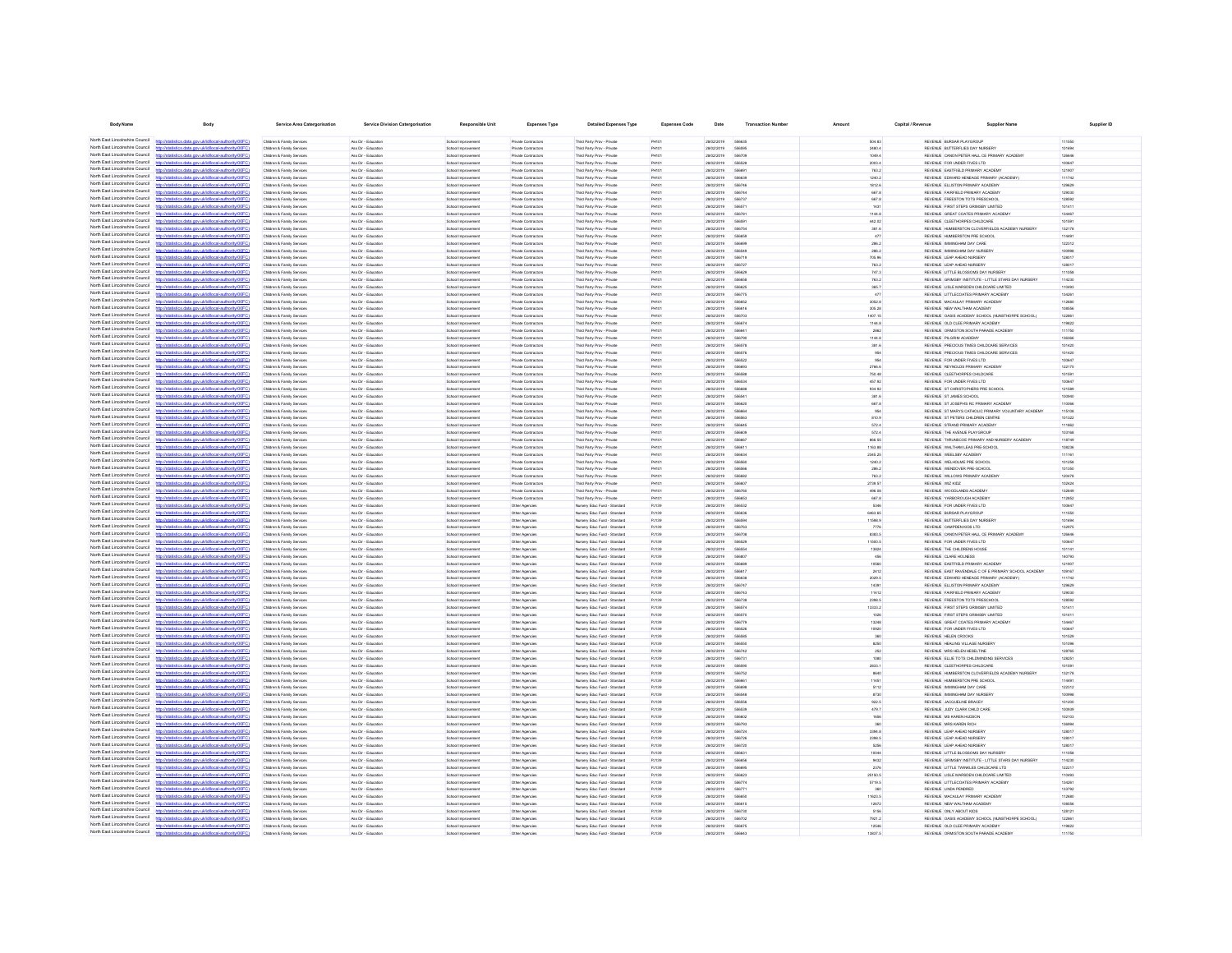| <b>Body Name</b>                                                   | Body                                                                                                                                             | <b>Service Area Catergorisation</b>                                | Service Division Catergorisation                               | <b>Responsible Unit</b>                                       | Expenses Type                                      | <b>Detailed Expenses Type</b>                                | <b>Expenses Code</b>  | Date                               | <b>Transaction Number</b>     | Amount           | Capital / Revenue | <b>Supplier Name</b>                                                                         | Supplier ID                                                    |
|--------------------------------------------------------------------|--------------------------------------------------------------------------------------------------------------------------------------------------|--------------------------------------------------------------------|----------------------------------------------------------------|---------------------------------------------------------------|----------------------------------------------------|--------------------------------------------------------------|-----------------------|------------------------------------|-------------------------------|------------------|-------------------|----------------------------------------------------------------------------------------------|----------------------------------------------------------------|
|                                                                    | North East Lincolnshire Council http://statistics.data.gov.ukild/local-authority/00FC)                                                           | Children & Family Services                                         | Ass Dir - Friungtinn                                           | <b>School Improvement</b>                                     | Other Agencies                                     | Nimsery Frien Fund - Standard                                | P.1139                | announce                           | 656788                        | 7560             |                   | REVEN E. PILGRIM ACADEMY                                                                     | 136366                                                         |
| North East Lincolnshire Council                                    |                                                                                                                                                  | Children & Family Service                                          | Ass Dir - Education                                            | School Improvement                                            | Other Agencies                                     | Nursery Educ Fund - Standard                                 | PJ139                 | 28/02/2019                         | 556570                        | 8016             |                   | REVENUE PRECIOUS TIMES CHILDCARE SERVICES                                                    | 101420                                                         |
| North East Lincolnshire Council                                    | http://statistics.data.gov.uk/id/local-authority/00FC)                                                                                           | Children & Family Services                                         | Ass Dir - Education                                            | School Improvement                                            | Other Agencies                                     | Nursery Educ Fund - Standard                                 | P.1139                | 28/02/2019                         | <b>SEASTE</b>                 | 10992            |                   | REVENUE PRECIOUS TIMES CHILDCARE SERVICES                                                    | 101420                                                         |
| North East Lincolnshire Council<br>North East Lincolnshire Council | Interdetationics data consideribocal authority(ODCC)                                                                                             | Children & Family Service                                          | Ass Dir - Educatio                                             | School Improvement                                            | Other Agencie                                      | Nursery Educ Fund - Standard                                 | Putas                 | 28/02/2019                         | <b>SSAS2</b>                  | 14575.5          |                   | REVENUE FOR UNDER FIVES LTD                                                                  | 100647                                                         |
| North East Lincolnshire Council                                    | the data and debidonal autoritation of                                                                                                           | Children & Family Service<br>Children & Family Services            | Ass Dir - Education<br>Ass Dir - Educatio                      | School Improvement<br>School Improvement                      | Other Agencies<br>Other Agencies                   | Nursery Educ Fund - Standard<br>Nursery Educ Fund - Standard | PJ139<br>PJ139        | 28/02/2019<br>28/02/2019           | SSARS                         | 12300<br>5813.77 |                   | REVENUE REYNOLDS PRIMARY ACADEMY<br>REVENUE READY TEDDY GO                                   | 122175<br>100973                                               |
| North East Lincolnshire Council                                    | ting state and delighteral authority (ODC)                                                                                                       | <b>Children &amp; Family Service</b>                               | Ass Dir - Educatio                                             | <b>School Improvement</b>                                     | Other Agencies                                     | Nursery Educ Fund - Standard                                 | PJ139                 | 28/02/2019                         | 556718                        | 1107             |                   | REVENUE SARAH FARROW-BROWN                                                                   | 127842                                                         |
| North East Lincolnshire Council                                    | //statistics.data.gov.uk/id/local-authority/00F                                                                                                  | Children & Family Service                                          | Ass Dir - Educatio                                             | School Improvement                                            | Other Agencie                                      | Nursery Educ Fund - Standard                                 | PJ135                 | 28/02/2019                         | 55664                         |                  |                   | REVENUE SARA HARRISON                                                                        | 112491                                                         |
| North East Lincolnshire Council<br>North East Lincolnshire Council | <b>Vistatistics data ony rigidiocal authority/DDFC</b><br>http://statistics.data.gov.uk/id/ocal-authority/00FC)                                  | Children & Family Service<br><b>Children &amp; Family Service</b>  | Ass Dir - Educatio<br>Ass Dir - Educatio                       | <b>School Improvement</b><br><b>School Improvement</b>        | Other Agencies<br>Other Agencies                   | Nursery Educ Fund - Standard<br>Nursery Educ Fund - Standard | PJ139<br>PJ135        | 28/02/2019<br>28/02/2019           | 55662                         | 1032.75<br>1728  |                   | REVENUE SHARON SPRINGALI<br>REVENUE CLEETHORPES CHILDCARE                                    | 111029<br>10150                                                |
| North Fast Lincolnshire Council                                    | my ukidihcalauthority(00EC)                                                                                                                      | Children & Family Services                                         | Ass Dir - Education                                            | School Improvement                                            | Other Agencies                                     | Nursery Educ Fund - Standard                                 | PJ139                 | 28/02/2019                         | 55652                         | 8808             |                   | REVENUE FOR UNDER FIVES LTD                                                                  | 10064                                                          |
| North East Lincolnshire Council                                    | istics.data.gov.uk/id/local-authority/00FC)                                                                                                      | Children & Family Services                                         | Ass Dir - Education                                            | School Improvement                                            | Other Agencies                                     | Nursery Educ Fund - Standard                                 | PJ139                 | 28/02/2019                         | 55675                         | 644              |                   | REVENUE SPRINGFIELD PRIMARY ACADEM                                                           | 131306                                                         |
| North Fast Lincolnshire Council<br>North Fast Lincolnshire Council |                                                                                                                                                  | Children & Family Services                                         | Ass Dir - Education                                            | School Improvement                                            | Other Agencies                                     | Nursery Educ Fund - Standard                                 | PJ139                 | 28/02/2019                         | 556600                        | 1980             |                   | REVENUE SARAH SHOTBOLT                                                                       | 101742                                                         |
| North East Lincolnshire Council                                    | statistics.data.gov.uk/id/local-authority/00FC)<br>ov.uk/id/ocal-authority/l                                                                     | Children & Family Services<br>Children & Family Services           | Ass Dir - Education<br>Ass Dir - Education                     | School Improvement<br>School Improvement                      | Other Agencies<br>Other Agencies                   | Nursery Educ Fund - Standard<br>Nursery Educ Fund - Standard | PJ139<br>PJ139        | 28/02/2019<br>28/02/2019           | 55668<br>556683               | 1918.8<br>360    |                   | REVENUE ST CHRISTOPHERS PRE SCHOOL<br>REVENUE STEPHANIE DURRANT                              | 121589<br>120541                                               |
| North East Lincolnshire Council                                    | tistics.data.gov.uk/id/local-authority/00FC)                                                                                                     | Children & Family Services                                         | Ass Dir - Education                                            | School Improvement                                            | Other Agencies                                     | Nursery Educ Fund - Standard                                 | PJ139                 | 28/02/2019                         | 556543                        | 7680             |                   | REVENUE ST JAMES SCHOOL                                                                      | 100940                                                         |
| North East Lincolnshire Council                                    | tics data ony uklidiocal authority(00F)                                                                                                          | Children & Family Services                                         | Ass Dir - Education                                            | School Improvement                                            | Other Agencies                                     | Nursery Educ Fund - Standard                                 | PJ139                 | 28/02/2019                         | <b>SSRR21</b>                 | 6027             |                   | REVENUE ST JOSEPH'S RC PRIMARY ACADEMY                                                       | 110066                                                         |
| North East Lincolnshire Council                                    | istics data ony ricidiocal authority(00FC).<br><b>Introder</b>                                                                                   | Children & Family Services                                         | Ass Dir - Education                                            | School Improvement                                            | Other Agencies                                     | Nursery Educ Fund - Standard                                 | PJ139                 | 28/02/2019                         | <b>SSASS</b>                  | 5772             |                   | REVENUE ST MARGARETS PRE-SCHOOL                                                              | 101724                                                         |
| North East Lincolnshire Council<br>North East Lincolnshire Council | listatistics data ony uklidiocal authority(DDFC)<br>https<br>http://statistics.data.gov.uk/id/local-authority/00FC)                              | Children & Family Services<br>Children & Family Services           | Ass Dir - Education<br>Ass Dir - Education                     | School Improvement<br>School Improvement                      | Other Agencies<br>Other Agencies                   | Nursery Educ Fund - Standard<br>Nursery Educ Fund - Standard | PJ139<br>PJ139        | 28/02/2019<br>28/02/2019           | 556536<br>556663              | 23760<br>7380    |                   | REVENUE ST MARTINS PREPARATORY SCHOOL<br>REVENUE ST MARYS CATHOLIC PRIMARY VOLUNTARY ACADEMY | 100889<br>115108                                               |
| North East Lincolnshire Council                                    | detailed and any skills scalar traditional and                                                                                                   | Children & Family Services                                         | Ass Dir - Friungtinn                                           | School Improvement                                            | Other Agencies                                     | Nimsery Frien Fund - Standard                                | P.1139                | <b>SANSYSTER</b>                   | SEASAR                        | <b>8 85201</b>   |                   | REVENUE ST PETERS CHILDREN CENTRE                                                            | 101322                                                         |
| North East Lincolnshire Council                                    | distics.data.gov.uk/id/local-authority/00FC)<br>http://s                                                                                         | Children & Family Services                                         | Ass Dir - Education                                            | School Improvement                                            | Other Agencies                                     | Nursery Educ Fund - Standard                                 | PJ139                 | 28/02/2019                         | 556644                        | 4243.5           |                   | REVENUE STRAND PRIMARY ACADEMY                                                               | 111862                                                         |
| North East Lincolnshire Council<br>North East Lincolnshire Council | http://statistics.data.gov.uk/id/local-authority/00FC)                                                                                           | Children & Family Service                                          | Ass Dir - Education<br>Ass Dir - Friungtinn                    | School Improvement                                            | Other Agencies                                     | Nursery Educ Fund - Standard                                 | PJ139<br>P.1139       | 28/02/2019<br>28/02/2019           | SSAAN                         | 4538.7           |                   | REVENUE THE AVENUE PLAYGROUP                                                                 | 103168<br>118749                                               |
| North East Lincolnshire Council                                    | Wateriotics data nov uklidiocal authority (00FC)                                                                                                 | Children & Family Senings<br>Children & Family Service             | Ass Dir - Education                                            | School Improvement<br>School Improvement                      | Other Agencies<br>Other Agencie                    | Nursery Educ Fund - Standard<br>Nursery Educ Fund - Standard | PJ139                 | 28/02/2019                         | SSAAN<br>556611               | 7662.9<br>20448  |                   | REVENLE THRUNSCOE PRIMARY AND NURSERY ACADEMY<br>REVENUE WALTHAM LEAS PRE-SCHOOL             | 108236                                                         |
| North East Lincolnshire Council                                    | http://statistics.data.gov.uk/id/local-authority/00FC                                                                                            | Children & Family Services                                         | Ass Dir - Education                                            | School Improvement                                            | Other Agencies                                     | Nursery Educ Fund - Standard                                 | PJ139                 | 28/02/2019                         | <b>SSAR33</b>                 | 6457.5           |                   | REVENUE WEELSBY ACADEMY                                                                      | 111161                                                         |
| North East Lincolnshire Council                                    |                                                                                                                                                  | Children & Family Service                                          | Ass Dir - Educatio                                             | School Improvement                                            | Other Agencies                                     | Nursery Educ Fund - Standard                                 | PJ139                 | 28/02/2019                         |                               | 8917.5           |                   | REVENUE WELHOLME PRE SCHOOL                                                                  | 101258                                                         |
| North East Lincolnshire Council<br>North East Lincolnshire Council | http://statistics.data.gov.uk/id/local-authority/00FC1<br>distribution data one delibloomlassification (DOC)                                     | Children & Family Service                                          | Ass Dir - Education                                            | <b>School Improvement</b>                                     | Other Agencies                                     | Nursery Educ Fund - Standard                                 | Putas                 | 28/02/2019                         | ssasa                         | 5832             |                   | REVENUE WENDOVER PRE-SCHOOL                                                                  | 101350                                                         |
| North East Lincolnshire Council                                    | Interdetationics data consideribocal authority(ODCC)                                                                                             | Children & Family Services<br>Children & Family Service            | Ass Dir - Education<br>Ass Dir - Educatio                      | School Improvement<br><b>School Improvement</b>               | Other Agencies<br>Other Agencies                   | Nursery Educ Fund - Standard<br>Nursery Educ Fund - Standard | PJ139<br>PJ135        | 28/02/2019<br>28/02/2019           |                               | 3136.5<br>6063.9 |                   | REVENUE WILLOWS PRIMARY ACADEMY<br>REVENUE WIZ KIDZ                                          | 120478<br>102424                                               |
| North East Lincolnshire Council                                    |                                                                                                                                                  | Children & Family Services                                         | Ass Dir - Education                                            | School Improvement                                            | Other Agencies                                     | Nursery Educ Fund - Standard                                 | PJ139                 | 28/02/2019                         | 556758                        | 13800.6          |                   | REVENUE WOODLANDS ACADEMY                                                                    | 132649                                                         |
| North East Lincolnshire Council                                    | stics.data.gov.uk/id/local-authority/00F                                                                                                         | Children & Family Services                                         | Ass Dir - Education                                            | <b>School Improvement</b>                                     | Other Agencies                                     | Nursery Educ Fund - Standard                                 | PJ139                 | 28/02/2019                         | 55665                         | 19668            |                   | REVENUE YARBOROUGH ACADEM                                                                    | 112852                                                         |
| North East Lincolnshire Council<br>North Fast Lincolnshire Council | istics.data.gov.uk/id/local-authority/00FC                                                                                                       | Children & Family Services                                         | Ass Dir - Educatio                                             | <b>School Improvement</b>                                     | Other Agencies                                     |                                                              | PJ121                 | 28/02/2019                         |                               | 8175             |                   | REVENUE FOR UNDER FIVES LTD                                                                  | 10064                                                          |
| North Fast Lincolnshire Council                                    | http://statistics.data.gov.uk/id/local-authority/00FC]                                                                                           | Children & Family Services<br>Children & Family Services           | Ass Dir - Education<br>Ass Dir - Education                     | School Improvement<br>School Improvement                      | Other Agencies<br>Other Agencies                   | Other<br>Othe                                                | PJ121<br>PJ121        | 28/02/2019<br>28/02/2019           | 556593<br>55676               | 15075<br>3870    |                   | REVENUE BUTTERFLIES DAY NURSERY<br>REVENUE CAMPDEN KIDS LTD                                  | 101694<br>132975                                               |
| North East Lincolnshire Council                                    | ov.ukld/local-authorit                                                                                                                           | Children & Family Services                                         | Ass Dir - Education                                            | School Improvement                                            | Other Agencies                                     | Other                                                        | PJ121                 | 28/02/2019                         | 556530                        | 9675             |                   | REVENUE FOR UNDER FIVES LTD                                                                  | 100647                                                         |
| North East Lincolnshire Council                                    | tistics.data.gov.ukfd/local-authority/00FC)                                                                                                      | Children & Family Services                                         | Ass Dir - Education                                            | School Improvement                                            | Other Agencies                                     | Other                                                        | PJ121                 | 28/02/2019                         | 696553                        | 2475             |                   | REVENUE THE CHILDRENS HOUSE                                                                  | 101141                                                         |
| North East Lincolnshire Council<br>North East Lincolnshire Council | nny uklidingalauthorityiD                                                                                                                        | Children & Family Services                                         | Ass Dir - Education                                            | School Improvement                                            | Other Agencies                                     | Other                                                        | PJ121                 | 28/02/2019                         | <b>SSRADE</b>                 | 1125             |                   | REVENUE CLARE HOLNESS                                                                        | 140793                                                         |
| North East Lincolnshire Council                                    | http://statistics.data.gov.uk/id/local-authority/00FC)<br>istics data ony ukld/ocal authority/00FC!<br><b>Introder</b>                           | Children & Family Services<br>Children & Family Services           | Ass Dir - Education<br>Ass Dir - Education                     | School Improvement<br>School Improvement                      | Other Agencies<br>Other Agencies                   | Other<br>Other                                               | PJ121<br>PJ121        | 28/02/2019<br>28/02/2019           | 556739<br>556572              | 6075<br>10500    |                   | REVENUE FREESTON TOTS PRESCHOOL<br>REVENUE FIRST STEPS GRIMSBY LIMITED                       | 128592<br>101411                                               |
| North East Lincolnshire Council                                    | http://statistics.data.gov.uk/id/local-authority/00FC)                                                                                           | Children & Family Services                                         | Ass Dir - Education                                            | School Improvement                                            | Other Agencies                                     | Other                                                        | PJ121                 | 28/02/2019                         | 556711                        | 1800             |                   | REVENUE FIRST STEPS WITH SURE START                                                          | 126658                                                         |
| North East Lincolnshire Council                                    | http://statistics.data.onv.uk/d/ocal.authority/00EC                                                                                              | Children & Family Services                                         | Ass Dir - Education                                            | School Improvement                                            | Other Agencies                                     | Other                                                        | PJ121                 | 28/02/2019                         | 556527                        | 4140             |                   | REVENUE FOR UNDER FIVES LTD                                                                  | 100647                                                         |
| North East Lincolnshire Council<br>North East Lincolnshire Council | distics.data.gov.uk/id/local-authority/00FC)<br><b>http://et</b>                                                                                 | Children & Family Services                                         | Ass Dir - Education                                            | School Improvement                                            | Other Agencies                                     | Other                                                        | PJ121                 | 28/02/2019                         | 556782                        | 450              |                   | REVENUE CURIOUS MINDS CHILDMINDING                                                           | 135012                                                         |
| North East Lincolnshire Council                                    | and the field construction in the<br>http://statistics.data.onv.uk/d/ocal.authority/00EC)                                                        | Children & Family Service<br>Children & Family Services            | Ass Dir - Friunaties<br>Ass Dir - Friungtinn                   | School Improvement<br>School Improvement                      | Other Agencies<br>Other Agencies                   | Other<br>Other                                               | P.1121<br>P.1121      | <b>28022019</b><br><b>28022019</b> | <b>SEARS</b><br>656733        | 2430<br>onn      |                   | REVENUE HEALING VILLAGE NURSERY<br>REVEN E ELLIE TOTS OHLOMNONG SERVICES                     | 101096<br>128251                                               |
| North East Lincolnshire Council                                    | listatistics data one skildhood authoritatOOCO                                                                                                   | Children & Family Service                                          | Ass Dir - Education                                            | School Improvement                                            | Other Agencies                                     | Other                                                        | PJ121                 | 28/02/2019                         | <b><i>SEARAS</i></b>          | 5640             |                   | REVENUE CLEETHORPES CHILDCARE                                                                | 101591                                                         |
| North East Lincolnshire Council                                    | http://statistics.data.gov.uk/id/local-authority/00FC1                                                                                           | Children & Family Services                                         | Ass Dir - Friunaties                                           | School Improvement                                            | Other Agencies                                     | Other                                                        | PJ121                 | <b>28022019</b>                    | <b>SSARRO</b>                 | 1215             |                   | REVENLE HUMBERSTON PRE SCHOOL                                                                | 114491                                                         |
| North East Lincolnshire Council<br>North East Lincolnshire Council |                                                                                                                                                  | <b>Children &amp; Family Service</b>                               | Ass Dir - Educatio                                             | School Improvement                                            | Other Agencies                                     | Othe                                                         | PJ121                 | 28/02/2019                         | 556706                        | 13500            |                   | REVENUE IMMINGHAM DAY CARE                                                                   | 122312                                                         |
| North East Lincolnshire Council                                    | http://statistics.data.gov.uk/id/local-authority/00FC)<br>http://etatietica.clats.com/ddidiocal.authority/DDEC                                   | Children & Family Service<br>Children & Family Services            | Ass Dir - Education<br>Ass Dir - Educatio                      | School Improvement<br>School Improvement                      | Other Agencies<br>Other Agencies                   | Othe<br>Othe                                                 | PJ121<br>PJ121        | 28/02/2019<br>28/02/2019           | 556547                        | 900<br>5790      |                   | REVENUE IMMINGHAM DAY NURSERY<br>REVENUE JUDY CLARK CHILD CARE                               | 100998<br>100939                                               |
| North East Lincolnshire Council                                    | http://statistics.data.gov.uk/id/local-authority/00FC1                                                                                           | <b>Children &amp; Family Service</b>                               | Ass Dir - Educatio                                             | <b>School Improvement</b>                                     | Other Agencies                                     | Othe                                                         | PJ121                 | 28/02/2019                         | 55672                         | 10080            |                   | REVENUE LEAP AHEAD NURSERY                                                                   | 128017                                                         |
| North East Lincolnshire Council                                    |                                                                                                                                                  | Children & Family Services                                         | Ass Dir - Education                                            | School Improvement                                            | Other Agencies                                     | Other                                                        | PJ121                 | 28/02/2019                         | 556725                        | 3825             |                   | REVENUE LEAP AHEAD NURSERY                                                                   | 128017                                                         |
| North East Lincolnshire Council<br>North East Lincolnshire Council | istics.data.gov.ukld/local-authority/00FC)                                                                                                       | Children & Family Services                                         | Ass Dir - Education                                            | <b>School Improvement</b>                                     | Other Agencies                                     | Other                                                        | PJ121                 | 28/02/2019                         | 55672                         | 3750             |                   | REVENUE LEAP AHEAD NURSERY                                                                   | 128017                                                         |
| North Fast Lincolnshire Council                                    | <b>CONTRACTOR</b> COMPANY AND THE CONTRACTOR                                                                                                     | Children & Family Services<br>Children & Family Services           | Ass Dir - Education<br>Ass Dir - Education                     | School Improvement<br>School Improvement                      | Other Agencies<br>Other Agencies                   | Other<br>Other                                               | PJ121<br>PJ121        | 28/02/2019<br>28/02/2019           | 556630<br>556657              | 3525<br>13125    |                   | REVENUE LITTLE BLOSSOMS DAY NURSERY<br>REVENUE GRIMSBY INSTITUTE - LITTLE STARS DAY NURSERY  | 111058<br>114230                                               |
| North East Lincolnshire Council                                    | cs.data.gov.uk/id/local-authority/0                                                                                                              | Children & Family Services                                         | Ass Dir - Education                                            | School Improvement                                            | Other Agencies                                     | Other                                                        | PJ121                 | 28/02/2019                         | 556624                        | 5636             |                   | REVENUE LISLE MARSDEN CHILDCARE LIMITED                                                      | 110493                                                         |
| North Fast Lincolnshire Council<br>North Fast Lincolnshire Council |                                                                                                                                                  | Children & Family Services                                         | Ass Dir - Education                                            | School Improvement                                            | Other Agencies                                     | Other                                                        | PJ121                 | 28/02/2019                         | 556773                        | 2625             |                   | REVENUE LITTLECOATES PRIMARY ACADEMY                                                         | 134261                                                         |
| North East Lincolnshire Council                                    | stics.data.gov.uk/id/local-authority/00FC1                                                                                                       | Children & Family Services                                         | Ass Dir - Education                                            | School Improvement                                            | Other Agencies                                     | Other                                                        | PJ121                 | 28/02/2019                         | 556814<br>556679              | 375<br>675       |                   | REVENUE MS NATASHA DYKE                                                                      | 141560                                                         |
| North East Lincolnshire Council                                    | http://statistics.data.gov.uk/id/local-authority/00FC)                                                                                           | Children & Family Services<br>Children & Family Services           | Ass Dir - Education<br>Ass Dir - Education                     | School Improvement<br>School Improvement                      | Other Agencies<br>Other Agencies                   | Other<br>Other                                               | PJ121<br>PJ121        | 28/02/2019<br>28/02/2019           | 556729                        | 472.5            |                   | REVENUE NICKY'S CHILDMINDING<br>REVENUE ONLY ABOUT KIDS                                      | 119901<br>128121                                               |
| North East Lincolnshire Council                                    | tics data ony uklidiocal authority(DDFC)<br>http:                                                                                                | Children & Family Services                                         | Ass Dir - Education                                            | School Improvement                                            | Other Agencies                                     | Other                                                        | PJ121                 | 28/02/2019                         | <b>SSAA12</b>                 | 5325             |                   | REVENUE ORMISTON SOUTH PARADE ACADEMY                                                        | 111750                                                         |
| North East Lincolnshire Council                                    | http://statistics.data.gov.uk/id/local-authority/00FC)                                                                                           | Children & Family Services                                         | Ass Dir - Education                                            | School Improvement                                            | Other Agencies                                     | Other                                                        | PJ121                 | 28/02/2019                         | <b><i><u>GRASH</u></i></b>    | 720              |                   | REVENUE PRECIOUS TIMES CHILDCARE SERVICES                                                    | 101420                                                         |
| North East Lincolnshire Council<br>North East Lincolnshire Council | http://statistics.data.oov.uk/d/ocal.authority/00EC<br>distics.data.gov.uk/id/local-authority/00FC)<br><b>Introder</b>                           | Children & Family Services<br>Children & Family Services           | Ass Dir - Education<br>Ass Dir - Education                     | School Improvement<br>School Improvement                      | Other Agencies<br>Other Agencies                   | Other<br>Other                                               | PJ121<br>PJ121        | 28/02/2019<br>28/02/2019           | 558577<br>556524              | 2295<br>5445     |                   | REVENUE PRECIOUS TIMES CHILDCARE SERVICES<br>REVENUE FOR UNDER FIVES LTD                     | 101420<br>100647                                               |
| North East Lincolnshire Council                                    | This data and skillscal activities and                                                                                                           | <b>Children &amp; Family Renáred</b>                               | Ass Dir - Friungtinn                                           | School Improvement                                            | Other Agencies                                     | Other                                                        | P.1121                | <b>28022019</b>                    | <b>SSAS4</b>                  | 1350             |                   | REVEN E READY TEDDY GO                                                                       | 100923                                                         |
| North East Lincolnshire Council                                    | http://statistics.data.gov.uk/id/local-authority/00FC)                                                                                           | Children & Family Services                                         | Ass Dir - Education                                            | School Improvement                                            | Other Agencies                                     | Other                                                        | PJ121                 | 28/02/2019                         | 556734                        | 2025             |                   | REVENUE SARAH'S CHILDMINDING                                                                 | 128578                                                         |
| North East Lincolnshire Council                                    | listatistics data one skildhood authoritatOOCO                                                                                                   | Children & Family Services                                         | Ass Dir - Education                                            | School Improvement                                            | Other Agencies                                     | Other                                                        | PJ121                 | 28/02/2019                         | <b>SEAR20</b>                 | 2635             |                   | REVENUE FOR UNDER FIVES LTD                                                                  | 100647                                                         |
| North East Lincolnshire Council<br>North East Lincolnshire Council | http://statistics.data.oov.uk/id/ocal.authority/00FCI                                                                                            | Children & Family Services<br><b>Children &amp; Family Service</b> | Ass Dir - Friunaties<br>Ass Dir - Educatio                     | School Improvement<br>School Improvement                      | Other Agencies<br>Other Agencies                   | Other<br>Othe                                                | P.1121<br>PJ121       | 28/02/2019<br>28/02/2019           | <b>GGARAI</b><br><b>SSASA</b> | 3540<br>975      |                   | REVENUE ST CHRISTOPHERS PRE SCHOOL<br>REVENUE ST JAMES SCHOOL                                | 121589<br>100940                                               |
| North East Lincolnshire Council                                    | http://statistics.data.gov.uk/id/local-authority/00FC]                                                                                           | Children & Family Service                                          | Ass Dir - Education                                            | School Improvement                                            | Other Agencies                                     | Other                                                        | PJ121                 | 28/02/2019                         | <b>SSASS</b>                  | 1125             |                   | REVENUE ST MARGARETS PRE-SCHOOL                                                              | 101724                                                         |
| North East Lincolnshire Council                                    | Interdetationics data consideribocal authority(ODCC)                                                                                             | <b>Children &amp; Family Service</b>                               | Ass Dir - Educatio                                             | School Improvement                                            | Other Agencies                                     |                                                              | PJ121                 | 28/02/2019                         |                               | 5175             |                   | REVENUE ST PETERS CHILDREN CENTRE                                                            | 101322                                                         |
| North East Lincolnshire Council<br>North East Lincolnshire Council | distics.data.gov.uk/id/local-authority/00FC1                                                                                                     | <b>Children &amp; Family Service</b>                               | Ass Dir - Education                                            | <b>School Improvement</b>                                     | Other Agencies                                     | Othe                                                         | PJ121                 | 28/02/2019                         | 556611                        | 2100             |                   | REVENUE THE AVENUE PLAYGROUP                                                                 | 103168                                                         |
| North East Lincolnshire Council                                    | istics.data.gov.ukld/local-authority/00FC)                                                                                                       | Children & Family Services<br>Children & Family Services           | Ass Dir - Education<br>Ass Dir - Education                     | <b>School Improvement</b><br><b>School Improvement</b>        | Other Agencies<br>Other Agencies                   | Other<br>Other                                               | PJ121<br>PJ121        | 28/02/2019<br>28/02/2019           | 556567                        | 3465<br>450      |                   | REVENUE WALTHAM LEAS PRE-SCHOOL<br>REVENUE WENDOVER PRE-SCHOOL                               | 108236<br>101350                                               |
| North East Lincolnshire Council                                    |                                                                                                                                                  | Children & Family Services                                         | Ass Dir - Education                                            | School Improvement                                            | Other Agencies                                     | Other                                                        | PJ121                 | 28/02/2019                         | 556606                        | 7035             |                   | REVENUE WIZ KIDZ                                                                             | 102424                                                         |
| North East Lincolnshire Council                                    | stics.data.gov.uk/id/local-authority/00FC]                                                                                                       | Children & Family Services                                         | Ass Dir - Education                                            | School Improvement                                            | Private Contractors                                | Third Party Prov - Private                                   | PH101                 | 14/02/2019                         | 554185                        | 328              |                   | REVENUE LINCS INSPIRE LTD                                                                    | 120610                                                         |
| North East Lincolnshire Council<br>North Fast Lincolnshire Council |                                                                                                                                                  | Children & Family Services                                         | Ass Dir - Education                                            | School Improvement                                            | Private Contractors                                | Third Party Prov - Private                                   | <b>PH101</b>          | 14/02/2019                         | 554183                        | 364              |                   | REVENUE LINCS INSPIRE LTD                                                                    | 120610                                                         |
| North Fast Lincolnshire Council                                    | stics.data.gov.uk/id/local-authority/00FC1                                                                                                       | Children & Family Services<br>Children & Family Services           | Ass Dir - Children & Families<br>Ass Dir - Children & Families | Family Hubs<br>Family Hubs                                    | Contributions To Provisions<br>Private Contractors | Contributions - Other<br>Third Party Prov - Private          | <b>LK103</b><br>PH101 | 28/02/2019<br>07/02/2019           | 556352<br>553190              | 3036<br>9214     |                   | REVENUE TRIPLE P UK LTD<br>REVENUE N LINCS & GOOLE HOSPITALS NHS FOUNDATION TRUS             | 109465<br>111074                                               |
| North Fast Lincolnshire Council                                    |                                                                                                                                                  | Children & Family Services                                         | Ass Dir - Children & Families                                  | Family Hubs                                                   | Equip / Furniture / Materials                      | Equipment - Purchase                                         | LA101                 | 28/02/2019                         | 555852                        | 527.25           |                   | REVENUE LINCSPRINT                                                                           | 106034                                                         |
| North Fast Lincolnshire Council                                    | istics data ony riklid/ocal.authority/00FCI<br>http:                                                                                             | Children & Family Services                                         | Ass Dir - Children & Families                                  | Family Hubs                                                   | Equip / Furniture / Materials                      | Equipment - Purchase                                         | LA101                 | 26/02/2019                         | 555463                        | 980              |                   | REVENUE ENGIE SERVICES LTD                                                                   | 133267                                                         |
| North East Lincolnshire Council<br>North East Lincolnshire Council |                                                                                                                                                  | Children & Family Services                                         | Ass Dir - Children & Families                                  | Family Hubs                                                   | Catering                                           | Provisions                                                   | LB101                 | 26/02/2019                         | 666433                        | 1000             |                   | REVENUE TESCO STORES LIMITED                                                                 | 102576                                                         |
| North East Lincolnshire Council                                    | http://statistics.data.gov.uk/id/local-authority/00FC)<br>tistics data ony rickld/ocal.authority/00FC                                            | Children & Family Services<br>Children & Family Services           | Ass Dir - Children & Families<br>Ass Dir - Children & Families | Family Hubs<br>Family Hubs                                    | Other Agencies<br>Equip / Furniture / Materials    | Further Ed Emp & Training<br>Non-Teaching Resources          | PJ130<br>LA118        | 12/02/2019<br>26/02/2019           | 553180<br><b>SSSRE</b>        | 1429.98<br>1000  |                   | REVENUE PAMS ASSESSMENT LTD<br>REVENUE TESCO STORES LIMITED                                  | 129234<br>102576                                               |
| North East Lincolnshire Council                                    | distics.data.gov.uk/id/local-authority/00FC)<br><b>Introder</b>                                                                                  | Children & Family Services                                         | Ass Dir - Children & Families                                  | Head Of Child Resource & Reg                                  | Direct Employee Expenses                           | Pay Casual/Supply Staff                                      | EA102                 | 26/02/2019                         | <b>ARARAS</b>                 | 500              |                   | REVENUE FOSTERING AND ADOPTION TEAM                                                          | 110681                                                         |
| North East Lincolnshire Council                                    | tistics data ony rigidiocal authority(00F)                                                                                                       | Children & Family Services                                         | Ass Dir - Children & Families                                  | Head Of Child Resource & Reg.                                 | Miscellaneous Expenses                             | Activities - Service Users                                   | LL114                 | 28/02/2019                         | 555434                        | 500              |                   | REVENUE PARKWAY ENTERTAINMENT CO LTD                                                         | 101537                                                         |
| North East Lincolnshire Council<br>North East Lincolnshire Council | http://statistics.data.gov.uk/id/local-authority/00FC)<br>distribution state and delighteral activities (DOCC)                                   | Children & Family Services                                         | Ass Dir - Children & Families<br>Ass Dir - Ohirkan & Familian  | Head Of Child Resource & Reg                                  | Rents                                              | Service Charge                                               | GC102                 | 12/02/2019<br>12/02/2019           | 554015                        | 287.27           |                   | REVENUE BOURNE LEISURE LTD<br>REVENUE TINGDENE HOLIDAY PARKS LTD                             | 109336<br>130855                                               |
| North East Lincolnshire Council                                    | http://statistics.data.onv.uk/id/ocal.authority/00ECV                                                                                            | Children & Family Services<br><b>Children &amp; Family Renáred</b> | Ass Dir - Children & Families                                  | Head Of Child Resource & Reg.<br>Head Of Child Resource & Ren | Rents<br>Water Services                            | Service Charg<br>Woter                                       | GC102<br>GE101        | 12/02/2019                         | <b>SS408</b><br>554015        | 725<br>346.68    |                   | REVENUE ROUBNE LEISURE LTD                                                                   | 102336                                                         |
| North East Lincolnshire Council                                    |                                                                                                                                                  | Children & Family Service                                          | Ass Dir - Children & Families                                  | Head Of Child Resource & Reg                                  |                                                    | Activities - Service User                                    | LL114                 | 21/02/2019                         | 66641                         | 742.49           |                   | REVENUE SHORT BREAK SERVICES                                                                 | 101511                                                         |
|                                                                    | North East Lincolnshire Council http://statistics.data.gov.uk/id/local-authority/00FC)                                                           | Children & Family Service                                          | Ass Dir - Children & Families                                  | Head Of Child Resource & Reg                                  | Other Agencies                                     | Additional Cos                                               | P.Itsa                | 04/02/2019                         | <b>BROSS</b>                  | 250              |                   | REVENUE REDACTED PERSONAL INFORMATION                                                        | REDACTED PERSONAL INFORMATION                                  |
| North East Lincolnshire Council                                    | North East Lincolnshire Council   New Setwhetics Anti-Any defictive at authority inner<br>http://statistics.data.gov.uk/id/local-authority/00FC] | <b>Children &amp; Family Service</b><br>Children & Family Service  | Ass Dir - Children & Families<br>Ass Dir - Children & Families | Head Of Child Resource & Reg<br>Head Of Child Resource & Reg  | Other Agencies                                     | Additional Cos<br>Additional Cos                             | PJ114<br>PJ114        | 11/02/2019<br>18/02/2019           | 66224<br>66458                |                  |                   | REVENUE REDACTED PERSONAL INFORMATION<br>REVENUE REDACTED PERSONAL INFORMATION               | REDACTED PERSONAL INFORMATION<br>REDACTED PERSONAL INFORMATION |
| North East Lincolnshire Council                                    | //statistics.data.gov.uk/id/local-authority/00FC1                                                                                                | Children & Family Services                                         | Ass Dir - Children & Families                                  | Head Of Child Resource & Reg                                  | Other Agencie<br>Other Agencies                    | Additional Cost                                              | PJ114                 | 25/02/2019                         |                               |                  |                   | REVENUE REDACTED PERSONAL INFORMATION                                                        | REDACTED PERSONAL INFORMATION                                  |
| North East Lincolnshire Council                                    | distics.data.gov.uk/id/local-authority/00FC1                                                                                                     | Children & Family Service                                          | Ass Dir - Children & Familie                                   | Head Of Child Resource & Reg                                  | Other Agencies                                     | ddisonal Cos                                                 |                       | 07/02/2019                         |                               |                  |                   | REVENUE READY RENT A CAR                                                                     | 100557                                                         |
| North East Lincolnshire Council                                    |                                                                                                                                                  | Writen & Family Renáre                                             | Ass Dir - Children & Familie                                   | Heart Of Child Resource & Ren                                 |                                                    | Child Care Pay                                               | P-HO4                 | Photograph                         |                               |                  |                   | REVEN E REDACTED PERSONAL                                                                    | <b>REDACTED</b>                                                |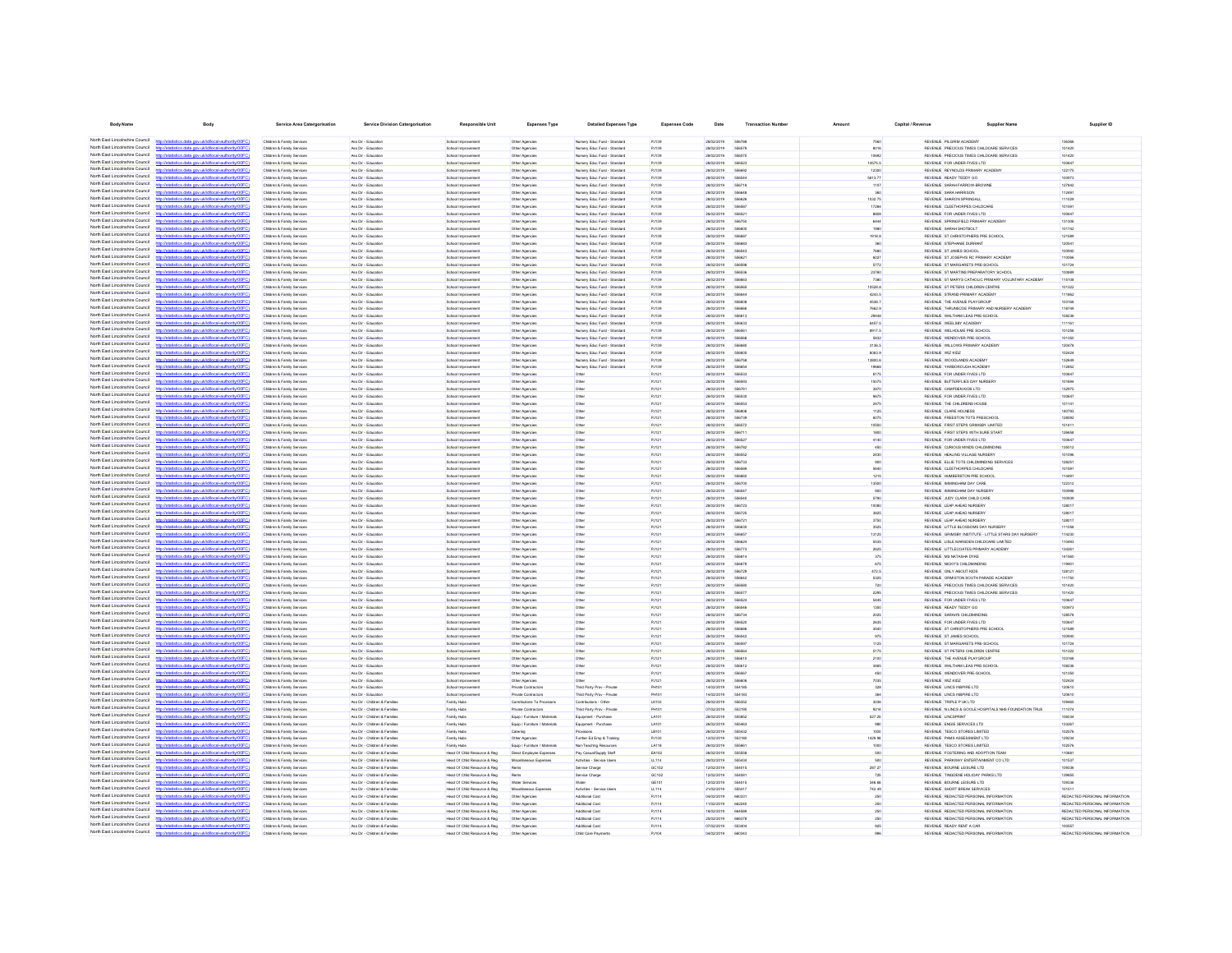| <b>Body Name</b>                                                   | <b>Body</b>                                                                                           | Service Area Catergorisation                                                 | <b>Service Division Catergorisation</b>                        | <b>Responsible Unit</b>                                        | <b>Expenses Type</b>             | <b>Detailed Expenses Type</b>              | <b>Expenses Code</b>  | Date                     | <b>Transaction Numbe</b> | Amount         | Capital / Revenue | <b>Supplier Name</b>                                                           | <b>Supplier ID</b>                                             |
|--------------------------------------------------------------------|-------------------------------------------------------------------------------------------------------|------------------------------------------------------------------------------|----------------------------------------------------------------|----------------------------------------------------------------|----------------------------------|--------------------------------------------|-----------------------|--------------------------|--------------------------|----------------|-------------------|--------------------------------------------------------------------------------|----------------------------------------------------------------|
|                                                                    | North East Lincolnshire Council http://statistics.data.gov.uk/d/local-authority/00FC)                 | Children & Family Services                                                   | Ass Dir - Children & Families                                  | Head Of Child Resource & Reg.                                  | Other Agencies                   | Child Care Payments                        | PJ104                 | 04/02/2019               | <b>BRO345</b>            | 1017           |                   | REVENUE REDACTED PERSONAL INFORMATION                                          | REDACTED PERSONAL INFORMATION                                  |
| North East Lincolnshire Council                                    | http://statistics.data.oov.uk/d/ocal.authority/00EC                                                   | Children & Family Services                                                   | Ass Dir - Children & Families                                  | Head Of Child Resource & Reg                                   | Other Agencies                   | Child Care Payments                        | PJ104                 | 04/02/2019               | 660354                   | 650            |                   | REVENUE REDACTED PERSONAL INFORMATION                                          | REDACTED PERSONAL INFORMATION                                  |
| North East Lincolnshire Council                                    | tistics.data.gov.uk/id/local-authority/00FC)<br><b>http://e</b>                                       | Children & Family Services                                                   | Ass Dir - Children & Families                                  | Head Of Child Resource & Reg                                   | Other Agencies                   | Child Care Payments                        | PJ104                 | 04/02/2019               | 660368                   | 1038           |                   | REVENUE REDACTED PERSONAL INFORMATION                                          | REDACTED PERSONAL INFORMATION                                  |
| North East Lincolnshire Council<br>North East Lincolnshire Council | the state and debiddend actively in                                                                   | Children & Family Services                                                   | Ass Dir - Children & Families                                  | Head Of Child Resource & Reg                                   | Other Agencies                   | Child Care Payments                        | <b>P.I104</b>         | 04/02/2019               | 660360                   | 959.42         |                   | REVEN E. REDUCTED PERSONAL INFORMATION                                         | REDACTED PERSONAL INFORMATION                                  |
| North East Lincolnshire Council                                    | tics data ony rickdocal authority<br>fields a state and definitional authority (OOCC)                 | Children & Family Services<br>Children & Family Service                      | Ass Dir - Children & Families<br>Ass Dir - Children & Families | Head Of Child Resource & Reg<br>Head Of Child Resource & Reg   | Other Agencies<br>Other Agencies | Child Care Payments<br>Child Care Payments | PJ104<br><b>PJ104</b> | 04/02/2019<br>04/02/2019 | 660371<br>660376         | 996<br>650     |                   | REVENUE REDACTED PERSONAL INFORMATION<br>REVENUE REDACTED PERSONAL INFORMATION | REDACTED PERSONAL INFORMATION<br>REDACTED PERSONAL INFORMATION |
| North East Lincolnshire Council                                    | CONTRACTOR IN A 1999 In the United States of the United States                                        | Children & Family Service                                                    | Ass Dir - Children & Families                                  | Head Of Child Resource & Reg                                   | Other Agencies                   | Child Care Payments                        | PJ104                 | 04/02/2019               | <b>BROSS</b>             | 464.29         |                   | REVENUE REDACTED PERSONAL INFORMATION                                          | REDACTED PERSONAL INFORMATION                                  |
| North East Lincolnshire Council                                    | http://statistics.data.oov.uk/d/ocal.authority/00FCI                                                  | Children & Family Service                                                    | Ass Dir - Children & Families                                  | Head Of Child Resource & Reg                                   | Other Agencies                   | Child Care Payments                        | P-HO4                 | erricional               | 660388                   | 975            |                   | REVEN E REDACTED PERSONAL INFORMATION                                          | REDACTED PERSONAL INFORMATION                                  |
| North East Lincolnshire Council<br>North East Lincolnshire Council | now defetivent authority (DDE)                                                                        | Children & Family Service                                                    | Ass Dir - Children & Families                                  | Head Of Child Resource & Reg                                   | Other Agencie                    | Child Care Payment                         | PJ104                 | 04/02/2019               | 66039                    | 1004           |                   | REVENUE REDACTED PERSONAL INFORMATION                                          | REDACTED PERSONAL INFORMATION                                  |
| North East Lincolnshire Council                                    | r/ktatistics data ony uklidiocal authority/00FCI<br><b>CONTRACTOR</b> CONTRACTOR CONTRACTOR           | Children & Family Service<br><b>Children &amp; Family Service</b>            | Ass Dir - Children & Families<br>Ass Dir - Children & Famile   | Head Of Child Resource & Reg<br>lead Of Child Resource & Reg   | Other Agencie<br>Other Agencie   | Child Care Payment<br>Child Care Payment   | PJ104<br>PJ104        | 04/02/2019<br>04/02/2019 | 660416<br>66041          | 650            |                   | REVENUE REDACTED PERSONAL INFORMATION<br>REVENUE REDACTED PERSONAL INFORMATION | REDACTED PERSONAL INFORMATION<br>REDACTED PERSONAL INFORMATION |
| North East Lincolnshire Council                                    | //statistics.data.gov.uk/id/local-authority/00FC                                                      | <b>Children &amp; Family Service</b>                                         | Ass Dir - Children & Familie                                   | Head Of Child Resource & Reg                                   | Other Agencie                    | Child Care Payment                         | <b>PJ104</b>          | 04/02/2019               |                          |                |                   | REVENUE REDACTED PERSONAL INFORMATION                                          | REDACTED PERSONAL INFORMATION                                  |
| North East Lincolnshire Council                                    |                                                                                                       | Children & Family Service                                                    | Ass Dir - Children & Famile                                    | Head Of Child Resource & Reg                                   | Other Agencies                   | Child Care Payment                         | PJ104                 | 04/02/2019               | 66044                    |                |                   | REVENUE REDACTED PERSONAL INFORMATION                                          | REDACTED PERSONAL INFORMATION                                  |
| North East Lincolnshire Council<br>North Fast Lincolnshire Council |                                                                                                       | Children & Family Services                                                   | Ass Dir - Children & Families                                  | Head Of Child Resource & Reg                                   | Other Agencies                   | Child Care Payment                         | PJ104                 | 04/02/2019               |                          |                |                   | REVENUE REDACTED PERSONAL INFORMATION                                          | REDACTED PERSONAL INFORMATION                                  |
| North East Lincolnshire Council                                    | stics.data.gov.uk/id/local-authority/00FC1                                                            | Children & Family Services<br>Children & Family Services                     | Ass Dir - Children & Families<br>Ass Dir - Children & Families | Head Of Child Resource & Reg.<br>Head Of Child Resource & Reg  | Other Agencies                   | Child Care Payments<br>Child Care Payments | PJ104                 | 04/02/2019<br>04/02/2019 | 66045                    | 637            |                   | REVENUE REDACTED PERSONAL INFORMATION<br>REVENUE REDACTED PERSONAL INFORMATION | REDACTED PERSONAL INFORMATION<br>REDACTED PERSONAL INFORMATION |
| North Fast Lincolnshire Council                                    |                                                                                                       | Children & Family Services                                                   | Ass Dir - Children & Families                                  | Head Of Child Resource & Reg                                   | Other Agencies<br>Other Agencies | Child Care Payments                        | PJ104<br>PJ104        | 04/02/2019               | 660450<br>660471         | 1321<br>958.58 |                   | REVENUE REDACTED PERSONAL INFORMATION                                          | REDACTED PERSONAL INFORMATION                                  |
| North Fast Lincolnshire Council                                    | distics.data.gov.uk/id/local-authority/00FC1                                                          | Children & Family Services                                                   | Ass Dir - Children & Families                                  | Head Of Child Resource & Reg                                   | Other Agencies                   | Child Care Payments                        | PJ104                 | 04/02/2019               | 660494                   | 346            |                   | REVENUE REDACTED PERSONAL INFORMATION                                          | REDACTED PERSONAL INFORMATION                                  |
| North East Lincolnshire Council                                    |                                                                                                       | Children & Family Services                                                   | Ass Dir - Children & Families                                  | Head Of Child Resource & Reg                                   | Other Agencies                   | Child Care Payments                        | PJ104                 | 04/02/2019               | 660511                   | 983            |                   | REVENUE REDACTED PERSONAL INFORMATION                                          | REDACTED PERSONAL INFORMATION                                  |
| North East Lincolnshire Council<br>North Fast Lincolnshire Council | stics.data.gov.uk/id/local-authority/00FC)                                                            | Children & Family Services                                                   | Ass Dir - Children & Families                                  | Head Of Child Resource & Reg                                   | Other Agencies                   | Child Care Payments                        | PJ104                 | 04/02/2019               | 660155                   | 325            |                   | REVENUE REDACTED PERSONAL INFORMATION                                          | REDACTED PERSONAL INFORMATION                                  |
| North East Lincolnshire Council                                    | distics.data.gov.uk/id/local-authority/00FC1<br><b>http://e</b>                                       | Children & Family Services<br>Children & Family Services                     | Ass Dir - Children & Families<br>Ass Dir - Children & Families | Head Of Child Resource & Reg<br>Head Of Child Resource & Reg.  | Other Agencies<br>Other Agencies | Child Care Payments<br>Child Care Payments | PJ104<br>PJ104        | 04/02/2019<br>04/02/2019 | 660156<br>660157         | 692<br>692     |                   | REVENUE REDACTED PERSONAL INFORMATION<br>REVENUE REDACTED PERSONAL INFORMATION | REDACTED PERSONAL INFORMATION<br>REDACTED PERSONAL INFORMATION |
| North East Lincolnshire Council                                    | listics data ony uklidiocal authority DOF                                                             | Children & Family Services                                                   | Ass Dir - Children & Families                                  | Head Of Child Resource & Reg.                                  | Other Agencies                   | Child Care Payments                        | PJ104                 | 04/02/2019               | 660160                   | 949            |                   | REVENUE REDACTED PERSONAL INFORMATION                                          | REDACTED PERSONAL INFORMATION                                  |
| North East Lincolnshire Council                                    | stics.data.gov.uk/id/local-authority/00FC1                                                            | Children & Family Services                                                   | Ass Dir - Children & Families                                  | Head Of Child Resource & Reg.                                  | Other Agencies                   | Child Care Payments                        | PJ104                 | 04/02/2019               | 660163                   | 325            |                   | REVENUE REDACTED PERSONAL INFORMATION                                          | REDACTED PERSONAL INFORMATION                                  |
| North East Lincolnshire Council                                    |                                                                                                       | Children & Family Service                                                    | Ass Dir - Children & Families                                  | Head Of Child Resource & Reg                                   | Other Agencies                   | Child Care Payments                        | P-HO4                 | 04/02/2019               | <b>BRO1RA</b>            | 373            |                   | REVEN E REDACTED PERSONAL INFORMATION                                          | REDACTED PERSONAL INFORMATION                                  |
| North East Lincolnshire Council<br>North East Lincolnshire Council | istics.data.gov.uk/id/local-authority/00FC1                                                           | Children & Family Services                                                   | Ass Dir - Children & Families                                  | Head Of Child Resource & Reg                                   | Other Agencies                   | Child Care Payments                        | PJ104                 | 04/02/2019               | 660166<br>660167         | 1017           |                   | REVENUE REDACTED PERSONAL INFORMATION                                          | REDACTED PERSONAL INFORMATION                                  |
| North East Lincolnshire Council                                    | http://statistics.data.gov.uk/id/local-authority/00FC1                                                | Children & Family Service<br>Children & Family Service                       | Ass Dir - Children & Families<br>Ass Dir - Children & Families | Head Of Child Resource & Reg<br>Head Of Child Resource & Reg   | Other Agencie<br>Other Agencies  | Child Care Payments<br>Child Care Payments | PJ104<br>PJ104        | 04/02/2019<br>04/02/2019 | 660160                   | 312            |                   | REVENUE REDACTED PERSONAL INFORMATION<br>REVENUE REDACTED PERSONAL INFORMATION | REDACTED PERSONAL INFORMATION<br>REDACTED PERSONAL INFORMATION |
| North East Lincolnshire Council                                    | distribution state concretible calculationship (DOEC)                                                 | Children & Family Service                                                    | Ass Dir - Children & Families                                  | Head Of Child Resource & Reg                                   | Other Agencie                    | Child Care Payment                         | PJ104                 | 04/02/2019               | 66017                    | 395.42         |                   | REVENUE REDACTED PERSONAL INFORMATION                                          | REDACTED PERSONAL INFORMATION                                  |
| North East Lincolnshire Council                                    |                                                                                                       | Children & Family Service                                                    | Ass Dir - Children & Families                                  | Head Of Child Resource & Reg                                   | Other Agencie                    | Child Care Payment                         | PJ104                 | 04/02/2019               | 660173                   | 1044           |                   | REVENUE REDACTED PERSONAL INFORMATION                                          | REDACTED PERSONAL INFORMATION                                  |
| North East Lincolnshire Council                                    |                                                                                                       | Children & Family Services                                                   | Ass Dir - Children & Families                                  | Head Of Child Resource & Reg                                   | Other Agencies                   | Child Care Payments                        | PJ104                 | 04/02/2019               |                          |                |                   | REVENUE REDACTED PERSONAL INFORMATION                                          | REDACTED PERSONAL INFORMATION                                  |
| North East Lincolnshire Council<br>North East Lincolnshire Council | Vstatistics.data.gov.uk/id/local-authority/00                                                         | <b>Children &amp; Family Service</b><br><b>Children &amp; Family Service</b> | Ass Dir - Children & Famile<br>Ass Dir - Children & Familie    | lead Of Child Resource & Reg<br>Head Of Child Resource & Reg   | Other Agencies<br>Other Agencie  | Child Care Payment<br>Child Care Payment   | PJ104<br><b>PJ104</b> | 04/02/2019<br>04/02/2019 |                          | 671            |                   | REVENUE REDACTED PERSONAL INFORMATION<br>REVENUE REDACTED PERSONAL INFORMATION | REDACTED PERSONAL INFORMATION<br>REDACTED PERSONAL INFORMATION |
| North East Lincolnshire Council                                    |                                                                                                       | Children & Family Service                                                    | Ass Dir - Children & Famile                                    | Head Of Child Resource & Reg                                   | Other Agencies                   | Child Care Payment                         | PJ104                 | 04/02/2019               | 660182                   |                |                   | REVENUE REDACTED PERSONAL INFORMATION                                          | REDACTED PERSONAL INFORMATION                                  |
| North East Lincolnshire Council                                    | distics.data.gov.uk/id/local-authority/00F                                                            | Children & Family Service                                                    | Ass Dir - Children & Families                                  | Head Of Child Resource & Reg                                   | Other Agencies                   | Child Care Payment                         | PJ104                 | 04/02/2019               | 66018                    |                |                   | REVENUE REDACTED PERSONAL INFORMATION                                          | REDACTED PERSONAL INFORMATION                                  |
| North Fast Lincolnshire Council                                    |                                                                                                       | Children & Family Services                                                   | Ass Dir - Children & Families                                  | Head Of Child Resource & Reg.                                  | Other Agencies                   | Child Care Payments                        | PJ104                 | 04/02/2019               | 660185                   |                |                   | REVENUE REDACTED PERSONAL INFORMATION                                          | REDACTED PERSONAL INFORMATION                                  |
| North East Lincolnshire Council<br>North Fast Lincolnshire Council |                                                                                                       | Children & Family Services                                                   | Ass Dir - Children & Families                                  | Head Of Child Resource & Reg                                   | Other Agencies                   | Child Care Payments                        | PJ104                 | 04/02/2019               | 660196                   |                |                   | REVENUE REDACTED PERSONAL INFORMATION                                          | REDACTED PERSONAL INFORMATION                                  |
| North Fast Lincolnshire Council                                    | http://statistics.data.gov.uk/id/local-authority/00FC)                                                | Children & Family Services<br>Children & Family Services                     | Ass Dir - Children & Families<br>Ass Dir - Children & Families | Head Of Child Resource & Reg<br>Head Of Child Resource & Reg   | Other Agencies                   | Child Care Payments                        | PJ104                 | 04/02/2019<br>04/02/2019 | 660201<br>660204         | 3093<br>1035   |                   | REVENUE REDACTED PERSONAL INFORMATION<br>REVENUE REDACTED PERSONAL INFORMATION | REDACTED PERSONAL INFORMATION<br>REDACTED PERSONAL INFORMATION |
| North East Lincolnshire Council                                    |                                                                                                       | Children & Family Services                                                   | Ass Dir - Children & Families                                  | Head Of Child Resource & Reg                                   | Other Agencies<br>Other Agencies | Child Care Payments<br>Child Care Payments | PJ104<br>PJ104        | 04/02/2019               | 660205                   | 983            |                   | REVENUE REDACTED PERSONAL INFORMATION                                          | REDACTED PERSONAL INFORMATION                                  |
| North East Lincolnshire Council                                    | stics.data.gov.uk/id/local-authority/00FC1                                                            | Children & Family Services                                                   | Ass Dir - Children & Families                                  | Head Of Child Resource & Reg                                   | Other Agencies                   | Child Care Payments                        | PJ104                 | 04/02/2019               | 660207                   | 373            |                   | REVENUE REDACTED PERSONAL INFORMATION                                          | REDACTED PERSONAL INFORMATION                                  |
| North East Lincolnshire Council                                    |                                                                                                       | Children & Family Services                                                   | Ass Dir - Children & Families                                  | Head Of Child Resource & Reg                                   | Other Agencies                   | Child Care Payments                        | PJ104                 | 04/02/2019               | 660210                   | 325            |                   | REVENUE REDACTED PERSONAL INFORMATION                                          | REDACTED PERSONAL INFORMATION                                  |
| North East Lincolnshire Council                                    | tistics.data.gov.uk/id/local-authority/00FC1<br><b>http://e</b>                                       | Children & Family Services                                                   | Ass Dir - Children & Families                                  | Head Of Child Resource & Reg                                   | Other Agencies                   | Child Care Payments                        | PJ104                 | 04/02/2019               | 660222                   | 1017           |                   | REVENUE REDACTED PERSONAL INFORMATION                                          | REDACTED PERSONAL INFORMATION                                  |
| North East Lincolnshire Council<br>North East Lincolnshire Council | istics data ony uklidiocal authority (005<br>istics.data.gov.uk/id/local-authority/00FC1              | Children & Family Services<br>Children & Family Services                     | Ass Dir - Children & Families<br>Ass Dir - Children & Families | Head Of Child Resource & Reg.<br>Head Of Child Resource & Reg. | Other Agencies<br>Other Agencies | Child Care Payments<br>Child Care Payments | PJ104<br>PJ104        | 04/02/2019<br>04/02/2019 | 660227<br>660229         | 970<br>637     |                   | REVENUE REDACTED PERSONAL INFORMATION<br>REVENUE REDACTED PERSONAL INFORMATION | REDACTED PERSONAL INFORMATION<br>REDACTED PERSONAL INFORMATION |
| North East Lincolnshire Council                                    |                                                                                                       | Children & Family Service                                                    | Ass Dir - Children & Families                                  | Head Of Child Resource & Reg                                   | Other Agencies                   | Child Care Payments                        | P-HO4                 | 04/02/2019               | 660234                   | 739.14         |                   | REVEN E REDACTED PERSONAL INFORMATION                                          | REDACTED PERSONAL INFORMATION                                  |
| North East Lincolnshire Council                                    | the data and debidonal autoritation of                                                                | Children & Family Services                                                   | Ass Dir - Children & Families                                  | Head Of Child Resource & Reg                                   | Other Agencies                   | Child Care Payments                        | PJ104                 | 04/02/2019               | 660239                   | 1654           |                   | REVENUE REDACTED PERSONAL INFORMATION                                          | REDACTED PERSONAL INFORMATION                                  |
| North East Lincolnshire Council                                    |                                                                                                       | Children & Family Service                                                    | Ass Dir - Children & Families                                  | Head Of Child Resource & Reg                                   | Other Agencie                    | Child Care Payment                         | PJ104                 | 04/02/2019               | 66024                    | 3209.14        |                   | REVENUE REDACTED PERSONAL INFORMATION                                          | REDACTED PERSONAL INFORMATION                                  |
| North East Lincolnshire Council<br>North East Lincolnshire Council | http://statistics.data.gov.uk/id/local-authority/00FC1                                                | Children & Family Service                                                    | Ass Dir - Children & Families                                  | Head Of Child Resource & Reg                                   | Other Agencies                   | Child Care Payments                        | PJ104                 | 04/02/2019               | 660260                   |                |                   | REVENUE REDACTED PERSONAL INFORMATION                                          | REDACTED PERSONAL INFORMATION                                  |
| North East Lincolnshire Council                                    | distribution data and debtivershed to distribution (CC)<br>istics.data.gov.uk/id/local-authority/00FC | Children & Family Service<br>Children & Family Service                       | Ass Dir - Children & Families<br>Ass Dir - Children & Families | Head Of Child Resource & Reg<br>Head Of Child Resource & Reg   | Other Agencie<br>Other Agencie   | Child Care Payment<br>Child Care Payment   | PJ104<br>PJ104        | 04/02/2019<br>04/02/2019 | 660279                   | 593.14<br>1356 |                   | REVENUE REDACTED PERSONAL INFORMATION<br>REVENUE REDACTED PERSONAL INFORMATION | REDACTED PERSONAL INFORMATION<br>REDACTED PERSONAL INFORMATION |
| North East Lincolnshire Council                                    |                                                                                                       | Children & Family Services                                                   | Ass Dir - Children & Families                                  | Head Of Child Resource & Reg                                   | Other Agencies                   | Child Care Payments                        | PJ104                 | 04/02/2019               | 66028                    |                |                   | REVENUE REDACTED PERSONAL INFORMATION                                          | REDACTED PERSONAL INFORMATION                                  |
| North East Lincolnshire Council                                    | stics.data.gov.uk/id/local-authority/00FC                                                             | Children & Family Services                                                   | Ass Dir - Children & Families                                  | Head Of Child Resource & Reg                                   | Other Agencies                   | Child Care Payments                        | PJ104                 | 04/02/2019               |                          | 1181.71        |                   | REVENUE REDACTED PERSONAL INFORMATION                                          | REDACTED PERSONAL INFORMATION                                  |
| North East Lincolnshire Council                                    |                                                                                                       | Children & Family Services                                                   | Ass Dir - Children & Families                                  | Head Of Child Resource & Reg                                   | Other Agencies                   | Child Care Payments                        | PJ104                 | 04/02/2019               | 660290                   | 1017           |                   | REVENUE REDACTED PERSONAL INFORMATION                                          | REDACTED PERSONAL INFORMATION                                  |
| North East Lincolnshire Council<br>North East Lincolnshire Council | the data and delaboration thorning ODD                                                                | Children & Family Services                                                   | Ass Dir - Children & Famile                                    | Head Of Child Resource & Reg                                   | Other Agencies                   | Child Care Payments                        | PJ104                 | 04/02/2019               | 66029                    | 637            |                   | REVENUE REDACTED PERSONAL INFORMATION                                          | REDACTED PERSONAL INFORMATION                                  |
| North Fast Lincolnshire Council                                    |                                                                                                       | Children & Family Services<br>Children & Family Services                     | Ass Dir - Children & Families<br>Ass Dir - Children & Families | Head Of Child Resource & Reg.<br>Head Of Child Resource & Reg. | Other Agencies<br>Other Agencies | Child Care Payments<br>Child Care Payments | PJ104<br>PJ104        | 04/02/2019<br>04/02/2019 | 660302<br>660309         | 1017<br>650    |                   | REVENUE REDACTED PERSONAL INFORMATION<br>REVENUE REDACTED PERSONAL INFORMATION | REDACTED PERSONAL INFORMATION<br>REDACTED PERSONAL INFORMATION |
| North East Lincolnshire Council                                    |                                                                                                       | Children & Family Services                                                   | Ass Dir - Children & Families                                  | Head Of Child Resource & Reg                                   | Other Agencies                   | Child Care Payments                        | PJ104                 | 04/02/2019               | 660313                   | 1633           |                   | REVENUE REDACTED PERSONAL INFORMATION                                          | REDACTED PERSONAL INFORMATION                                  |
| North Fast Lincolnshire Council                                    |                                                                                                       | Children & Family Services                                                   | Ass Dir - Children & Families                                  | Head Of Child Resource & Reg                                   | Other Agencies                   | Child Care Payments                        | PJ104                 | 04/02/2019               | 660326                   | 671            |                   | REVENUE REDACTED PERSONAL INFORMATION                                          | REDACTED PERSONAL INFORMATION                                  |
| North Fast Lincolnshire Council<br>North East Lincolnshire Council | http://statistics.data.gov.uk/id/local-authority/00FC)                                                | Children & Family Services                                                   | Ass Dir - Children & Families                                  | Head Of Child Resource & Reg                                   | Other Agencies                   | Child Care Payments                        | PJ104                 | 04/02/2019               | 660329                   | 325            |                   | REVENUE REDACTED PERSONAL INFORMATION                                          | REDACTED PERSONAL INFORMATION                                  |
| North East Lincolnshire Council                                    | stics.data.gov.uk/id/local-authority/00FC)                                                            | Children & Family Services<br>Children & Family Services                     | Ass Dir - Children & Families<br>Ass Dir - Children & Families | Head Of Child Resource & Reg<br>Head Of Child Resource & Reg   | Other Agencies<br>Other Agencies | Child Care Payments<br>Child Care Payments | PJ104<br>PJ104        | 11/02/2019<br>11/02/2019 | 662403<br>662421         | 346<br>983     |                   | REVENUE REDACTED PERSONAL INFORMATION<br>REVENUE REDACTED PERSONAL INFORMATION | REDACTED PERSONAL INFORMATION<br>REDACTED PERSONAL INFORMATION |
| North East Lincolnshire Council                                    |                                                                                                       | Children & Family Services                                                   | Ass Dir - Children & Families                                  | Head Of Child Resource & Reg                                   | Other Agencies                   | Child Care Payments                        | PJ104                 | 11/02/2019               | <b>BROOK</b>             | 325            |                   | REVENUE REDACTED PERSONAL INFORMATION                                          | REDACTED PERSONAL INFORMATION                                  |
| North East Lincolnshire Council                                    | stics data ony uklidiocal authority(DDFC)<br>http                                                     | Children & Family Services                                                   | Ass Dir - Children & Families                                  | Head Of Child Resource & Reg.                                  | Other Agencies                   | Child Care Payments                        | PJ104                 | 11/02/2019               | 662065                   | 494.29         |                   | REVENUE REDACTED PERSONAL INFORMATION                                          | REDACTED PERSONAL INFORMATION                                  |
| North East Lincolnshire Council                                    | stics data ony uklidiocal authority(0)                                                                | Children & Family Services                                                   | Ass Dir - Children & Families                                  | Head Of Child Resource & Reg                                   | Other Agencies                   | Child Care Payments                        | PJ104                 | 11/02/2019               | 662066                   | 692            |                   | REVENUE REDACTED PERSONAL INFORMATION                                          | REDACTED PERSONAL INFORMATION                                  |
| North East Lincolnshire Council<br>North East Lincolnshire Council | tistics.data.gov.uk/id/local-authority/00FC1<br>the state and deliveral activated                     | Children & Family Services<br>Children & Family Service                      | Ass Dir - Children & Families<br>Ass Dir - Children & Families | Head Of Child Resource & Reg.<br>Head Of Child Resource & Reg  | Other Agencies<br>Other Agencies | Child Care Payments<br>Child Care Payments | PJ104<br>PJ104        | 11/02/2019<br>11/02/2019 | 662069<br>662072         | 949<br>325     |                   | REVENUE REDACTED PERSONAL INFORMATION<br>REVEN E REDACTED PERSONAL INFORMATION | REDACTED PERSONAL INFORMATION<br>REDACTED PERSONAL INFORMATION |
| North East Lincolnshire Council                                    | tics data ony uklidiocal authority(DDFC)                                                              | Children & Family Senings                                                    | Ass Dir - Ohirkan & Familian                                   | Head Of Child Resource & Ren                                   | Other Anennier                   | Child Care Payments                        | <b>P.HOA</b>          | 11/02/2019               | 662073                   | 373            |                   | REVENUE REDACTED PERSONAL INFORMATION                                          | REDACTED PERSONAL INFORMATION                                  |
| North East Lincolnshire Council                                    |                                                                                                       | Children & Family Service                                                    | Ass Dir - Children & Families                                  | Head Of Child Resource & Reg                                   | Other Agencie                    | Child Care Payment                         | PJ104                 | 11/02/2019               | 662079                   | 1214.71        |                   | REVENUE REDACTED PERSONAL INFORMATION                                          | REDACTED PERSONAL INFORMATION                                  |
| North East Lincolnshire Council                                    | http://statistics.data.gov.uk/id/local-authority/00FC1                                                | Children & Family Service                                                    | Ass Dir - Children & Families                                  | Head Of Child Resource & Reg                                   | Other Agencies                   | Child Care Payments                        | PJ104                 | 11/02/2019               | 662076                   | 312            |                   | REVENUE REDACTED PERSONAL INFORMATION                                          | REDACTED PERSONAL INFORMATION                                  |
| North East Lincolnshire Council<br>North East Lincolnshire Council | distribution data one delidioent authoritat (DCC)                                                     | <b>Children &amp; Family Service</b>                                         | Ass Dir - Children & Families                                  | Head Of Child Resource & Reg                                   | Other Agencie                    | Child Care Payment                         | PJ104                 | 11/02/2019               | 66207                    |                |                   | REVENUE REDACTED PERSONAL INFORMATION                                          | REDACTED PERSONAL INFORMATION                                  |
| North East Lincolnshire Council                                    | stics.data.gov.uk/id/local-authority/00FC                                                             | Children & Family Service<br>Children & Family Services                      | Ass Dir - Children & Families<br>Ass Dir - Children & Families | Head Of Child Resource & Reg<br>Head Of Child Resource & Reg   | Other Agencie                    | Child Care Payment<br>Child Care Payments  | PJ104<br>PJ104        | 11/02/2019<br>11/02/2019 | 662082                   | 1044           |                   | REVENUE REDACTED PERSONAL INFORMATION<br>REVENUE REDACTED PERSONAL INFORMATION | REDACTED PERSONAL INFORMATION<br>REDACTED PERSONAL INFORMATION |
| North East Lincolnshire Council                                    |                                                                                                       | Children & Family Services                                                   | Ass Dir - Children & Families                                  | lead Of Child Resource & Reg                                   | Other Agencies<br>Other Agencies | Child Care Payments                        | PJ104                 | 11/02/2019               |                          |                |                   | REVENUE REDACTED PERSONAL INFORMATION                                          | REDACTED PERSONAL INFORMATION                                  |
| North East Lincolnshire Council                                    |                                                                                                       | Children & Family Services                                                   | Ass Dir - Children & Families                                  | Head Of Child Resource & Reg                                   | Other Agencies                   | Child Care Payments                        | PJ104                 | 11/02/2019               | 662089                   | 637            |                   | REVENUE REDACTED PERSONAL INFORMATION                                          | REDACTED PERSONAL INFORMATION                                  |
| North East Lincolnshire Council                                    | stics.data.gov.uk/id/local-authority/00FC                                                             | Children & Family Services                                                   | Ass Dir - Children & Families                                  | Head Of Child Resource & Reg                                   | Other Agencies                   | Child Care Payments                        | PJ104                 | 11/02/2019               | 66209                    | 1065           |                   | REVENUE REDACTED PERSONAL INFORMATION                                          | REDACTED PERSONAL INFORMATION                                  |
| North East Lincolnshire Council<br>North Fast Lincolnshire Council |                                                                                                       | Children & Family Services                                                   | Ass Dir - Children & Families                                  | Head Of Child Resource & Reg                                   | Other Agencies                   | Child Care Payments                        | PJ104                 | 11/02/2019               | 662092                   | 692            |                   | REVENUE REDACTED PERSONAL INFORMATION                                          | REDACTED PERSONAL INFORMATION                                  |
| North East Lincolnshire Council                                    | tics.data.gov.uk/id/local-authority/00FC1                                                             | Children & Family Services<br>Children & Family Services                     | Ass Dir - Children & Families<br>Ass Dir - Children & Families | Head Of Child Resource & Reg<br>Head Of Child Resource & Reg   | Other Agencies<br>Other Agencies | Child Care Payments<br>Child Care Payments | PJ104<br>PJ104        | 11/02/2019<br>11/02/2019 | 662094<br>662107         | 698<br>658     |                   | REVENUE REDACTED PERSONAL INFORMATION<br>REVENUE REDACTED PERSONAL INFORMATION | REDACTED PERSONAL INFORMATION<br>REDACTED PERSONAL INFORMATION |
| North Fast Lincolnshire Council                                    |                                                                                                       | Children & Family Services                                                   | Ass Dir - Children & Families                                  | Head Of Child Resource & Reg                                   | Other Agencies                   | Child Care Payments                        | PJ104                 | 11/02/2019               | 662110                   | 1709           |                   | REVENUE REDACTED PERSONAL INFORMATION                                          | REDACTED PERSONAL INFORMATION                                  |
| North Fast Lincolnshire Council                                    | tics data ony uklidiocal authority(DDFC)                                                              | Children & Family Services                                                   | Ass Dir - Children & Families                                  | Head Of Child Resource & Reg                                   | Other Agencies                   | Child Care Payments                        | PJ104                 | 11/02/2019               | 662113                   | 1038           |                   | REVENUE REDACTED PERSONAL INFORMATION                                          | REDACTED PERSONAL INFORMATION                                  |
| North East Lincolnshire Council                                    |                                                                                                       | Children & Family Services                                                   | Ass Dir - Children & Families                                  | Head Of Child Resource & Reg                                   | Other Agencies                   | Child Care Payments                        | PJ104                 | 11/02/2019               | 662114                   | 983            |                   | REVENUE REDACTED PERSONAL INFORMATION                                          | REDACTED PERSONAL INFORMATION                                  |
| North East Lincolnshire Council<br>North East Lincolnshire Council | stics.data.gov.uk/id/local-authority/00FC)                                                            | Children & Family Services                                                   | Ass Dir - Children & Families                                  | Head Of Child Resource & Reg                                   | Other Agencies                   | Child Care Payments                        | PJ104                 | 11/02/2019               | 662116                   | 373            |                   | REVENUE REDACTED PERSONAL INFORMATION                                          | REDACTED PERSONAL INFORMATION                                  |
| North East Lincolnshire Council                                    | tics data ony uklidiocal authority(00FC)                                                              | Children & Family Services<br>Children & Family Services                     | Ass Dir - Children & Families<br>Ass Dir - Children & Families | Head Of Child Resource & Reg<br>Head Of Child Resource & Reg   | Other Agencies<br>Other Agencies | Child Care Payments<br>Child Care Payments | PJ104<br>PJ104        | 11/02/2019<br>11/02/2019 | 662119<br>662131         | 325<br>1017    |                   | REVENUE REDACTED PERSONAL INFORMATION<br>REVENUE REDACTED PERSONAL INFORMATION | REDACTED PERSONAL INFORMATION<br>REDACTED PERSONAL INFORMATION |
| North East Lincolnshire Council                                    | stins data ony uklidiocal authority                                                                   | Children & Family Services                                                   | Ass Dir - Children & Families                                  | Head Of Child Resource & Reg                                   | Other Agencies                   | Child Care Payments                        | PJ104                 | 11/02/2019               | 662136                   | 970            |                   | REVENUE REDACTED PERSONAL INFORMATION                                          | REDACTED PERSONAL INFORMATION                                  |
| North East Lincolnshire Council                                    | distics.data.gov.uk/id/local-authority/00FC1<br><b>http://etg</b>                                     | Children & Family Services                                                   | Ass Dir - Children & Families                                  | Head Of Child Resource & Reg.                                  | Other Agencies                   | Child Care Payments                        | PJ104                 | 11/02/2019               | 662138                   | 637            |                   | REVENUE REDACTED PERSONAL INFORMATION                                          | REDACTED PERSONAL INFORMATION                                  |
| North East Lincolnshire Council<br>North East Lincolnshire Council | ation state and skiddepal authorities                                                                 | Children & Family Service                                                    | Ass Dir - Children & Families                                  | Head Of Child Resource & Reg                                   | Other Agencies                   | Child Care Payments                        | PJ104                 | 11/02/2019               | 662144                   | 650            |                   | REVENUE REDACTED PERSONAL INFORMATION                                          | REDACTED PERSONAL INFORMATION                                  |
| North East Lincolnshire Council                                    | stics data ony uklidiocal authority(DDFC)                                                             | Children & Family Service<br>Children & Family Service                       | Ass Dir - Ohirkan & Familian<br>Ass Dir - Children & Families  | Head Of Child Resource & Ren                                   | Other Anennier                   | Child Care Payments                        | <b>P.HOA</b><br>PJ104 | 11/02/2019<br>11/02/2019 | 662149<br>662150         | 1224 86<br>312 |                   | REVENUE REDACTED PERSONAL INFORMATION<br>REVENUE REDACTED PERSONAL INFORMATION | REDACTED PERSONAL INFORMATION<br>REDACTED PERSONAL INFORMATION |
| North East Lincolnshire Council                                    | http://statistics.data.gov.uk/id/local-authority/00FC1                                                | Children & Family Service                                                    | Ass Dir - Children & Families                                  | Head Of Child Resource & Reg<br>Head Of Child Resource & Reg   | Other Agencie<br>Other Agencies  | Child Care Payment<br>Child Care Payments  | PJ104                 | 11/02/2019               | 662169                   | 543.71         |                   | REVENUE REDACTED PERSONAL INFORMATION                                          | REDACTED PERSONAL INFORMATION                                  |
| North East Lincolnshire Council                                    | http://etatietics.clats.ong.uk/difecal.authoris/00EC                                                  | <b>Children &amp; Family Service</b>                                         | Ass Dir - Children & Families                                  | Head Of Child Resource & Reg                                   | Other Agencies                   | Child Care Payment                         |                       | 11/02/2019               | 662175                   | 543.71         |                   | REVENUE REDACTED PERSONAL INFORMATION                                          | REDACTED PERSONAL INFORMATION                                  |
| North East Lincolnshire Council                                    | tistics.data.gov.uk/id/local-authority/00FC                                                           | <b>Children &amp; Family Service</b>                                         | Ass Dir - Children & Families                                  | Head Of Child Resource & Reg                                   | Other Agencie                    | Child Care Payment                         | PJ104                 | 11/02/2019               | 662188                   | 1356           |                   | REVENUE REDACTED PERSONAL INFORMATION                                          | REDACTED PERSONAL INFORMATION                                  |
| North East Lincolnshire Council<br>North East Lincolnshire Council |                                                                                                       | Children & Family Services                                                   | Ass Dir - Children & Families                                  | Head Of Child Resource & Reg                                   | Other Agencies                   | Child Care Payments                        | PJ104                 | 11/02/2019               | 66219                    |                |                   | REVENUE REDACTED PERSONAL INFORMATION                                          | REDACTED PERSONAL INFORMATION                                  |
| North East Lincolnshire Council                                    | stics.data.gov.uk/id/local-authority/00FC1                                                            | Children & Family Service<br>hikhan & Family René                            | Ass Dir - Children & Famile<br>Ass Dir - Children & Familie    | Head Of Child Resource & Reg<br>lead Of Child Resource & Ren   |                                  | Child Care Payment<br>Child Care Paymer    | P.ItOA                | 11/02/2019<br>11/02/2019 |                          |                |                   | REVENUE REDACTED PERSONAL INFORMATION<br>REVEN E REDACTED PERSONAL INFORM      | REDACTED PERSONAL INFORMATION<br>REDACTED PERSONAL INFORMATION |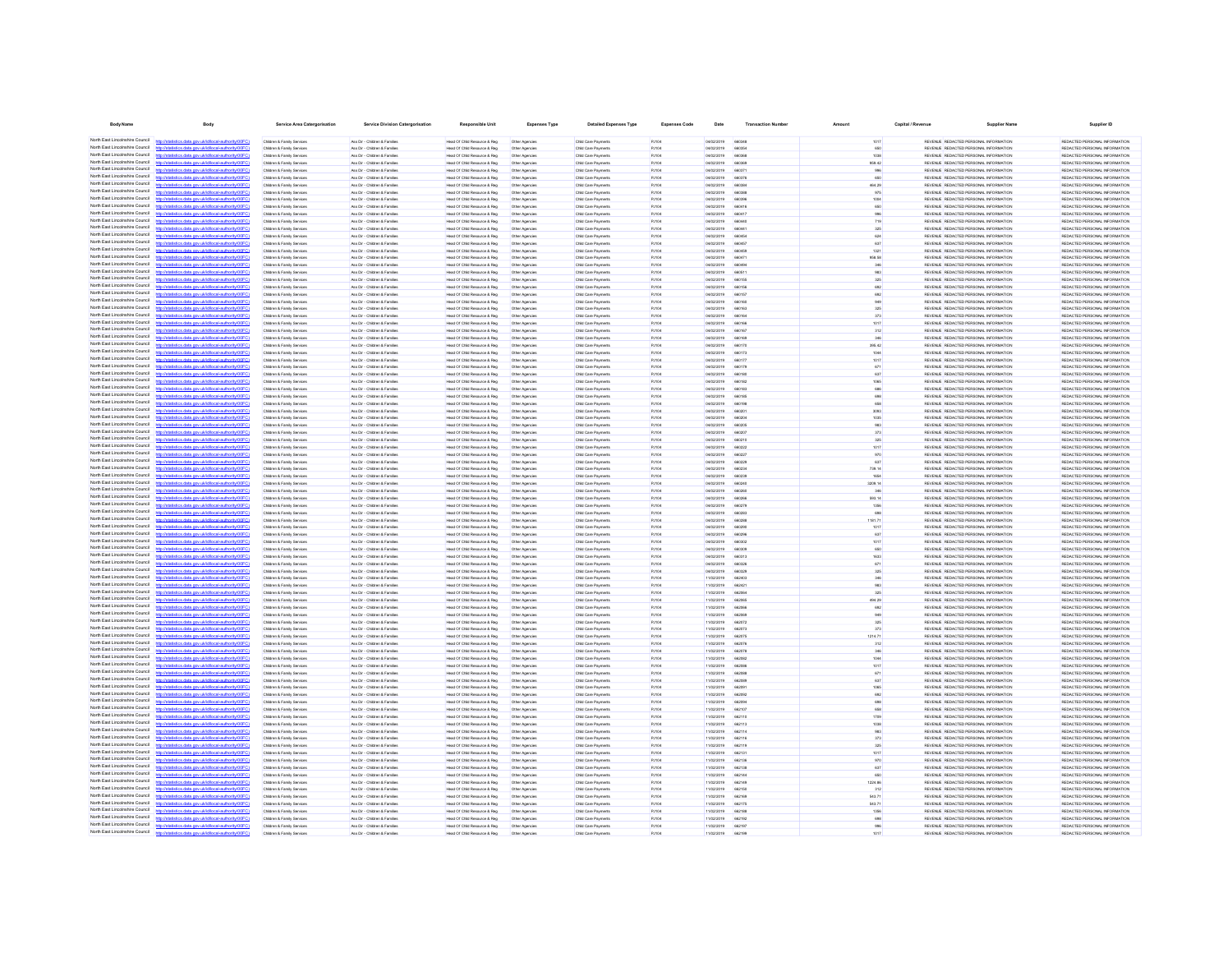| <b>Body Name</b>                                                   | Body                                                                                                               | Service Area Catergorisation                                       | Service Division Catergorisatio                                | <b>Responsible Unit</b>                                        | <b>Expenses Type</b>             | <b>Detailed Expenses Type</b>              | <b>Expenses Code</b> | Date                     | <b>Transaction Numbe</b> |               | Capital / Revenue | <b>Supplier Nam</b>                                                            | <b>Supplier ID</b>                                             |
|--------------------------------------------------------------------|--------------------------------------------------------------------------------------------------------------------|--------------------------------------------------------------------|----------------------------------------------------------------|----------------------------------------------------------------|----------------------------------|--------------------------------------------|----------------------|--------------------------|--------------------------|---------------|-------------------|--------------------------------------------------------------------------------|----------------------------------------------------------------|
| North Fast Lincolnshire Council                                    | distics.data.gov.uk/id/local-authority/00FC)                                                                       | Children & Family Services                                         | Ass Dir - Children & Familes                                   | Head Of Child Resource & Reg                                   | Other Agencies                   | Child Care Payments                        | PJ104                | 11/02/2019               | 662205                   | 637           |                   | REVENUE REDACTED PERSONAL INFORMATION                                          | REDACTED PERSONAL INFORMATION                                  |
| North East Lincolnshire Council                                    |                                                                                                                    | Children & Family Services                                         | Ass Dir - Children & Families                                  | Head Of Child Resource & Reg                                   | Other Agencies                   | Child Care Payments                        | <b>PJ104</b>         | 11/02/2019               | 662211                   | 1017          |                   | REVENUE REDACTED PERSONAL INFORMATION                                          | REDACTED PERSONAL INFORMATION                                  |
| North Fast Lincolnshire Council                                    | http://statistics.data.gov.uk/id/local-authority/00FC)                                                             | Children & Family Services                                         | Ass Dir - Children & Families                                  | Head Of Child Resource & Reg                                   | Other Agencies                   | Child Care Payments                        | PJ104                | 11/02/2019               | 662218                   | 650           |                   | REVENUE REDACTED PERSONAL INFORMATION                                          | REDACTED PERSONAL INFORMATION                                  |
| North Fast Lincolnshire Council                                    | stics data ony rikld/ocal.authority/00FC                                                                           | Children & Family Services                                         | Ass Dir - Children & Families                                  | Head Of Child Resource & Reg                                   | Other Agencies                   | Child Care Payments                        | PJ104                | 11/02/2019               | 660000                   | 1633          |                   | REVENUE REDACTED PERSONAL INFORMATION                                          | REDACTED PERSONAL INFORMATION                                  |
| North East Lincolnshire Council<br>North East Lincolnshire Council |                                                                                                                    | Children & Family Services                                         | Ass Dir - Children & Families                                  | Head Of Child Resource & Reg                                   | Other Agencies                   | Child Care Payments                        | PJ104                | 11/02/2019               | 662235                   | 671           |                   | REVENUE REDACTED PERSONAL INFORMATION                                          | REDACTED PERSONAL INFORMATION                                  |
| North East Lincolnshire Council                                    | listics data ony uklidiocal authority (OFC)<br>tics data ony uklidiocal authorit                                   | Children & Family Services<br>Children & Family Services           | Ass Dir - Children & Families<br>Ass Dir - Children & Families | Head Of Child Resource & Reg.<br>Head Of Child Resource & Reg. | Other Agencies<br>Other Agencies | Child Care Payments<br>Child Care Payments | PJ104<br>PJ104       | 11/02/2019<br>11/02/2019 | 662238<br>662252         | 325<br>996    |                   | REVENUE REDACTED PERSONAL INFORMATION<br>REVENUE REDACTED PERSONAL INFORMATION | REDACTED PERSONAL INFORMATION<br>REDACTED PERSONAL INFORMATION |
| North East Lincolnshire Council                                    | http://statistics.data.gov.uk/id/local-authority/00FC1                                                             | Children & Family Services                                         | Ass Dir - Children & Families                                  | Head Of Child Resource & Reg.                                  | Other Agencies                   | Child Care Payments                        | PJ104                | 11/02/2019               | 662257                   | 1017          |                   | REVENUE REDACTED PERSONAL INFORMATION                                          | REDACTED PERSONAL INFORMATION                                  |
| North East Lincolnshire Council                                    | stics.data.gov.uk/id/local-authority/00FC                                                                          | Children & Family Services                                         | Ass Dir - Children & Families                                  | Head Of Child Resource & Reg                                   | Other Agencies                   | Child Care Payments                        | PJ104                | 11/02/2019               | 662263                   | 650           |                   | REVENUE REDACTED PERSONAL INFORMATION                                          | REDACTED PERSONAL INFORMATION                                  |
| North East Lincolnshire Council<br>North East Lincolnshire Council | Vstatistics.data.gov.uk/id/local-authority/00FC1                                                                   | Children & Family Services                                         | Ass Dir - Children & Families                                  | Head Of Child Resource & Reg.                                  | Other Agencies                   | Child Care Payments                        | PJ104                | 11/02/2019               | 662277                   | 1038          |                   | REVENUE REDACTED PERSONAL INFORMATION                                          | REDACTED PERSONAL INFORMATION                                  |
| North East Lincolnshire Council                                    | ting state over skildforml.authority(00<br>http://statistics.data.oov.uk/d/ocal.authority/00FCI                    | Children & Family Service<br>Children & Family Service             | Ass Dir - Children & Families<br>Ass Dir - Children & Families | Head Of Child Resource & Reg<br>Head Of Child Resource & Reg   | Other Agencies<br>Other Agencies | Child Care Payments<br>Child Care Payments | PJ104<br>PJ104       | 11/02/2019<br>11/02/2019 | 662278<br><b>BROOM</b>   | 602<br>998    |                   | REVENUE REDACTED PERSONAL INFORMATION<br>REVENUE REDACTED PERSONAL INFORMATION | REDACTED PERSONAL INFORMATION<br>REDACTED PERSONAL INFORMATION |
| North East Lincolnshire Council                                    |                                                                                                                    | Children & Family Service                                          | Ass Dir - Children & Families                                  | Head Of Child Resource & Reg                                   | Other Agencie                    | Child Care Payment                         | PJ104                | 11/02/2019               | 66228                    | 650           |                   | REVENUE REDACTED PERSONAL INFORMATION                                          | REDACTED PERSONAL INFORMATION                                  |
| North East Lincolnshire Council                                    | http://statistics.data.gov.uk/id/local-authority/00FC                                                              | Children & Family Service                                          | Ass Dir - Children & Families                                  | Head Of Child Resource & Reg                                   | Other Agencie                    | Child Care Payment                         | PJ104                | 11/02/2019               | 662293                   |               |                   | REVENUE REDACTED PERSONAL INFORMATION                                          | REDACTED PERSONAL INFORMATION                                  |
| North East Lincolnshire Council                                    | distribution data con deletional autocologica?                                                                     | <b>Children &amp; Family Service</b>                               | Ass Dir - Children & Famile                                    | lead Of Child Resource & Reg                                   |                                  | Child Care Payment                         | PJ104                | 11/02/2019               | 66229                    |               |                   | REVENUE REDACTED PERSONAL INFORMATION                                          | REDACTED PERSONAL INFORMATION                                  |
| North East Lincolnshire Council                                    | //statistics.data.gov.uk/id/local-authority/00F                                                                    | <b>Children &amp; Family Service</b>                               | Ass Dir - Children & Families                                  | Head Of Child Resource & Reg                                   | Other Agencies                   | Child Care Payment                         | <b>PJ104</b>         | 11/02/2019               | 66230                    |               |                   | REVENUE REDACTED PERSONAL INFORMATION                                          | REDACTED PERSONAL INFORMATION                                  |
| North East Lincolnshire Council<br>North East Lincolnshire Council | //statistics.data.gov.uk/id/local-authority/00FC1                                                                  | Children & Family Services<br>Children & Family Services           | Ass Dir - Children & Famile<br>Ass Dir - Children & Families   | Head Of Child Resource & Reg<br>Head Of Child Resource & Reg   | Other Agencies<br>Other Agencies | Child Care Payments<br>Child Care Payments | PJ104<br>PJ104       | 11/02/2019<br>11/02/2019 | 662324<br>662325         |               |                   | REVENUE REDACTED PERSONAL INFORMATION<br>REVENUE REDACTED PERSONAL INFORMATION | REDACTED PERSONAL INFORMATION<br>REDACTED PERSONAL INFORMATION |
| North Fast Lincolnshire Council                                    |                                                                                                                    | Children & Family Services                                         | Ass Dir - Children & Families                                  | Head Of Child Resource & Reg.                                  | Other Agencies                   | Child Care Payments                        | PJ104                | 11/02/2019               | 662348                   | 719           |                   | REVENUE REDACTED PERSONAL INFORMATION                                          | REDACTED PERSONAL INFORMATION                                  |
| North East Lincolnshire Council                                    | stics.data.gov.uk/id/local-authority/00FC)                                                                         | Children & Family Services                                         | Ass Dir - Children & Families                                  | Head Of Child Resource & Reg                                   | Other Agencies                   | Child Care Payments                        | PJ104                | 11/02/2019               | 662349                   | 325           |                   | REVENUE REDACTED PERSONAL INFORMATION                                          | REDACTED PERSONAL INFORMATION                                  |
| North East Lincolnshire Council                                    |                                                                                                                    | Children & Family Services                                         | Ass Dir - Children & Families                                  | Head Of Child Resource & Reg                                   | Other Agencies                   | Child Care Payments                        | PJ104                | 11/02/2019               | 662361                   | 624           |                   | REVENUE REDACTED PERSONAL INFORMATION                                          | REDACTED PERSONAL INFORMATION                                  |
| North Fast Lincolnshire Council<br>North Fast Lincolnshire Council | stics.data.gov.uk/id/local-authority/00FC)                                                                         | Children & Family Services                                         | Ass Dir - Children & Families                                  | Head Of Child Resource & Reg                                   | Other Agencies                   | Child Care Payments                        | PJ104                | 11/02/2019               | 662364                   | 646.29        |                   | REVENUE REDACTED PERSONAL INFORMATION                                          | REDACTED PERSONAL INFORMATION                                  |
| North East Lincolnshire Council                                    | atistics.data.gov.uk/id/local-authority/00FC)<br>http://sta                                                        | Children & Family Services<br>Children & Family Services           | Ass Dir - Children & Families<br>Ass Dir - Children & Families | Head Of Child Resource & Reg<br>Head Of Child Resource & Reg   | Other Agencies<br>Other Agencies | Child Care Payments<br>Child Care Payments | PJ104<br>PJ104       | 11/02/2019<br>11/02/2019 | 662366<br>662379         | 1321<br>671   |                   | REVENUE REDACTED PERSONAL INFORMATION<br>REVENUE REDACTED PERSONAL INFORMATION | REDACTED PERSONAL INFORMATION<br>REDACTED PERSONAL INFORMATION |
| North Fast Lincolnshire Council                                    | Oftwing that include the stab acts                                                                                 | Children & Family Services                                         | Ass Dir - Children & Families                                  | Head Of Child Resource & Reg.                                  | Other Agencies                   | Child Care Payments                        | PJ104                | 18/02/2019               | <b>BRAAR1</b>            | 1038          |                   | REVENUE REDACTED PERSONAL INFORMATION                                          | REDACTED PERSONAL INFORMATION                                  |
| North East Lincolnshire Council                                    | tics data ony uklidiocal authority(00FC)                                                                           | Children & Family Services                                         | Ass Dir - Children & Families                                  | Head Of Child Resource & Reg.                                  | Other Agencies                   | Child Care Payments                        | PJ104                | 18/02/2019               | <b>RRAARD</b>            | 983           |                   | REVENUE REDACTED PERSONAL INFORMATION                                          | REDACTED PERSONAL INFORMATION                                  |
| North East Lincolnshire Counci                                     | ony ukłdłocal authority                                                                                            | Children & Family Services                                         | Ass Dir - Children & Families                                  | Head Of Child Resource & Reg                                   | Other Agencies                   | Child Care Payments                        | PJ104                | 18/02/2019               | <b>RALLAN</b>            | 373           |                   | REVENUE REDACTED PERSONAL INFORMATION                                          | REDACTED PERSONAL INFORMATION                                  |
| North East Lincolnshire Council<br>North East Lincolnshire Council | http://statistics.data.gov.uk/id/local-authority/00FC)                                                             | Children & Family Services                                         | Ass Dir - Children & Families                                  | Head Of Child Resource & Reg.                                  | Other Agencies                   | Child Care Payments                        | PJ104                | 18/02/2019               | 664467                   | 325           |                   | REVENUE REDACTED PERSONAL INFORMATION                                          | REDACTED PERSONAL INFORMATION                                  |
| North East Lincolnshire Council                                    | sticting state over definitional authority (OOCC)<br>ing data any skidingsi suthoris (DDCC)                        | Children & Family Service<br>Children & Family Senings             | Ass Dir - Children & Families<br>Ass Dir - Ohirkan & Familian  | Head Of Child Resource & Reg<br>Head Of Child Resource & Reg   | Other Agencies<br>Other Agencies | Child Care Payments<br>Child Care Payments | PJ104<br>PJ104       | 18/02/2019<br>18/02/2019 | 664470<br>664751         | 1017<br>348   |                   | REVENUE REDACTED PERSONAL INFORMATION<br>REVENUE REDACTED PERSONAL INFORMATION | REDACTED PERSONAL INFORMATION<br>REDACTED PERSONAL INFORMATION |
| North East Lincolnshire Council                                    |                                                                                                                    | Children & Family Service                                          | Ass Dir - Children & Families                                  | Head Of Child Resource & Reg                                   | Other Agencie                    | Child Care Payment                         | PJ104                | 18/02/2019               |                          | 970           |                   | REVENUE REDACTED PERSONAL INFORMATION                                          | REDACTED PERSONAL INFORMATION                                  |
| North East Lincolnshire Council                                    |                                                                                                                    | Children & Family Service                                          | Ass Dir - Children & Families                                  | Head Of Child Resource & Reg                                   | Other Agencies                   | Child Care Payments                        | PJ104                | 18/02/2019               | 664486                   | 637           |                   | REVENUE REDACTED PERSONAL INFORMATION                                          | REDACTED PERSONAL INFORMATION                                  |
| North East Lincolnshire Council                                    | http://statistics.data.oov.uk/d/ocal.authority/00FCI                                                               | Children & Family Service                                          | Ass Dir - Children & Families                                  | Head Of Child Resource & Reg                                   | Other Agencies                   | Child Care Payments                        | PJ104                | 18/02/2019               | <b>GRAART</b>            | 278.57        |                   | REVENUE REDACTED PERSONAL INFORMATION                                          | REDACTED PERSONAL INFORMATION                                  |
| North East Lincolnshire Council                                    |                                                                                                                    | <b>Children &amp; Family Service</b>                               | Ass Dir - Children & Famile                                    | lead Of Child Resource & Reg                                   |                                  | Child Care Payment                         | PJ104                | 18/02/2019               | 66449                    | 650           |                   | REVENUE REDACTED PERSONAL INFORMATION                                          | REDACTED PERSONAL INFORMATION                                  |
| North East Lincolnshire Council<br>North East Lincolnshire Council | //statistics.data.gov.uk/id/local-authority/00F<br>distics.data.gov.uk/id/local-authority/00F0                     | Children & Family Service                                          | Ass Dir - Children & Familie                                   | Head Of Child Resource & Reg                                   | Other Agencie                    | Child Care Payment                         | PJ104                | 18/02/2019               | 66449                    | 671           |                   | REVENUE REDACTED PERSONAL INFORMATION                                          | REDACTED PERSONAL INFORMATION                                  |
| North East Lincolnshire Council                                    | distics.data.gov.uk/id/local-authority/00F                                                                         | Children & Family Service<br>Children & Family Services            | Ass Dir - Children & Famile<br>Ass Dir - Children & Families   | Head Of Child Resource & Reg<br>Head Of Child Resource & Reg   | Other Agencies<br>Other Agencies | Child Care Payment<br>Child Care Payment   | PJ104<br>PJ104       | 18/02/2019<br>18/02/2019 | 66476                    | 312           |                   | REVENUE REDACTED PERSONAL INFORMATION<br>REVENUE REDACTED PERSONAL INFORMATION | REDACTED PERSONAL INFORMATION<br>REDACTED PERSONAL INFORMATION |
| North East Lincolnshire Council                                    |                                                                                                                    | Children & Family Services                                         | Ass Dir - Children & Families                                  | Head Of Child Resource & Reg                                   | Other Agencies                   | Child Care Payments                        | PJ104                | 18/02/2019               | 664518                   |               |                   | REVENUE REDACTED PERSONAL INFORMATION                                          | REDACTED PERSONAL INFORMATION                                  |
| North East Lincolnshire Council                                    | statistics.data.gov.uk/id/local-authority/00FC1                                                                    | Children & Family Services                                         | Ass Dir - Children & Families                                  | Head Of Child Resource & Reg                                   | Other Agencies                   | Child Care Payments                        | PJ104                | 18/02/2019               | 66452                    |               |                   | REVENUE REDACTED PERSONAL INFORMATION                                          | REDACTED PERSONAL INFORMATION                                  |
| North Fast Lincolnshire Council<br>North Fast Lincolnshire Council |                                                                                                                    | Children & Family Services                                         | Ass Dir - Children & Families                                  | Head Of Child Resource & Reg                                   | Other Agencies                   | Child Care Payments                        | PJ104                | 18/02/2019               | 664537                   | 1356          |                   | REVENUE REDACTED PERSONAL INFORMATION                                          | REDACTED PERSONAL INFORMATION                                  |
| North East Lincolnshire Council                                    | stics.data.gov.uk/id/local-authority/00FC1                                                                         | Children & Family Services                                         | Ass Dir - Children & Families                                  | Head Of Child Resource & Reg                                   | Other Agencies                   | Child Care Payments                        | PJ104                | 18/02/2019               | 66454                    |               |                   | REVENUE REDACTED PERSONAL INFORMATION                                          | REDACTED PERSONAL INFORMATION                                  |
| North East Lincolnshire Council                                    | stics.data.gov.uk/id/local-authority/00FC)                                                                         | Children & Family Services<br>Children & Family Services           | Ass Dir - Children & Families<br>Ass Dir - Children & Families | Head Of Child Resource & Reg<br>Head Of Child Resource & Reg   | Other Agencies<br>Other Agencies | Child Care Payments<br>Child Care Payments | PJ104<br>PJ104       | 18/02/2019<br>18/02/2019 | 664546<br>664548         | 996<br>1017   |                   | REVENUE REDACTED PERSONAL INFORMATION<br>REVENUE REDACTED PERSONAL INFORMATION | REDACTED PERSONAL INFORMATION<br>REDACTED PERSONAL INFORMATION |
| North East Lincolnshire Council                                    |                                                                                                                    | Children & Family Services                                         | Ass Dir - Children & Families                                  | Head Of Child Resource & Reg                                   | Other Agencies                   | Child Care Payments                        | PJ104                | 18/02/2019               | <b>BRASSA</b>            | 637           |                   | REVENUE REDACTED PERSONAL INFORMATION                                          | REDACTED PERSONAL INFORMATION                                  |
| North East Lincolnshire Council                                    | distics.data.gov.uk/id/local-authority/00FC1<br><b>http://etg</b>                                                  | Children & Family Services                                         | Ass Dir - Children & Families                                  | Head Of Child Resource & Reg.                                  | Other Agencies                   | Child Care Payments                        | PJ104                | 18/02/2019               | <b>BRASSO</b>            | 1017          |                   | REVENUE REDACTED PERSONAL INFORMATION                                          | REDACTED PERSONAL INFORMATION                                  |
| North East Lincolnshire Council                                    | istics data ony uklidiocal authority DOF                                                                           | Children & Family Services                                         | Ass Dir - Children & Families                                  | Head Of Child Resource & Reg.                                  | Other Agencies                   | Child Care Payments                        | PJ104                | 18/02/2019               | 664567                   | 650           |                   | REVENUE REDACTED PERSONAL INFORMATION                                          | REDACTED PERSONAL INFORMATION                                  |
| North East Lincolnshire Council<br>North East Lincolnshire Council | stics.data.gov.uk/id/local-authority/00FC1                                                                         | Children & Family Services                                         | Ass Dir - Children & Families                                  | Head Of Child Resource & Reg.                                  | Other Agencies                   | Child Care Payments                        | PJ104                | 18/02/2019<br>18/02/2019 | 664571                   | 1633          |                   | REVENUE REDACTED PERSONAL INFORMATION                                          | REDACTED PERSONAL INFORMATION<br>REDACTED PERSONAL INFORMATION |
| North East Lincolnshire Council                                    | http://statistics.data.gov.uk/id/local-authority/00FC)                                                             | Children & Family Service<br>Children & Family Services            | Ass Dir - Children & Families<br>Ass Dir - Children & Families | Head Of Child Resource & Reg<br>Head Of Child Resource & Reg   | Other Agencies<br>Other Agencies | Child Care Payments<br>Child Care Payments | PJ104<br>PJ104       | 18/02/2019               | <b>ARASS</b><br>664587   | 671<br>325    |                   | REVENUE REDACTED PERSONAL INFORMATION<br>REVENUE REDACTED PERSONAL INFORMATION | REDACTED PERSONAL INFORMATION                                  |
| North East Lincolnshire Council                                    | ation state and definitional authoritation                                                                         | Children & Family Service                                          | Ass Dir - Children & Families                                  | Head Of Child Resource & Reg                                   | Other Agencie                    | Child Care Payments                        | PJ104                | 18/02/2019               | RAIRD                    | 998           |                   | REVENUE REDACTED PERSONAL INFORMATION                                          | REDACTED PERSONAL INFORMATION                                  |
| North East Lincolnshire Council                                    | tistics.data.gov.uk/id/local-authority/00FC1                                                                       | Children & Family Service                                          | Ass Dir - Children & Families                                  | Head Of Child Resource & Reg                                   | Other Agencies                   | Child Care Payments                        | PJ104                | 18/02/2019               | RAIRDE                   | 1017          |                   | REVENUE REDACTED PERSONAL INFORMATION                                          | REDACTED PERSONAL INFORMATION                                  |
| North East Lincolnshire Council                                    |                                                                                                                    | <b>Children &amp; Family Service</b>                               | Ass Dir - Children & Familie                                   | Head Of Child Resource & Reg                                   | Other Agencies                   | Child Care Payment                         | PJ104                | 18/02/2019               |                          |               |                   | REVENUE REDACTED PERSONAL INFORMATION                                          | REDACTED PERSONAL INFORMATION                                  |
| North East Lincolnshire Council<br>North East Lincolnshire Council | http://statistics.data.gov.uk/id/local-authority/00FC<br>distribution state concretible coloration the infinite CO | Children & Family Service                                          | Ass Dir - Children & Families                                  | lead Of Child Resource & Rep                                   | Other Agencie                    | Child Care Payment                         | PJ104                | 18/02/2019               | 66462                    | 1038          |                   | REVENUE REDACTED PERSONAL INFORMATION                                          | REDACTED PERSONAL INFORMATION                                  |
| North East Lincolnshire Council                                    | <b>CONTRACTOR</b> COMPANY AND INCOME.                                                                              | Children & Family Services<br><b>Children &amp; Family Service</b> | Ass Dir - Children & Families<br>Ass Dir - Children & Famile   | Head Of Child Resource & Reg<br>Head Of Child Resource & Reg   | Other Agencies<br>Other Agencies | Child Care Payments<br>Child Care Payment  | PJ104<br>PJ104       | 18/02/2019<br>18/02/2019 |                          |               |                   | REVENUE REDACTED PERSONAL INFORMATION<br>REVENUE REDACTED PERSONAL INFORMATION | REDACTED PERSONAL INFORMATION<br>REDACTED PERSONAL INFORMATION |
| North East Lincolnshire Council                                    |                                                                                                                    | Children & Family Services                                         | Ass Dir - Children & Families                                  | Head Of Child Resource & Reg                                   | Other Agencies                   | Child Care Payments                        | PJ104                | 18/02/2019               | 664634                   |               |                   | REVENUE REDACTED PERSONAL INFORMATION                                          | REDACTED PERSONAL INFORMATION                                  |
| North East Lincolnshire Council                                    |                                                                                                                    | Children & Family Services                                         | Ass Dir - Children & Families                                  | Head Of Child Resource & Reg                                   | Other Agencies                   | Child Care Payments                        | PJ104                | 18/02/2019               | 664642                   |               |                   | REVENUE REDACTED PERSONAL INFORMATION                                          | REDACTED PERSONAL INFORMATION                                  |
| North East Lincolnshire Council<br>North Fast Lincolnshire Council |                                                                                                                    | Children & Family Service                                          | Ass Dir - Children & Families                                  | Head Of Child Resource & Reg                                   | Other Agencies                   | Child Care Payments                        | PJ104                | 18/02/2019               |                          |               |                   | REVENUE REDACTED PERSONAL INFORMATION                                          | REDACTED PERSONAL INFORMATION                                  |
| North East Lincolnshire Council                                    | atistics.data.gov.uk/id/local-authority/00FC                                                                       | Children & Family Services<br>Children & Family Services           | Ass Dir - Children & Families<br>Ass Dir - Children & Families | Head Of Child Resource & Reg<br>Head Of Child Resource & Reg   | Other Agencies<br>Other Agencies | Child Care Payments<br>Child Care Payments | PJ104<br>PJ104       | 18/02/2019<br>18/02/2019 | 66464<br>66465           | 975           |                   | REVENUE REDACTED PERSONAL INFORMATION<br>REVENUE REDACTED PERSONAL INFORMATION | REDACTED PERSONAL INFORMATION<br>REDACTED PERSONAL INFORMATION |
| North East Lincolnshire Council                                    |                                                                                                                    | Children & Family Services                                         | Ass Dir - Children & Families                                  | Head Of Child Resource & Reg                                   | Other Agencies                   | Child Care Payments                        | PJ104                | 18/02/2019               | 664673                   | 650           |                   | REVENUE REDACTED PERSONAL INFORMATION                                          | REDACTED PERSONAL INFORMATION                                  |
| North East Lincolnshire Council                                    | istics.data.gov.uk/id/local-authority/00FC1                                                                        | Children & Family Services                                         | Ass Dir - Children & Families                                  | Head Of Child Resource & Reg                                   | Other Agencies                   | Child Care Payments                        | PJ104                | 18/02/2019               | 664674                   |               |                   | REVENUE REDACTED PERSONAL INFORMATION                                          | REDACTED PERSONAL INFORMATION                                  |
| North East Lincolnshire Council                                    |                                                                                                                    | Children & Family Services                                         | Ass Dir - Children & Families                                  | Head Of Child Resource & Reg.                                  | Other Agencies                   | Child Care Payments                        | PJ104                | 18/02/2019               | 664413                   | 325           |                   | REVENUE REDACTED PERSONAL INFORMATION                                          | REDACTED PERSONAL INFORMATION                                  |
| North East Lincolnshire Council<br>North East Lincolnshire Council | stics.data.gov.uk/id/local-authority/00FC)                                                                         | Children & Family Services                                         | Ass Dir - Children & Families                                  | Head Of Child Resource & Reg                                   | Other Agencies                   | Child Care Payments                        | PJ104                | 18/02/2019               | 664414                   |               |                   | REVENUE REDACTED PERSONAL INFORMATION                                          | REDACTED PERSONAL INFORMATION                                  |
| North East Lincolnshire Council                                    | stics data ony ukldiocal authority(1)<br>distics.data.gov.uk/id/local-authority/00FC1<br><b>http://etg</b>         | Children & Family Services<br>Children & Family Services           | Ass Dir - Children & Families<br>Ass Dir - Children & Families | Head Of Child Resource & Reg.<br>Head Of Child Resource & Reg. | Other Agencies<br>Other Agencies | Child Care Payments<br>Child Care Payments | PJ104<br>PJ104       | 18/02/2019<br>18/02/2019 | 664415<br>664418         | 692<br>0.49   |                   | REVENUE REDACTED PERSONAL INFORMATION<br>REVENUE REDACTED PERSONAL INFORMATION | REDACTED PERSONAL INFORMATION<br>REDACTED PERSONAL INFORMATION |
| North East Lincolnshire Council                                    | Seting state and skillshood authority (IOC)                                                                        | Children & Family Services                                         | Ass Dir - Children & Families                                  | Head Of Child Resource & Reg                                   | Other Agencies                   | Child Care Payments                        | PJ104                | 18/02/2019               | 664697                   | 719           |                   | REVENUE REDACTED PERSONAL INFORMATION                                          | REDACTED PERSONAL INFORMATION                                  |
| North East Lincolnshire Council                                    | stics.data.gov.uk/id/local-authority/00FC1                                                                         | Children & Family Services                                         | Ass Dir - Children & Families                                  | Head Of Child Resource & Reg.                                  | Other Agencies                   | Child Care Payments                        | PJ104                | 18/02/2019               | 664421                   | 325           |                   | REVENUE REDACTED PERSONAL INFORMATION                                          | REDACTED PERSONAL INFORMATION                                  |
| North East Lincolnshire Council                                    |                                                                                                                    | Children & Family Service                                          | Ass Dir - Children & Families                                  | Head Of Child Resource & Reg                                   | Other Agencie                    | Child Care Payments                        | PJ104                | 18/02/2019               | 664420                   | 373           |                   | REVENUE REDACTED PERSONAL INFORMATION                                          | REDACTED PERSONAL INFORMATION                                  |
| North East Lincolnshire Council<br>North East Lincolnshire Council | http://statistics.data.oov.uk/d/ocal.authority/00EC)<br>datinting state one skildhood authority/0000               | Children & Family Service                                          | Ass Dir - Children & Families                                  | Head Of Child Resource & Reg                                   | Other Agencies                   | Child Care Payments                        | PJ104                | ernsysner                | <b>AR4424</b>            | 1363          |                   | REVENUE REDACTED PERSONAL INFORMATION                                          | REDACTED PERSONAL INFORMATION                                  |
| North East Lincolnshire Council                                    | tistics.data.gov.uk/id/local-authority/00FC                                                                        | Children & Family Service<br>Children & Family Service             | Ass Dir - Children & Families<br>Ass Dir - Children & Families | Head Of Child Resource & Reg<br>Head Of Child Resource & Reg   | Other Agencie<br>Other Agencies  | Child Care Payment<br>Child Care Payment   | PJ104<br>PJ104       | 18/02/2019<br>18/02/2019 | 66442<br>664427          | 410.86<br>346 |                   | REVENUE REDACTED PERSONAL INFORMATION<br>REVENUE REDACTED PERSONAL INFORMATION | REDACTED PERSONAL INFORMATION<br>REDACTED PERSONAL INFORMATION |
| North East Lincolnshire Council                                    |                                                                                                                    | Children & Family Service                                          | Ass Dir - Children & Families                                  | Head Of Child Resource & Reg                                   | Other Agencies                   | Child Care Payment                         | PJ104                | 18/02/2019               |                          |               |                   | REVENUE REDACTED PERSONAL INFORMATION                                          | REDACTED PERSONAL INFORMATION                                  |
| North East Lincolnshire Council                                    | stics.data.gov.uk/id/local-authority/00F                                                                           | <b>Children &amp; Family Service</b>                               | Ass Dir - Children & Famile                                    | lead Of Child Resource & Reg                                   |                                  | Child Care Payment                         | PJ104                | 18/02/2019               | 66443                    | 1017          |                   | REVENUE REDACTED PERSONAL INFORMATION                                          | REDACTED PERSONAL INFORMATION                                  |
| North East Lincolnshire Council                                    |                                                                                                                    | Children & Family Services                                         | Ass Dir - Children & Families                                  | Head Of Child Resource & Reg                                   | Other Agencies                   | Child Care Payments                        | PJ104                | 18/02/2019               | 66469                    | 325           |                   | REVENUE REDACTED PERSONAL INFORMATION                                          | REDACTED PERSONAL INFORMATION                                  |
| North East Lincolnshire Council<br>North East Lincolnshire Council | stics.data.gov.uk/id/local-authority/00FC                                                                          | Children & Family Service                                          | Ass Dir - Children & Famile                                    | Head Of Child Resource & Reg                                   | Other Agencies                   | Child Care Payment                         | PJ104                | 18/02/2019               |                          | 624           |                   | REVENUE REDACTED PERSONAL INFORMATION                                          | REDACTED PERSONAL INFORMATION                                  |
| North Fast Lincolnshire Council                                    | tics.data.gov.uk/id/local-authority/00FC)                                                                          | Children & Family Services                                         | Ass Dir - Children & Families                                  | Head Of Child Resource & Reg                                   | Other Agencies                   | Child Care Payments                        | PJ104                | 18/02/2019               | 664714                   | 650           |                   | REVENUE REDACTED PERSONAL INFORMATION                                          | REDACTED PERSONAL INFORMATION                                  |
| North East Lincolnshire Council                                    |                                                                                                                    | Children & Family Services<br>Children & Family Services           | Ass Dir - Children & Families<br>Ass Dir - Children & Families | Head Of Child Resource & Reg<br>Head Of Child Resource & Reg   | Other Agencies<br>Other Agencies | Child Care Payments<br>Child Care Payments | PJ104<br>PJ104       | 18/02/2019<br>18/02/2019 | 664437<br>664438         | 671<br>637    |                   | REVENUE REDACTED PERSONAL INFORMATION<br>REVENUE REDACTED PERSONAL INFORMATION | REDACTED PERSONAL INFORMATION<br>REDACTED PERSONAL INFORMATION |
| North Fast Lincolnshire Council                                    |                                                                                                                    | Children & Family Services                                         | Ass Dir - Children & Families                                  | Head Of Child Resource & Reg                                   | Other Agencies                   | Child Care Payments                        | PJ104                | 18/02/2019               | 664440                   | 1065          |                   | REVENUE REDACTED PERSONAL INFORMATION                                          | REDACTED PERSONAL INFORMATION                                  |
| North Fast Lincolnshire Council                                    | ics data ony ukidiocal authority                                                                                   | Children & Family Services                                         | Ass Dir - Children & Families                                  | Head Of Child Resource & Reg                                   | Other Agencies                   | Child Care Payments                        | PJ104                | 18/02/2019               | <b>GRAAA1</b>            | 602           |                   | REVENUE REDACTED PERSONAL INFORMATION                                          | REDACTED PERSONAL INFORMATION                                  |
| North East Lincolnshire Council                                    |                                                                                                                    | Children & Family Services                                         | Ass Dir - Children & Families                                  | Head Of Child Resource & Reg                                   | Other Agencies                   | Child Care Payments                        | PJ104                | 18/02/2019               | 664443                   | 325           |                   | REVENUE REDACTED PERSONAL INFORMATION                                          | REDACTED PERSONAL INFORMATION                                  |
| North East Lincolnshire Council<br>North East Lincolnshire Council | istics.data.gov.uk/id/local-authority/00FC)                                                                        | Children & Family Services<br>Children & Family Services           | Ass Dir - Children & Families<br>Ass Dir - Children & Families | Head Of Child Resource & Reg<br>Head Of Child Resource & Reg.  | Other Agencies<br>Other Agencies | Child Care Payments<br>Child Care Payments | PJ104<br>PJ104       | 18/02/2019<br>18/02/2019 | 664716<br><b>ARAASS</b>  | 1321<br>658   |                   | REVENUE REDACTED PERSONAL INFORMATION<br>REVENUE REDACTED PERSONAL INFORMATION | REDACTED PERSONAL INFORMATION<br>REDACTED PERSONAL INFORMATION |
| North East Lincolnshire Council                                    | tics data ony uklidiocal authority(00FC)                                                                           | Children & Family Services                                         | Ass Dir - Children & Families                                  | Head Of Child Resource & Reg.                                  | Other Agencies                   | Child Care Payments                        | PJ104                | 18/02/2019               | <b>ARAAS</b>             | 1709          |                   | REVENUE REDACTED PERSONAL INFORMATION                                          | REDACTED PERSONAL INFORMATION                                  |
| North East Lincolnshire Council                                    | istics data ony uklidiocal authority                                                                               | Children & Family Services                                         | Ass Dir - Children & Families                                  | Head Of Child Resource & Reg.                                  | Other Agencies                   | Child Care Payments                        | PJ104                | 18/02/2019               | 664728                   | 671           |                   | REVENUE REDACTED PERSONAL INFORMATION                                          | REDACTED PERSONAL INFORMATION                                  |
| North East Lincolnshire Council                                    | http://statistics.data.gov.uk/id/local-authority/00FC1                                                             | Children & Family Services                                         | Ass Dir - Children & Families                                  | Head Of Child Resource & Reg.                                  | Other Agencies                   | Child Care Payments                        | PJ104                | 25/02/2019               | 666349                   | 1017          |                   | REVENUE REDACTED PERSONAL INFORMATION                                          | REDACTED PERSONAL INFORMATION                                  |
| North East Lincolnshire Council<br>North East Lincolnshire Council | statistics state one skildhood active/Artist                                                                       | Children & Family Service                                          | Ass Dir - Children & Families                                  | Head Of Child Resource & Reg                                   | Other Agencies                   | Child Care Payments                        | P-HO4                | 25/02/2019               | 666356                   | 650           |                   | REVEN E REDACTED PERSONAL INFORMATION                                          | REDACTED PERSONAL INFORMATION                                  |
| North East Lincolnshire Council                                    | http://<br>istics.data.gov.uk/id/local-authority/00FC1                                                             | Children & Family Services<br>Children & Family Service            | Ass Dir - Children & Families<br>Ass Dir - Children & Families | Head Of Child Resource & Reg                                   | Other Agencies                   | Child Care Payments                        | PJ104<br>PJ104       | 25/02/2019<br>25/02/2019 | 666360<br>666375         | 1633<br>671   |                   | REVENUE REDACTED PERSONAL INFORMATION<br>REVENUE REDACTED PERSONAL INFORMATION | REDACTED PERSONAL INFORMATION<br>REDACTED PERSONAL INFORMATION |
| North East Lincolnshire Council                                    | http://statistics.data.gov.uk/id/local-authority/00FC1                                                             | Children & Family Service                                          | Ass Dir - Children & Families                                  | Head Of Child Resource & Reg<br>Head Of Child Resource & Reg   | Other Agencie<br>Other Agencies  | Child Care Payment<br>Child Care Payments  | PJ104                | 25/02/2019               | 666376                   |               |                   | REVENUE REDACTED PERSONAL INFORMATION                                          | REDACTED PERSONAL INFORMATION                                  |
|                                                                    | North East Lincolnshire Council   New Versieting data and details at the Burneting                                 | <b>Children &amp; Family Service</b>                               | Ass Dir - Children & Families                                  | Head Of Child Resource & Reg                                   | Other Agencie                    | Child Care Payment                         | PJ104                | 25/02/2019               | 66839                    |               |                   | REVENUE REDACTED PERSONAL INFORMATION                                          | REDACTED PERSONAL INFORMATION                                  |
| North East Lincolnshire Council                                    | http://statistics.data.gov.uk/id/local-authority/00FC                                                              | <b>Children &amp; Family Service</b>                               | Ass Dir - Children & Families                                  | Head Of Child Resource & Reg                                   | Other Agencie                    | Child Care Payment                         | PJ104                | 25/02/2019               | 666395                   |               |                   | REVENUE REDACTED PERSONAL INFORMATION                                          | REDACTED PERSONAL INFORMATION                                  |
| North East Lincolnshire Council<br>North East Lincolnshire Council |                                                                                                                    | Children & Family Services                                         | Ass Dir - Children & Families                                  | Head Of Child Resource & Reg                                   | Other Agencies                   | Child Care Payments                        | PJ104                | 25/02/2019               |                          |               |                   | REVENUE REDACTED PERSONAL INFORMATION                                          | REDACTED PERSONAL INFORMATION                                  |
| North East Lincolnshire Council                                    | stics.data.gov.uk/id/local-authority/00FC1                                                                         | Children & Family Service<br>hikhan & Family Sand                  | Ass Dir - Children & Famile<br>Ass Dir - Children & Family     | Head Of Child Resource & Reg<br>lead Of Child Resource & Ren   |                                  | Child Care Payment<br>Child Care Paym      | P.I104               | 25/02/2019<br>25/02/2019 |                          |               |                   | REVENUE REDACTED PERSONAL INFORMATION<br>REVENUE, REDACTED PERSONAL INFORM     | REDACTED PERSONAL INFORMATION<br>REDACTED PERSONAL INFORMATION |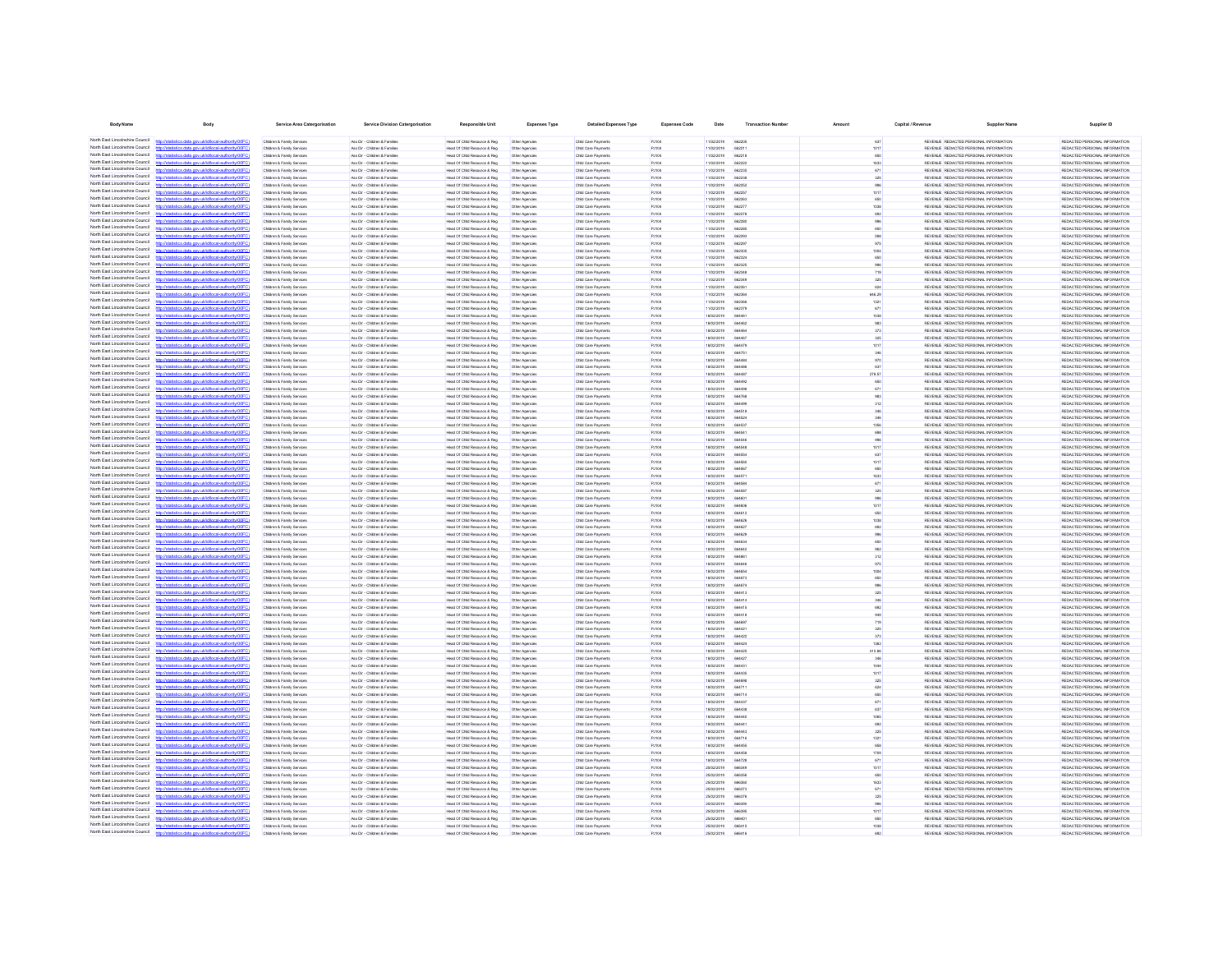| <b>Body Name</b>                                                   | <b>Body</b>                                                                                                    | Service Area Catergorisation                                                 | <b>Service Division Catergorisation</b>                        | <b>Responsible Unit</b>                                        | Expenses Type                    | <b>Detailed Expenses Type</b>              | <b>Expenses Code</b>         | Date                     | <b>Transaction Number</b>      |                | Capital / Revenue | <b>Supplier Nam</b>                                                            | Supplier ID                                                    |
|--------------------------------------------------------------------|----------------------------------------------------------------------------------------------------------------|------------------------------------------------------------------------------|----------------------------------------------------------------|----------------------------------------------------------------|----------------------------------|--------------------------------------------|------------------------------|--------------------------|--------------------------------|----------------|-------------------|--------------------------------------------------------------------------------|----------------------------------------------------------------|
| North Fast Lincolnshire Council                                    | istics.data.gov.uk/id/local-authority/00FC)                                                                    | Children & Family Services                                                   | Ass Dir - Children & Families                                  | Head Of Child Resource & Reg                                   | Other Agencies                   | Child Care Payments                        | PJ104                        | 25/02/2019               | 666418                         |                |                   | REVENUE REDACTED PERSONAL INFORMATION                                          | REDACTED PERSONAL INFORMATION                                  |
| North East Lincolnshire Council                                    |                                                                                                                | Children & Family Services                                                   | Ass Dir - Children & Families                                  | Head Of Child Resource & Reg                                   | Other Agencies                   | Child Care Payments                        | PJ104                        | 25/02/2019               | 666423                         | 650            |                   | REVENUE REDACTED PERSONAL INFORMATION                                          | REDACTED PERSONAL INFORMATION                                  |
| North Fast Lincolnshire Council                                    | http://statistics.data.gov.uk/id/local-authority/00FC)                                                         | Children & Family Services                                                   | Ass Dir - Children & Families                                  | Head Of Child Resource & Reg                                   | Other Agencies                   | Child Care Payments                        | PJ104                        | 25/02/2019               | 666431                         |                |                   | REVENUE REDACTED PERSONAL INFORMATION                                          | REDACTED PERSONAL INFORMATION                                  |
| North Fast Lincolnshire Council                                    | stics data ony rickfdocal authority/00FC                                                                       | Children & Family Services                                                   | Ass Dir - Children & Families                                  | Head Of Child Resource & Reg                                   | Other Agencies                   | Child Care Payments                        | PJ104                        | 25/02/2019               | 666435                         | 975            |                   | REVENUE REDACTED PERSONAL INFORMATION                                          | REDACTED PERSONAL INFORMATION                                  |
| North East Lincolnshire Council<br>North East Lincolnshire Council | istics data nov uklid/ocal.authority/00FC                                                                      | Children & Family Services<br>Children & Family Services                     | Ass Dir - Children & Families<br>Ass Dir - Children & Families | Head Of Child Resource & Reg<br>Head Of Child Resource & Reg   | Other Agencies<br>Other Agencies | Child Care Payments<br>Child Care Payments | PJ104<br>PJ104               | 25/02/2019<br>25/02/2019 | <b>REBAAS</b><br><b>REPARD</b> | 1004<br>650    |                   | REVENUE REDACTED PERSONAL INFORMATION<br>REVENUE REDACTED PERSONAL INFORMATION | REDACTED PERSONAL INFORMATION<br>REDACTED PERSONAL INFORMATION |
| North East Lincolnshire Council                                    | ios data ony uklidiocal authorit                                                                               | Children & Family Services                                                   | Ass Dir - Children & Families                                  | Head Of Child Resource & Reg                                   | Other Agencies                   | Child Care Payments                        | PJ104                        | 25/02/2019               | 666463                         |                |                   | REVENUE REDACTED PERSONAL INFORMATION                                          | REDACTED PERSONAL INFORMATION                                  |
| North East Lincolnshire Council                                    | http://statistics.data.gov.uk/id/local-authority/00FC1                                                         | Children & Family Services                                                   | Ass Dir - Children & Families                                  | Head Of Child Resource & Reg                                   | Other Agencies                   | Child Care Payments                        | PJ104                        | 25/02/2019               | <b>ARRAN</b>                   | 719            |                   | REVENUE REDACTED PERSONAL INFORMATION                                          | REDACTED PERSONAL INFORMATION                                  |
| North East Lincolnshire Council<br>North East Lincolnshire Council | tics data one uklidiocal authority/00FC                                                                        | Children & Family Service                                                    | Ass Dir - Children & Families                                  | Head Of Child Resource & Reg.                                  | Other Agencies                   | Child Care Payments                        | PJ104                        | 25/02/2019               | 66648                          | 325            |                   | REVENUE REDACTED PERSONAL INFORMATION                                          | REDACTED PERSONAL INFORMATION                                  |
| North East Lincolnshire Council                                    | Vstatistics.data.gov.uk/id/local-authority/00FC1<br>ting state over skildforml.authority(00                    | Children & Family Services<br>Children & Family Service                      | Ass Dir - Children & Families<br>Ass Dir - Children & Families | Head Of Child Resource & Reg<br>Head Of Child Resource & Reg   | Other Agencies<br>Other Agencie  | Child Care Payments<br>Child Care Payments | PJ104<br>PJ104               | 25/02/2019<br>25/02/2019 | 666498<br><b>ARRSO</b>         | 624<br>650     |                   | REVENUE REDACTED PERSONAL INFORMATION<br>REVENUE REDACTED PERSONAL INFORMATION | REDACTED PERSONAL INFORMATION<br>REDACTED PERSONAL INFORMATION |
| North East Lincolnshire Council                                    | http://statistics.data.oov.uk/d/ocal.authority/00FCI                                                           | Children & Family Service                                                    | Ass Dir - Children & Families                                  | Head Of Child Resource & Reg.                                  | Other Agencie                    | Child Care Payments                        | P.ItOA                       | 25/02/2019               | ARASO                          | 132            |                   | REVENUE REDACTED PERSONAL INFORMATION                                          | REDACTED PERSONAL INFORMATION                                  |
| North East Lincolnshire Council                                    |                                                                                                                | Children & Family Service                                                    | Ass Dir - Children & Familie                                   | Head Of Child Resource & Reg                                   | Other Agencie                    | Child Care Payment                         | PJ104                        | 25/02/2019               | 666519                         | 671            |                   | REVENUE REDACTED PERSONAL INFORMATION                                          | REDACTED PERSONAL INFORMATION                                  |
| North East Lincolnshire Council<br>North East Lincolnshire Council | http://statistics.data.gov.uk/id/local-authority/00FC<br>distribution data and debthood activities (DDC)       | Children & Family Service                                                    | Ass Dir - Children & Familie                                   | Head Of Child Resource & Reg                                   | Other Agencie                    | Child Care Payment                         | PJ104                        | 25/02/2019               | <b>ARRA'S</b>                  |                |                   | REVENUE REDACTED PERSONAL INFORMATION                                          | REDACTED PERSONAL INFORMATION                                  |
| North East Lincolnshire Council                                    | //statistics.data.gov.uk/id/local-authority/00F                                                                | <b>Children &amp; Family Service</b><br><b>Children &amp; Family Service</b> | Ass Dir - Children & Famile<br>Ass Dir - Children & Famile     | Head Of Child Resource & Reg<br>Head Of Child Resource & Reg   | Other Agencie                    | Child Care Payment<br>Child Care Payment   | <b>PJ104</b><br><b>PJ104</b> | 25/02/2019<br>25/02/2019 | 66655<br>66620                 |                |                   | REVENUE REDACTED PERSONAL INFORMATION<br>REVENUE REDACTED PERSONAL INFORMATION | REDACTED PERSONAL INFORMATION<br>REDACTED PERSONAL INFORMATION |
| North East Lincolnshire Council                                    |                                                                                                                | Children & Family Services                                                   | Ass Dir - Children & Familie                                   | Head Of Child Resource & Reg                                   | Other Agencies                   | Child Care Payments                        | <b>PJ104</b>                 | 25/02/2019               | 66620                          |                |                   | REVENUE REDACTED PERSONAL INFORMATION                                          | REDACTED PERSONAL INFORMATION                                  |
| North East Lincolnshire Council                                    | //statistics.data.gov.uk/id/local-authority/00FC1                                                              | Children & Family Services                                                   | Ass Dir - Children & Famile                                    | Head Of Child Resource & Reg                                   | Other Agencies                   | Child Care Payments                        | PJ104                        | 25/02/2019               | 6620                           |                |                   | REVENUE REDACTED PERSONAL INFORMATION                                          | REDACTED PERSONAL INFORMATION                                  |
| North Fast Lincolnshire Council<br>North East Lincolnshire Council |                                                                                                                | Children & Family Services                                                   | Ass Dir - Children & Families                                  | Head Of Child Resource & Reg                                   | Other Agencies                   | Child Care Payments                        | PJ104                        | 25/02/2019               | 66620                          |                |                   | REVENUE REDACTED PERSONAL INFORMATION                                          | REDACTED PERSONAL INFORMATION                                  |
| North East Lincolnshire Council                                    | tics.data.gov.uk/id/local-authority/00FC)                                                                      | Children & Family Services<br>Children & Family Services                     | Ass Dir - Children & Families<br>Ass Dir - Children & Families | Head Of Child Resource & Reg<br>Head Of Child Resource & Reg.  | Other Agencies<br>Other Agencies | Child Care Payments<br>Child Care Payments | PJ104<br>PJ104               | 25/02/2019<br>25/02/2019 | 66621<br>666212                | 373            |                   | REVENUE REDACTED PERSONAL INFORMATION<br>REVENUE REDACTED PERSONAL INFORMATION | REDACTED PERSONAL INFORMATION<br>REDACTED PERSONAL INFORMATION |
| North Fast Lincolnshire Council                                    | stics.data.gov.uk/id/local-authority/00FC)                                                                     | Children & Family Services                                                   | Ass Dir - Children & Families                                  | Head Of Child Resource & Reg                                   | Other Agencies                   | Child Care Payments                        | PJ104                        | 25/02/2019               | 666214                         | 1363           |                   | REVENUE REDACTED PERSONAL INFORMATION                                          | REDACTED PERSONAL INFORMATION                                  |
| North Fast Lincolnshire Council                                    |                                                                                                                | Children & Family Services                                                   | Ass Dir - Children & Families                                  | Head Of Child Resource & Reg                                   | Other Agencies                   | Child Care Payments                        | PJ104                        | 25/02/2019               | 666219                         | 312            |                   | REVENUE REDACTED PERSONAL INFORMATION                                          | REDACTED PERSONAL INFORMATION                                  |
| North East Lincolnshire Council<br>North Fast Lincolnshire Council | tistics.data.gov.uk/id/local-authority/00FC)<br>http://sta                                                     | Children & Family Services                                                   | Ass Dir - Children & Families                                  | Head Of Child Resource & Reg                                   | Other Agencies                   | Child Care Payments                        | PJ104                        | 25/02/2019               | 666217                         | 346            |                   | REVENUE REDACTED PERSONAL INFORMATION                                          | REDACTED PERSONAL INFORMATION                                  |
| North East Lincolnshire Council                                    | tics data ony uklidiocal authority(00F)<br>tics data ony uklidiocal authority(00FC)                            | Children & Family Services<br>Children & Family Services                     | Ass Dir - Children & Families<br>Ass Dir - Children & Families | Head Of Child Resource & Reg<br>Head Of Child Resource & Reg   | Other Agencies<br>Other Agencies | Child Care Payments<br>Child Care Payments | PJ104<br>PJ104               | 25/02/2019<br>25/02/2019 | 666218<br>666221               | 278.58<br>1044 |                   | REVENUE REDACTED PERSONAL INFORMATION<br>REVENUE REDACTED PERSONAL INFORMATION | REDACTED PERSONAL INFORMATION<br>REDACTED PERSONAL INFORMATION |
| North East Lincolnshire Counci                                     |                                                                                                                | Children & Family Service                                                    | Ass Dir - Children & Families                                  | Head Of Child Resource & Reg.                                  | Other Agencies                   | Child Care Payments                        | <b>PJ104</b>                 | 25/02/2019               | 666225                         | 1017           |                   | REVENUE REDACTED PERSONAL INFORMATION                                          | REDACTED PERSONAL INFORMATION                                  |
| North East Lincolnshire Council                                    | http://statistics.data.gov.uk/id/ocal-authority/00FC)                                                          | Children & Family Services                                                   | Ass Dir - Children & Families                                  | Head Of Child Resource & Reg                                   | Other Agencies                   | Child Care Payments                        | PJ104                        | 25/02/2019               | 666227                         | 671            |                   | REVENUE REDACTED PERSONAL INFORMATION                                          | REDACTED PERSONAL INFORMATION                                  |
| North East Lincolnshire Council<br>North East Lincolnshire Council | digiting state and definitional authority (ODCC)<br>ing data any skidingsi suthoris (DDCC)                     | Children & Family Service<br>Children & Family Senings                       | Ass Dir - Children & Families<br>Ass Dir - Children & Families | Head Of Child Resource & Reg<br>Head Of Child Resource & Reg   | Other Agencie                    | Child Care Payments                        | PJ104<br>P.HOA               | 25/02/2019<br>2502/2019  | 66622<br><b>ARR230</b>         | 637            |                   | REVENUE REDACTED PERSONAL INFORMATION<br>REVENUE REDACTED PERSONAL INFORMATION | REDACTED PERSONAL INFORMATION<br>REDACTED PERSONAL INFORMATION |
| North East Lincolnshire Council                                    |                                                                                                                | Children & Family Service                                                    | Ass Dir - Children & Families                                  | Head Of Child Resource & Reg                                   | Other Agencies<br>Other Agencie  | Child Care Payments<br>Child Care Payment  | <b>PJ104</b>                 | 25/02/2019               | 66623                          | 1065<br>692    |                   | REVENUE REDACTED PERSONAL INFORMATION                                          | REDACTED PERSONAL INFORMATION                                  |
| North East Lincolnshire Council                                    |                                                                                                                | Children & Family Service                                                    | Ass Dir - Children & Families                                  | Head Of Child Resource & Reg                                   | Other Agencie                    | Child Care Payments                        | PJ104                        | 25/02/2019               | 666233                         | 325            |                   | REVENUE REDACTED PERSONAL INFORMATION                                          | REDACTED PERSONAL INFORMATION                                  |
| North East Lincolnshire Council                                    | http://statistics.data.oov.uk/d/ocal.authority/00FCI                                                           | Children & Family Service                                                    | Ass Dir - Children & Families                                  | Head Of Child Resource & Reg                                   | Other Agencie                    | Child Care Payments                        | PJ104                        | 25/02/2019               | <b>BRR2A</b>                   | <b>ASR</b>     |                   | REVENUE REDACTED PERSONAL INFORMATION                                          | REDACTED PERSONAL INFORMATION                                  |
| North East Lincolnshire Council<br>North East Lincolnshire Council |                                                                                                                | <b>Children &amp; Family Service</b>                                         | Ass Dir - Children & Familie                                   | Head Of Child Resource & Reg                                   | Other Agencie                    | Child Care Payment                         | <b>PJ104</b>                 | 25/02/2019               | 66624                          | 1706           |                   | REVENUE REDACTED PERSONAL INFORMATION                                          | REDACTED PERSONAL INFORMATION                                  |
| North East Lincolnshire Council                                    | //statistics.data.gov.uk/id/local-authority/00FC<br>istics.data.gov.uk/id/local-authority/00F                  | Children & Family Service<br>Children & Family Service                       | Ass Dir - Children & Familie<br>Ass Dir - Children & Famile    | Head Of Child Resource & Reg<br>Head Of Child Resource & Reg   | Other Agencie<br>Other Agencie   | Child Care Payment<br>Child Care Payments  | PJ104<br><b>PJ104</b>        | 25/02/2019<br>25/02/2019 | 6625<br>66625                  |                |                   | REVENUE REDACTED PERSONAL INFORMATION<br>REVENUE REDACTED PERSONAL INFORMATION | REDACTED PERSONAL INFORMATION<br>REDACTED PERSONAL INFORMATION |
| North East Lincolnshire Council                                    | stics.data.gov.uk/id/local-authority/00F                                                                       | Children & Family Service                                                    | Ass Dir - Children & Famile                                    | Head Of Child Resource & Reg                                   | Other Agencie                    | Child Care Payment                         | <b>PJ104</b>                 | 25/02/2019               |                                |                |                   | REVENUE REDACTED PERSONAL INFORMATION                                          | REDACTED PERSONAL INFORMATION                                  |
| North East Lincolnshire Council                                    |                                                                                                                | Children & Family Services                                                   | Ass Dir - Children & Families                                  | Head Of Child Resource & Reg                                   | Other Agencies                   | Child Care Payments                        | <b>PJ104</b>                 | 25/02/2019               | 66825                          | 325            |                   | REVENUE REDACTED PERSONAL INFORMATION                                          | REDACTED PERSONAL INFORMATION                                  |
| North East Lincolnshire Council<br>North Fast Lincolnshire Council | tatistics.data.gov.ukld/local-authority/00FC1                                                                  | Children & Family Services                                                   | Ass Dir - Children & Families                                  | Head Of Child Resource & Reg                                   | Other Agencies                   | Child Care Payments                        | PJ104                        | 25/02/2019               | 66626                          |                |                   | REVENUE REDACTED PERSONAL INFORMATION                                          | REDACTED PERSONAL INFORMATION                                  |
| North Fast Lincolnshire Council                                    | stics.data.gov.uk/id/local-authority/00FC1                                                                     | Children & Family Services<br>Children & Family Services                     | Ass Dir - Children & Families<br>Ass Dir - Children & Families | Head Of Child Resource & Reg<br>Head Of Child Resource & Reg   | Other Agencies<br>Other Agencies | Child Care Payments<br>Child Care Payments | PJ104<br>PJ104               | 25/02/2019<br>25/02/2019 | 666274<br>666276               | 970<br>637     |                   | REVENUE REDACTED PERSONAL INFORMATION<br>REVENUE REDACTED PERSONAL INFORMATION | REDACTED PERSONAL INFORMATION<br>REDACTED PERSONAL INFORMATION |
| North East Lincolnshire Council                                    |                                                                                                                | Children & Family Services                                                   | Ass Dir - Children & Families                                  | Head Of Child Resource & Reg                                   | Other Agencies                   | Child Care Payments                        | PJ104                        | 25/02/2019               | 666282                         | 650            |                   | REVENUE REDACTED PERSONAL INFORMATION                                          | REDACTED PERSONAL INFORMATION                                  |
| North East Lincolnshire Council                                    | stics.data.gov.uk/id/local-authority/00FC)                                                                     | Children & Family Services                                                   | Ass Dir - Children & Families                                  | Head Of Child Resource & Reg                                   | Other Agencies                   | Child Care Payments                        | PJ104                        | 25/02/2019               | 666288                         | 671            |                   | REVENUE REDACTED PERSONAL INFORMATION                                          | REDACTED PERSONAL INFORMATION                                  |
| North East Lincolnshire Council<br>North East Lincolnshire Council |                                                                                                                | Children & Family Services                                                   | Ass Dir - Children & Families                                  | Head Of Child Resource & Reg                                   | Other Agencies                   | Child Care Payments                        | PJ104                        | 25/02/2019               | 666289                         | 312            |                   | REVENUE REDACTED PERSONAL INFORMATION                                          | REDACTED PERSONAL INFORMATION                                  |
| North East Lincolnshire Council                                    | distics.data.gov.uk/id/local-authority/00FC1<br><b>http://etc</b><br>istics data ony uklidiocal authority(00F) | Children & Family Services<br>Children & Family Services                     | Ass Dir - Children & Families<br>Ass Dir - Children & Families | Head Of Child Resource & Reg<br>Head Of Child Resource & Reg   | Other Agencies<br>Other Agencies | Child Care Payments<br>Child Care Payments | PJ104<br>PJ104               | 25/02/2019<br>25/02/2019 | 666650<br>666306               | 312<br>346     |                   | REVENUE REDACTED PERSONAL INFORMATION<br>REVENUE REDACTED PERSONAL INFORMATION | REDACTED PERSONAL INFORMATION<br>REDACTED PERSONAL INFORMATION |
| North East Lincolnshire Council                                    | stics.data.gov.uk/id/local-authority/00FC1                                                                     | Children & Family Services                                                   | Ass Dir - Children & Families                                  | Head Of Child Resource & Reg                                   | Other Agencies                   | Child Care Payments                        | PJ104                        | 25/02/2019               | 666314                         | 346            |                   | REVENUE REDACTED PERSONAL INFORMATION                                          | REDACTED PERSONAL INFORMATION                                  |
| North East Lincolnshire Council                                    |                                                                                                                | Children & Family Service                                                    | Ass Dir - Children & Families                                  | Head Of Child Resource & Reg.                                  | Other Agencie                    | Child Care Payments                        | P.ItOA                       | 25/02/2019               | ARR32                          | 1958           |                   | REVEN E REDACTED PERSONAL INFORMATION                                          | REDACTED PERSONAL INFORMATION                                  |
| North East Lincolnshire Council<br>North East Lincolnshire Council | http://statistics.data.gov.uk/id/local-authority/00FC)                                                         | Children & Family Services                                                   | Ass Dir - Children & Families                                  | Head Of Child Resource & Reg.                                  | Other Agencies                   | Child Care Payments                        | <b>PJ104</b>                 | 25/02/2019               | 66633                          | 698            |                   | REVENUE REDACTED PERSONAL INFORMATION                                          | REDACTED PERSONAL INFORMATION                                  |
| North East Lincolnshire Council                                    | tistics.data.gov.uk/id/local-authority/00FC1                                                                   | Children & Family Service<br>Children & Family Service                       | Ass Dir - Children & Families<br>Ass Dir - Children & Families | Head Of Child Resource & Reg<br>Head Of Child Resource & Reg   | Other Agencie<br>Other Agencie   | Child Care Payments<br>Child Care Payments | PJ104<br><b>PJ104</b>        | 25/02/2019<br>25/02/2019 | <b>ARRSW</b><br><b>ARRSS</b>   | 1017           |                   | REVENUE REDACTED PERSONAL INFORMATION<br>REVENUE REDACTED PERSONAL INFORMATION | REDACTED PERSONAL INFORMATION<br>REDACTED PERSONAL INFORMATION |
| North East Lincolnshire Council                                    |                                                                                                                | <b>Children &amp; Family Service</b>                                         | Ass Dir - Children & Famile                                    | Head Of Child Resource & Reg                                   | Other Agencie                    | Child Care Payment                         | <b>PJ104</b>                 | 25/02/2019               |                                |                |                   | REVENUE REDACTED PERSONAL INFORMATION                                          | REDACTED PERSONAL INFORMATION                                  |
| North East Lincolnshire Council                                    | http://statistics.data.gov.uk/id/local-authority/00FC                                                          | Children & Family Service                                                    | Ass Dir - Children & Families                                  | lead Of Child Resource & Reg                                   | Other Agencie                    | Child Care Payment                         | PJ104                        | 04/02/2019               | 66037                          |                |                   | REVENUE REDACTED PERSONAL INFORMATION                                          | REDACTED PERSONAL INFORMATION                                  |
| North East Lincolnshire Council<br>North East Lincolnshire Council | distribution state concretible coloration the infinite CO                                                      | Children & Family Services                                                   | Ass Dir - Children & Families                                  | Head Of Child Resource & Reg                                   | Other Agencies                   | Child Care Payments                        | PJ104                        | 04/02/2019               |                                |                |                   | REVENUE REDACTED PERSONAL INFORMATION                                          | REDACTED PERSONAL INFORMATION                                  |
| North East Lincolnshire Council                                    |                                                                                                                | <b>Children &amp; Family Service</b><br>Children & Family Services           | Ass Dir - Children & Famile<br>Ass Dir - Children & Families   | Head Of Child Resource & Reg<br>Head Of Child Resource & Reg   | Other Agencie<br>Other Agencies  | Child Care Payment<br>Child Care Payments  | <b>PJ104</b><br>PJ104        | 04/02/2019<br>04/02/2019 | 660505                         |                |                   | REVENUE REDACTED PERSONAL INFORMATION<br>REVENUE REDACTED PERSONAL INFORMATION | REDACTED PERSONAL INFORMATION<br>REDACTED PERSONAL INFORMATION |
| North East Lincolnshire Council                                    |                                                                                                                | Children & Family Service                                                    | Ass Dir - Children & Families                                  | Head Of Child Resource & Reg                                   | Other Agencies                   | Child Care Payments                        | PJ104                        | 04/02/2019               | 66015                          |                |                   | REVENUE REDACTED PERSONAL INFORMATION                                          | REDACTED PERSONAL INFORMATION                                  |
| North East Lincolnshire Council                                    |                                                                                                                | Children & Family Service                                                    | Ass Dir - Children & Famile                                    | Head Of Child Resource & Reg                                   | Other Agencies                   | Child Care Payments                        | PJ104                        | 04/02/2019               | 660150                         |                |                   | REVENUE REDACTED PERSONAL INFORMATION                                          | REDACTED PERSONAL INFORMATION                                  |
| North Fast Lincolnshire Council<br>North East Lincolnshire Council | itistics.data.gov.uk/id/local-authority/00FC                                                                   | Children & Family Services                                                   | Ass Dir - Children & Families                                  | Head Of Child Resource & Reg<br>Head Of Child Resource & Reg   | Other Agencies                   | Child Care Payments                        | PJ104                        | 04/02/2019               | 66018                          | 307            |                   | REVENUE REDACTED PERSONAL INFORMATION<br>REVENUE REDACTED PERSONAL INFORMATION | REDACTED PERSONAL INFORMATION                                  |
| North East Lincolnshire Council                                    |                                                                                                                | Children & Family Services<br>Children & Family Services                     | Ass Dir - Children & Families<br>Ass Dir - Children & Families | Head Of Child Resource & Reg                                   | Other Agencies<br>Other Agencies | Child Care Payments<br>Child Care Payments | PJ104<br>PJ104               | 04/02/2019<br>04/02/2019 | 66018<br>66056                 |                |                   | REVENUE REDACTED PERSONAL INFORMATION                                          | REDACTED PERSONAL INFORMATION<br>REDACTED PERSONAL INFORMATION |
| North East Lincolnshire Council                                    | istics.data.gov.uk/id/local-authority/00FC1                                                                    | Children & Family Services                                                   | Ass Dir - Children & Families                                  | Head Of Child Resource & Reg                                   | Other Agencies                   | Child Care Payments                        | PJ104                        | 04/02/2019               | 660200                         | 360.29         |                   | REVENUE REDACTED PERSONAL INFORMATION                                          | REDACTED PERSONAL INFORMATION                                  |
| North East Lincolnshire Council                                    |                                                                                                                | Children & Family Services                                                   | Ass Dir - Children & Families                                  | Head Of Child Resource & Reg.                                  | Other Agencies                   | Child Care Payments                        | PJ104                        | 04/02/2019               | eenong                         | 294            |                   | REVENUE REDACTED PERSONAL INFORMATION                                          | REDACTED PERSONAL INFORMATION                                  |
| North East Lincolnshire Council<br>North East Lincolnshire Council | stics.data.gov.uk/id/local-authority/00FC)                                                                     | Children & Family Services                                                   | Ass Dir - Children & Families                                  | Head Of Child Resource & Reg                                   | Other Agencies                   | Child Care Payments                        | PJ104                        | 04/02/2019               | 66059                          | 416            |                   | REVENUE REDACTED PERSONAL INFORMATION                                          | REDACTED PERSONAL INFORMATION                                  |
| North East Lincolnshire Council                                    | stics data ony uklid/ocal.authority/00FC<br>distics.data.gov.uk/id/local-authority/00FC1<br><b>Introdeta</b>   | Children & Family Services<br>Children & Family Services                     | Ass Dir - Children & Families<br>Ass Dir - Children & Families | Head Of Child Resource & Reg.<br>Head Of Child Resource & Reg. | Other Agencies<br>Other Agencies | Child Care Payments<br>Child Care Payments | PJ104<br>PJ104               | 04/02/2019<br>04/02/2019 | 660235<br>660254               | 997.71<br>294  |                   | REVENUE REDACTED PERSONAL INFORMATION<br>REVENUE REDACTED PERSONAL INFORMATION | REDACTED PERSONAL INFORMATION<br>REDACTED PERSONAL INFORMATION |
| North East Lincolnshire Council                                    | fields and sound in the state of the final                                                                     | Children & Family Services                                                   | Ass Dir - Children & Families                                  | Head Of Child Resource & Reg.                                  | Other Agencies                   | Child Care Payments                        | <b>PJ104</b>                 | 11/02/2019               | 662415                         | 260            |                   | REVENUE REDACTED PERSONAL INFORMATION                                          | REDACTED PERSONAL INFORMATION                                  |
| North East Lincolnshire Council                                    | stics.data.gov.uk/id/local-authority/00FC1                                                                     | Children & Family Services                                                   | Ass Dir - Children & Families                                  | Head Of Child Resource & Reg.                                  | Other Agencies                   | Child Care Payments                        | PJ104                        | 11/02/2019               | 662063                         | 260            |                   | REVENUE REDACTED PERSONAL INFORMATION                                          | REDACTED PERSONAL INFORMATION                                  |
| North East Lincolnshire Council<br>North East Lincolnshire Council | http://statistics.data.onv.uk/d/ocal.authority/00EC)                                                           | Children & Family Service                                                    | Ass Dir - Children & Families<br>Ass Dir - Ohirkan & Familian  | Head Of Child Resource & Reg                                   | Other Agencie                    | Child Care Payments                        | PJ104<br>P.HOA               | 11/02/2019<br>enerente   | <b>BROOK</b>                   |                |                   | REVENUE REDACTED PERSONAL INFORMATION                                          | REDACTED PERSONAL INFORMATION                                  |
| North East Lincolnshire Council                                    | 10000 and was a stabilized and collected                                                                       | Children & Family Sening<br>Children & Family Service                        | Ass Dir - Children & Families                                  | Head Of Child Resource & Reg<br>Head Of Child Resource & Reg   | Other Agencies<br>Other Agencie  | Child Care Payments<br>Child Care Payment  | <b>PJ104</b>                 | 11/02/2019               | esonar<br>66209                |                |                   | REVENUE REDACTED PERSONAL INFORMATION<br>REVENUE REDACTED PERSONAL INFORMATION | REDACTED PERSONAL INFORMATION<br>REDACTED PERSONAL INFORMATION |
| North East Lincolnshire Council                                    | istics.data.gov.uk/id/local-authority/00FC                                                                     | Children & Family Service                                                    | Ass Dir - Children & Families                                  | Head Of Child Resource & Reg                                   | Other Agencie                    | Child Care Payment                         | PJ104                        | 11/02/2019               | 662109                         |                |                   | REVENUE REDACTED PERSONAL INFORMATION                                          | REDACTED PERSONAL INFORMATION                                  |
| North East Lincolnshire Council                                    |                                                                                                                | Children & Family Service                                                    | Ass Dir - Children & Famile                                    | Head Of Child Resource & Reg                                   | Other Agencies                   | Child Care Payments                        | <b>PJ104</b>                 | 11/02/2019               |                                |                |                   | REVENUE REDACTED PERSONAL INFORMATION                                          | REDACTED PERSONAL INFORMATION                                  |
| North East Lincolnshire Council<br>North East Lincolnshire Council | stics.data.gov.uk/id/local-authority/00F                                                                       | <b>Children &amp; Family Service</b>                                         | Ass Dir - Children & Familie                                   | lead Of Child Resource & Reg                                   |                                  | Child Care Payment                         | <b>PJ104</b>                 | 11/02/2019               | 66211                          |                |                   | REVENUE REDACTED PERSONAL INFORMATION                                          | REDACTED PERSONAL INFORMATION                                  |
| North East Lincolnshire Council                                    | stics.data.gov.uk/id/local-authority/00FC                                                                      | Children & Family Services<br>Children & Family Service                      | Ass Dir - Children & Families<br>Ass Dir - Children & Famile   | Head Of Child Resource & Reg<br>Head Of Child Resource & Reg   | Other Agencies<br>Other Agencies | Child Care Payments<br>Child Care Payments | PJ104<br><b>PJ104</b>        | 11/02/2019<br>11/02/2019 | 66250<br>662163                |                |                   | REVENUE REDACTED PERSONAL INFORMATION<br>REVENUE REDACTED PERSONAL INFORMATION | REDACTED PERSONAL INFORMATION<br>REDACTED PERSONAL INFORMATION |
| North East Lincolnshire Council                                    |                                                                                                                | Children & Family Services                                                   | Ass Dir - Children & Families                                  | Head Of Child Resource & Reg.                                  | Other Agencies                   | Child Care Payments                        | PJ104                        | 11/02/2019               | 662288                         |                |                   | REVENUE REDACTED PERSONAL INFORMATION                                          | REDACTED PERSONAL INFORMATION                                  |
| North Fast Lincolnshire Council                                    | tics.data.gov.uk/id/local-authority/00FC)                                                                      | Children & Family Services                                                   | Ass Dir - Children & Families                                  | Head Of Child Resource & Reg                                   | Other Agencies                   | Child Care Payments                        | PJ104                        | 11/02/2019               | 66233                          |                |                   | REVENUE REDACTED PERSONAL INFORMATION                                          | REDACTED PERSONAL INFORMATION                                  |
| North East Lincolnshire Council<br>North Fast Lincolnshire Council |                                                                                                                | Children & Family Services                                                   | Ass Dir - Children & Families                                  | Head Of Child Resource & Reg                                   | Other Agencies                   | Child Care Payments                        | PJ104                        | 18/02/2019               | 664762                         |                |                   | REVENUE REDACTED PERSONAL INFORMATION                                          | REDACTED PERSONAL INFORMATION                                  |
| North Fast Lincolnshire Council                                    | ios data ony ukłdłocal authority                                                                               | Children & Family Services<br>Children & Family Services                     | Ass Dir - Children & Families<br>Ass Dir - Children & Families | Head Of Child Resource & Reg<br>Head Of Child Resource & Reg   | Other Agencies<br>Other Agencies | Child Care Payments<br>Child Care Payments | PJ104<br>PJ104               | 18/02/2019<br>18/02/2019 | 664512<br>664817               |                |                   | REVENUE REDACTED PERSONAL INFORMATION<br>REVENUE REDACTED PERSONAL INFORMATION | REDACTED PERSONAL INFORMATION<br>REDACTED PERSONAL INFORMATION |
| North East Lincolnshire Council                                    |                                                                                                                | Children & Family Services                                                   | Ass Dir - Children & Families                                  | Head Of Child Resource & Reg                                   | Other Agencies                   | Child Care Payments                        | PJ104                        | 18/02/2019               | 664637                         |                |                   | REVENUE REDACTED PERSONAL INFORMATION                                          | REDACTED PERSONAL INFORMATION                                  |
| North East Lincolnshire Council                                    | istics.data.gov.uk/id/local-authority/00FC)                                                                    | Children & Family Services                                                   | Ass Dir - Children & Families                                  | Head Of Child Resource & Reg                                   | Other Agencies                   | Child Care Payments                        | PJ104                        | 18/02/2019               | 664847                         |                |                   | REVENUE REDACTED PERSONAL INFORMATION                                          | REDACTED PERSONAL INFORMATION                                  |
| North East Lincolnshire Council<br>North East Lincolnshire Council |                                                                                                                | Children & Family Services                                                   | Ass Dir - Children & Families                                  | Head Of Child Resource & Reg.                                  | Other Agencies                   | Child Care Payments                        | PJ104                        | 18/02/2019               | <b>ARARR</b>                   | 355            |                   | REVENUE REDACTED PERSONAL INFORMATION                                          | REDACTED PERSONAL INFORMATION                                  |
| North East Lincolnshire Council                                    | tics data ony uklidiocal authority(00FC)<br>stics data ony uklidiocal authority!                               | Children & Family Services<br>Children & Family Services                     | Ass Dir - Children & Families<br>Ass Dir - Children & Families | Head Of Child Resource & Reg.<br>Head Of Child Resource & Reg. | Other Agencies<br>Other Agencies | Child Care Payments<br>Child Care Payments | PJ104<br>PJ104               | 18/02/2019<br>18/02/2019 | 664412<br>664417               |                |                   | REVENUE REDACTED PERSONAL INFORMATION<br>REVENUE REDACTED PERSONAL INFORMATION | REDACTED PERSONAL INFORMATION<br>REDACTED PERSONAL INFORMATION |
| North East Lincolnshire Council                                    | http://statistics.data.gov.uk/id/local-authority/00FC1                                                         | Children & Family Services                                                   | Ass Dir - Children & Families                                  | Head Of Child Resource & Reg.                                  | Other Agencies                   | Child Care Payments                        | PJ104                        | 18/02/2019               | 664439                         |                |                   | REVENUE REDACTED PERSONAL INFORMATION                                          | REDACTED PERSONAL INFORMATION                                  |
| North East Lincolnshire Council                                    | diction data and delivery in the distribu-                                                                     | Children & Family Service                                                    | Ass Dir - Children & Families                                  | Head Of Child Resource & Reg.                                  | Other Agencie                    | Child Care Payments                        | P.ItOA                       | encroner                 | GOLLAR                         |                |                   | REVEN E REDACTED PERSONAL INFORMATION                                          | REDACTED PERSONAL INFORMATION                                  |
| North East Lincolnshire Council                                    | http://<br>istics.data.gov.uk/id/local-authority/00FC1                                                         | Children & Family Services                                                   | Ass Dir - Children & Families                                  | Head Of Child Resource & Reg                                   | Other Agencies                   | Child Care Payments                        | PJ104                        | 18/02/2019               | 664457                         |                |                   | REVENUE REDACTED PERSONAL INFORMATION                                          | REDACTED PERSONAL INFORMATION                                  |
| North East Lincolnshire Council<br>North East Lincolnshire Council | http://statistics.data.gov.uk/id/local-authority/00FC1                                                         | Children & Family Service<br>Children & Family Service                       | Ass Dir - Children & Families<br>Ass Dir - Children & Families | Head Of Child Resource & Reg<br>Head Of Child Resource & Reg   | Other Agencie<br>Other Agencie   | Child Care Payment<br>Child Care Payments  | PJ104<br>PJ104               | 18/02/2019<br>25/02/2019 | 666426                         |                |                   | REVENUE REDACTED PERSONAL INFORMATION<br>REVENUE REDACTED PERSONAL INFORMATION | REDACTED PERSONAL INFORMATION<br>REDACTED PERSONAL INFORMATION |
|                                                                    | North East Lincolnshire Council   New Setwheting Hata and details and authority inner                          | <b>Children &amp; Family Service</b>                                         | Ass Dir - Children & Families                                  | Head Of Child Resource & Reg                                   | Other Agencie                    | Child Care Payment                         | <b>PJ104</b>                 | 25/02/2019               | 66647                          |                |                   | REVENUE REDACTED PERSONAL INFORMATION                                          | REDACTED PERSONAL INFORMATION                                  |
| North East Lincolnshire Council                                    | distics.data.gov.uk/id/local-authority/00FC                                                                    | <b>Children &amp; Family Service</b>                                         | Ass Dir - Children & Families                                  | Head Of Child Resource & Reg                                   | Other Agencie                    | Child Care Payment                         | <b>PJ104</b>                 | 25/02/2019               | 66654                          |                |                   | REVENUE REDACTED PERSONAL INFORMATION                                          | REDACTED PERSONAL INFORMATION                                  |
| North East Lincolnshire Council<br>North East Lincolnshire Council |                                                                                                                | Children & Family Services                                                   | Ass Dir - Children & Families                                  | Head Of Child Resource & Reg                                   | Other Agencies                   | Child Care Payments                        | PJ104                        | 25/02/2019               |                                |                |                   | REVENUE REDACTED PERSONAL INFORMATION                                          | REDACTED PERSONAL INFORMATION                                  |
| North East Lincolnshire Council                                    | stics.data.gov.uk/id/local-authority/00FC1                                                                     | Children & Family Service<br>hikhan & Family René                            | Ass Dir - Children & Familie<br>Ass Dir - Children & Familie   | Head Of Child Resource & Reg<br>Head Of Child Resource & Ren-  | Other Agencie                    | Child Care Payment<br>Child Care Paymen    | P-HO4                        | 25/02/2019<br>25/02/2019 |                                |                |                   | REVENUE REDACTED PERSONAL INFORMATION<br>REVENLIE REDACTED PERSONAL INFOR      | REDACTED PERSONAL INFORMATION<br>REDACTED PERSONAL INFORMATION |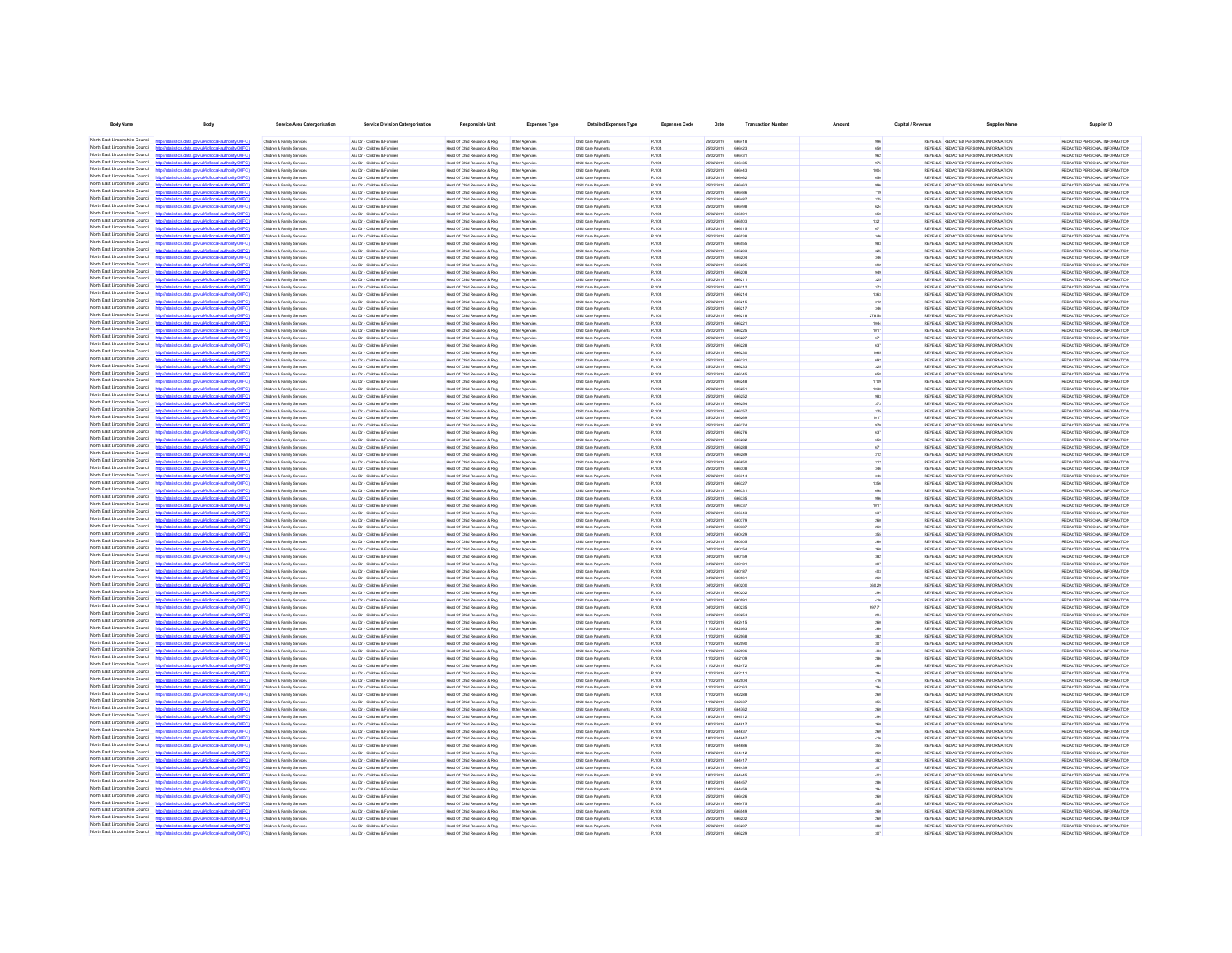| <b>Body Name</b>                                                   | <b>Body</b>                                                                                                    | Service Area Catergorisation                                                 | <b>Service Division Catergorisation</b>                        | <b>Responsible Unit</b>                                       | Expenses Type                    | <b>Detailed Expenses Type</b>              | <b>Expenses Code</b>         | Date                     | <b>Transaction Number</b>    |                  | Capital / Revenue | <b>Supplier Nam</b>                                                            | Supplier ID                                                    |
|--------------------------------------------------------------------|----------------------------------------------------------------------------------------------------------------|------------------------------------------------------------------------------|----------------------------------------------------------------|---------------------------------------------------------------|----------------------------------|--------------------------------------------|------------------------------|--------------------------|------------------------------|------------------|-------------------|--------------------------------------------------------------------------------|----------------------------------------------------------------|
| North Fast Lincolnshire Council                                    | istics.data.gov.uk/id/local-authority/00FC)                                                                    | Children & Family Services                                                   | Ass Dir - Children & Families                                  | Head Of Child Resource & Reg                                  | Other Agencies                   | Child Care Payments                        | PJ104                        | 25/02/2019               | 666235                       | 403              |                   | REVENUE REDACTED PERSONAL INFORMATION                                          | REDACTED PERSONAL INFORMATION                                  |
| North East Lincolnshire Council                                    |                                                                                                                | Children & Family Services                                                   | Ass Dir - Children & Families                                  | Head Of Child Resource & Reg                                  | Other Agencies                   | Child Care Payments                        | PJ104                        | 25/02/2019               | 666247                       | 286              |                   | REVENUE REDACTED PERSONAL INFORMATION                                          | REDACTED PERSONAL INFORMATION                                  |
| North Fast Lincolnshire Council                                    | http://statistics.data.gov.uk/id/local-authority/00FC)                                                         | Children & Family Services                                                   | Ass Dir - Children & Families                                  | Head Of Child Resource & Reg                                  | Other Agencies                   | Child Care Payments                        | PJ104                        | 25/02/2019               | 666249                       |                  |                   | REVENUE REDACTED PERSONAL INFORMATION                                          | REDACTED PERSONAL INFORMATION                                  |
| North Fast Lincolnshire Council                                    | stics data ony rickfdocal authority/00FC                                                                       | Children & Family Services                                                   | Ass Dir - Children & Families                                  | Head Of Child Resource & Reg                                  | Other Agencies                   | Child Care Payments                        | PJ104                        | 25/02/2019               | <b>BRANCH</b>                | 260              |                   | REVENUE REDACTED PERSONAL INFORMATION                                          | REDACTED PERSONAL INFORMATION                                  |
| North East Lincolnshire Council<br>North East Lincolnshire Council | istics data nov uklid/ocal.authority/00FC                                                                      | Children & Family Services<br>Children & Family Services                     | Ass Dir - Children & Families<br>Ass Dir - Children & Families | Head Of Child Resource & Reg<br>Head Of Child Resource & Reg. | Other Agencies<br>Other Agencies | Child Care Payments<br>Child Care Payments | PJ104<br>PJ104               | 25/02/2019<br>25/02/2019 | 666836<br>666302             | 418<br>204       |                   | REVENUE REDACTED PERSONAL INFORMATION<br>REVENUE REDACTED PERSONAL INFORMATION | REDACTED PERSONAL INFORMATION<br>REDACTED PERSONAL INFORMATION |
| North East Lincolnshire Council                                    | ios data ony uklidiocal authorit                                                                               | Children & Family Services                                                   | Ass Dir - Children & Families                                  | Head Of Child Resource & Reg.                                 | Other Agencies                   | Child Care Payments                        | PJ104                        | 04/02/2019               | 660413                       | 437              |                   | REVENUE REDACTED PERSONAL INFORMATION                                          | REDACTED PERSONAL INFORMATION                                  |
| North East Lincolnshire Council                                    | http://statistics.data.gov.uk/id/local-authority/00FC1                                                         | Children & Family Services                                                   | Ass Dir - Children & Families                                  | Head Of Child Resource & Reg.                                 | Other Agencies                   | Child Care Payments                        | PJ104                        | 04/02/2019               | 660430                       | 450              |                   | REVENUE REDACTED PERSONAL INFORMATION                                          | REDACTED PERSONAL INFORMATION                                  |
| North East Lincolnshire Council<br>North East Lincolnshire Council | tics data one uklidiocal authority/00FC                                                                        | Children & Family Service                                                    | Ass Dir - Children & Families                                  | Head Of Child Resource & Reg.                                 | Other Agencies                   | Child Care Payments                        | PJ104                        | 04/02/2019               | 660478                       | 355              |                   | REVENUE REDACTED PERSONAL INFORMATION                                          | REDACTED PERSONAL INFORMATION                                  |
| North East Lincolnshire Council                                    | Vstatistics.data.gov.uk/id/local-authority/00FC1<br>ting state over skildforml.authority(00                    | Children & Family Services<br>Children & Family Service                      | Ass Dir - Children & Families<br>Ass Dir - Children & Families | Head Of Child Resource & Reg.<br>Head Of Child Resource & Reg | Other Agencies<br>Other Agencie  | Child Care Payments<br>Child Care Payments | PJ104<br>PJ104               | 04/02/2019<br>04/02/2019 | 660495<br>eensn              | 273<br>418       |                   | REVENUE REDACTED PERSONAL INFORMATION<br>REVENUE REDACTED PERSONAL INFORMATION | REDACTED PERSONAL INFORMATION<br>REDACTED PERSONAL INFORMATION |
| North East Lincolnshire Council                                    | http://statistics.data.oov.uk/d/ocal.authority/00FCI                                                           | Children & Family Service                                                    | Ass Dir - Children & Families                                  | Head Of Child Resource & Reg.                                 | Other Agencie                    | Child Care Payments                        | P.ItOA                       | 04/02/2019               | eenss                        | 273              |                   | REVEN E REDACTED PERSONAL INFORMATION                                          | REDACTED PERSONAL INFORMATION                                  |
| North East Lincolnshire Council                                    |                                                                                                                | Children & Family Service                                                    | Ass Dir - Children & Familie                                   | Head Of Child Resource & Reg                                  | Other Agencie                    | Child Care Payment                         | PJ104                        | 04/02/2019               | 66055                        | 273              |                   | REVENUE REDACTED PERSONAL INFORMATION                                          | REDACTED PERSONAL INFORMATION                                  |
| North East Lincolnshire Council<br>North East Lincolnshire Council | http://statistics.data.gov.uk/id/local-authority/00FC<br>distribution data and debthood activities (DDC)       | Children & Family Service                                                    | Ass Dir - Children & Families                                  | Head Of Child Resource & Reg                                  | Other Agencie                    | Child Care Payment                         | PJ104                        | 04/02/2019               | 66059                        |                  |                   | REVENUE REDACTED PERSONAL INFORMATION                                          | REDACTED PERSONAL INFORMATION                                  |
| North East Lincolnshire Council                                    | //statistics.data.gov.uk/id/local-authority/00F                                                                | <b>Children &amp; Family Service</b><br><b>Children &amp; Family Service</b> | Ass Dir - Children & Famile<br>Ass Dir - Children & Famile     | Head Of Child Resource & Reg<br>Head Of Child Resource & Reg  | Other Agencie                    | Child Care Payment<br>Child Care Payment   | <b>PJ104</b><br><b>PJ104</b> | 04/02/2019<br>04/02/2019 |                              |                  |                   | REVENUE REDACTED PERSONAL INFORMATION<br>REVENUE REDACTED PERSONAL INFORMATION | REDACTED PERSONAL INFORMATION<br>REDACTED PERSONAL INFORMATION |
| North East Lincolnshire Council                                    |                                                                                                                | Children & Family Services                                                   | Ass Dir - Children & Familie                                   | Head Of Child Resource & Reg                                  | Other Agencies                   | Child Care Payments                        | <b>PJ104</b>                 | 04/02/2019               | 66057                        |                  |                   | REVENUE REDACTED PERSONAL INFORMATION                                          | REDACTED PERSONAL INFORMATION                                  |
| North East Lincolnshire Council                                    | //statistics.data.gov.uk/id/local-authority/00FC1                                                              | Children & Family Services                                                   | Ass Dir - Children & Famile                                    | Head Of Child Resource & Reg                                  | Other Agencies                   | Child Care Payments                        | PJ104                        | 04/02/2019               | 6057                         |                  |                   | REVENUE REDACTED PERSONAL INFORMATION                                          | REDACTED PERSONAL INFORMATION                                  |
| North Fast Lincolnshire Council<br>North East Lincolnshire Council |                                                                                                                | Children & Family Services                                                   | Ass Dir - Children & Families                                  | Head Of Child Resource & Reg.                                 | Other Agencies                   | Child Care Payments                        | PJ104                        | 04/02/2019               | 66058                        |                  |                   | REVENUE REDACTED PERSONAL INFORMATION                                          | REDACTED PERSONAL INFORMATION                                  |
| North East Lincolnshire Council                                    | tics.data.gov.uk/id/local-authority/00FC)                                                                      | Children & Family Services<br>Children & Family Services                     | Ass Dir - Children & Families<br>Ass Dir - Children & Families | Head Of Child Resource & Reg<br>Head Of Child Resource & Reg. | Other Agencies<br>Other Agencies | Child Care Payments<br>Child Care Payments | PJ104<br>PJ104               | 04/02/2019<br>04/02/2019 | 66058<br>660590              | 328              |                   | REVENUE REDACTED PERSONAL INFORMATION<br>REVENUE REDACTED PERSONAL INFORMATION | REDACTED PERSONAL INFORMATION<br>REDACTED PERSONAL INFORMATION |
| North Fast Lincolnshire Council                                    | stics.data.gov.uk/id/local-authority/00FC)                                                                     | Children & Family Services                                                   | Ass Dir - Children & Families                                  | Head Of Child Resource & Reg                                  | Other Agencies                   | Child Care Payments                        | PJ104                        | 04/02/2019               | 660595                       | 257.71           |                   | REVENUE REDACTED PERSONAL INFORMATION                                          | REDACTED PERSONAL INFORMATION                                  |
| North Fast Lincolnshire Council                                    |                                                                                                                | Children & Family Services                                                   | Ass Dir - Children & Families                                  | Head Of Child Resource & Reg                                  | Other Agencies                   | Child Care Payments                        | PJ104                        | 04/02/2019               | eeneng                       | 761.43           |                   | REVENUE REDACTED PERSONAL INFORMATION                                          | REDACTED PERSONAL INFORMATION                                  |
| North East Lincolnshire Council<br>North Fast Lincolnshire Council | tistics.data.gov.uk/id/local-authority/00FC)<br>http://sta                                                     | Children & Family Services                                                   | Ass Dir - Children & Families                                  | Head Of Child Resource & Reg                                  | Other Agencies                   | Child Care Payments                        | PJ104                        | 04/02/2019               | 660604                       | 572              |                   | REVENUE REDACTED PERSONAL INFORMATION                                          | REDACTED PERSONAL INFORMATION                                  |
| North East Lincolnshire Council                                    | tics data ony uklidiocal authority(00F)<br>tics data ony uklidiocal authority(00FC)                            | Children & Family Services<br>Children & Family Services                     | Ass Dir - Children & Families<br>Ass Dir - Children & Families | Head Of Child Resource & Reg<br>Head Of Child Resource & Reg  | Other Agencies<br>Other Agencies | Child Care Payments<br>Child Care Payments | PJ104<br>PJ104               | 04/02/2019<br>04/02/2019 | 660262<br>660265             | 286<br>498       |                   | REVENUE REDACTED PERSONAL INFORMATION<br>REVENUE REDACTED PERSONAL INFORMATION | REDACTED PERSONAL INFORMATION<br>REDACTED PERSONAL INFORMATION |
| North East Lincolnshire Counci                                     |                                                                                                                | Children & Family Service                                                    | Ass Dir - Children & Families                                  | Head Of Child Resource & Reg.                                 | Other Agencies                   | Child Care Payments                        | <b>PJ104</b>                 | 11/02/2019               | 66240                        | 273              |                   | REVENUE REDACTED PERSONAL INFORMATION                                          | REDACTED PERSONAL INFORMATION                                  |
| North East Lincolnshire Council                                    | http://statistics.data.gov.uk/id/ocal-authority/00FC)                                                          | Children & Family Services                                                   | Ass Dir - Children & Families                                  | Head Of Child Resource & Reg                                  | Other Agencies                   | Child Care Payments                        | PJ104                        | 11/02/2019               | 662410                       | 416              |                   | REVENUE REDACTED PERSONAL INFORMATION                                          | REDACTED PERSONAL INFORMATION                                  |
| North East Lincolnshire Council<br>North East Lincolnshire Council | Seting state and skillshood authoritation of<br>ing data any skidingsi suthoris (DDCC)                         | Children & Family Service<br>Children & Family Senings                       | Ass Dir - Children & Families<br>Ass Dir - Children & Families | Head Of Child Resource & Reg<br>Head Of Child Resource & Reg  | Other Agencie                    | Child Care Payments                        | PJ104<br>P.HOA               | 11/02/2019<br>11/02/2019 | <b>RROAA</b><br><b>AROAN</b> | 273              |                   | REVENUE REDACTED PERSONAL INFORMATION<br>REVENUE REDACTED PERSONAL INFORMATION | REDACTED PERSONAL INFORMATION<br>REDACTED PERSONAL INFORMATION |
| North East Lincolnshire Council                                    |                                                                                                                | Children & Family Service                                                    | Ass Dir - Children & Families                                  | Head Of Child Resource & Reg.                                 | Other Agencies<br>Other Agencie  | Child Care Payments<br>Child Care Payment  | <b>PJ104</b>                 | 11/02/2019               | 66247                        | 273              |                   | REVENUE REDACTED PERSONAL INFORMATION                                          | REDACTED PERSONAL INFORMATION                                  |
| North East Lincolnshire Council                                    |                                                                                                                | Children & Family Service                                                    | Ass Dir - Children & Families                                  | Head Of Child Resource & Reg                                  | Other Agencie                    | Child Care Payments                        | PJ104                        | 11/02/2019               | 66248                        |                  |                   | REVENUE REDACTED PERSONAL INFORMATION                                          | REDACTED PERSONAL INFORMATION                                  |
| North East Lincolnshire Council                                    | http://statistics.data.oov.uk/d/ocal.authority/00FCI                                                           | Children & Family Service                                                    | Ass Dir - Children & Families                                  | Head Of Child Resource & Reg                                  | Other Agencie                    | Child Care Payments                        | PJ104                        | 11/02/2019               | <b>AROAN</b>                 |                  |                   | REVENUE REDACTED PERSONAL INFORMATION                                          | REDACTED PERSONAL INFORMATION                                  |
| North East Lincolnshire Council<br>North East Lincolnshire Council |                                                                                                                | <b>Children &amp; Family Service</b>                                         | Ass Dir - Children & Familie                                   | Head Of Child Resource & Reg                                  | Other Agencie                    | Child Care Payment                         | <b>PJ104</b>                 | 11/02/2019               | 66248                        |                  |                   | REVENUE REDACTED PERSONAL INFORMATION                                          | REDACTED PERSONAL INFORMATION                                  |
| North East Lincolnshire Council                                    | //statistics.data.gov.uk/id/local-authority/00FC<br>istics.data.gov.uk/id/local-authority/00F                  | Children & Family Service<br>Children & Family Service                       | Ass Dir - Children & Familie<br>Ass Dir - Children & Famile    | Head Of Child Resource & Reg<br>Head Of Child Resource & Reg  | Other Agencie<br>Other Agencie   | Child Care Payment<br>Child Care Payments  | PJ104<br><b>PJ104</b>        | 11/02/2019<br>11/02/2019 | 66249                        |                  |                   | REVENUE REDACTED PERSONAL INFORMATION<br>REVENUE REDACTED PERSONAL INFORMATION | REDACTED PERSONAL INFORMATION<br>REDACTED PERSONAL INFORMATION |
| North East Lincolnshire Council                                    | stics.data.gov.uk/id/local-authority/00F                                                                       | Children & Family Service                                                    | Ass Dir - Children & Famile                                    | Head Of Child Resource & Reg                                  | Other Agencie                    | Child Care Payments                        | <b>PJ104</b>                 | 11/02/2019               |                              |                  |                   | REVENUE REDACTED PERSONAL INFORMATION                                          | REDACTED PERSONAL INFORMATION                                  |
| North East Lincolnshire Council                                    |                                                                                                                | Children & Family Services                                                   | Ass Dir - Children & Families                                  | Head Of Child Resource & Reg                                  | Other Agencies                   | Child Care Payments                        | <b>PJ104</b>                 | 11/02/2019               | 66217                        |                  |                   | REVENUE REDACTED PERSONAL INFORMATION                                          | REDACTED PERSONAL INFORMATION                                  |
| North East Lincolnshire Council<br>North Fast Lincolnshire Council | tatistics.data.gov.ukld/local-authority/00FC1                                                                  | Children & Family Services                                                   | Ass Dir - Children & Families                                  | Head Of Child Resource & Reg                                  | Other Agencies                   | Child Care Payments                        | PJ104                        | 11/02/2019               | 66217                        |                  |                   | REVENUE REDACTED PERSONAL INFORMATION                                          | REDACTED PERSONAL INFORMATION                                  |
| North Fast Lincolnshire Council                                    | stics.data.gov.uk/id/local-authority/00FC1                                                                     | Children & Family Services<br>Children & Family Services                     | Ass Dir - Children & Families<br>Ass Dir - Children & Families | Head Of Child Resource & Reg<br>Head Of Child Resource & Reg  | Other Agencies<br>Other Agencies | Child Care Payments<br>Child Care Payments | PJ104<br>PJ104               | 11/02/2019<br>11/02/2019 | 662321<br>662347             | 437              |                   | REVENUE REDACTED PERSONAL INFORMATION<br>REVENUE REDACTED PERSONAL INFORMATION | REDACTED PERSONAL INFORMATION<br>REDACTED PERSONAL INFORMATION |
| North East Lincolnshire Council                                    |                                                                                                                | Children & Family Services                                                   | Ass Dir - Children & Families                                  | Head Of Child Resource & Reg                                  | Other Agencies                   | Child Care Payments                        | PJ104                        | 11/02/2019               | 66238                        | 355              |                   | REVENUE REDACTED PERSONAL INFORMATION                                          | REDACTED PERSONAL INFORMATION                                  |
| North East Lincolnshire Council                                    | stics.data.gov.uk/id/local-authority/00FC)                                                                     | Children & Family Services                                                   | Ass Dir - Children & Families                                  | Head Of Child Resource & Reg                                  | Other Agencies                   | Child Care Payments                        | PJ104                        | 18/02/2019               | 664752                       | 273              |                   | REVENUE REDACTED PERSONAL INFORMATION                                          | REDACTED PERSONAL INFORMATION                                  |
| North East Lincolnshire Council<br>North East Lincolnshire Council |                                                                                                                | Children & Family Services                                                   | Ass Dir - Children & Families                                  | Head Of Child Resource & Reg                                  | Other Agencies                   | Child Care Payments                        | PJ104                        | 18/02/2019               | 664758                       | 416              |                   | REVENUE REDACTED PERSONAL INFORMATION                                          | REDACTED PERSONAL INFORMATION                                  |
| North East Lincolnshire Council                                    | distics.data.gov.uk/id/local-authority/00FC1<br><b>http://etc</b><br>istics data ony uklidiocal authority(00F) | Children & Family Services<br>Children & Family Services                     | Ass Dir - Children & Families<br>Ass Dir - Children & Families | Head Of Child Resource & Reg<br>Head Of Child Resource & Reg  | Other Agencies<br>Other Agencies | Child Care Payments<br>Child Care Payments | PJ104<br>PJ104               | 18/02/2019<br>18/02/2019 | 664788<br>664520             | 273<br>286       |                   | REVENUE REDACTED PERSONAL INFORMATION<br>REVENUE REDACTED PERSONAL INFORMATION | REDACTED PERSONAL INFORMATION<br>REDACTED PERSONAL INFORMATION |
| North East Lincolnshire Council                                    | stics.data.gov.uk/id/local-authority/00FC1                                                                     | Children & Family Services                                                   | Ass Dir - Children & Families                                  | Head Of Child Resource & Reg                                  | Other Agencies                   | Child Care Payments                        | PJ104                        | 18/02/2019               | 664523                       | 498              |                   | REVENUE REDACTED PERSONAL INFORMATION                                          | REDACTED PERSONAL INFORMATION                                  |
| North East Lincolnshire Council                                    |                                                                                                                | Children & Family Service                                                    | Ass Dir - Children & Families                                  | Head Of Child Resource & Reg.                                 | Other Agencie                    | Child Care Payments                        | P.ItOA                       | 18/02/2019               | <b>ARAS1</b>                 | 273              |                   | REVEN E REDACTED PERSONAL INFORMATION                                          | REDACTED PERSONAL INFORMATION                                  |
| North East Lincolnshire Council<br>North East Lincolnshire Council | http://statistics.data.gov.uk/id/local-authority/00FC)                                                         | Children & Family Services                                                   | Ass Dir - Children & Families                                  | Head Of Child Resource & Reg.                                 | Other Agencies                   | Child Care Payments                        | <b>PJ104</b>                 | 18/02/2019               | 664816                       | 307              |                   | REVENUE REDACTED PERSONAL INFORMATION                                          | REDACTED PERSONAL INFORMATION                                  |
| North East Lincolnshire Council                                    | distics.data.gov.uk/id/local-authority/00FC1                                                                   | Children & Family Service<br>Children & Family Service                       | Ass Dir - Children & Families<br>Ass Dir - Children & Families | Head Of Child Resource & Reg<br>Head Of Child Resource & Reg  | Other Agencie<br>Other Agencie   | Child Care Payments<br>Child Care Payments | PJ104<br><b>PJ104</b>        | 18/02/2019<br>encroner   | 66482v<br>664826             |                  |                   | REVENUE REDACTED PERSONAL INFORMATION<br>REVENUE REDACTED PERSONAL INFORMATION | REDACTED PERSONAL INFORMATION<br>REDACTED PERSONAL INFORMATION |
| North East Lincolnshire Council                                    |                                                                                                                | <b>Children &amp; Family Service</b>                                         | Ass Dir - Children & Famile                                    | Head Of Child Resource & Reg                                  | Other Agencie                    | Child Care Payment                         | <b>PJ104</b>                 | 18/02/2019               |                              |                  |                   | REVENUE REDACTED PERSONAL INFORMATION                                          | REDACTED PERSONAL INFORMATION                                  |
| North East Lincolnshire Council                                    | http://statistics.data.gov.uk/id/local-authority/00FC                                                          | Children & Family Service                                                    | Ass Dir - Children & Families                                  | lead Of Child Resource & Reg                                  | Other Agencie                    | Child Care Payment                         | PJ104                        | 18/02/2019               | 66484                        |                  |                   | REVENUE REDACTED PERSONAL INFORMATION                                          | REDACTED PERSONAL INFORMATION                                  |
| North East Lincolnshire Council<br>North East Lincolnshire Council | distribution state concretible coloration the infinite CO                                                      | Children & Family Services                                                   | Ass Dir - Children & Families                                  | Head Of Child Resource & Reg                                  | Other Agencies                   | Child Care Payments                        | PJ104                        | 18/02/2019               |                              |                  |                   | REVENUE REDACTED PERSONAL INFORMATION                                          | REDACTED PERSONAL INFORMATION                                  |
| North East Lincolnshire Council                                    |                                                                                                                | <b>Children &amp; Family Service</b><br>Children & Family Services           | Ass Dir - Children & Famile<br>Ass Dir - Children & Families   | Head Of Child Resource & Reg<br>Head Of Child Resource & Reg  | Other Agencie<br>Other Agencies  | Child Care Payment<br>Child Care Payments  | <b>PJ104</b><br>PJ104        | 18/02/2019<br>18/02/2019 |                              | 408.58           |                   | REVENUE REDACTED PERSONAL INFORMATION<br>REVENUE REDACTED PERSONAL INFORMATION | REDACTED PERSONAL INFORMATION<br>REDACTED PERSONAL INFORMATION |
| North East Lincolnshire Council                                    |                                                                                                                | Children & Family Service                                                    | Ass Dir - Children & Families                                  | Head Of Child Resource & Reg                                  | Other Agencies                   | Child Care Payments                        | PJ104                        | 18/02/2019               |                              | 2104.14          |                   | REVENUE REDACTED PERSONAL INFORMATION                                          | REDACTED PERSONAL INFORMATION                                  |
| North East Lincolnshire Council<br>North Fast Lincolnshire Council |                                                                                                                | Children & Family Service                                                    | Ass Dir - Children & Famile                                    | Head Of Child Resource & Reg                                  | Other Agencies                   | Child Care Payments                        | PJ104                        | 18/02/2019               |                              |                  |                   | REVENUE REDACTED PERSONAL INFORMATION                                          | REDACTED PERSONAL INFORMATION                                  |
| North East Lincolnshire Council                                    | itistics.data.gov.uk/id/local-authority/00FC                                                                   | Children & Family Services<br>Children & Family Services                     | Ass Dir - Children & Families<br>Ass Dir - Children & Families | Head Of Child Resource & Reg<br>Head Of Child Resource & Reg  | Other Agencies                   | Child Care Payments                        | PJ104<br>PJ104               | 18/02/2019<br>25/02/2019 | 664696                       | 450              |                   | REVENUE REDACTED PERSONAL INFORMATION<br>REVENUE REDACTED PERSONAL INFORMATION | REDACTED PERSONAL INFORMATION<br>REDACTED PERSONAL INFORMATION |
| North East Lincolnshire Council                                    |                                                                                                                | Children & Family Services                                                   | Ass Dir - Children & Families                                  | Head Of Child Resource & Reg                                  | Other Agencies<br>Other Agencies | Child Care Payments<br>Child Care Payments | PJ104                        | 25/02/2019               | 66645<br>666485              | 450              |                   | REVENUE REDACTED PERSONAL INFORMATION                                          | REDACTED PERSONAL INFORMATION                                  |
| North East Lincolnshire Council                                    | stics.data.gov.uk/id/local-authority/00FC1                                                                     | Children & Family Services                                                   | Ass Dir - Children & Families                                  | Head Of Child Resource & Reg                                  | Other Agencies                   | Child Care Payments                        | PJ104                        | 25/02/2019               | 666539                       | 273              |                   | REVENUE REDACTED PERSONAL INFORMATION                                          | REDACTED PERSONAL INFORMATION                                  |
| North East Lincolnshire Council                                    |                                                                                                                | Children & Family Services                                                   | Ass Dir - Children & Families                                  | Head Of Child Resource & Reg                                  | Other Agencies                   | Child Care Payments                        | PJ104                        | 25/02/2019               | <b>ARRS45</b>                | 416              |                   | REVENUE REDACTED PERSONAL INFORMATION                                          | REDACTED PERSONAL INFORMATION                                  |
| North East Lincolnshire Council<br>North East Lincolnshire Council | stics.data.gov.uk/id/local-authority/00FC)<br>stics data ony uklid/ocal.authority/00FC                         | Children & Family Services<br>Children & Family Services                     | Ass Dir - Children & Families<br>Ass Dir - Children & Families | Head Of Child Resource & Reg<br>Head Of Child Resource & Reg  | Other Agencies                   | Child Care Payments<br>Child Care Payments | PJ104<br>PJ104               | 25/02/2019<br>25/02/2019 | 666579<br><b>ARASSO</b>      | 273              |                   | REVENUE REDACTED PERSONAL INFORMATION<br>REVENUE REDACTED PERSONAL INFORMATION | REDACTED PERSONAL INFORMATION<br>REDACTED PERSONAL INFORMATION |
| North East Lincolnshire Council                                    | distics.data.gov.uk/id/local-authority/00FC1<br><b>Introdeta</b>                                               | Children & Family Services                                                   | Ass Dir - Children & Families                                  | Head Of Child Resource & Reg                                  | Other Agencies<br>Other Agencies | Child Care Payments                        | PJ104                        | 25/02/2019               | 666604                       | 273<br>307       |                   | REVENUE REDACTED PERSONAL INFORMATION                                          | REDACTED PERSONAL INFORMATION                                  |
| North East Lincolnshire Council                                    | fields and sound in the state of the final                                                                     | Children & Family Services                                                   | Ass Dir - Children & Families                                  | Head Of Child Resource & Reg.                                 | Other Agencies                   | Child Care Payments                        | <b>PJ104</b>                 | 25/02/2019               | 666612                       | 260              |                   | REVENUE REDACTED PERSONAL INFORMATION                                          | REDACTED PERSONAL INFORMATION                                  |
| North East Lincolnshire Council                                    | stics.data.gov.uk/id/local-authority/00FC1                                                                     | Children & Family Services                                                   | Ass Dir - Children & Families                                  | Head Of Child Resource & Reg                                  | Other Agencies                   | Child Care Payments                        | PJ104                        | 25/02/2019               | 666616                       | 260              |                   | REVENUE REDACTED PERSONAL INFORMATION                                          | REDACTED PERSONAL INFORMATION                                  |
| North East Lincolnshire Council<br>North East Lincolnshire Council | http://statistics.data.onv.uk/d/ocal.authority/00EC)                                                           | Children & Family Service<br>Children & Family Service                       | Ass Dir - Children & Families<br>Ass Dir - Ohirkan & Familian  | Head Of Child Resource & Reg<br>Head Of Child Resource & Reg  | Other Agencie<br>Other Agencies  | Child Care Payments<br>Child Care Payments | PJ104<br>P.HOA               | 25/02/2019<br>25/02/2019 | GRAA1<br><b>ARRAIN</b>       |                  |                   | REVENUE REDACTED PERSONAL INFORMATION<br>REVENUE REDACTED PERSONAL INFORMATION | REDACTED PERSONAL INFORMATION<br>REDACTED PERSONAL INFORMATION |
| North East Lincolnshire Council                                    | 10000 and was a stabilized and collected                                                                       | Children & Family Service                                                    | Ass Dir - Children & Families                                  | Head Of Child Resource & Reg                                  | Other Agencie                    | Child Care Payment                         | <b>PJ104</b>                 | 25/02/2019               | 66683                        |                  |                   | REVENUE REDACTED PERSONAL INFORMATION                                          | REDACTED PERSONAL INFORMATION                                  |
| North East Lincolnshire Council                                    | istics.data.gov.uk/id/local-authority/00FC                                                                     | Children & Family Service                                                    | Ass Dir - Children & Families                                  | Head Of Child Resource & Reg                                  | Other Agencie                    | Child Care Payment                         | PJ104                        | 25/02/2019               | GRAFIA                       |                  |                   | REVENUE REDACTED PERSONAL INFORMATION                                          | REDACTED PERSONAL INFORMATION                                  |
| North East Lincolnshire Council                                    |                                                                                                                | Children & Family Service                                                    | Ass Dir - Children & Famile                                    | Head Of Child Resource & Reg                                  | Other Agencies                   | Child Care Payments                        | <b>PJ104</b>                 | 25/02/2019               |                              |                  |                   | REVENUE REDACTED PERSONAL INFORMATION                                          | REDACTED PERSONAL INFORMATION                                  |
| North East Lincolnshire Council<br>North East Lincolnshire Council | stics.data.gov.uk/id/local-authority/00F                                                                       | <b>Children &amp; Family Service</b><br>Children & Family Services           | Ass Dir - Children & Famile<br>Ass Dir - Children & Families   | lead Of Child Resource & Reg<br>Head Of Child Resource & Reg  |                                  | Child Care Payment<br>Child Care Payments  | <b>PJ104</b><br>PJ104        | 25/02/2019<br>04/02/2019 | 666313<br>68022              |                  |                   | REVENUE REDACTED PERSONAL INFORMATION<br>REVENUE REDACTED PERSONAL INFORMATION | REDACTED PERSONAL INFORMATION<br>REDACTED PERSONAL INFORMATION |
| North East Lincolnshire Council                                    | stics.data.gov.uk/id/local-authority/00FC                                                                      | Children & Family Service                                                    | Ass Dir - Children & Famile                                    | Head Of Child Resource & Reg                                  | Other Agencies<br>Other Agencies | Child Care Payments                        | <b>PJ104</b>                 | 11/02/2019               | 66213                        |                  |                   | REVENUE REDACTED PERSONAL INFORMATION                                          | REDACTED PERSONAL INFORMATION                                  |
| North East Lincolnshire Council                                    |                                                                                                                | Children & Family Services                                                   | Ass Dir - Children & Families                                  | Head Of Child Resource & Reg.                                 | Other Agencies                   | Child Care Payments                        | PJ104                        | 18/02/2019               | 66448                        | 315              |                   | REVENUE REDACTED PERSONAL INFORMATION                                          | REDACTED PERSONAL INFORMATION                                  |
| North Fast Lincolnshire Council                                    | tics.data.gov.uk/id/local-authority/00FC)                                                                      | Children & Family Services                                                   | Ass Dir - Children & Families                                  | Head Of Child Resource & Reg                                  | Other Agencies                   | Child Care Payments                        | PJ104                        | 25/02/2019               | 66627                        | 315              |                   | REVENUE REDACTED PERSONAL INFORMATION                                          | REDACTED PERSONAL INFORMATION                                  |
| North East Lincolnshire Council<br>North Fast Lincolnshire Council |                                                                                                                | Children & Family Services<br>Children & Family Services                     | Ass Dir - Children & Families<br>Ass Dir - Children & Families | Head Of Child Resource & Reg<br>Head Of Child Resource & Reg  | Other Agencies<br>Other Agencies | Child Care Payments<br>Child Care Payments | PJ104<br>PJ104               | 04/02/2019<br>04/02/2019 | 660377<br>660477             |                  |                   | REVENUE REDACTED PERSONAL INFORMATION<br>REVENUE REDACTED PERSONAL INFORMATION | REDACTED PERSONAL INFORMATION<br>REDACTED PERSONAL INFORMATION |
| North Fast Lincolnshire Council                                    | ios data ony ukłdłocal authority                                                                               | Children & Family Services                                                   | Ass Dir - Children & Families                                  | Head Of Child Resource & Reg                                  | Other Agencies                   | Child Care Payments                        | PJ104                        | 11/02/2019               | 662286                       |                  |                   | REVENUE REDACTED PERSONAL INFORMATION                                          | REDACTED PERSONAL INFORMATION                                  |
| North East Lincolnshire Council                                    |                                                                                                                | Children & Family Services                                                   | Ass Dir - Children & Families                                  | Head Of Child Resource & Reg                                  | Other Agencies                   | Child Care Payments                        | PJ104                        | 11/02/2019               | 662385                       |                  |                   | REVENUE REDACTED PERSONAL INFORMATION                                          | REDACTED PERSONAL INFORMATION                                  |
| North East Lincolnshire Council<br>North East Lincolnshire Council | istics.data.gov.uk/id/local-authority/00FC)                                                                    | Children & Family Services                                                   | Ass Dir - Children & Families                                  | Head Of Child Resource & Reg                                  | Other Agencies                   | Child Care Payments                        | PJ104                        | 18/02/2019               | 664635                       |                  |                   | REVENUE REDACTED PERSONAL INFORMATION                                          | REDACTED PERSONAL INFORMATION                                  |
| North East Lincolnshire Council                                    | tics data ony uklidiocal authority(00FC)                                                                       | Children & Family Services<br>Children & Family Services                     | Ass Dir - Children & Families<br>Ass Dir - Children & Families | Head Of Child Resource & Reg<br>Head Of Child Resource & Reg  | Other Agencies<br>Other Agencies | Child Care Payments<br>Child Care Payments | PJ104<br>PJ104               | 18/02/2019<br>25/02/2019 | 66473<br>666424              |                  |                   | REVENUE REDACTED PERSONAL INFORMATION<br>REVENUE REDACTED PERSONAL INFORMATION | REDACTED PERSONAL INFORMATION<br>REDACTED PERSONAL INFORMATION |
| North East Lincolnshire Council                                    | stics data ony uklidiocal authority!                                                                           | Children & Family Services                                                   | Ass Dir - Children & Families                                  | Head Of Child Resource & Reg                                  | Other Agencies                   | Child Care Payments                        | PJ104                        | 25/02/2019               | 66652                        |                  |                   | REVENUE REDACTED PERSONAL INFORMATION                                          | REDACTED PERSONAL INFORMATION                                  |
| North East Lincolnshire Council                                    | http://statistics.data.gov.uk/id/local-authority/00FC1                                                         | Children & Family Services                                                   | Ass Dir - Children & Families                                  | Head Of Child Resource & Reg                                  | Other Agencies                   | Child Care Payments                        | PJ104                        | 04/02/2019               | 660246                       |                  |                   | REVENUE REDACTED PERSONAL INFORMATION                                          | REDACTED PERSONAL INFORMATION                                  |
| North East Lincolnshire Council<br>North East Lincolnshire Council | diction data and delivery in the distribu-                                                                     | Children & Family Service                                                    | Ass Dir - Children & Families                                  | Head Of Child Resource & Reg.                                 | Other Agencie                    | Child Care Payments                        | P.ItOA                       | <b>26022019</b>          | <b>ARAAA</b>                 | $\sim$           |                   | REVENUE FORTERING AND ADOPTION TEAM                                            | 110681                                                         |
| North East Lincolnshire Council                                    | http://<br>istics.data.gov.uk/id/local-authority/00FC1                                                         | Children & Family Services<br>Children & Family Service                      | Ass Dir - Children & Families<br>Ass Dir - Children & Families | Head Of Child Resource & Reg<br>Head Of Child Resource & Reg  | Other Agencies<br>Other Agencie  | Child Care Payments<br>Child Care Payment  | PJ104<br>PJ104               | 04/02/2019<br>11/02/2019 | 66051<br>66242               | 875.74<br>875.74 |                   | REVENUE REDACTED PERSONAL INFORMATION<br>REVENUE REDACTED PERSONAL INFORMATION | REDACTED PERSONAL INFORMATION<br>REDACTED PERSONAL INFORMATION |
| North East Lincolnshire Council                                    | http://statistics.data.gov.uk/id/local-authority/00FC1                                                         | Children & Family Service                                                    | Ass Dir - Children & Families                                  | Head Of Child Resource & Reg                                  | Other Agencie                    | Child Care Payment                         | PJ104                        | 18/02/2019               | 664768                       | 875.74           |                   | REVENUE REDACTED PERSONAL INFORMATION                                          | REDACTED PERSONAL INFORMATION                                  |
|                                                                    | North East Lincolnshire Council   New Setwheting Hata and details and authority inner                          | <b>Children &amp; Family Service</b>                                         | Ass Dir - Children & Families                                  | Head Of Child Resource & Reg                                  | Other Agencie                    | Child Care Paymen                          |                              | 25/02/2019               |                              | 875.74           |                   | REVENUE REDACTED PERSONAL INFORMATION                                          | REDACTED PERSONAL INFORMATION                                  |
| North East Lincolnshire Council<br>North East Lincolnshire Council | distics.data.gov.uk/id/local-authority/00FC                                                                    | <b>Children &amp; Family Service</b>                                         | Ass Dir - Children & Families                                  | Head Of Child Resource & Reg                                  | Other Agencie                    | Contract Plus                              | PJ135                        | 04/02/2019               | 660345                       |                  |                   | REVENUE REDACTED PERSONAL INFORMATION                                          | REDACTED PERSONAL INFORMATION                                  |
| North East Lincolnshire Council                                    | stics.data.gov.uk/id/local-authority/00FC1                                                                     | Children & Family Services<br>Children & Family Service                      | Ass Dir - Children & Families<br>Ass Dir - Children & Famile   | Head Of Child Resource & Reg<br>Head Of Child Resource & Reg  | Other Agencies<br>Other Agencie  | Contract Plus                              | PJ135                        | 04/02/2019<br>04/02/2019 |                              |                  |                   | REVENUE REDACTED PERSONAL INFORMATION<br>REVENUE REDACTED PERSONAL INFORMATION | REDACTED PERSONAL INFORMATION<br>REDACTED PERSONAL INFORMATION |
| North East Lincolnshire Council                                    |                                                                                                                | hikhan & Family René                                                         | Ass Dir - Children & Familie                                   | Head Of Child Resource & Ren-                                 |                                  | Contract Plus                              | <b>P.I135</b>                | 04/02/2019               |                              |                  |                   | REVENLIE REDACTED PERSONAL INFOR                                               | REDACTED PERSONAL INFORMATION                                  |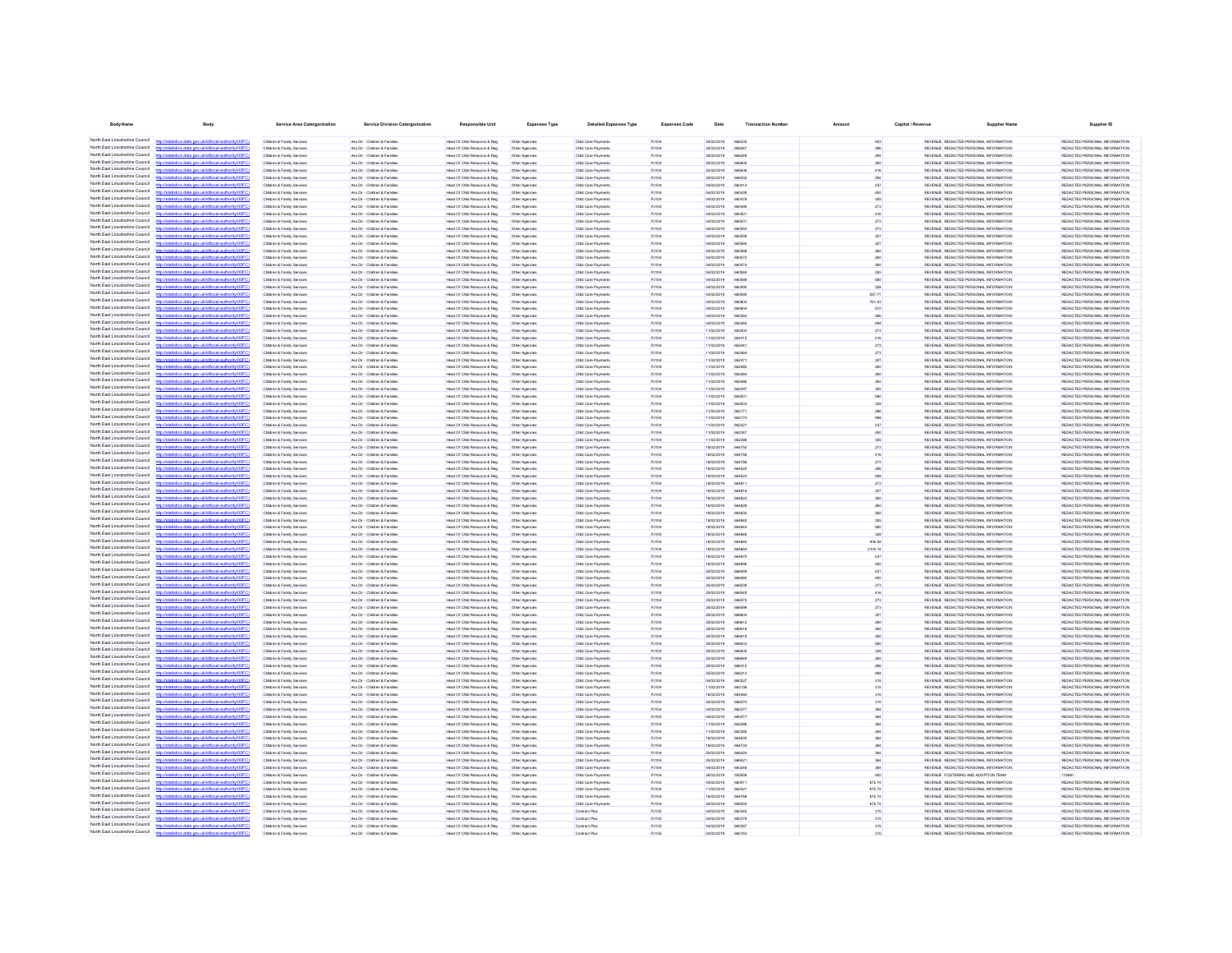| <b>Body Nam</b>                                                    | <b>Body</b>                                                                                                                                                                                                                                                                                  | Service Area Catergorisatio                              | <b>Service Division Catergorisatio</b>                         |                                                                | <b>Expenses Type</b>             | <b>Detailed Expenses Type</b>                      | <b>Expenses Code</b>  | Date                     |                              |                  | Capital / Revenue |                                                                                      | Supplier ID                                                    |
|--------------------------------------------------------------------|----------------------------------------------------------------------------------------------------------------------------------------------------------------------------------------------------------------------------------------------------------------------------------------------|----------------------------------------------------------|----------------------------------------------------------------|----------------------------------------------------------------|----------------------------------|----------------------------------------------------|-----------------------|--------------------------|------------------------------|------------------|-------------------|--------------------------------------------------------------------------------------|----------------------------------------------------------------|
| North East Lincolnshire Council                                    | atistics.data.gov.uk/id/local-authority/00FC)                                                                                                                                                                                                                                                | Children & Family Services                               | Ass Dir - Children & Families                                  | Head Of Child Resource & Reg                                   | Other Agencies                   | Contract Plus                                      | <b>PJ135</b>          | 04/02/2019               | 66015                        | 315              |                   | REVENUE REDACTED PERSONAL INFORMATION                                                | REDACTED PERSONAL INFORMATION                                  |
| North East Lincolnshire Council                                    | distics.data.gov.uk/id/local-authority/00F                                                                                                                                                                                                                                                   | Children & Family Services                               | Ass Dir - Children & Families                                  | Head Of Child Resource & Reg                                   | Other Agencies                   | Contract Plus                                      | PJ135                 | 04/02/2019               | 660165                       | 315              |                   | REVENUE REDACTED PERSONAL INFORMATION                                                | REDACTED PERSONAL INFORMATION                                  |
| North East Lincolnshire Council                                    | stics.data.gov.uk/id/local-authority/00FC1                                                                                                                                                                                                                                                   | Children & Family Services                               | Ass Dir - Children & Famile                                    | Head Of Child Resource & Reg                                   | Other Agencies                   | Contract Plus                                      | PJ135                 | 04/02/2019               | 660170                       | 315              |                   | REVENUE REDACTED PERSONAL INFORMATION                                                | REDACTED PERSONAL INFORMATION                                  |
| North East Lincolnshire Council<br>North Fast Lincolnshire Council |                                                                                                                                                                                                                                                                                              | Children & Family Services                               | Ass Dir - Children & Familie                                   | Head Of Child Resource & Reg.                                  | Other Agencies                   | Contract Plus                                      | PJ135                 | 04/02/2019               | 66018                        | 315              |                   | REVENUE REDACTED PERSONAL INFORMATION                                                | REDACTED PERSONAL INFORMATION                                  |
| North East Lincolnshire Council                                    |                                                                                                                                                                                                                                                                                              | Children & Family Services<br>Children & Family Services | Ass Dir - Children & Familie<br>Ass Dir - Children & Families  | Head Of Child Resource & Reg<br>Head Of Child Resource & Reg.  | Other Agencies<br>Other Agencies | Contract Plus<br>Contract Plus                     | PJ135<br>PJ135        | 04/02/2019<br>04/02/2019 | 66018<br>66018               | 315<br>315       |                   | REVENUE REDACTED PERSONAL INFORMATION<br>REVENUE REDACTED PERSONAL INFORMATION       | REDACTED PERSONAL INFORMATION<br>REDACTED PERSONAL INFORMATION |
| North East Lincolnshire Council                                    |                                                                                                                                                                                                                                                                                              | Children & Family Services                               | Ass Dir - Children & Families                                  | Head Of Child Resource & Reg                                   | Other Agencies                   | Contract Plus                                      | PJ135                 | 04/02/2019               | 66020                        | 315              |                   | REVENUE REDACTED PERSONAL INFORMATION                                                | REDACTED PERSONAL INFORMATION                                  |
| North Fast Lincolnshire Council                                    | ics.data.gov.uk/id/local-authority/00FC1                                                                                                                                                                                                                                                     | Children & Family Services                               | Ass Dir - Children & Familie                                   | Head Of Child Resource & Reg                                   | Other Agencies                   | Contract Plus                                      | PJ135                 | 04/02/2019               | 660200                       | 315              |                   | REVENUE REDACTED PERSONAL INFORMATION                                                | REDACTED PERSONAL INFORMATION                                  |
| North East Lincolnshire Council<br>North East Lincolnshire Council |                                                                                                                                                                                                                                                                                              | Children & Family Services                               | Ass Dir - Children & Families                                  | Head Of Child Resource & Reg.                                  | Other Agencies                   | Contract Plus                                      | PJ135                 | 04/02/2019               | 660216                       | 315              |                   | REVENUE REDACTED PERSONAL INFORMATION                                                | REDACTED PERSONAL INFORMATION                                  |
| North East Lincolnshire Council                                    | istics.data.gov.uk/id/local-authority/00FC1<br>stics.data.gov.uk/id/local-authority/00FC<br>https                                                                                                                                                                                            | Children & Family Services<br>Children & Family Services | Ass Dir - Children & Families<br>Ass Dir - Children & Families | Head Of Child Resource & Reg<br>Head Of Child Resource & Reg.  | Other Agencies<br>Other Agencies | Contract Plus<br>Contract Plus                     | PJ135<br>PJ135        | 04/02/2019<br>04/02/2019 | 660235<br>66025              | 315<br>315       |                   | REVENUE REDACTED PERSONAL INFORMATION<br>REVENUE REDACTED PERSONAL INFORMATION       | REDACTED PERSONAL INFORMATION<br>REDACTED PERSONAL INFORMATION |
| North East Lincolnshire Council                                    | istics.data.gov.uk/id/local-authority/00FC1                                                                                                                                                                                                                                                  | Children & Family Services                               | Ass Dir - Children & Families                                  | Head Of Child Resource & Reg.                                  | Other Agencies                   | Contract Plus                                      | PJ135                 | 04/02/2019               | <b>BROOK</b>                 | 315              |                   | REVENUE REDACTED PERSONAL INFORMATION                                                | REDACTED PERSONAL INFORMATION                                  |
| North East Lincolnshire Council                                    | ting state and deletional authority (00                                                                                                                                                                                                                                                      | Children & Family Service                                | Ass Dir - Children & Families                                  | Head Of Child Resource & Reg                                   | Other Agencies                   | Contract Plus                                      | PJ135                 | 04/02/2019               | 66031                        | 315              |                   | REVENUE REDACTED PERSONAL INFORMATION                                                | REDACTED PERSONAL INFORMATION                                  |
| North East Lincolnshire Council<br>North East Lincolnshire Council | istics data ony riklid/ocal.authority/00FCI                                                                                                                                                                                                                                                  | Children & Family Services                               | Ass Dir - Children & Families                                  | Head Of Child Resource & Reg.                                  | Other Agencies                   | Contract Plus                                      | PJ135                 | 04/02/2019               | 660314                       | 315              |                   | REVENUE REDACTED PERSONAL INFORMATION                                                | REDACTED PERSONAL INFORMATION                                  |
| North East Lincolnshire Council                                    | ting state over definitional authority (ODE<br>http://statistics.data.oov.uk/d/ocal.authority/00FCI                                                                                                                                                                                          | Children & Family Service<br>Children & Family Service   | Ass Dir - Children & Familie<br>Ass Dir - Children & Familie   | Head Of Child Resource & Red<br>Head Of Child Resource & Reg   | Other Agencie<br>Other Agencie   | Contract Plu<br>Contract Plus                      | PJ135<br>PJ135        | 11/02/2019<br>11/02/2019 | <b>BRODE</b><br><b>BROOK</b> | 315<br>315       |                   | REVENUE REDACTED PERSONAL INFORMATION<br>REVENUE REDACTED PERSONAL INFORMATION       | REDACTED PERSONAL INFORMATION<br>REDACTED PERSONAL INFORMATION |
| North East Lincolnshire Council                                    | ting state and debtificant authoritation CO                                                                                                                                                                                                                                                  | Children & Family Service                                | Ass Dir - Children & Famile                                    | Head Of Child Resource & Reg                                   | Other Agencie                    | Contract Plu                                       | PJ135                 | 11/02/2019               | 66207                        | 315              |                   | REVENUE REDACTED PERSONAL INFORMATION                                                | REDACTED PERSONAL INFORMATIO                                   |
| North East Lincolnshire Council                                    | tatistics.data.gov.uk/id/local-authority/00F0                                                                                                                                                                                                                                                | Children & Family Service                                | Ass Dir - Children & Familie                                   | Head Of Child Resource & Reg                                   | Other Agencie                    | Contract Plu                                       | PJ135                 | 11/02/2019               | 66207                        | 315              |                   | REVENUE REDACTED PERSONAL INFORMATION                                                | REDACTED PERSONAL INFORMATION                                  |
| North East Lincolnshire Council<br>North East Lincolnshire Council |                                                                                                                                                                                                                                                                                              | Children & Family Services                               | Ass Dir - Children & Famile                                    | Head Of Child Resource & Reg                                   | Other Agencie                    | Contract Plu                                       | <b>PJ135</b>          | 11/02/2019               |                              | 315              |                   | REVENUE REDACTED PERSONAL INFORMATION                                                | REDACTED PERSONAL INFORMATION                                  |
| North East Lincolnshire Council                                    |                                                                                                                                                                                                                                                                                              | Children & Family Services<br>Children & Family Services | Ass Dir - Children & Famile<br>Ass Dir - Children & Famile     | Head Of Child Resource & Reg<br>Head Of Child Resource & Reg   | Other Agencies                   | Contract Plu<br>Contract Plus                      | <b>PJ135</b><br>PJ135 | 11/02/2019<br>11/02/2019 | 66209                        | 315<br>315       |                   | REVENUE REDACTED PERSONAL INFORMATION<br>REVENUE REDACTED PERSONAL INFORMATION       | REDACTED PERSONAL INFORMATION<br>REDACTED PERSONAL INFORMATION |
| North East Lincolnshire Council                                    | tistics.data.gov.uk/id/local-authority/00FC                                                                                                                                                                                                                                                  | Children & Family Services                               | Ass Dir - Children & Famile                                    | Head Of Child Resource & Reg                                   | Other Agencies<br>Other Agencies | Contract Plus                                      | PJ135                 | 11/02/2019               | 66211                        | 315              |                   | REVENUE REDACTED PERSONAL INFORMATION                                                | REDACTED PERSONAL INFORMATION                                  |
| North East Lincolnshire Council                                    |                                                                                                                                                                                                                                                                                              | Children & Family Services                               | Ass Dir - Children & Familie                                   | Head Of Child Resource & Reg.                                  | Other Agencies                   | Contract Plus                                      | PJ135                 | 11/02/2019               | 662112                       | 315              |                   | REVENUE REDACTED PERSONAL INFORMATION                                                | REDACTED PERSONAL INFORMATION                                  |
| North Fast Lincolnshire Council<br>North East Lincolnshire Council |                                                                                                                                                                                                                                                                                              | Children & Family Services                               | Ass Dir - Children & Families                                  | Head Of Child Resource & Reg                                   | Other Agencies                   | Contract Plus                                      | PJ135                 | 11/02/2019               | 66212                        | 315              |                   | REVENUE REDACTED PERSONAL INFORMATION                                                | REDACTED PERSONAL INFORMATION                                  |
| North East Lincolnshire Council                                    | http://statistics.data.gov.uk/id/local-authority/00FC)                                                                                                                                                                                                                                       | Children & Family Services<br>Children & Family Services | Ass Dir - Children & Families<br>Ass Dir - Children & Families | Head Of Child Resource & Reg<br>Head Of Child Resource & Reg   | Other Agencies<br>Other Agencies | Contract Plus<br>Contract Plus                     | PJ135<br>PJ135        | 11/02/2019<br>11/02/2019 | 662145<br>662160             | 315<br>315       |                   | REVENUE REDACTED PERSONAL INFORMATION<br>REVENUE REDACTED PERSONAL INFORMATION       | REDACTED PERSONAL INFORMATION<br>REDACTED PERSONAL INFORMATION |
| North Fast Lincolnshire Council                                    | tics data ony rickldocal authority/00F6                                                                                                                                                                                                                                                      | Children & Family Services                               | Ass Dir - Children & Families                                  | Head Of Child Resource & Reg                                   | Other Agencies                   | Contract Plus                                      | PJ135                 | 11/02/2019               | 662163                       | 315              |                   | REVENUE REDACTED PERSONAL INFORMATION                                                | REDACTED PERSONAL INFORMATION                                  |
| North East Lincolnshire Council                                    | tics.data.gov.uk/id/local-authority/00FC1                                                                                                                                                                                                                                                    | Children & Family Services                               | Ass Dir - Children & Families                                  | Head Of Child Resource & Reg                                   | Other Agencies                   | Contract Plus                                      | PJ135                 | 11/02/2019               | 66222                        | 315              |                   | REVENUE REDACTED PERSONAL INFORMATION                                                | REDACTED PERSONAL INFORMATION                                  |
| North East Lincolnshire Council                                    | tics data ony uklidiocal authority!                                                                                                                                                                                                                                                          | Children & Family Services                               | Ass Dir - Children & Families                                  | Head Of Child Resource & Reg                                   | Other Agencies                   | Contract Plus                                      | PJ135                 | 11/02/2019               | 66222                        | 315              |                   | REVENUE REDACTED PERSONAL INFORMATION                                                | REDACTED PERSONAL INFORMATION                                  |
| North East Lincolnshire Council<br>North East Lincolnshire Council | Officer when a provided do compared with                                                                                                                                                                                                                                                     | Children & Family Services<br>Children & Family Service  | Ass Dir - Children & Families<br>Ass Dir - Children & Families | Head Of Child Resource & Reg.<br>Head Of Child Resource & Reg  | Other Agencies<br>Other Agencie  | Contract Plus<br>Contract Plus                     | PJ135                 | 11/02/2019<br>11/02/2019 | 66225<br><b>AR22Rd</b>       | 315<br>315       |                   | REVENUE REDACTED PERSONAL INFORMATION<br>REVENUE REDACTED PERSONAL INFORMATION       | REDACTED PERSONAL INFORMATION<br>REDUCTED PERSONAL INFORMATION |
| North East Lincolnshire Council                                    | Officer this absorb this is von steh anti-                                                                                                                                                                                                                                                   | Children & Family Services                               | Ass Dir - Children & Families                                  | Head Of Child Resource & Reg                                   | Other Agencies                   | Contract Plus                                      | <b>PJ135</b><br>PJ135 | 11/02/2019               | 66229                        | 315              |                   | REVENUE REDACTED PERSONAL INFORMATION                                                | REDACTED PERSONAL INFORMATION                                  |
| North East Lincolnshire Council                                    | //statistics.data.gov.uk/id/local-authority/00FC                                                                                                                                                                                                                                             | Children & Family Service                                | Ass Dir - Children & Families                                  | Head Of Child Resource & Reg.                                  | Other Agencies                   | Contract Plus                                      | PJ135                 | 18/02/2019               | <b>RRAARI</b>                | 315              |                   | REVENUE REDACTED PERSONAL INFORMATION                                                | REDACTED PERSONAL INFORMATION                                  |
| North East Lincolnshire Council                                    | ing state and skiddens lauthoritains?                                                                                                                                                                                                                                                        | Children & Family Service                                | Ass Dir - Children & Familie                                   | Head Of Child Resource & Reg                                   | Other Agencie                    | Contract Plu                                       | PJ135                 | 18/02/2019               | <b>AR447</b>                 | 315              |                   | REVENUE REDACTED PERSONAL INFORMATION                                                | REDACTED PERSONAL INFORMATION                                  |
| North East Lincolnshire Council<br>North East Lincolnshire Council | listics data ony uklid/ocal.authority/00FC!                                                                                                                                                                                                                                                  | Children & Family Service<br>Children & Family Service   | Ass Dir - Children & Familie<br>Ass Dir - Children & Familie   | Head Of Child Resource & Reg<br>lead Of Child Resource & Reg   | Other Agencie<br>Other Agencie   | Contract Plus<br>Contract Plu                      | PJ135<br>PJ135        | 18/02/2019<br>18/02/2019 | <b>AR449</b><br>66450        | 315<br>315       |                   | REVENUE REDACTED PERSONAL INFORMATION<br>REVENUE REDACTED PERSONAL INFORMATION       | REDACTED PERSONAL INFORMATION<br>REDACTED PERSONAL INFORMATIO  |
| North East Lincolnshire Council                                    | http://statistics.data.gov.uk/id/local-authority/00F0                                                                                                                                                                                                                                        | Children & Family Service                                | Ass Dir - Children & Familie                                   | Head Of Child Resource & Reg                                   | Other Agencie                    | Contract Plu                                       | PJ135                 | 18/02/2019               | 664512                       | 315              |                   | REVENUE REDACTED PERSONAL INFORMATION                                                | REDACTED PERSONAL INFORMATION                                  |
| North East Lincolnshire Council                                    | inter data one skidhood autoonistiCC                                                                                                                                                                                                                                                         | Children & Family Service                                | Ass Dir - Children & Famile                                    | Head Of Child Resource & Reg                                   | Other Agencie                    | Contract Plu                                       | <b>PJ135</b>          | 18/02/2019               |                              | 315              |                   | REVENUE REDACTED PERSONAL INFORMATION                                                | REDACTED PERSONAL INFORMATIO                                   |
| North East Lincolnshire Council<br>North East Lincolnshire Council | p://statistics.data.gov.uk/id/local-authority/00F0                                                                                                                                                                                                                                           | Children & Family Service                                | Ass Dir - Children & Famile                                    | Head Of Child Resource & Reg                                   | Other Agencie                    | Contract Plu                                       | <b>PJ135</b>          | 18/02/2019               | 66457                        | 315              |                   | REVENUE REDACTED PERSONAL INFORMATION                                                | REDACTED PERSONAL INFORMATIO                                   |
| North East Lincolnshire Council                                    |                                                                                                                                                                                                                                                                                              | Children & Family Services<br>Children & Family Services | Ass Dir - Children & Familie<br>Ass Dir - Children & Famile    | Head Of Child Resource & Reg<br>Head Of Child Resource & Reg   | Other Agencies<br>Other Agencies | Contract Plus<br>Contract Plus                     | PJ135<br>PJ135        | 18/02/2019<br>18/02/2019 | 66460                        | 315<br>315       |                   | REVENUE REDACTED PERSONAL INFORMATION<br>REVENUE REDACTED PERSONAL INFORMATION       | REDACTED PERSONAL INFORMATION<br>REDACTED PERSONAL INFORMATION |
| North Fast Lincolnshire Council                                    |                                                                                                                                                                                                                                                                                              | Children & Family Services                               | Ass Dir - Children & Familie                                   | Head Of Child Resource & Reg                                   | Other Agencies                   | Contract Plus                                      | PJ135                 | 18/02/2019               | 66464                        | 315              |                   | REVENUE REDACTED PERSONAL INFORMATION                                                | REDACTED PERSONAL INFORMATION                                  |
| North Fast Lincolnshire Council                                    | distics.data.gov.uk/id/local-authority/00FC1                                                                                                                                                                                                                                                 | Children & Family Services                               | Ass Dir - Children & Families                                  | Head Of Child Resource & Reg                                   | Other Agencies                   | Contract Plus                                      | PJ135                 | 18/02/2019               | 66441                        | 315              |                   | REVENUE REDACTED PERSONAL INFORMATION                                                | REDACTED PERSONAL INFORMATION                                  |
| North East Lincolnshire Council                                    |                                                                                                                                                                                                                                                                                              | Children & Family Services                               | Ass Dir - Children & Families                                  | Head Of Child Resource & Reg                                   | Other Agencies                   | Contract Plus                                      | PJ135                 | 18/02/2019               | 66441                        | 315              |                   | REVENUE REDACTED PERSONAL INFORMATION                                                | REDACTED PERSONAL INFORMATION                                  |
| North East Lincolnshire Council<br>North Fast Lincolnshire Council | tics.data.gov.uk/id/local-authority/00FC1                                                                                                                                                                                                                                                    | Children & Family Services<br>Children & Family Services | Ass Dir - Children & Families<br>Ass Dir - Children & Families | Head Of Child Resource & Reg<br>Head Of Child Resource & Reg.  | Other Agencies<br>Other Agencies | Contract Plus<br>Contract Plus                     | PJ135<br>PJ135        | 18/02/2019<br>18/02/2019 | 66442<br><b>AR4421</b>       | 315<br>315       |                   | REVENUE REDACTED PERSONAL INFORMATION<br>REVENUE REDACTED PERSONAL INFORMATION       | REDACTED PERSONAL INFORMATION<br>REDACTED PERSONAL INFORMATION |
| North East Lincolnshire Council                                    | stics data ony rickldocal authority(DDFC)                                                                                                                                                                                                                                                    | Children & Family Services                               | Ass Dir - Children & Families                                  | Head Of Child Resource & Reg                                   | Other Agencies                   | Contract Plus                                      | PJ135                 | 18/02/2019               | 66443                        | 315              |                   | REVENUE REDACTED PERSONAL INFORMATION                                                | REDACTED PERSONAL INFORMATION                                  |
| North East Lincolnshire Council                                    | stics data ony uklidiocal authority(00                                                                                                                                                                                                                                                       | Children & Family Services                               | Ass Dir - Children & Families                                  | Head Of Child Resource & Reg.                                  | Other Agencies                   | Contract Plus                                      | PJ135                 | 18/02/2019               | <b>RRAAA</b> *               | 315              |                   | REVENUE REDACTED PERSONAL INFORMATION                                                | REDACTED PERSONAL INFORMATION                                  |
| North East Lincolnshire Council<br>North East Lincolnshire Council | stics.data.gov.uk/id/local-authority/00FC1                                                                                                                                                                                                                                                   | Children & Family Services                               | Ass Dir - Children & Families                                  | Head Of Child Resource & Reg.                                  | Other Agencies                   | Contract Plus                                      | PJ135                 | 18/02/2019               | 66444                        | 315              |                   | REVENUE REDACTED PERSONAL INFORMATION                                                | REDACTED PERSONAL INFORMATION                                  |
| North East Lincolnshire Council                                    | the state area debiddential actively if<br>stics.data.gov.uk/id/local-authority/00FC1                                                                                                                                                                                                        | Children & Family Services<br>Children & Family Services | Ass Dir - Children & Families<br>Ass Dir - Children & Families | Head Of Child Resource & Reg<br>Head Of Child Resource & Reg   | Other Agencie<br>Other Agencies  | Contract Plus<br>Contract Plus                     | PJ135<br>PJ135        | sensystems<br>25/02/2019 | GOAKER<br>66635              | 315<br>315       |                   | REVEN E REDACTED PERSONAL INFORMATION<br>REVENUE REDACTED PERSONAL INFORMATION       | REDUCTED PERSONAL INFORMATION<br>REDACTED PERSONAL INFORMATION |
| North East Lincolnshire Council                                    |                                                                                                                                                                                                                                                                                              | Children & Family Service                                | Ass Dir - Children & Familie                                   | Head Of Child Resource & Reg                                   | Other Agencie                    | Contract Plu                                       | PJ135                 | 25/02/2019               | <b>ARR3R</b>                 | 315              |                   | REVENUE REDACTED PERSONAL INFORMATION                                                | REDACTED PERSONAL INFORMATION                                  |
| North East Lincolnshire Council                                    | http://statistics.data.oov.uk/id/ocal.authority/00FCI                                                                                                                                                                                                                                        | Children & Family Service                                | Ass Dir - Children & Familie                                   | Head Of Child Resource & Red                                   | Other Agencie                    | Contract Plu                                       | PJ135                 | 25/02/2019               | <b>ARRSD</b>                 | 315              |                   | REVENUE REDACTED PERSONAL INFORMATION                                                | REDACTED PERSONAL INFORMATION                                  |
| North East Lincolnshire Council                                    | distribution data and debtivershed to distribution (CC)                                                                                                                                                                                                                                      | Children & Family Service                                | Ass Dir - Children & Famile                                    | Head Of Child Resource & Reg                                   | Other Agencie                    | Contract Plu                                       | <b>PJ135</b>          | 25/02/2019               |                              | 315              |                   | REVENUE REDACTED PERSONAL INFORMATION                                                | REDACTED PERSONAL INFORMATION                                  |
| North East Lincolnshire Council<br>North East Lincolnshire Council |                                                                                                                                                                                                                                                                                              | Children & Family Service                                | Ass Dir - Children & Familie                                   | Head Of Child Resource & Reg                                   | Other Agencie                    | Contract Plu                                       | PJ135                 | 25/02/2019               | 66643                        | 315              |                   | REVENUE REDACTED PERSONAL INFORMATION                                                | REDACTED PERSONAL INFORMATIO                                   |
| North East Lincolnshire Council                                    |                                                                                                                                                                                                                                                                                              | Children & Family Services<br>Children & Family Services | Ass Dir - Children & Famile<br>Ass Dir - Children & Famile     | Head Of Child Resource & Reg<br>lead Of Child Resource & Reg   | Other Agencies<br>Other Agencie  | Contract Plus<br>Contract Plu                      | PJ135<br><b>PJ135</b> | 25/02/2019<br>25/02/2019 |                              | 315<br>315       |                   | REVENUE REDACTED PERSONAL INFORMATION<br>REVENUE REDACTED PERSONAL INFORMATION       | REDACTED PERSONAL INFORMATION<br>REDACTED PERSONAL INFORMATION |
| North East Lincolnshire Council                                    |                                                                                                                                                                                                                                                                                              | Children & Family Service                                | Ass Dir - Children & Famile                                    | Head Of Child Resource & Reg                                   | Other Agencie                    | Contract Plu                                       | <b>PJ135</b>          | 25/02/2019               | 66621                        | 315              |                   | REVENUE REDACTED PERSONAL INFORMATION                                                | REDACTED PERSONAL INFORMATION                                  |
| North East Lincolnshire Council                                    |                                                                                                                                                                                                                                                                                              | Children & Family Services                               | Ass Dir - Children & Familie                                   | Head Of Child Resource & Reg                                   | Other Agencies                   | Contract Plus                                      | PJ135                 | 25/02/2019               | 66621                        | 315              |                   | REVENUE REDACTED PERSONAL INFORMATION                                                | REDACTED PERSONAL INFORMATION                                  |
| North East Lincolnshire Council<br>North Fast Lincolnshire Council | tatistics.data.gov.uk/id/local-authority/00FC                                                                                                                                                                                                                                                | Children & Family Services                               | Ass Dir - Children & Famile                                    | Head Of Child Resource & Reg<br>Head Of Child Resource & Reg.  | Other Agencies                   | Contract Plu                                       | PJ135                 | 25/02/2019               | 66622<br>66623               | 315              |                   | REVENUE REDACTED PERSONAL INFORMATION<br>REVENUE REDACTED PERSONAL INFORMATION       | REDACTED PERSONAL INFORMATION<br>REDACTED PERSONAL INFORMATION |
| North Fast Lincolnshire Council                                    |                                                                                                                                                                                                                                                                                              | Children & Family Services<br>Children & Family Services | Ass Dir - Children & Familie<br>Ass Dir - Children & Families  | Head Of Child Resource & Reg                                   | Other Agencies<br>Other Agencies | Contract Plus<br>Contract Plus                     | PJ135<br>PJ135        | 25/02/2019<br>25/02/2019 | 66623                        | 315<br>315       |                   | REVENUE REDACTED PERSONAL INFORMATION                                                | REDACTED PERSONAL INFORMATION                                  |
| North Fast Lincolnshire Council                                    |                                                                                                                                                                                                                                                                                              | Children & Family Services                               | Ass Dir - Children & Families                                  | Head Of Child Resource & Reg                                   | Other Agencies                   | Contract Plus                                      | PJ135                 | 25/02/2019               | 666246                       | 315              |                   | REVENUE REDACTED PERSONAL INFORMATION                                                | REDACTED PERSONAL INFORMATION                                  |
| North East Lincolnshire Council                                    | distics.data.gov.uk/id/local-authority/00FC)<br>http://st                                                                                                                                                                                                                                    | Children & Family Services                               | Ass Dir - Children & Families                                  | Head Of Child Resource & Reg                                   | Other Agencies                   | Contract Plus                                      | PJ135                 | 25/02/2019               | 66625                        | 315              |                   | REVENUE REDACTED PERSONAL INFORMATION                                                | REDACTED PERSONAL INFORMATION                                  |
| North East Lincolnshire Council<br>North East Lincolnshire Council | heal.authority(f)<br>tins data one uklid                                                                                                                                                                                                                                                     | Children & Family Services                               | Ass Dir - Children & Families                                  | Head Of Child Resource & Reg                                   | Other Agencies                   | Contract Plus                                      | PJ135                 | 25/02/2019               | <b>BRADE</b>                 | 315              |                   | REVENUE REDACTED PERSONAL INFORMATION                                                | REDACTED PERSONAL INFORMATION                                  |
| North East Lincolnshire Council                                    | stics.data.gov.uk/id/local-authority/00FC)<br>stics data ony uklidiocal authority                                                                                                                                                                                                            | Children & Family Services<br>Children & Family Services | Ass Dir - Children & Families<br>Ass Dir - Children & Families | Head Of Child Resource & Reg<br>Head Of Child Resource & Reg.  | Other Agencies<br>Other Agencies | Contract Plus<br>Contract Plus                     | PJ135<br>PJ135        | 25/02/2019<br>25/02/2019 | 666283<br>66629              | 315<br>315       |                   | REVENUE REDACTED PERSONAL INFORMATION<br>REVENUE REDACTED PERSONAL INFORMATION       | REDACTED PERSONAL INFORMATION<br>REDACTED PERSONAL INFORMATION |
| North East Lincolnshire Council                                    | tics data ony uklidiocal authority(00FC)                                                                                                                                                                                                                                                     | Children & Family Services                               | Ass Dir - Children & Families                                  | Head Of Child Resource & Reg.                                  | Other Agencies                   | Contract Plus                                      | PJ135                 | 25/02/2019               | 666302                       | 315              |                   | REVENUE REDACTED PERSONAL INFORMATION                                                | REDACTED PERSONAL INFORMATION                                  |
| North East Lincolnshire Council                                    |                                                                                                                                                                                                                                                                                              | Children & Family Service                                | Ass Dir - Children & Familie                                   | Head Of Child Resource & Reg                                   | Other Agencie                    |                                                    | PJ108                 | ernovans                 | <b>ARAR'M</b>                | 260              |                   | REVENUE REDACTED PERSONAL INFORMATION                                                | REDACTED PERSONAL INFORMATION                                  |
| North East Lincolnshire Council<br>North East Lincolnshire Council | http://statistics.data.gov.uk/id/local-authority/00FC1                                                                                                                                                                                                                                       | Children & Family Services                               | Ass Dir - Children & Families                                  | Head Of Child Resource & Reg                                   | Other Agencies                   | Holiday                                            | <b>PJ108</b>          | 04/02/2019               | 660457                       | 286              |                   | REVENUE REDACTED PERSONAL INFORMATION                                                | REDACTED PERSONAL INFORMATION                                  |
| North East Lincolnshire Council                                    | ation data any sicildary description of<br>istics data ony riklid/ocal.authority/00FCI                                                                                                                                                                                                       | Children & Family Service<br>Children & Family Service   | Ass Dir - Children & Famile<br>Ass Dir - Children & Familie    | Head Of Child Resource & Reg<br>Head Of Child Resource & Reg   | Other Agencie<br>Other Agencies  | Setting Up<br>Setting Up                           | PJ111<br><b>PJ111</b> | 26/02/2019<br>21/02/2019 | 55508<br>555086              | 274<br>350       |                   | REVENUE WOODLANDS BEDS & FURNISHINGS LTD<br>REVENUE WOODLANDS BEDS & FURNISHINGS LTD | 138747<br>138747                                               |
| North East Lincolnshire Council                                    |                                                                                                                                                                                                                                                                                              | Children & Family Service                                | Ass Dir - Children & Famile                                    | Head Of Child Resource & Reg                                   | Other Agencie                    | Setting Up                                         | PJ11                  | 26/02/2019               |                              |                  |                   | REVENLE WOODLANDS BEDS & FURNISHINGS LTD                                             | 138747                                                         |
| North East Lincolnshire Council                                    | http://statistics.data.gov.uk/id/local-authority/00F0                                                                                                                                                                                                                                        | Children & Family Service                                | Ass Dir - Children & Familie                                   | lead Of Child Resource & Reg                                   |                                  | Special Carer Paymen                               | PJ128                 | 04/02/2019               | 660163                       | 711.58           |                   | REVENUE REDACTED PERSONAL INFORMATION                                                | REDACTED PERSONAL INFORMATIO                                   |
| North East Lincolnshire Council<br>North East Lincolnshire Council | distribution data con deletional autocologica?                                                                                                                                                                                                                                               | Children & Family Services                               | Ass Dir - Children & Famile                                    | Head Of Child Resource & Reg                                   | Other Agencies                   | Special Carer Payments                             | PJ128                 | 04/02/2019               | 66017                        | 711.58           |                   | REVENUE REDACTED PERSONAL INFORMATION                                                | REDACTED PERSONAL INFORMATION                                  |
| North East Lincolnshire Council                                    | istics.data.gov.uk/id/local-authority/00F0                                                                                                                                                                                                                                                   | Children & Family Service<br>Children & Family Services  | Ass Dir - Children & Famile<br>Ass Dir - Children & Famile     | Head Of Child Resource & Reg<br>Head Of Child Resource & Reg   | Other Agencie<br>Other Agencies  | Special Carer Payments<br>Special Carer Payments   | PJ128<br>PJ128        | 04/02/2019<br>04/02/2019 | 66029                        | 711.58<br>711.58 |                   | REVENUE REDACTED PERSONAL INFORMATION<br>REVENUE REDACTED PERSONAL INFORMATION       | REDACTED PERSONAL INFORMATION<br>REDACTED PERSONAL INFORMATION |
| North East Lincolnshire Council                                    | tics.data.gov.uk/id/local-authority/00FC                                                                                                                                                                                                                                                     | Children & Family Services                               | Ass Dir - Children & Familie                                   | Head Of Child Resource & Reg                                   | Other Agencies                   | Special Carer Payments                             | PJ128                 | 11/02/2019               | 66207                        | 711.58           |                   | REVENUE REDACTED PERSONAL INFORMATION                                                | REDACTED PERSONAL INFORMATION                                  |
| North East Lincolnshire Council                                    |                                                                                                                                                                                                                                                                                              | Children & Family Services                               | Ass Dir - Children & Families                                  | Head Of Child Resource & Reg                                   | Other Agencies                   | Special Carer Payments                             | PJ128                 | 11/02/2019               | 66208                        | 711.58           |                   | REVENUE REDACTED PERSONAL INFORMATION                                                | REDACTED PERSONAL INFORMATION                                  |
| North Fast Lincolnshire Council<br>North Fast Lincolnshire Council |                                                                                                                                                                                                                                                                                              | Children & Family Services                               | Ass Dir - Children & Familie                                   | Head Of Child Resource & Reg                                   | Other Agencies                   | Special Carer Payments                             | PJ128                 | 11/02/2019               | 662473                       | 711.58           |                   | REVENUE REDACTED PERSONAL INFORMATION                                                | REDACTED PERSONAL INFORMATION                                  |
| North East Lincolnshire Council                                    |                                                                                                                                                                                                                                                                                              | Children & Family Services                               | Ass Dir - Children & Families                                  | Head Of Child Resource & Reg                                   | Other Agencies                   | Special Carer Payments                             | PJ128                 | 11/02/2019               | 66220<br>664818              | 711.58           |                   | REVENUE REDACTED PERSONAL INFORMATION                                                | REDACTED PERSONAL INFORMATION                                  |
| North East Lincolnshire Council                                    | stics.data.gov.uk/id/local-authority/00FC1                                                                                                                                                                                                                                                   | Children & Family Services<br>Children & Family Services | Ass Dir - Children & Families<br>Ass Dir - Children & Families | Head Of Child Resource & Reg<br>Head Of Child Resource & Reg   | Other Agencies<br>Other Agencies | Special Carer Payments<br>Special Carer Payments   | PJ128<br>PJ128        | 18/02/2019<br>18/02/2019 | 66455                        | 711.58<br>711.58 |                   | REVENUE REDACTED PERSONAL INFORMATION<br>REVENUE REDACTED PERSONAL INFORMATION       | REDACTED PERSONAL INFORMATION<br>REDACTED PERSONAL INFORMATION |
| North East Lincolnshire Council                                    |                                                                                                                                                                                                                                                                                              | Children & Family Services                               | Ass Dir - Children & Families                                  | Head Of Child Resource & Reg                                   | Other Agencies                   | Special Carer Payments                             | PJ128                 | 18/02/2019               | <b>AR4426</b>                | 711.58           |                   | REVENUE REDACTED PERSONAL INFORMATION                                                | REDACTED PERSONAL INFORMATION                                  |
| North East Lincolnshire Council                                    | stics.data.gov.uk/id/local-authority/00FC1                                                                                                                                                                                                                                                   | Children & Family Services                               | Ass Dir - Children & Families                                  | Head Of Child Resource & Reg                                   | Other Agencies                   | Special Carer Payments                             | PJ128                 | 18/02/2019               | 66443                        | 711.58           |                   | REVENUE REDACTED PERSONAL INFORMATION                                                | REDACTED PERSONAL INFORMATION                                  |
| North East Lincolnshire Council<br>North East Lincolnshire Council | istics data ony uklidiocal authority(00<br>tistics.data.gov.uk/id/local-authority/00FC1<br><b>http://e</b>                                                                                                                                                                                   | Children & Family Services<br>Children & Family Services | Ass Dir - Children & Families<br>Ass Dir - Children & Families | Head Of Child Resource & Reg.<br>Head Of Child Resource & Reg. | Other Agencies<br>Other Agencies | Special Carer Payments<br>Special Carer Payments   | PJ128<br>PJ128        | 25/02/2019<br>25/02/2019 | 66621<br>666226              | 711.58<br>711.58 |                   | REVENUE REDACTED PERSONAL INFORMATION<br>REVENUE REDACTED PERSONAL INFORMATION       | REDACTED PERSONAL INFORMATION<br>REDACTED PERSONAL INFORMATION |
| North East Lincolnshire Council                                    | tieting state and children lauthorital???                                                                                                                                                                                                                                                    | Children & Family Service                                | Ass Dir - Children & Families                                  | Head Of Child Resource & Reg                                   | Other Agencie                    | Special Carer Payments                             | PJ128                 | 25/02/2019               | <b>ARRADE</b>                | 711.58           |                   | REVEN E REDACTED PERSONAL INFORMATION                                                | REDUCTED PERSONAL INFORMATION                                  |
| North East Lincolnshire Council                                    | stics.data.gov.uk/id/local-authority/00FC1                                                                                                                                                                                                                                                   | Children & Family Services                               | Ass Dir - Children & Families                                  | Head Of Child Resource & Reg                                   | Other Agencies                   | Special Carer Payments                             | PJ128                 | 25/02/2019               | 666343                       | 711.58           |                   | REVENUE REDACTED PERSONAL INFORMATION                                                | REDACTED PERSONAL INFORMATION                                  |
| North East Lincolnshire Council                                    |                                                                                                                                                                                                                                                                                              | Children & Family Service                                | Ass Dir - Children & Familie                                   | Head Of Child Resource & Reg                                   | Other Agencie                    | Custodianship/Resident                             | PJ117                 | 04/02/2019               | eenen                        | 348.01           |                   | REVENUE REDACTED PERSONAL INFORMATION                                                | REDACTED PERSONAL INFORMATION                                  |
| North East Lincolnshire Council<br>North East Lincolnshire Council | http://statistics.data.oov.uk/d/ocal.authority/00ECI<br><b>Manufacturing and service in the contract of the service of the service of the service of the service of the service of the service of the service of the service of the service of the service of the service of the service</b> | Children & Family Service                                | Ass Dir - Children & Familie                                   | Head Of Child Resource & Red                                   | Other Agencie                    | Custodianship/Residenc                             | PJ117                 | 04/02/2019               | eenam                        | 376.2            |                   | REVENUE REDACTED PERSONAL INFORMATION                                                | REDACTED PERSONAL INFORMATION                                  |
| North East Lincolnshire Council                                    | tistics.data.gov.uk/id/local-authority/00FC                                                                                                                                                                                                                                                  | Children & Family Service<br>Children & Family Service   | Ass Dir - Children & Famile<br>Ass Dir - Children & Familie    | Head Of Child Resource & Reg<br>Head Of Child Resource & Reg   | Other Agencie<br>Other Agencie   | Custodianship/Residence<br>Custodianship/Residence | PJ117<br>PJ117        | 04/02/2019<br>04/02/2019 | 66041<br>66044               | 250.02<br>300.6  |                   | REVENUE REDACTED PERSONAL INFORMATION<br>REVENUE REDACTED PERSONAL INFORMATION       | REDACTED PERSONAL INFORMATION<br>REDACTED PERSONAL INFORMATION |
| North East Lincolnshire Council                                    |                                                                                                                                                                                                                                                                                              | Children & Family Services                               | Ass Dir - Children & Famile                                    | Head Of Child Resource & Reg                                   | Other Agencies                   | Custodianship/Residency                            | PJ117                 | 04/02/2019               |                              | 293.6            |                   | REVENUE REDACTED PERSONAL INFORMATION                                                | REDACTED PERSONAL INFORMATION                                  |
| North East Lincolnshire Council                                    | stics.data.gov.uk/id/local-authority/00FC1                                                                                                                                                                                                                                                   | Children & Family Service                                | Ass Dir - Children & Famile                                    | Head Of Child Resource & Reg                                   |                                  | Custodianship/Residency                            | PJ117                 | 04/02/2019               |                              | 337.73           |                   | REVENUE REDACTED PERSONAL INFORMATION                                                | REDACTED PERSONAL INFORMATION                                  |
| North East Lincolnshire Council                                    |                                                                                                                                                                                                                                                                                              | Nirken & Family Servi                                    | Ass Dir - Children & Family                                    | lead Of Child Resource & Ren                                   |                                  |                                                    | P.I117                | 04/02/2019               |                              | 252.02           |                   | REVEN E. REDACTED PERSONAL INFORM                                                    | REDACTED PERSONAL INFORMATION                                  |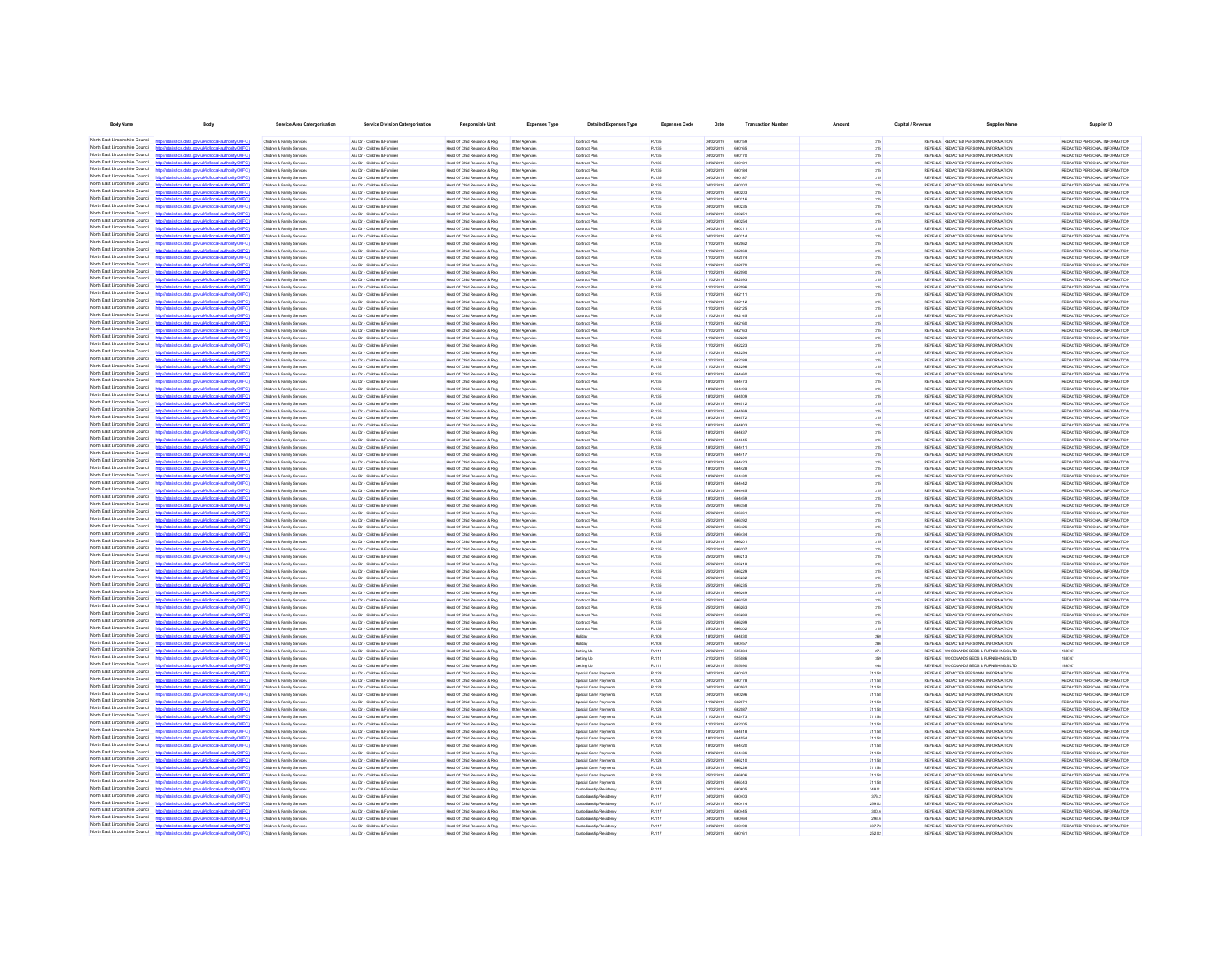| <b>Body Name</b>                                                                      | Body                                                                                                     | Service Area Catergorisation                                                 | <b>Service Division Catergorisation</b>                        | <b>Responsible Unit</b>                                       | Expenses Type                    | <b>Detailed Expenses Type</b>                      | <b>Expenses Code</b>           | Date                            | <b>Transaction Number</b>    |                  | Capital / Revenue | <b>Supplier Nam</b>                                                            | Supplier ID                                                    |
|---------------------------------------------------------------------------------------|----------------------------------------------------------------------------------------------------------|------------------------------------------------------------------------------|----------------------------------------------------------------|---------------------------------------------------------------|----------------------------------|----------------------------------------------------|--------------------------------|---------------------------------|------------------------------|------------------|-------------------|--------------------------------------------------------------------------------|----------------------------------------------------------------|
| North Fast Lincolnshire Council                                                       | istics.data.gov.uk/id/local-authority/00FC)                                                              | Children & Family Services                                                   | Ass Dir - Children & Families                                  | Head Of Child Resource & Reg                                  | Other Agencies                   |                                                    | PJ117                          | 04/02/2019                      | 66017                        | 371.84           |                   | REVENUE REDACTED PERSONAL INFORMATION                                          | REDACTED PERSONAL INFORMATION                                  |
| North East Lincolnshire Council                                                       |                                                                                                          | Children & Family Services                                                   | Ass Dir - Children & Families                                  | Head Of Child Resource & Reg                                  | Other Agencies                   | Custodianship/Residency<br>Custodianship/Residency | PJ117                          | 04/02/2019                      | 660237                       | 273.02           |                   | REVENUE REDACTED PERSONAL INFORMATION                                          | REDACTED PERSONAL INFORMATION                                  |
| North Fast Lincolnshire Council                                                       | http://statistics.data.gov.uk/id/local-authority/00FC)                                                   | Children & Family Services                                                   | Ass Dir - Children & Families                                  | Head Of Child Resource & Reg                                  | Other Agencies                   | Custodianship/Residency                            | PJ117                          | 04/02/2019                      | 660248                       | 401.9            |                   | REVENUE REDACTED PERSONAL INFORMATION                                          | REDACTED PERSONAL INFORMATION                                  |
| North Fast Lincolnshire Council                                                       | stics data ony rikld/ocal.authority/00FC                                                                 | Children & Family Services                                                   | Ass Dir - Children & Families                                  | Head Of Child Resource & Reg                                  | Other Agencies                   | Custodianship/Residence                            | PJ117                          | 04/02/2019                      | <b>BROSS</b>                 | 269.43           |                   | REVENUE REDACTED PERSONAL INFORMATION                                          | REDACTED PERSONAL INFORMATION                                  |
| North East Lincolnshire Council<br>North East Lincolnshire Council                    | istics data ony uklid/ocal.authority/00FC                                                                | Children & Family Services<br>Children & Family Services                     | Ass Dir - Children & Families<br>Ass Dir - Children & Families | Head Of Child Resource & Reg<br>Head Of Child Resource & Reg  | Other Agencies<br>Other Agencies | Custodianship/Residency<br>Custodianship/Residence | PJ117<br>PJ117                 | 11/02/2019<br>11/02/2019        | <b>BROAD</b><br>662070       | 337.73<br>252.02 |                   | REVENUE REDACTED PERSONAL INFORMATION<br>REVENUE REDACTED PERSONAL INFORMATION | REDACTED PERSONAL INFORMATION<br>REDACTED PERSONAL INFORMATION |
| North East Lincolnshire Council                                                       | ios data ony uklidiocal authorit                                                                         | Children & Family Services                                                   | Ass Dir - Children & Families                                  | Head Of Child Resource & Reg                                  | Other Agencies                   | Custodianship/Residence                            | PJ117                          | 11/02/2019                      | 662080                       | 371.84           |                   | REVENUE REDACTED PERSONAL INFORMATION                                          | REDACTED PERSONAL INFORMATION                                  |
| North East Lincolnshire Council                                                       | http://statistics.data.gov.uk/id/local-authority/00FC1                                                   | Children & Family Services                                                   | Ass Dir - Children & Families                                  | Head Of Child Resource & Reg                                  | Other Agencies                   | Custodianship/Residence                            | PJ117                          | 11/02/2019                      | 662147                       | 273.02           |                   | REVENUE REDACTED PERSONAL INFORMATION                                          | REDACTED PERSONAL INFORMATION                                  |
| North East Lincolnshire Council<br>North East Lincolnshire Council                    | stics.data.gov.uk/id/local-authority/00FC                                                                | Children & Family Service                                                    | Ass Dir - Children & Families                                  | Head Of Child Resource & Reg.                                 | Other Agencies                   | Custodianship/Residence                            | PJ117                          | 11/02/2019                      | 662157                       | 401.9            |                   | REVENUE REDACTED PERSONAL INFORMATION                                          | REDACTED PERSONAL INFORMATION                                  |
| North East Lincolnshire Council                                                       | statistics.data.gov.uk/id/local-authority/00FC1<br>ting state over skildforml.authoritalOC               | Children & Family Services<br>Children & Family Service                      | Ass Dir - Children & Families<br>Ass Dir - Children & Families | Head Of Child Resource & Reg<br>Head Of Child Resource & Reg  | Other Agencies<br>Other Agencie  | Custodianship/Residence<br>Custodianship/Residenc  | PJ117<br>PJ117                 | 11/02/2019<br>11/02/2019        | 662246<br>66231              | 269.43<br>376.2  |                   | REVENUE REDACTED PERSONAL INFORMATION<br>REVENUE REDACTED PERSONAL INFORMATION | REDACTED PERSONAL INFORMATION<br>REDACTED PERSONAL INFORMATION |
| North East Lincolnshire Council                                                       | http://statistics.data.oov.uk/d/ocal.authority/00FCI                                                     | Children & Family Service                                                    | Ass Dir - Children & Families                                  | Head Of Child Resource & Reg.                                 | Other Agencie                    | Custodianship/Residence                            | <b>P.I117</b>                  | 11/02/2019                      | 662322                       | 259.02           |                   | REVENUE REDACTED PERSONAL INFORMATION                                          | REDACTED PERSONAL INFORMATION                                  |
| North East Lincolnshire Council                                                       |                                                                                                          | Children & Family Service                                                    | Ass Dir - Children & Familie                                   | Head Of Child Resource & Reg                                  | Other Agencie                    | Custodianship/Residence                            | PJ117                          | 11/02/2019                      | 66235                        | 300.6            |                   | REVENUE REDACTED PERSONAL INFORMATION                                          | REDACTED PERSONAL INFORMATION                                  |
| North East Lincolnshire Council<br>North East Lincolnshire Council                    | http://statistics.data.gov.uk/id/local-authority/00FC<br>distribution data and debthood activities (DDC) | Children & Family Service                                                    | Ass Dir - Children & Familie                                   | Head Of Child Resource & Reg                                  | Other Agencie                    | Custodianship/Residenc                             | PJ117                          | 11/02/2019                      | 662373                       | 293.6            |                   | REVENUE REDACTED PERSONAL INFORMATION                                          | REDACTED PERSONAL INFORMATION                                  |
| North East Lincolnshire Council                                                       | //statistics.data.gov.uk/id/local-authority/00F                                                          | <b>Children &amp; Family Service</b><br><b>Children &amp; Family Service</b> | Ass Dir - Children & Family<br>Ass Dir - Children & Famile     | Head Of Child Resource & Reg<br>Head Of Child Resource & Reg  | Other Agencie                    | Custodianship/Residenc<br>Custodianship/Residency  | PJ117<br>PJ117                 | 18/02/2019<br>18/02/2019        | 664755                       | 337.73<br>273.02 |                   | REVENUE REDACTED PERSONAL INFORMATION<br>REVENUE REDACTED PERSONAL INFORMATION | REDACTED PERSONAL INFORMATION<br>REDACTED PERSONAL INFORMATION |
| North East Lincolnshire Council                                                       |                                                                                                          | Children & Family Service                                                    | Ass Dir - Children & Familie                                   | Head Of Child Resource & Reg                                  | Other Agencies                   | Custodianship/Residency                            | PJ117                          | 18/02/2019                      | 6449                         | 1139.84          |                   | REVENUE REDACTED PERSONAL INFORMATION                                          | REDACTED PERSONAL INFORMATION                                  |
| North East Lincolnshire Council                                                       | //statistics.data.gov.uk/id/local-authority/00FC1                                                        | Children & Family Service                                                    | Ass Dir - Children & Famile                                    | Head Of Child Resource & Reg                                  | Other Agencies                   | Custodianship/Residency                            | PJ117                          | 18/02/2019                      |                              | 401.9            |                   | REVENUE REDACTED PERSONAL INFORMATION                                          | REDACTED PERSONAL INFORMATION                                  |
| North Fast Lincolnshire Council<br>North East Lincolnshire Council                    |                                                                                                          | Children & Family Services                                                   | Ass Dir - Children & Families                                  | Head Of Child Resource & Reg                                  | Other Agencies                   | Custodianship/Residency                            | PJ117                          | 18/02/2019                      | 664595                       | 269.43           |                   | REVENUE REDACTED PERSONAL INFORMATION                                          | REDACTED PERSONAL INFORMATION                                  |
| North East Lincolnshire Council                                                       | stics.data.gov.uk/id/local-authority/00FC)                                                               | Children & Family Services<br>Children & Family Services                     | Ass Dir - Children & Families<br>Ass Dir - Children & Families | Head Of Child Resource & Reg<br>Head Of Child Resource & Reg. | Other Agencies<br>Other Agencies | Custodianship/Residency<br>Custodianship/Residency | PJ117<br>PJ117                 | 18/02/2019<br>18/02/2019        | 66467                        | 376.2<br>259.02  |                   | REVENUE REDACTED PERSONAL INFORMATION<br>REVENUE REDACTED PERSONAL INFORMATION | REDACTED PERSONAL INFORMATION<br>REDACTED PERSONAL INFORMATION |
| North Fast Lincolnshire Council                                                       | stics.data.gov.uk/id/local-authority/00FC1                                                               | Children & Family Services                                                   | Ass Dir - Children & Families                                  | Head Of Child Resource & Reg                                  | Other Agencies                   | Custodianship/Residency                            | PJ117                          | 18/02/2019                      | 664419                       | 252.02           |                   | REVENUE REDACTED PERSONAL INFORMATION                                          | REDACTED PERSONAL INFORMATION                                  |
| North Fast Lincolnshire Council                                                       |                                                                                                          | Children & Family Services                                                   | Ass Dir - Children & Families                                  | Head Of Child Resource & Reg                                  | Other Agencies                   | Custodianship/Residence                            | PJ117                          | 18/02/2019                      | <b>AR4420</b>                | 371.84           |                   | REVENUE REDACTED PERSONAL INFORMATION                                          | REDACTED PERSONAL INFORMATION                                  |
| North East Lincolnshire Council<br>North Fast Lincolnshire Council                    | http://statistics.data.gov.uk/id/local-authority/00FC)<br>stics data ony uklidiocal authority(00F)       | Children & Family Services                                                   | Ass Dir - Children & Families                                  | Head Of Child Resource & Reg                                  | Other Agencies                   | Custodianship/Residency                            | PJ117                          | 18/02/2019                      | 664702                       | 300.6            |                   | REVENUE REDACTED PERSONAL INFORMATION                                          | REDACTED PERSONAL INFORMATION                                  |
| North East Lincolnshire Council                                                       | tics data ony uklidiocal authority(00FC)                                                                 | Children & Family Services<br>Children & Family Services                     | Ass Dir - Children & Families<br>Ass Dir - Children & Families | Head Of Child Resource & Reg<br>Head Of Child Resource & Reg  | Other Agencies<br>Other Agencies | Custodianship/Residence<br>Custodianship/Residence | PJ117<br>PJ117                 | 18/02/2019<br>25/02/2019        | 664721<br><b>ARRSA</b>       | 293.6<br>269.43  |                   | REVENUE REDACTED PERSONAL INFORMATION<br>REVENUE REDACTED PERSONAL INFORMATION | REDACTED PERSONAL INFORMATION<br>REDACTED PERSONAL INFORMATION |
| North East Lincolnshire Counci                                                        | ony ukłdócal authority                                                                                   | Children & Family Service                                                    | Ass Dir - Children & Families                                  | Head Of Child Resource & Reg.                                 | Other Agencies                   | Custodianship/Residence                            | PJ117                          | 25/02/2019                      | 66644                        | 376.2            |                   | REVENUE REDACTED PERSONAL INFORMATION                                          | REDACTED PERSONAL INFORMATION                                  |
| North East Lincolnshire Council                                                       | http://statistics.data.gov.uk/id/ocal-authority/00FC)                                                    | Children & Family Services                                                   | Ass Dir - Children & Families                                  | Head Of Child Resource & Reg                                  | Other Agencies                   | Custodianship/Residence                            | PJ117                          | 25/02/2019                      | 666460                       | 259.02           |                   | REVENUE REDACTED PERSONAL INFORMATION                                          | REDACTED PERSONAL INFORMATION                                  |
| North East Lincolnshire Council<br>North East Lincolnshire Council                    | digiting state and definitional authority (ODCC)<br>fine state and definitional authority (DOEC)         | Children & Family Service<br>Children & Family Service                       | Ass Dir - Children & Families<br>Ass Dir - Ohirkan & Familian  | Head Of Child Resource & Reg<br>Head Of Child Resource & Reg  | Other Agencie                    | Custodianship/Residence<br>Custodianship/Residence | <b>P.I117</b><br><b>P.H.17</b> | 25/02/2019<br><b>25/02/2019</b> | <b>ARRAS</b><br><b>ARRSO</b> | 300.6<br>293.6   |                   | REVENUE REDACTED PERSONAL INFORMATION<br>REVENUE REDACTED PERSONAL INFORMATION | REDACTED PERSONAL INFORMATION<br>REDACTED PERSONAL INFORMATION |
| North East Lincolnshire Council                                                       |                                                                                                          | <b>Children &amp; Family Service</b>                                         | Ass Dir - Children & Famile                                    | Head Of Child Resource & Reg                                  | Other Agencies<br>Other Agencie  | Custodianship/Residence                            | PJ117                          | 25/02/2019                      | 666543                       | 337.73           |                   | REVENUE REDACTED PERSONAL INFORMATION                                          | REDACTED PERSONAL INFORMATION                                  |
| North East Lincolnshire Council                                                       |                                                                                                          | Children & Family Service                                                    | Ass Dir - Children & Families                                  | Head Of Child Resource & Reg                                  | Other Agencie                    | Custodianship/Residence                            | PJ117                          | 25/02/2019                      | 66620                        | 252.02           |                   | REVENUE REDACTED PERSONAL INFORMATION                                          | REDACTED PERSONAL INFORMATION                                  |
| North East Lincolnshire Council                                                       | http://statistics.data.oov.uk/d/ocal.authority/00FCI                                                     | Children & Family Service                                                    | Ass Dir - Children & Families                                  | Head Of Child Resource & Reg                                  | Other Agencie                    | Custodianship/Residenc                             | PJ117                          | 25/02/2019                      | 666210                       | 371.84           |                   | REVENUE REDACTED PERSONAL INFORMATION                                          | REDACTED PERSONAL INFORMATION                                  |
| North East Lincolnshire Council<br>North East Lincolnshire Council                    | //statistics.data.gov.uk/id/local-authority/00F                                                          | <b>Children &amp; Family Service</b>                                         | Ass Dir - Children & Familie                                   | lead Of Child Resource & Reg                                  | Other Agencie                    | Custodianship/Residency                            | PJ117                          | 25/02/2019                      | 66628                        | 273.02           |                   | REVENUE REDACTED PERSONAL INFORMATION                                          | REDACTED PERSONAL INFORMATION                                  |
| North East Lincolnshire Council                                                       | istics.data.gov.uk/id/local-authority/00F                                                                | <b>Children &amp; Family Service</b><br><b>Children &amp; Family Service</b> | Ass Dir - Children & Familie<br>Ass Dir - Children & Famile    | Head Of Child Resource & Reg<br>Head Of Child Resource & Reg  | Other Agencie<br>Other Agencie   | Custodianship/Residenc<br>Custodianship/Residenc   | PJ117<br>PJ117                 | 25/02/2019<br>04/02/2019        |                              | 401.9<br>416     |                   | REVENUE REDACTED PERSONAL INFORMATION<br>REVENUE REDACTED PERSONAL INFORMATION | REDACTED PERSONAL INFORMATION<br>REDACTED PERSONAL INFORMATION |
| North East Lincolnshire Council                                                       | stics.data.gov.uk/id/local-authority/00F                                                                 | Children & Family Service                                                    | Ass Dir - Children & Famile                                    | Head Of Child Resource & Reg                                  | Other Agencie                    | Custodianship/Residency                            | PJ117                          | 04/02/2019                      |                              | 299.6            |                   | REVENUE REDACTED PERSONAL INFORMATION                                          | REDACTED PERSONAL INFORMATION                                  |
| North East Lincolnshire Council                                                       |                                                                                                          | Children & Family Services                                                   | Ass Dir - Children & Famile                                    | Head Of Child Resource & Reg                                  | Other Agencies                   | Custodianship/Residency                            | PJ117                          | 04/02/2019                      | 66038                        | 347.78           |                   | REVENUE REDACTED PERSONAL INFORMATION                                          | REDACTED PERSONAL INFORMATION                                  |
| North East Lincolnshire Council<br>North Fast Lincolnshire Council                    | tatistics.data.gov.ukld/local-authority/00FC1                                                            | Children & Family Services                                                   | Ass Dir - Children & Families                                  | Head Of Child Resource & Reg                                  | Other Agencies                   | Custodianship/Residency                            | PJ117                          | 04/02/2019                      |                              | 521.52           |                   | REVENUE REDACTED PERSONAL INFORMATION                                          | REDACTED PERSONAL INFORMATION                                  |
| North Fast Lincolnshire Council                                                       | stics.data.gov.uk/id/local-authority/00FC1                                                               | Children & Family Services<br>Children & Family Services                     | Ass Dir - Children & Families<br>Ass Dir - Children & Families | Head Of Child Resource & Reg<br>Head Of Child Resource & Reg  | Other Agencies<br>Other Agencies | Custodianship/Residency<br>Custodianship/Residency | PJ117<br>PJ117                 | 04/02/2019<br>04/02/2019        | 660405<br>66041              | 374.72<br>321.74 |                   | REVENUE REDACTED PERSONAL INFORMATION<br>REVENUE REDACTED PERSONAL INFORMATION | REDACTED PERSONAL INFORMATION<br>REDACTED PERSONAL INFORMATION |
| North East Lincolnshire Council                                                       |                                                                                                          | Children & Family Services                                                   | Ass Dir - Children & Families                                  | Head Of Child Resource & Reg                                  | Other Agencies                   | Custodianship/Residency                            | PJ117                          | 04/02/2019                      | 660429                       | 260              |                   | REVENUE REDACTED PERSONAL INFORMATION                                          | REDACTED PERSONAL INFORMATION                                  |
| North East Lincolnshire Council                                                       | stics.data.gov.uk/id/local-authority/00FC)                                                               | Children & Family Services                                                   | Ass Dir - Children & Families                                  | Head Of Child Resource & Reg                                  | Other Agencies                   | Custodianship/Residency                            | PJ117                          | 04/02/2019                      | 660430                       | 312.02           |                   | REVENUE REDACTED PERSONAL INFORMATION                                          | REDACTED PERSONAL INFORMATION                                  |
| North East Lincolnshire Council<br>North East Lincolnshire Council                    |                                                                                                          | Children & Family Services                                                   | Ass Dir - Children & Families                                  | Head Of Child Resource & Reg                                  | Other Agencies                   | Custodianship/Residence                            | PJ117                          | 04/02/2019                      | <b>BROADS</b>                | 403              |                   | REVENUE REDACTED PERSONAL INFORMATION                                          | REDACTED PERSONAL INFORMATION                                  |
| <b>Introducts</b><br>North East Lincolnshire Council                                  | distics.data.gov.uk/id/local-authority/00FC1<br>istics data ony uklid/ocal.authority/00F                 | Children & Family Services<br>Children & Family Services                     | Ass Dir - Children & Families<br>Ass Dir - Children & Families | Head Of Child Resource & Reg<br>Head Of Child Resource & Reg  | Other Agencies<br>Other Agencies | Custodianship/Residence<br>Custodianship/Residence | PJ117<br>PJ117                 | 04/02/2019<br>04/02/2019        | 660488<br>660226             | 254.6<br>401.9   |                   | REVENUE REDACTED PERSONAL INFORMATION<br>REVENUE REDACTED PERSONAL INFORMATION | REDACTED PERSONAL INFORMATION<br>REDACTED PERSONAL INFORMATION |
| North East Lincolnshire Council                                                       | stics.data.gov.uk/id/local-authority/00FC1                                                               | Children & Family Services                                                   | Ass Dir - Children & Families                                  | Head Of Child Resource & Reg                                  | Other Agencies                   | Custodianship/Residence                            | PJ117                          | 04/02/2019                      | 660232                       | 264.6            |                   | REVENUE REDACTED PERSONAL INFORMATION                                          | REDACTED PERSONAL INFORMATION                                  |
| North East Lincolnshire Council                                                       |                                                                                                          | Children & Family Service                                                    | Ass Dir - Children & Families                                  | Head Of Child Resource & Reg.                                 | Other Agencie                    | Custodianship/Residence                            | <b>P.I117</b>                  | nunsionse                       | 66024                        | <b>ROSS</b>      |                   | REVEN E REDACTED PERSONAL INFORMATION                                          | REDACTED PERSONAL INFORMATION                                  |
| North East Lincolnshire Council<br>North East Lincolnshire Council                    | http://statistics.data.gov.uk/id/local-authority/00FC)<br>ation data any skidhood autookal0000           | Children & Family Services                                                   | Ass Dir - Children & Families                                  | Head Of Child Resource & Reg                                  | Other Agencies                   | Custodianship/Residency                            | PJ117                          | 04/02/2019                      | 660252                       | 401.9            |                   | REVENUE REDACTED PERSONAL INFORMATION                                          | REDACTED PERSONAL INFORMATION                                  |
| North East Lincolnshire Council                                                       | tistics.data.gov.uk/id/local-authority/00FC1                                                             | Children & Family Service<br>Children & Family Service                       | Ass Dir - Children & Families<br>Ass Dir - Children & Families | Head Of Child Resource & Reg<br>Head Of Child Resource & Reg  | Other Agencie<br>Other Agencie   | Custodianship/Residenc<br>Custodianship/Residency  | PJ117<br>PJ117                 | 04/02/2019<br>ernsysne          | 660278<br><b>BROOM</b>       | 272.6<br>328     |                   | REVENUE REDACTED PERSONAL INFORMATION<br>REVENUE REDACTED PERSONAL INFORMATION | REDACTED PERSONAL INFORMATION<br>REDACTED PERSONAL INFORMATION |
| North East Lincolnshire Council                                                       |                                                                                                          | <b>Children &amp; Family Service</b>                                         | Ass Dir - Children & Famile                                    | Head Of Child Resource & Reg                                  | Other Agencie                    | Custodianship/Residence                            | PJ117                          | 04/02/2019                      |                              | 251.6            |                   | REVENUE REDACTED PERSONAL INFORMATION                                          | REDACTED PERSONAL INFORMATION                                  |
| North East Lincolnshire Council                                                       | http://statistics.data.gov.uk/id/local-authority/00FC                                                    | Children & Family Service                                                    | Ass Dir - Children & Familie                                   | lead Of Child Resource & Reg                                  | Other Agencie                    | Custodianship/Residenc                             | PJ117                          | 04/02/2019                      | 66032                        | 273.64           |                   | REVENUE REDACTED PERSONAL INFORMATION                                          | REDACTED PERSONAL INFORMATION                                  |
| North East Lincolnshire Council<br>North East Lincolnshire Council                    | distribution state concretible coloration the infinite CO<br><b>CONTRACTOR</b> CONTRACTOR CONTRACTOR     | Children & Family Services                                                   | Ass Dir - Children & Families                                  | Head Of Child Resource & Reg                                  | Other Agencies                   | Custodianship/Residency                            | PJ117                          | 04/02/2019                      |                              | 250.1            |                   | REVENUE REDACTED PERSONAL INFORMATION                                          | REDACTED PERSONAL INFORMATION                                  |
| North East Lincolnshire Council                                                       |                                                                                                          | <b>Children &amp; Family Service</b><br>Children & Family Services           | Ass Dir - Children & Family<br>Ass Dir - Children & Families   | Head Of Child Resource & Reg<br>Head Of Child Resource & Reg  | Other Agencie<br>Other Agencies  | Custodianship/Residency<br>Custodianship/Residency | PJ117<br>PJ117                 | 04/02/2019<br>11/02/2019        | 662135                       | 251.6<br>401.9   |                   | REVENUE REDACTED PERSONAL INFORMATION<br>REVENUE REDACTED PERSONAL INFORMATION | REDACTED PERSONAL INFORMATION<br>REDACTED PERSONAL INFORMATION |
| North East Lincolnshire Council                                                       |                                                                                                          | Children & Family Service                                                    | Ass Dir - Children & Familie                                   | Head Of Child Resource & Reg                                  | Other Agencies                   | Custodianship/Residenc                             | PJ117                          | 11/02/2019                      | 66214                        | 264.6            |                   | REVENUE REDACTED PERSONAL INFORMATION                                          | REDACTED PERSONAL INFORMATION                                  |
| North East Lincolnshire Council                                                       |                                                                                                          | Children & Family Service                                                    | Ass Dir - Children & Famile                                    | Head Of Child Resource & Reg                                  | Other Agencies                   | Custodianship/Residency                            | PJ117                          | 11/02/2019                      | 66215                        | 625.5            |                   | REVENUE REDACTED PERSONAL INFORMATION                                          | REDACTED PERSONAL INFORMATION                                  |
| North Fast Lincolnshire Council<br>North East Lincolnshire Council                    | atistics.data.gov.uk/id/local-authority/00FC                                                             | Children & Family Services<br>Children & Family Services                     | Ass Dir - Children & Families<br>Ass Dir - Children & Families | Head Of Child Resource & Reg<br>Head Of Child Resource & Reg  | Other Agencies                   | Custodianship/Residency                            | PJ117<br>PJ117                 | 11/02/2019<br>11/02/2019        | 66216                        | 401.9<br>272.6   |                   | REVENUE REDACTED PERSONAL INFORMATION<br>REVENUE REDACTED PERSONAL INFORMATION | REDACTED PERSONAL INFORMATION<br>REDACTED PERSONAL INFORMATION |
| North East Lincolnshire Council                                                       |                                                                                                          | Children & Family Services                                                   | Ass Dir - Children & Families                                  | Head Of Child Resource & Reg                                  | Other Agencies<br>Other Agencies | Custodianship/Residency<br>Custodianship/Residency | PJ117                          | 11/02/2019                      | 66218<br>66219               | 328              |                   | REVENUE REDACTED PERSONAL INFORMATION                                          | REDACTED PERSONAL INFORMATION                                  |
| North East Lincolnshire Council                                                       | istics.data.gov.uk/id/local-authority/00FC1                                                              | Children & Family Services                                                   | Ass Dir - Children & Families                                  | Head Of Child Resource & Reg                                  | Other Agencies                   | Custodianship/Residency                            | PJ117                          | 11/02/2019                      | 662209                       | 251.6            |                   | REVENUE REDACTED PERSONAL INFORMATION                                          | REDACTED PERSONAL INFORMATION                                  |
| North East Lincolnshire Council                                                       |                                                                                                          | Children & Family Services                                                   | Ass Dir - Children & Families                                  | Head Of Child Resource & Reg                                  | Other Agencies                   | Custodianship/Residence                            | PJ117                          | 11/02/2019                      | 662231                       | 273.64           |                   | REVENUE REDACTED PERSONAL INFORMATION                                          | REDACTED PERSONAL INFORMATION                                  |
| North East Lincolnshire Council<br>North East Lincolnshire Council                    | stics.data.gov.uk/id/local-authority/00FC)<br>stics data ony uklidiocal authority/00F                    | Children & Family Services<br>Children & Family Services                     | Ass Dir - Children & Families<br>Ass Dir - Children & Families | Head Of Child Resource & Reg<br>Head Of Child Resource & Reg  | Other Agencies                   | Custodianship/Residency<br>Custodianship/Residence | PJ117<br>PJ117                 | 11/02/2019<br>11/02/2019        | 662234<br>662242             | 250.1<br>251.6   |                   | REVENUE REDACTED PERSONAL INFORMATION<br>REVENUE REDACTED PERSONAL INFORMATION | REDACTED PERSONAL INFORMATION<br>REDACTED PERSONAL INFORMATION |
| North East Lincolnshire Council<br><b>Introducts</b>                                  | distics.data.gov.uk/id/local-authority/00FC1                                                             | Children & Family Services                                                   | Ass Dir - Children & Families                                  | Head Of Child Resource & Reg                                  | Other Agencies<br>Other Agencies | Custodianship/Residence                            | PJ117                          | 11/02/2019                      | 662271                       | 416              |                   | REVENUE REDACTED PERSONAL INFORMATION                                          | REDACTED PERSONAL INFORMATION                                  |
| North East Lincolnshire Council                                                       | fields and sound in the state of the final                                                               | Children & Family Service                                                    | Ass Dir - Children & Families                                  | Head Of Child Resource & Reg.                                 | Other Agencies                   | Custodianship/Residence                            | PJ117                          | 11/02/2019                      | 66229                        | 299.6            |                   | REVENUE REDACTED PERSONAL INFORMATION                                          | REDACTED PERSONAL INFORMATION                                  |
| North East Lincolnshire Council                                                       | stics.data.gov.uk/id/local-authority/00FC1                                                               | Children & Family Services                                                   | Ass Dir - Children & Families                                  | Head Of Child Resource & Reg                                  | Other Agencies                   | Custodianship/Residence                            | PJ117                          | 11/02/2019                      | 66229                        | 347.78           |                   | REVENUE REDACTED PERSONAL INFORMATION                                          | REDACTED PERSONAL INFORMATION                                  |
| North East Lincolnshire Council<br>North East Lincolnshire Council                    | http://statistics.data.onv.uk/d/ocal.authority/00EC)                                                     | Children & Family Service<br>Children & Family Service                       | Ass Dir - Children & Families<br>Ass Dir - Ohirkan & Familian  | Head Of Child Resource & Reg<br>Head Of Child Resource & Reg  | Other Agencie                    | Custodianship/Resident                             | PJ117<br><b>P.I117</b>         | 11/02/2019<br>enerente          | <b>AR2300</b><br>662313      | 521.52           |                   | REVENUE REDACTED PERSONAL INFORMATION<br>REVENUE REDACTED PERSONAL INFORMATION | REDACTED PERSONAL INFORMATION<br>REDACTED PERSONAL INFORMATION |
| North East Lincolnshire Council                                                       | CONTRACTOR and provided the contractor of the laters                                                     | Children & Family Service                                                    | Ass Dir - Children & Famile                                    | Head Of Child Resource & Reg                                  | Other Agencies<br>Other Agencie  | Custodianship/Residency<br>Custodianship/Residenc  | PJ117                          | 11/02/2019                      | 662319                       | 374.72<br>321.74 |                   | REVENUE REDACTED PERSONAL INFORMATION                                          | REDACTED PERSONAL INFORMATION                                  |
| North East Lincolnshire Council                                                       | distics.data.gov.uk/id/local-authority/00FC                                                              | Children & Family Service                                                    | Ass Dir - Children & Families                                  | Head Of Child Resource & Reg                                  | Other Agencie                    | Custodianship/Residenc                             | PJ117                          | 11/02/2019                      | 662333                       | 260              |                   | REVENUE REDACTED PERSONAL INFORMATION                                          | REDACTED PERSONAL INFORMATION                                  |
| North East Lincolnshire Council                                                       |                                                                                                          | <b>Children &amp; Family Service</b>                                         | Ass Dir - Children & Famile                                    | Head Of Child Resource & Reg                                  | Other Agencie                    | Custodianship/Residency                            | PJ117                          | 11/02/2019                      |                              | 312.02           |                   | REVENUE REDACTED PERSONAL INFORMATION                                          | REDACTED PERSONAL INFORMATION                                  |
| North East Lincolnshire Council<br>North East Lincolnshire Council                    | stics.data.gov.uk/id/local-authority/00F                                                                 | <b>Children &amp; Family Service</b>                                         | Ass Dir - Children & Famile                                    | lead Of Child Resource & Reg                                  |                                  | Custodianship/Residenc                             | PJ117                          | 11/02/2019                      | 66236                        |                  |                   | REVENUE REDACTED PERSONAL INFORMATION                                          | REDACTED PERSONAL INFORMATION                                  |
| North East Lincolnshire Council                                                       | stics.data.gov.uk/id/local-authority/00FC                                                                | Children & Family Services<br>Children & Family Service                      | Ass Dir - Children & Families<br>Ass Dir - Children & Famile   | Head Of Child Resource & Reg<br>Head Of Child Resource & Reg  | Other Agencies<br>Other Agencies | Custodianship/Residency<br>Custodianship/Residency | PJ117<br>PJ117                 | 11/02/2019<br>18/02/2019        | 66239                        | 254.6<br>272.6   |                   | REVENUE REDACTED PERSONAL INFORMATION<br>REVENUE REDACTED PERSONAL INFORMATION | REDACTED PERSONAL INFORMATION<br>REDACTED PERSONAL INFORMATION |
| North East Lincolnshire Council                                                       |                                                                                                          | Children & Family Services                                                   | Ass Dir - Children & Families                                  | Head Of Child Resource & Reg                                  | Other Agencies                   | Custodianship/Residency                            | PJ117                          | 18/02/2019                      | 664496                       | 264.6            |                   | REVENUE REDACTED PERSONAL INFORMATION                                          | REDACTED PERSONAL INFORMATION                                  |
| North Fast Lincolnshire Council                                                       | tics.data.gov.uk/id/local-authority/00FC)                                                                | Children & Family Services                                                   | Ass Dir - Children & Families                                  | Head Of Child Resource & Reg                                  | Other Agencies                   | Custodianship/Residency                            | PJ117                          | 18/02/2019                      | 66450                        | 625.5            |                   | REVENUE REDACTED PERSONAL INFORMATION                                          | REDACTED PERSONAL INFORMATION                                  |
| North East Lincolnshire Council<br>North Fast Lincolnshire Council                    |                                                                                                          | Children & Family Services                                                   | Ass Dir - Children & Families                                  | Head Of Child Resource & Reg                                  | Other Agencies                   | Custodianship/Residency                            | PJ117                          | 18/02/2019                      | 664510                       | 401.9            |                   | REVENUE REDACTED PERSONAL INFORMATION                                          | REDACTED PERSONAL INFORMATION                                  |
| North Fast Lincolnshire Council                                                       | ics data ony ukld/ocal authority                                                                         | Children & Family Services<br>Children & Family Services                     | Ass Dir - Children & Families<br>Ass Dir - Children & Families | Head Of Child Resource & Reg<br>Head Of Child Resource & Reg  | Other Agencies<br>Other Agencies | Custodianship/Residency<br>Custodianship/Residence | PJ117<br>PJ117                 | 18/02/2019<br>18/02/2019        | 664536<br><b>ARASAS</b>      | 272.6<br>328     |                   | REVENUE REDACTED PERSONAL INFORMATION<br>REVENUE REDACTED PERSONAL INFORMATION | REDACTED PERSONAL INFORMATION<br>REDACTED PERSONAL INFORMATION |
| North East Lincolnshire Council                                                       |                                                                                                          | Children & Family Services                                                   | Ass Dir - Children & Families                                  | Head Of Child Resource & Reg                                  | Other Agencies                   | Custodianship/Residency                            | PJ117                          | 18/02/2019                      | 66455                        | 251.6            |                   | REVENUE REDACTED PERSONAL INFORMATION                                          | REDACTED PERSONAL INFORMATION                                  |
| North East Lincolnshire Council                                                       | istics.data.gov.uk/id/local-authority/00FC)                                                              | Children & Family Services                                                   | Ass Dir - Children & Families                                  | Head Of Child Resource & Reg                                  | Other Agencies                   | Custodianship/Residency                            | PJ117                          | 18/02/2019                      | 664580                       | 273.64           |                   | REVENUE REDACTED PERSONAL INFORMATION                                          | REDACTED PERSONAL INFORMATION                                  |
| North East Lincolnshire Council<br>North East Lincolnshire Council                    | tics data ony uklidiocal authority(00FC)                                                                 | Children & Family Services<br>Children & Family Services                     | Ass Dir - Children & Families<br>Ass Dir - Children & Families | Head Of Child Resource & Reg<br>Head Of Child Resource & Reg  | Other Agencies<br>Other Agencies | Custodianship/Residence<br>Custodianship/Residence | PJ117<br>PJ117                 | 18/02/2019<br>18/02/2019        | <b>ARASS</b><br><b>AR459</b> | 250.1<br>251.6   |                   | REVENUE REDACTED PERSONAL INFORMATION<br>REVENUE REDACTED PERSONAL INFORMATION | REDACTED PERSONAL INFORMATION<br>REDACTED PERSONAL INFORMATION |
| North East Lincolnshire Council                                                       | stics data ony uklidiocal authority!                                                                     | Children & Family Service                                                    | Ass Dir - Children & Families                                  | Head Of Child Resource & Reg                                  | Other Agencies                   | Custodianship/Residence                            | PJ117                          | 18/02/2019                      | 664620                       | 416              |                   | REVENUE REDACTED PERSONAL INFORMATION                                          | REDACTED PERSONAL INFORMATION                                  |
| North East Lincolnshire Council                                                       | http://statistics.data.gov.uk/id/local-authority/00FC1                                                   | Children & Family Services                                                   | Ass Dir - Children & Families                                  | Head Of Child Resource & Reg                                  | Other Agencies                   | Custodianship/Residence                            | PJ117                          | 18/02/2019                      | 664640                       | 299.6            |                   | REVENUE REDACTED PERSONAL INFORMATION                                          | REDACTED PERSONAL INFORMATION                                  |
| North East Lincolnshire Council                                                       | diction data and diddiscal authoritating                                                                 | Children & Family Service                                                    | Ass Dir - Children & Families                                  | Head Of Child Resource & Reg.                                 | Other Agencie                    | Custodianship/Residence                            | <b>P.I117</b>                  | sanovano                        | <b>GRAFIE</b>                | 347.78           |                   | REVEN E REDACTED PERSONAL INFORMATION                                          | REDACTED PERSONAL INFORMATION                                  |
| North East Lincolnshire Council<br>http:/<br>North East Lincolnshire Council          | istics.data.gov.uk/id/local-authority/00FC1                                                              | Children & Family Service                                                    | Ass Dir - Children & Families                                  | Head Of Child Resource & Reg                                  | Other Agencies                   | Custodianship/Residence                            | PJ117                          | 18/02/2019                      | 664652                       | 521.52           |                   | REVENUE REDACTED PERSONAL INFORMATION                                          | REDACTED PERSONAL INFORMATION                                  |
| North East Lincolnshire Council                                                       | http://statistics.data.gov.uk/id/local-authority/00FC1                                                   | Children & Family Service<br>Children & Family Service                       | Ass Dir - Children & Familie<br>Ass Dir - Children & Families  | Head Of Child Resource & Reg<br>Head Of Child Resource & Red  | Other Agencie<br>Other Agencie   | Custodianship/Residenc<br>Custodianship/Residenc   | PJ117<br>PJ117                 | 18/02/2019<br>18/02/2019        | <b>ARARE</b>                 | 374.72<br>321.74 |                   | REVENUE REDACTED PERSONAL INFORMATION<br>REVENUE REDACTED PERSONAL INFORMATION | REDACTED PERSONAL INFORMATION<br>REDACTED PERSONAL INFORMATION |
| North East Lincolnshire Council   New Setwheting Hata and details and authority inner |                                                                                                          | <b>Children &amp; Family Service</b>                                         | Ass Dir - Children & Famile                                    | Head Of Child Resource & Reg                                  | Other Agencie                    | Custodianship/Residenc                             | PJ117                          | 18/02/2019                      |                              |                  |                   | REVENUE REDACTED PERSONAL INFORMATION                                          | REDACTED PERSONAL INFORMATION                                  |
| North East Lincolnshire Council                                                       | http://statistics.data.gov.uk/id/local-authority/00FC                                                    | <b>Children &amp; Family Service</b>                                         | Ass Dir - Children & Famile                                    | Head Of Child Resource & Reg                                  | Other Agencie                    | Custodianship/Residence                            | PJ117                          | 18/02/2019                      | <b>IAAAR</b>                 | 312.02           |                   | REVENUE REDACTED PERSONAL INFORMATION                                          | REDACTED PERSONAL INFORMATION                                  |
| North East Lincolnshire Council<br>North East Lincolnshire Council                    |                                                                                                          | Children & Family Services                                                   | Ass Dir - Children & Families                                  | Head Of Child Resource & Reg                                  | Other Agencies                   | Custodianship/Residency                            | PJ117                          | 18/02/2019                      |                              |                  |                   | REVENUE REDACTED PERSONAL INFORMATION                                          | REDACTED PERSONAL INFORMATION                                  |
| North East Lincolnshire Council                                                       | istics.data.gov.uk/id/local-authority/00FC1                                                              | Children & Family Service<br>Writen & Family Servi                           | Ass Dir - Children & Famile<br>Ass Dir - Children & Family     | Head Of Child Resource & Reg<br>Head Of Child Resource & Ren- |                                  | Custodianship/Residence                            | <b>P.I117</b>                  | 8/02/2019<br>25/02/2019         |                              | 254.6<br>251 B   |                   | REVENUE REDACTED PERSONAL INFORMATION<br>REVEN E REDACTED PERSONAL INFOR       | REDACTED PERSONAL INFORMATION<br>REDACTED PERSONAL INFORMATION |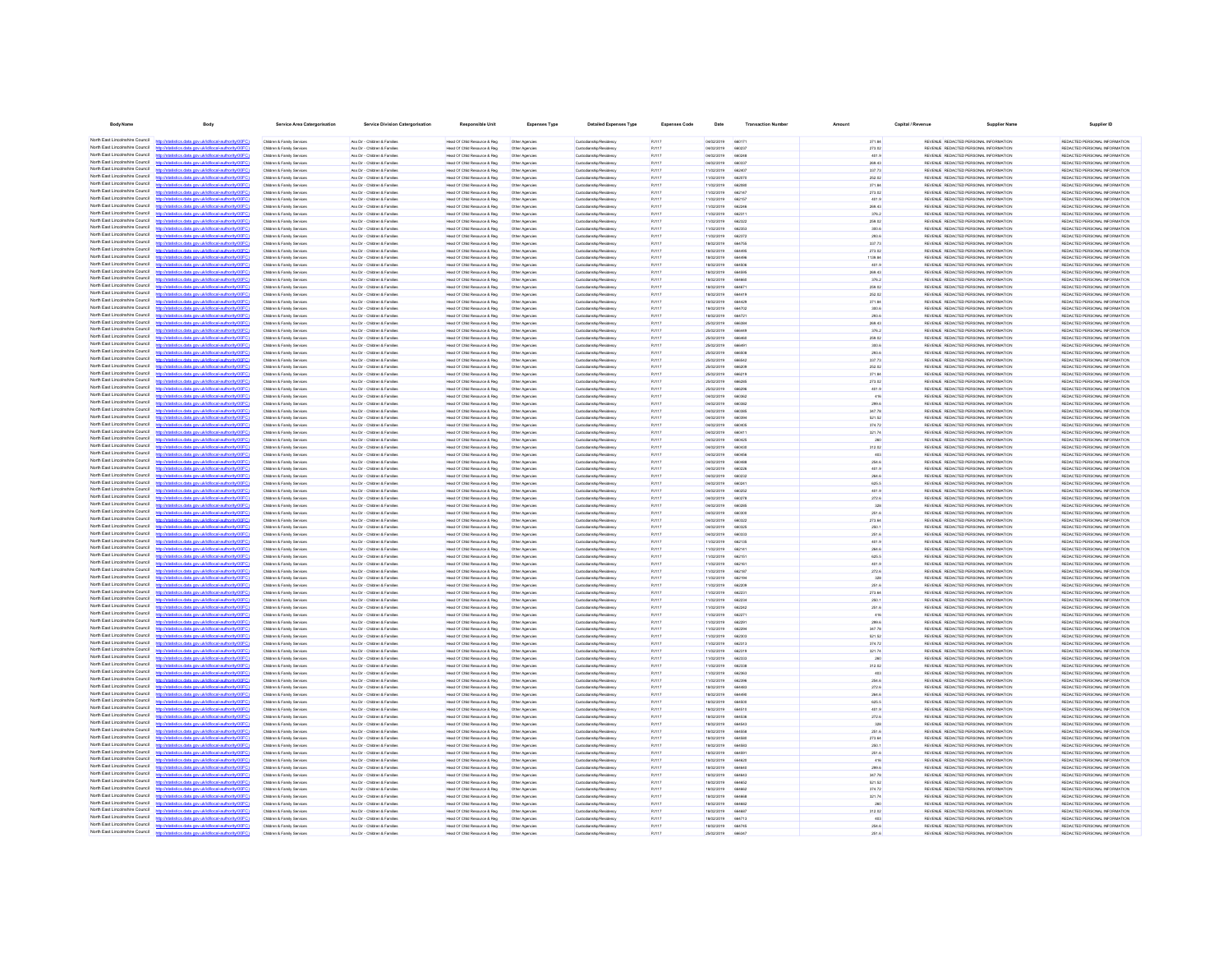| <b>Body Name</b>                                                   | <b>Body</b>                                                                                                         | Service Area Catergorisation                                       | <b>Service Division Catergorisation</b>                        | <b>Responsible Unit</b>                                       | Expenses Type                              | <b>Detailed Expenses Type</b>                              | <b>Expenses Code</b>           | Date                     | <b>Transaction Number</b>     |                           | Capital / Revenue | <b>Supplier Nam</b>                                                                                | Supplier ID                                                    |
|--------------------------------------------------------------------|---------------------------------------------------------------------------------------------------------------------|--------------------------------------------------------------------|----------------------------------------------------------------|---------------------------------------------------------------|--------------------------------------------|------------------------------------------------------------|--------------------------------|--------------------------|-------------------------------|---------------------------|-------------------|----------------------------------------------------------------------------------------------------|----------------------------------------------------------------|
| North Fast Lincolnshire Council                                    | istics.data.gov.uk/id/local-authority/00FC)                                                                         | Children & Family Services                                         | Ass Dir - Children & Families                                  | Head Of Child Resource & Reg                                  | Other Agencies                             | Custodianship/Residency                                    | PJ117                          | 25/02/2019               | 666360                        | 273.64                    |                   | REVENUE REDACTED PERSONAL INFORMATION                                                              | REDACTED PERSONAL INFORMATION                                  |
| North East Lincolnshire Council                                    |                                                                                                                     | Children & Family Services                                         | Ass Dir - Children & Families                                  | Head Of Child Resource & Reg                                  | Other Agencies                             | Custodianship/Residency                                    | PJ117                          | 25/02/2019               | 666372                        | 250.1                     |                   | REVENUE REDACTED PERSONAL INFORMATION                                                              | REDACTED PERSONAL INFORMATION                                  |
| North Fast Lincolnshire Council                                    | http://statistics.data.gov.uk/id/local-authority/00FC)                                                              | Children & Family Services                                         | Ass Dir - Children & Familes                                   | Head Of Child Resource & Reg                                  | Other Agencies                             | Custodianship/Residency                                    | PJ117                          | 25/02/2019               | 666380                        | 251.6                     |                   | REVENUE REDACTED PERSONAL INFORMATION                                                              | REDACTED PERSONAL INFORMATION                                  |
| North Fast Lincolnshire Council                                    | stics data ony rickfdocal authority/00FC                                                                            | Children & Family Services                                         | Ass Dir - Children & Families                                  | Head Of Child Resource & Reg                                  | Other Agencies                             | Custodianship/Residence                                    | PJ117                          | 25/02/2019               | <b>REBADE</b>                 | 416                       |                   | REVENUE REDACTED PERSONAL INFORMATION                                                              | REDACTED PERSONAL INFORMATION                                  |
| North East Lincolnshire Council<br>North East Lincolnshire Council |                                                                                                                     | Children & Family Services                                         | Ass Dir - Children & Families                                  | Head Of Child Resource & Reg                                  | Other Agencies                             | Custodianship/Residency                                    | PJ117                          | 25/02/2019               | <b>ARRAZO</b>                 | 299.6                     |                   | REVENUE REDACTED PERSONAL INFORMATION                                                              | REDACTED PERSONAL INFORMATION                                  |
| North East Lincolnshire Council                                    | stics data ony uklid/ocal-authority/00FC<br>ios data ony ukłdłocal authority<br>http                                | Children & Family Services<br>Children & Family Services           | Ass Dir - Children & Families<br>Ass Dir - Children & Families | Head Of Child Resource & Reg<br>Head Of Child Resource & Reg  | Other Agencies<br>Other Agencies           | Custodianship/Residence<br>Custodianship/Residency         | PJ117<br>PJ117                 | 25/02/2019<br>25/02/2019 | 666432<br>66644               | 347.78<br>521.52          |                   | REVENUE REDACTED PERSONAL INFORMATION<br>REVENUE REDACTED PERSONAL INFORMATION                     | REDACTED PERSONAL INFORMATION<br>REDACTED PERSONAL INFORMATION |
| North East Lincolnshire Council                                    | http://statistics.data.gov.uk/id/local-authority/00FC1                                                              | Children & Family Services                                         | Ass Dir - Children & Families                                  | Head Of Child Resource & Reg                                  | Other Agencies                             | Custodianship/Residence                                    | PJ117                          | 25/02/2019               | <b>ARRAS</b>                  | 374.72                    |                   | REVENUE REDACTED PERSONAL INFORMATION                                                              | REDACTED PERSONAL INFORMATION                                  |
| North East Lincolnshire Council                                    | stics.data.gov.uk/id/local-authority/00FC                                                                           | Children & Family Services                                         | Ass Dir - Children & Families                                  | Head Of Child Resource & Reg.                                 | Other Agencies                             | Custodianship/Residence                                    | PJ117                          | 25/02/2019               | 666457                        | 321.74                    |                   | REVENUE REDACTED PERSONAL INFORMATION                                                              | REDACTED PERSONAL INFORMATION                                  |
| North East Lincolnshire Council<br>North East Lincolnshire Council | Vstatistics.data.gov.uk/id/local-authority/00FC1                                                                    | Children & Family Services                                         | Ass Dir - Children & Families                                  | Head Of Child Resource & Reg                                  | Other Agencies                             | Custodianship/Residence                                    | PJ117                          | 25/02/2019               | 66647                         | 260                       |                   | REVENUE REDACTED PERSONAL INFORMATION                                                              | REDACTED PERSONAL INFORMATION                                  |
| North East Lincolnshire Council                                    | ting state over skildforml.authority(00<br>http://statistics.data.oov.uk/d/ocal.authority/00FCI                     | Children & Family Service<br>Children & Family Service             | Ass Dir - Children & Families<br>Ass Dir - Children & Families | Head Of Child Resource & Reg<br>Head Of Child Resource & Reg. | Other Agencie<br>Other Agencie             | Custodianship/Residence<br>Custodianship/Residence         | <b>P.H.17</b><br><b>P.I117</b> | 25/02/2019<br>25/02/2019 | <b>BRA47F</b><br>ARASO        | 312.02<br>403             |                   | REVENUE REDACTED PERSONAL INFORMATION<br>REVEN E REDACTED PERSONAL INFORMATION                     | REDACTED PERSONAL INFORMATION<br>REDACTED PERSONAL INFORMATION |
| North East Lincolnshire Council                                    | www.defabrooml.neathorizatOOEC                                                                                      | Children & Family Service                                          | Ass Dir - Children & Families                                  | Head Of Child Resource & Reg                                  | Other Agencie                              | Custodianship/Residenc                                     | PJ117                          | 25/02/2019               | 666532                        | 254.6                     |                   | REVENUE REDACTED PERSONAL INFORMATION                                                              | REDACTED PERSONAL INFORMATION                                  |
| North East Lincolnshire Council                                    | http://statistics.data.gov.uk/id/local-authority/00FC                                                               | Children & Family Service                                          | Ass Dir - Children & Families                                  | Head Of Child Resource & Reg                                  | Other Agencie                              | Custodianship/Residenc                                     | PJ117                          | 25/02/2019               | 66627                         | 401.9                     |                   | REVENUE REDACTED PERSONAL INFORMATION                                                              | REDACTED PERSONAL INFORMATION                                  |
| North East Lincolnshire Council                                    | distribution data con deletional autocologica?                                                                      | <b>Children &amp; Family Service</b>                               | Ass Dir - Children & Familie                                   | Head Of Child Resource & Reg                                  |                                            | Custodianship/Residenc                                     | PJ117                          | 25/02/2019               | 66628                         | 264.6                     |                   | REVENUE REDACTED PERSONAL INFORMATION                                                              | REDACTED PERSONAL INFORMATION                                  |
| North East Lincolnshire Council                                    | //statistics.data.gov.uk/id/local-authority/00FC                                                                    | <b>Children &amp; Family Service</b>                               | Ass Dir - Children & Famile                                    | Head Of Child Resource & Reg                                  | Other Agencie                              | Custodianship/Residence                                    | PJ117                          | 25/02/2019               | 66629                         | 625.5                     |                   | REVENUE REDACTED PERSONAL INFORMATION                                                              | REDACTED PERSONAL INFORMATION                                  |
| North East Lincolnshire Council<br>North East Lincolnshire Council | //statistics.data.gov.uk/id/local-authority/00FC1                                                                   | Children & Family Services<br>Children & Family Service            | Ass Dir - Children & Familie<br>Ass Dir - Children & Families  | Head Of Child Resource & Reg<br>Head Of Child Resource & Reg  | Other Agencies<br>Other Agencies           | Custodianship/Residency<br>Custodianship/Residency         | PJ117<br>PJ117                 | 25/02/2019<br>25/02/2019 | 66630                         | 401.9<br>272.6            |                   | REVENUE REDACTED PERSONAL INFORMATION<br>REVENUE REDACTED PERSONAL INFORMATION                     | REDACTED PERSONAL INFORMATION<br>REDACTED PERSONAL INFORMATION |
| North Fast Lincolnshire Council                                    |                                                                                                                     | Children & Family Services                                         | Ass Dir - Children & Families                                  | Head Of Child Resource & Reg.                                 | Other Agencies                             | Custodianship/Residence                                    | PJ117                          | 25/02/2019               | 666332                        | 328                       |                   | REVENUE REDACTED PERSONAL INFORMATION                                                              | REDACTED PERSONAL INFORMATION                                  |
| North East Lincolnshire Council                                    | stics.data.gov.uk/id/local-authority/00FC)                                                                          | Children & Family Services                                         | Ass Dir - Children & Families                                  | Head Of Child Resource & Reg                                  | Other Agencies                             | Adoption Allowance                                         | PJ118                          | 04/02/2019               | 66034                         | 662                       |                   | REVENUE REDACTED PERSONAL INFORMATION                                                              | REDACTED PERSONAL INFORMATION                                  |
| North East Lincolnshire Council                                    |                                                                                                                     | Children & Family Services                                         | Ass Dir - Children & Families                                  | Head Of Child Resource & Reg.                                 | Other Agencies                             | Adoption Allowance                                         | PJ118                          | 04/02/2019               | 660180                        | 293.3                     |                   | REVENUE REDACTED PERSONAL INFORMATION                                                              | REDACTED PERSONAL INFORMATION                                  |
| North Fast Lincolnshire Council<br>North Fast Lincolnshire Council | stics.data.gov.uk/id/local-authority/00FC)                                                                          | Children & Family Services                                         | Ass Dir - Children & Families                                  | Head Of Child Resource & Reg                                  | Other Agencies                             | Adoption Allowance                                         | PJ118                          | 04/02/2019               | 660206                        | 293.6                     |                   | REVENUE REDACTED PERSONAL INFORMATION                                                              | REDACTED PERSONAL INFORMATION                                  |
| North East Lincolnshire Council                                    | http://statistics.data.gov.uk/id/local-authority/00FC)                                                              | Children & Family Services<br>Children & Family Services           | Ass Dir - Children & Families<br>Ass Dir - Children & Families | Head Of Child Resource & Reg<br>Head Of Child Resource & Reg  | Other Agencies<br>Other Agencies           | Adoption Allowance<br>Adoption Allowance                   | PJ118<br>PJ118                 | 04/02/2019<br>11/02/2019 | 660213<br>662089              | 288<br>293.3              |                   | REVENUE REDACTED PERSONAL INFORMATION<br>REVENUE REDACTED PERSONAL INFORMATION                     | REDACTED PERSONAL INFORMATION<br>REDACTED PERSONAL INFORMATION |
| North Fast Lincolnshire Council                                    | stics data ony uklid/ocal.authority/00FC                                                                            | Children & Family Services                                         | Ass Dir - Children & Families                                  | Head Of Child Resource & Reg                                  | Other Agencies                             | Adoption Allowance                                         | PJ118                          | 11/02/2019               | 662109                        | 253.2                     |                   | REVENUE REDACTED PERSONAL INFORMATION                                                              | REDACTED PERSONAL INFORMATION                                  |
| North East Lincolnshire Council                                    | tics data ony uklidiocal authority(00FC)                                                                            | Children & Family Services                                         | Ass Dir - Children & Families                                  | Head Of Child Resource & Reg                                  | Other Agencies                             | Adoption Allowance                                         | PJ118                          | 11/02/2019               | 662115                        | 293.6                     |                   | REVENUE REDACTED PERSONAL INFORMATION                                                              | REDACTED PERSONAL INFORMATION                                  |
| North East Lincolnshire Counci                                     | ony ukłdłocal authority!                                                                                            | Children & Family Services                                         | Ass Dir - Children & Families                                  | Head Of Child Resource & Reg.                                 | Other Agencies                             | Adoption Allowance                                         | PJ118                          | 11/02/2019               | 662122                        | 288                       |                   | REVENUE REDACTED PERSONAL INFORMATION                                                              | REDACTED PERSONAL INFORMATION                                  |
| North East Lincolnshire Council<br>North East Lincolnshire Council | http://statistics.data.gov.uk/id/ocal-authority/00FC)                                                               | Children & Family Services                                         | Ass Dir - Children & Families                                  | Head Of Child Resource & Reg                                  | Other Agencies                             | Adoption Allowance                                         | PJ118                          | 11/02/2019               | 662258                        | 662                       |                   | REVENUE REDACTED PERSONAL INFORMATION                                                              | REDACTED PERSONAL INFORMATION                                  |
| North East Lincolnshire Council                                    | digiting state and definitional authority (ODCC)<br>fine state and definitional authority (DOEC)                    | Children & Family Service<br>Children & Family Senings             | Ass Dir - Children & Families<br>Ass Dir - Children & Families | Head Of Child Resource & Reg.<br>Head Of Child Resource & Reg | Other Agencie<br>Other Agencies            | <b>Advertise Allewance</b><br><b>Advertisin Allewance</b>  | <b>P.ITSK</b><br><b>P.ITSR</b> | 18/02/2019<br>encroner   | <b>BRAAR</b><br><b>AR4470</b> | 293.6<br>288              |                   | REVENUE REDACTED PERSONAL INFORMATION<br>REVENUE REDACTED PERSONAL INFORMATION                     | REDACTED PERSONAL INFORMATION<br>REDACTED PERSONAL INFORMATION |
| North East Lincolnshire Council                                    |                                                                                                                     | Children & Family Service                                          | Ass Dir - Children & Families                                  | Head Of Child Resource & Reg                                  | Other Agencie                              | Adoption Allowanc                                          | Putte                          | 18/02/2019               | <b>GRAFIT</b>                 | 662                       |                   | REVENUE REDACTED PERSONAL INFORMATION                                                              | REDACTED PERSONAL INFORMATION                                  |
| North East Lincolnshire Council                                    | and the followed authority (f)                                                                                      | Children & Family Service                                          | Ass Dir - Children & Families                                  | Head Of Child Resource & Reg                                  | Other Agencie                              | Adoption Allowance                                         | PJ118                          | 18/02/2019               | <b>ARAA'N</b>                 | 293.3                     |                   | REVENUE REDACTED PERSONAL INFORMATION                                                              | REDACTED PERSONAL INFORMATION                                  |
| North East Lincolnshire Council                                    | http://statistics.data.oov.uk/d/ocal.authority/00FCI                                                                | Children & Family Service                                          | Ass Dir - Children & Families                                  | Head Of Child Resource & Reg                                  | Other Agencie                              | Adoption Allowance                                         | PJ118                          | 18/02/2019               | <b>ARAAS</b>                  | 253.2                     |                   | REVENUE REDACTED PERSONAL INFORMATION                                                              | REDACTED PERSONAL INFORMATION                                  |
| North East Lincolnshire Council                                    | <b>CONTRACTOR</b> CONTRACTOR CONTRACTOR                                                                             | <b>Children &amp; Family Service</b>                               | Ass Dir - Children & Familie                                   | lead Of Child Resource & Reg                                  | Other Agencie                              | <b>Adoption Allowanc</b>                                   | Putte                          | 25/02/2019               | 66839                         | 662                       |                   | REVENUE REDACTED PERSONAL INFORMATION                                                              | REDACTED PERSONAL INFORMATION                                  |
| North East Lincolnshire Council<br>North East Lincolnshire Council | //statistics.data.gov.uk/id/local-authority/00FC<br>distics.data.gov.uk/id/local-authority/00FC                     | Children & Family Service                                          | Ass Dir - Children & Familie                                   | Head Of Child Resource & Reg                                  | Other Agencie                              | Adoption Allowand                                          | Putte                          | 25/02/2019               | 66622                         | 293.3                     |                   | REVENUE REDACTED PERSONAL INFORMATION                                                              | REDACTED PERSONAL INFORMATION                                  |
| North East Lincolnshire Council                                    | istics.data.gov.uk/id/local-authority/00F                                                                           | Children & Family Service<br>Children & Family Service             | Ass Dir - Children & Famile<br>Ass Dir - Children & Famile     | Head Of Child Resource & Reg<br>Head Of Child Resource & Reg  | Other Agencies<br>Other Agencies           | Adoption Allowance<br>Adoption Allowance                   | Putte<br>Putte                 | 25/02/2019<br>25/02/2019 | 666247                        | 253.2<br>293.6            |                   | REVENUE REDACTED PERSONAL INFORMATION<br>REVENUE REDACTED PERSONAL INFORMATION                     | REDACTED PERSONAL INFORMATION<br>REDACTED PERSONAL INFORMATION |
| North East Lincolnshire Council                                    |                                                                                                                     | Children & Family Services                                         | Ass Dir - Children & Families                                  | Head Of Child Resource & Reg                                  | Other Agencies                             | Adoption Allowance                                         | PJ118                          | 25/02/2019               | 66626                         | 286                       |                   | REVENUE REDACTED PERSONAL INFORMATION                                                              | REDACTED PERSONAL INFORMATION                                  |
| North East Lincolnshire Council                                    | statistics.data.gov.uk/id/local-authority/00FC1                                                                     | Children & Family Services                                         | Ass Dir - Children & Families                                  | Head Of Child Resource & Reg                                  | Other Agencies                             | Adoption Allowance                                         | Putte                          | 04/02/2019               | 660213                        | 435.69                    |                   | REVENUE REDACTED PERSONAL INFORMATION                                                              | REDACTED PERSONAL INFORMATION                                  |
| North Fast Lincolnshire Council<br>North Fast Lincolnshire Council |                                                                                                                     | Children & Family Services                                         | Ass Dir - Children & Families                                  | Head Of Child Resource & Reg                                  | Miscellaneous Expense                      | Other Expenses General                                     | LL119                          | 21/02/2019               | 555088                        | 600                       |                   | REVENUE THE FOSTERING NETWORK                                                                      | 103725                                                         |
| North East Lincolnshire Council                                    | stics.data.gov.uk/id/local-authority/00FC1                                                                          | Children & Family Services                                         | Ass Dir - Children & Families                                  | Head Of Child Resource & Reg                                  | Private Contractors                        | Third Party Prov - Private                                 | PH101                          | 12/02/2019               | 554036                        | 9853                      |                   | REVENUE LEEDS CITY COUNCIL                                                                         | 100545                                                         |
| North East Lincolnshire Council                                    | stics.data.gov.uk/id/local-authority/00FC)                                                                          | Children & Family Services<br>Children & Family Services           | Ass Dir - Children & Families<br>Ass Dir - Children & Families | Head Of Child Resource & Reg<br>Head Of Child Resource & Reg  | Private Contractors<br>Private Contractors | Third Party Prov - Private<br>Third Party Prov - Private   | <b>PH101</b><br><b>PH101</b>   | 12/02/2019<br>12/02/2019 | 554038<br>554040              | 3582.67<br>3383.34        |                   | REVENUE FAMILY CARE FOSTERING LTD<br>REVENUE THE NATIONAL FOSTERING AGENCY                         | 138712<br>112225                                               |
| North East Lincolnshire Council                                    |                                                                                                                     | Children & Family Services                                         | Ass Dir - Children & Families                                  | Head Of Child Resource & Reg                                  | Private Contractors                        | Third Party Prov - Private                                 | PH101                          | 12/02/2019               | <b>SS4030</b>                 | 3350.79                   |                   | REVENUE THE NATIONAL FOSTERING AGENCY                                                              | 112225                                                         |
| North East Lincolnshire Council                                    | distics.data.gov.uk/id/local-authority/00FC)<br><b>Introducts</b>                                                   | Children & Family Services                                         | Ass Dir - Children & Families                                  | Head Of Child Resource & Reg                                  | Private Contractors                        | Third Party Prov - Private                                 | PH101                          | 12/02/2019               | <b>SS4032</b>                 | 3551.36                   |                   | REVENUE ORANGE GROVE FOSTERCARE LTD                                                                | 135118                                                         |
| North East Lincolnshire Council                                    | istics data ony rickfdhoal authority/DDFC                                                                           | Children & Family Services                                         | Ass Dir - Children & Families                                  | Head Of Child Resource & Reg                                  | Private Contractors                        | Third Party Prov - Private                                 | PH101                          | 12/02/2019               | <b>SS403</b>                  | 3200.44                   |                   | REVENUE ORANGE GROVE FOSTERCARE LTD                                                                | 135118                                                         |
| North East Lincolnshire Council<br>North East Lincolnshire Council | stics.data.gov.uk/id/local-authority/00FC1                                                                          | Children & Family Services                                         | Ass Dir - Children & Families                                  | Head Of Child Resource & Reg                                  | Private Contractors<br>Private Contractors | Third Party Prov - Private                                 | PH101                          | 12/02/2019<br>12/02/2019 | 654037                        | 3529.35                   |                   | REVENUE NEXUS FOSTERING LTD                                                                        | 128418<br>138312                                               |
| North East Lincolnshire Council                                    | http://statistics.data.gov.uk/id/local-authority/00FC)                                                              | Children & Family Service<br>Children & Family Services            | Ass Dir - Children & Families<br>Ass Dir - Children & Families | Head Of Child Resource & Reg.<br>Head Of Child Resource & Reg | Private Contractors                        | Third Party Prov - Private<br>Third Party Prov - Private   | PHIL<br>PH101                  | 12/02/2019               | <b>SS403</b><br>554043        | <b>6664.29</b><br>3448.13 |                   | REVENUE BY THE BRIDGE LTD<br>REVENUE FOSTER CARE ASSOCIATES LIMITED                                | 101455                                                         |
| North East Lincolnshire Council                                    | ation data and deliveral autocological CC                                                                           | Children & Family Service                                          | Ass Dir - Children & Families                                  | Head Of Child Resource & Reg                                  | Private Contractor:                        | Third Party Prov - Private                                 | PH101                          | 12/02/2019               | 554043                        | 3220.28                   |                   | REVENUE FOSTER CARE ASSOCIATES LIMITED                                                             | 101455                                                         |
| North East Lincolnshire Council                                    | http://statistics.data.gov.uk/id/local-authority/00FC1                                                              | Children & Family Services                                         | Ass Dir - Ohirkan & Familian                                   | Head Of Child Resource & Reg                                  | Private Contractors                        | Third Party Prov - Private                                 | PHIL                           | 12/02/2019               | 554045                        | 3448.13                   |                   | REVENUE FOSTER CARE ASSOCIATES LIMITED                                                             | 101455                                                         |
| North East Lincolnshire Council                                    |                                                                                                                     | <b>Children &amp; Family Service</b>                               | Ass Dir - Children & Famile                                    | Head Of Child Resource & Reg                                  | Private Contractor:                        | Third Party Prov - Private                                 | PHIO                           | 12/02/2019               |                               | 3448.13                   |                   | REVENUE FOSTER CARE ASSOCIATES LIMITED                                                             | 101455                                                         |
| North East Lincolnshire Council<br>North East Lincolnshire Council | http://statistics.data.gov.uk/id/local-authority/00FC<br>distribution state concretible coloration the distribution | Children & Family Service                                          | Ass Dir - Children & Families                                  | lead Of Child Resource & Reg                                  | Private Contractor:                        | Third Party Prov - Private                                 | PH101                          | 12/02/2019               | 554035                        | 3255.31                   |                   | REVENUE TREE HOUSE CARE FOSTERING SOLUTIONS LTD                                                    | 101150                                                         |
| North East Lincolnshire Council                                    | <b>CONTRACTOR</b> CONTRACTOR                                                                                        | Children & Family Services<br><b>Children &amp; Family Service</b> | Ass Dir - Children & Families<br>Ass Dir - Children & Famile   | Head Of Child Resource & Reg<br>Head Of Child Resource & Reg  | Private Contractors<br>Private Contractor: | Third Party Prov - Private<br>Third Party Prov - Privat    | PH10<br>PHIO                   | 12/02/2019<br>12/02/2019 |                               | 3276.39<br>3276.39        |                   | REVENUE TREE HOUSE CARE FOSTERING SOLUTIONS LTD<br>REVENUE TREE HOUSE CARE FOSTERING SOLUTIONS LTD | 101150<br>101150                                               |
| North East Lincolnshire Council                                    |                                                                                                                     | Children & Family Services                                         | Ass Dir - Children & Families                                  | Head Of Child Resource & Reg                                  | Private Contractors                        | Third Party Prov - Private                                 | PH10                           | 12/02/2019               | 55404                         | 3260.41                   |                   | REVENUE FOSTERING SOLUTIONS                                                                        | 121902                                                         |
| North East Lincolnshire Council                                    | ov.ukld/local-authority/00F                                                                                         | Children & Family Service                                          | Ass Dir - Children & Families                                  | Head Of Child Resource & Reg                                  | Private Contractor:                        | Third Party Prov - Private                                 | PH10                           | 14/02/2019               | 554130                        | 3336.9                    |                   | REVENUE FOSTER CARE ASSOCIATES LIMITED                                                             | 101455                                                         |
| North East Lincolnshire Council<br>North Fast Lincolnshire Council |                                                                                                                     | Children & Family Service                                          | Ass Dir - Children & Famile                                    | Head Of Child Resource & Reg                                  | Private Contractor:                        | Third Party Prov - Private                                 | PH10                           | 14/02/2019               |                               | 720                       |                   | REVENUE PENNY SHEARDOWN                                                                            | 137278                                                         |
| North East Lincolnshire Council                                    | atistics.data.gov.uk/id/local-authority/00FC]                                                                       | Children & Family Services<br>Children & Family Services           | Ass Dir - Children & Families<br>Ass Dir - Children & Families | Head Of Child Resource & Reg<br>Head Of Child Resource & Reg  | Private Contractor:<br>Other Agencies      | Third Party Prov - Private<br>Section 17                   | PH101<br>PJ125                 | 26/02/2019<br>07/02/2019 | 55544<br>553351               | 3060<br>1425.18           |                   | REVENUE SEFTON COUNCIL<br>REVENUE REDACTED PERSONAL INFORMATION                                    | 142662<br>REDACTED PERSONAL INFORMATION                        |
| North Fast Lincolnshire Council                                    |                                                                                                                     | Children & Family Services                                         | Ass Dir - Children & Families                                  | Head Of Child Resource & Reg                                  | Other Agencies                             | Section 17                                                 | <b>PJ125</b>                   | 05/02/2019               | 553040                        | 1425.18                   |                   | REVENUE REDACTED PERSONAL INFORMATION                                                              | REDACTED PERSONAL INFORMATION                                  |
| North Fast Lincolnshire Council                                    | istics.data.gov.uk/id/local-authority/00FC1                                                                         | Children & Family Services                                         | Ass Dir - Children & Families                                  | Head Of Child Resource & Reg                                  | Catering                                   | Provisions                                                 | LB101                          | 21/02/2019               | 555086                        | 375.37                    |                   | REVENUE PETTY CASH                                                                                 | <b>REDACTED</b>                                                |
| North East Lincolnshire Council                                    |                                                                                                                     | Children & Family Services                                         | Ass Dir - Children & Families                                  | Head Of Child Resource & Reg                                  | Other Agencies                             | Clothing                                                   | PJ106                          | 21/02/2019               | 555094                        | 413.05                    |                   | REVENUE PETTY CASH                                                                                 | <b>REDACTED</b>                                                |
| North East Lincolnshire Council<br>North East Lincolnshire Council | stics.data.gov.uk/id/local-authority/00FC)                                                                          | Children & Family Services                                         | Ass Dir - Children & Families                                  | Head Of Child Resource & Reg                                  | Catering                                   | Provisions                                                 | LB101                          | 26/02/2019               | 555609                        | 584.08                    |                   | REVENUE PETTY CASH                                                                                 | REDACTED                                                       |
| North East Lincolnshire Council                                    | stics data ony rickfdocal authority/00FC<br>distics.data.gov.uk/id/local-authority/00FC)<br><b>Introducts</b>       | Children & Family Services<br>Children & Family Services           | Ass Dir - Children & Families<br>Ass Dir - Children & Families | Head Of Child Resource & Reg<br>Head Of Child Resource & Reg  | Other Agencies<br>Misrellanenus Fynens     | Pocket Money<br>Holdays - Service Users                    | PJ105<br>LL113                 | 26/02/2019<br>12/02/2019 | 555634<br>554078              | 599<br>393.75             |                   | REVENUE BED CENTRE GRIMSBY LTD<br>REVENUE READY RENT A CAR                                         | 106169<br>100557                                               |
| North East Lincolnshire Council                                    | fields and sound ideas in a thorough                                                                                | Children & Family Services                                         | Ass Dir - Children & Families                                  | Head Of Child Resource & Reg.                                 | Catering                                   | Provisions                                                 | LB101                          | 26/02/2019               | 555609                        | 521.11                    |                   | REVENUE PETTY CASH                                                                                 | <b>REDACTED</b>                                                |
| North East Lincolnshire Council                                    | stics.data.gov.uk/id/local-authority/00FC1                                                                          | Children & Family Services                                         | Ass Dir - Children & Families                                  | Head Of Child Resource & Reg                                  | Misrellanenus Fynens                       | Holidays - Service Users                                   | LL113                          | 26/02/2019               | 555609                        | 617.4                     |                   | REVENUE PETTY CASH                                                                                 | <b>REDACTED</b>                                                |
| North East Lincolnshire Council                                    |                                                                                                                     | Children & Family Service                                          | Ass Dir - Children & Families                                  | Head Of Child Resource & Reg                                  | Other Agencies                             | Christmas                                                  | PJ109                          | 26/02/2019               | 555808                        | 437.63                    |                   | REVENUE PETTY CASH                                                                                 | <b>REDACTED</b>                                                |
| North East Lincolnshire Council<br>North East Lincolnshire Council | http://statistics.data.onv.uk/d/ocal.authority/00EC)<br>CONTRACTOR and provided the contractor of the laters        | Children & Family Sening                                           | Ass Dir - Ohirkan & Familian                                   | Head Of Child Resource & Reg                                  | Private Cretractor                         | Translation & Interneter Ser                               | PHIS                           | oznaransa                | 663410                        | 327.5                     |                   | REVEN E HE WORDS                                                                                   | 120711                                                         |
| North East Lincolnshire Council                                    | distics.data.gov.uk/id/local-authority/00FC                                                                         | Children & Family Service<br>Children & Family Service             | Ass Dir - Children & Families<br>Ass Dir - Children & Families | Head Of Child Resource & Reg<br>Head Of Child Resource & Reg  | Other Agencies<br>Other Agencies           | Housing Benefit<br><b>Housing Benefit</b>                  | PJ134<br>PJ134                 | 26/02/2019<br>26/02/2019 | 55565<br>SSSASS               | 821.6<br>821.6            |                   | REVENUE REDACTED PERSONAL INFORMATION<br>REVENUE REDACTED PERSONAL INFORMATION                     | REDACTED PERSONAL INFORMATION<br>REDACTED PERSONAL INFORMATION |
| North East Lincolnshire Council                                    |                                                                                                                     | Children & Family Service                                          | Ass Dir - Children & Families                                  | Head Of Child Resource & Reg                                  | Other Agencies                             | Housing Benefi                                             | PJ134                          | 28/02/2019               | 555790                        | 1020.56                   |                   | REVENUE REDACTED PERSONAL INFORMATION                                                              | REDACTED PERSONAL INFORMATION                                  |
| North East Lincolnshire Council                                    | istics.data.gov.uk/id/local-authority/00FC                                                                          | <b>Children &amp; Family Service</b>                               | Ass Dir - Children & Familie                                   | lead Of Child Resource & Reg                                  |                                            | lousing Benefi                                             | <b>PJ134</b>                   | 28/02/2019               | 55706                         | 821.6                     |                   | REVENUE REDACTED PERSONAL INFORMATION                                                              | REDACTED PERSONAL INFORMATION                                  |
| North East Lincolnshire Council                                    |                                                                                                                     | Children & Family Services                                         | Ass Dir - Children & Families                                  | Head Of Child Resource & Reg                                  | Other Agencies                             | <b>Housing Benefit</b>                                     | PJ134                          | 28/02/2019               | 55706                         | 821.6                     |                   | REVENUE REDACTED PERSONAL INFORMATION                                                              | REDACTED PERSONAL INFORMATION                                  |
| North East Lincolnshire Council<br>North East Lincolnshire Council | stics.data.gov.uk/id/local-authority/00FC1                                                                          | Children & Family Service                                          | Ass Dir - Children & Famile                                    | Head Of Child Resource & Reg                                  | Other Agencies                             | Leaving Care Gran                                          | Putte                          | 26/02/2019               | 55567                         | 750                       |                   | REVENUE WILLOW ESTATES                                                                             |                                                                |
| North Fast Lincolnshire Council                                    | tics.data.gov.uk/id/local-authority/00FC)                                                                           | Children & Family Services<br>Children & Family Services           | Ass Dir - Children & Families<br>Ass Dir - Children & Families | Head Of Child Resource & Reg.<br>Head Of Child Resource & Reg | Other Agencies                             | Personal Allowance<br>Personal Allowance                   | PJ122<br>PJ122                 | 19/02/2019<br>05/02/2019 | 55500<br>55298                | 585.2<br>388.2            |                   | REVENUE 16+ SERVICES<br>REVENUE 16+ SERVICES                                                       | 100943<br>100943                                               |
| North East Lincolnshire Council                                    |                                                                                                                     | Children & Family Services                                         | Ass Dir - Children & Families                                  | Head Of Child Resource & Reg                                  | Other Agencies<br>Other Agencies           | Additional Cost                                            | PJ114                          | 05/02/2019               | 552934                        | 8190                      |                   | REVENUE GRAVITY RED LTD                                                                            | 122793                                                         |
| North Fast Lincolnshire Council                                    |                                                                                                                     | Children & Family Services                                         | Ass Dir - Children & Families                                  | Head Of Child Resource & Reg                                  | Other Agencies                             | Additional Cost                                            | PJ114                          | 05/02/2019               | 552942                        | 255                       |                   | REVENUE GRAVITY RED LTD                                                                            | 122793                                                         |
| North Fast Lincolnshire Council                                    | ics data ony ukldihoal authority                                                                                    | Children & Family Services                                         | Ass Dir - Children & Families                                  | Head Of Child Resource & Reg                                  | Other Agencies                             | Additional Cost                                            | PJ114                          | 14/02/2019               | 554582                        | 252                       |                   | REVENUE MARK BATES LTD                                                                             | 102688                                                         |
| North East Lincolnshire Council<br>North East Lincolnshire Council |                                                                                                                     | Children & Family Services                                         | Ass Dir - Children & Families                                  | Head Of Child Resource & Reg                                  | Other Agencies                             | Additional Cost                                            | PJ114                          | 21/02/2019               | 55509                         | 364                       |                   | REVENUE THE ROWAN ORGANISATION                                                                     | 105925                                                         |
| North East Lincolnshire Council                                    | istics.data.gov.uk/id/local-authority/00FC)                                                                         | Children & Family Services<br>Children & Family Services           | Ass Dir - Children & Families<br>Ass Dir - Children & Families | Head Of Child Resource & Reg<br>Head Of Child Resource & Reg  | Other Agencies<br>Other Agencies           | Fees And Commission All Pay<br>Fees And Commission All Pay | PJ144<br>PJ144                 | 07/02/2019<br>05/02/2019 | 55319<br><b>ARGRAY</b>        | 520.4<br>323.6            |                   | REVENUE MISS RUTH DALTON<br>REVENUE REDACTED PERSONAL INFORMATION                                  | 118968<br>REDACTED PERSONAL INFORMATION                        |
| North East Lincolnshire Council                                    | stics data ony uklidiocal authority(DDFC)                                                                           | Children & Family Services                                         | Ass Dir - Children & Families                                  | Head Of Child Resource & Reg                                  | Other Agencies                             | Fees And Commission All Pay                                | PJ144                          | 05/02/2019               | <b>ASGRES</b>                 | 1191                      |                   | REVENUE REDACTED PERSONAL INFORMATION                                                              | REDACTED PERSONAL INFORMATION                                  |
| North East Lincolnshire Council                                    | istics data ony uklid/ocal authority(f)                                                                             | Children & Family Services                                         | Ass Dir - Children & Families                                  | Head Of Child Resource & Reg                                  | Rep Alterations Maint Building             | Buildings - Repairs And Maint                              | GA102                          | 07/02/2019               | 553383                        | 475                       |                   | REVENUE ENGIE SERVICES LTD                                                                         | 133267                                                         |
| North East Lincolnshire Council<br>North East Lincolnshire Council | http://statistics.data.gov.uk/id/ocal-authority/00FC)                                                               | Children & Family Services                                         | Ass Dir - Children & Families                                  | Head Of Child Resource & Reg                                  | Miscellaneous Expenses                     | Activities - Service Users                                 | LL114                          | 21/02/2019               | 555416                        | 267.25                    |                   | REVENUE STAYING CLOSE PROJECT                                                                      | 139584                                                         |
| North East Lincolnshire Council                                    | detailed and a considerable contract and alternative<br>http:/<br>istics.data.gov.uk/id/local-authority/00FC1       | <b>Children &amp; Family Service</b><br>Children & Family Services | Ass Dir - Children & Families<br>Ass Dir - Children & Families | Head Of Child Resource & Reg<br>Head Of Child Resource & Reg  | Private Contractors<br>Private Contractors | Third Party Prov - Private<br>Third Party Prov - Private   | PHIL<br>PH101                  | ernoronse<br>14/02/2019  | 663304<br>553396              | 1495<br>682.5             |                   | REVENUE CHILD AND FAMILY PLAY THERAPY LTD<br>REVENUE CHILD AND FAMILY PLAY THERAPY LTD             | 107832<br>107832                                               |
| North East Lincolnshire Council                                    |                                                                                                                     | Children & Family Service                                          | Ass Dir - Children & Families                                  | Head Of Child Resource & Reg                                  | Private Contractor:                        | Third Party Prov - Privat                                  | PH101                          | 12/02/2019               | 554023                        | 2500                      |                   | REVENUE CHRYSALIS ASSOCIATES LTD                                                                   | 135487                                                         |
| North East Lincolnshire Council                                    | http://statistics.data.gov.uk/id/local-authority/00FC1                                                              | Children & Family Service                                          | Ass Dir - Children & Families                                  | Head Of Child Resource & Red                                  | Private Contractor:                        | Third Party Prov - Private                                 | PHIL                           | 12/02/2019               | 554025                        | 1068.5                    |                   | REVENUE DR VIRGINA RYAN                                                                            | 122437                                                         |
|                                                                    | North East Lincolnshire Council   New Setwheting Hata and details and authority inner                               | <b>Children &amp; Family Service</b>                               | Ass Dir - Children & Families                                  | Head Of Child Resource & Reg                                  | Private Contractor                         | Third Party Prov - Privat                                  |                                | 12/02/2019               | 554020                        | 440                       |                   | REVENUE DR KERRY SWEENEY                                                                           | 139949                                                         |
| North East Lincolnshire Council<br>North East Lincolnshire Council | http://statistics.data.gov.uk/id/local-authority/00FC)                                                              | Children & Family Service                                          | Ass Dir - Children & Families                                  | Head Of Child Resource & Reg                                  | Private Contractor                         | Third Party Prov - Private                                 | PH10                           | 21/02/2019               | 55508                         | 600                       |                   | REVENUE TIME TO LISTEN LIMITED                                                                     | 140435                                                         |
| North East Lincolnshire Council                                    | istics.data.gov.uk/id/local-authority/00FC1                                                                         | Children & Family Services<br>Children & Family Service            | Ass Dir - Children & Families<br>Ass Dir - Children & Familie  | Head Of Child Resource & Reg<br>Head Of Child Resource & Reg  | Private Contractors<br>Catering            | Third Party Prov - Private                                 |                                | 26/02/2019<br>21/02/2019 |                               | 251.03                    |                   | REVENUE PARENTS AND CHILDREN TOGETHER<br>REVENLE PETTY CAS                                         | 134537<br><b>REDACTED</b>                                      |
| North East Lincolnshire Council                                    |                                                                                                                     | Writen & Family René                                               | Ass Dir - Children & Familie                                   | Heart Of Child Resource & Ren                                 | Four- / Furniture / Mo                     | Freinmert - Perr                                           | 1.4101                         | 12/02/2019               |                               | 319.24                    |                   | REVEN E TRADE LK ACCOLI                                                                            |                                                                |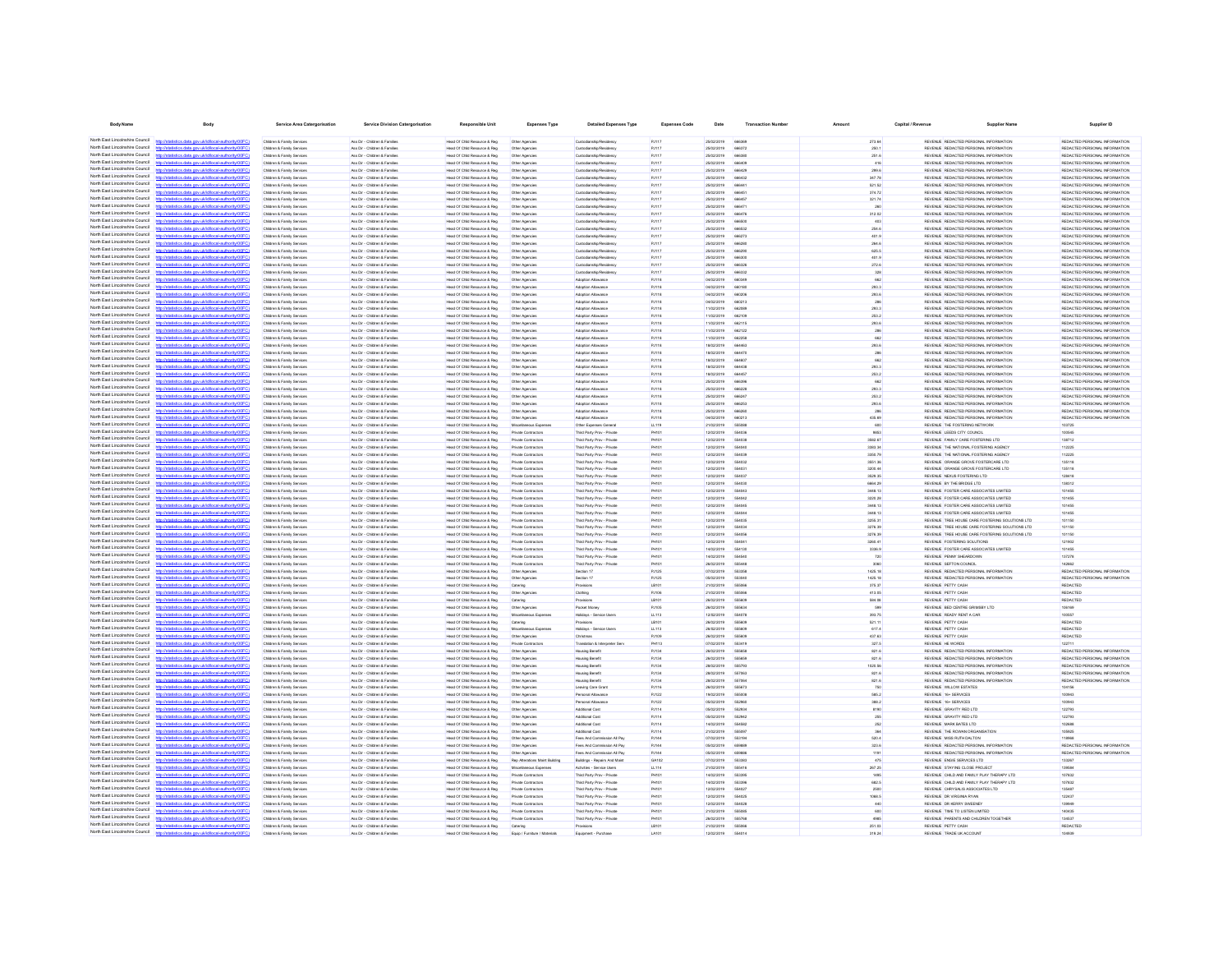| <b>Body Name</b>                                                   | Body                                                                                                                                             | <b>Service Area Catergorisation</b>                                          | Service Division Catergorisation                               | Responsible Unit                                       | <b>Expenses Type</b>                                           | <b>Detailed Expenses Type</b>                            | <b>Expenses Code</b>    | Date                     | <b>Transaction Number</b> | Amount            | Capital / Revenue | <b>Supplier Name</b>                                                                  | Supplier ID                                                    |
|--------------------------------------------------------------------|--------------------------------------------------------------------------------------------------------------------------------------------------|------------------------------------------------------------------------------|----------------------------------------------------------------|--------------------------------------------------------|----------------------------------------------------------------|----------------------------------------------------------|-------------------------|--------------------------|---------------------------|-------------------|-------------------|---------------------------------------------------------------------------------------|----------------------------------------------------------------|
|                                                                    | North East Lincolnshire Council http://statistics.data.gov.uk/d/local-authority/00FC)                                                            | Children & Family Services                                                   | Ass Dir - Children & Families                                  | Head Of Child Resource & Reg                           | Misrellanenus Evropses                                         | Artisties - Service Lisers                               | 11.114                  | encronic                 | 665416                    | 303.46            |                   | REVENLE, STAYING CLOSE PROJECT                                                        | 130584                                                         |
| North East Lincolnshire Council                                    |                                                                                                                                                  | Children & Family Service                                                    | Ass Dir - Children & Families                                  | Head Of Child Resource & Reg                           | Private Contractors                                            | Third Party Prov - Private                               | PH101                   | 28/02/2019               | 698965                    | 4500              |                   | REVENUE HULL RESETTLEMENT PROJECT LTD                                                 | 128649                                                         |
| North East Lincolnshire Council                                    | http://statistics.data.gov.uk/id/local-authority/00FC)                                                                                           | Children & Family Services                                                   | Ass Dir - Children & Families                                  | Head Of Child Resource & Reg.                          | Private Contractors                                            | Third Party Prov - Private                               | PHILI                   | 28/02/2019               | <b>GRAND</b>              | 680               |                   | REVENUE HULL RESETTLEMENT PROJECT LTD                                                 | 129849                                                         |
| North East Lincolnshire Council                                    | distribution data one delidioent authoritat (DCC)                                                                                                | Children & Family Service                                                    | Ass Dir - Children & Families                                  | Head Of Child Resource & Reg                           | Private Contractors                                            | Third Party Prov - Privat                                | PHIO                    | 28/02/2019               | <b>COLSCA</b>             |                   |                   | REVENUE HULL RESETTLEMENT PROJECT LTD                                                 | 129845                                                         |
| North East Lincolnshire Council<br>North East Lincolnshire Council | fine state and definitional authority (DOEC)                                                                                                     | Children & Family Service<br>Children & Family Services                      | Ass Dir - Children & Families<br>Ass Dir - Children & Families | Head Of Safeguarding<br>Head Of Safeguarding           | Direct Employee Expert<br>Direct Employee Expenses             | Agency Staff<br>Agency Staff                             | EA105<br>EA105          | 07/02/2019<br>07/02/2019 | <b>54786</b>              | 952.9<br>1463.9   |                   | REVENUE SEVEN RESOURCING LTD<br>REVENUE SEVEN RESOURCING LTD                          | 125054<br>125054                                               |
| North East Lincolnshire Council                                    | <b>Douglad Monday Horis (OD)</b>                                                                                                                 | <b>Children &amp; Family Service</b>                                         | Ass Dir - Children & Families                                  | Head Of Safeguarding                                   | direct Employee Expense                                        | Staff Training                                           | EB122                   | 26/02/2019               | 554983                    | 740               |                   | REVENUE BARNSLEY METROPOLITAN BOROUGH COUNCIL                                         | 107833                                                         |
| North East Lincolnshire Council                                    | Vstatistics.data.gov.uk/id/local-authority/00F                                                                                                   | Children & Family Service                                                    | Ass Dir - Children & Families                                  | Head Of Safeguarding                                   | Public Transport                                               | Public Transport - Serv Lise                             | JD102                   | 12/02/2019               | 55393                     | 373.67            |                   | REVENUE CLICK TRAVEL                                                                  | 127476                                                         |
| North East Lincolnshire Council                                    | statistics data ony ricid/ocal authority/00FC                                                                                                    | Children & Family Service                                                    | Ass Dir - Children & Families                                  | Head Of Safeguarding                                   | Public Transport                                               | Public Transport - Serv User                             | JD102                   | 12/02/2019               |                           | 255.3             |                   | REVENUE FAMILY SAFEGUARDING SERVICE                                                   | 11064                                                          |
| North East Lincolnshire Council<br>North Fast Lincolnshire Council | http://statistics.data.gov.uk/id/local-authority/00FC)                                                                                           | <b>Children &amp; Family Service</b><br>Children & Family Services           | Ass Dir - Children & Famile<br>Ass Dir - Children & Families   | Head Of Safeguarding<br>Head Of Safeguarding           | Car Allowance                                                  | Travel - Employees                                       | <b>LF103</b>            | 07/02/2019<br>28/02/2019 |                           | 287.62<br>4950    |                   | REVENUE REDACTED PERSONAL INFORMATION<br>REVENJE VIEWPOINT ORGANISATION GROUP LIMITED | REDACTED PERSONAL INFORMATION<br>120402                        |
| North East Lincolnshire Council                                    | stics.data.gov.uk/id/local-authority/00FC)                                                                                                       | Children & Family Services                                                   | Ass Dir - Children & Families                                  | <b>Head Of Safeguarding</b>                            | Communications And Computing<br>Private Contractor:            | Computer S/Ware - Licences<br>Third Party Prov - Private | PH10                    | 28/02/2019               | 55589<br>55635            | 400               |                   | REVENUE CFAB                                                                          | 142626                                                         |
| North Fast Lincolnshire Council                                    |                                                                                                                                                  | Children & Family Services                                                   | Ass Dir - Children & Families                                  | Head Of Safeguarding                                   | Other Agencies                                                 | Childminders/Nurseries/Players                           | PJ127                   | 14/02/2019               | 66416                     | 856               |                   | REVENUE REDACTED PERSONAL INFORMATION                                                 | REDACTED PERSONAL INFORMATION                                  |
| North Fast Lincolnshire Council                                    | distics.data.gov.uklid/local-authority/00FC)                                                                                                     | Children & Family Services                                                   | Ass Dir - Children & Families                                  | Head Of Safeguarding                                   | Other Agencies                                                 | Childminders/Nurseries/Playero                           | PJ127                   | 21/02/2019               | 55535                     | 256.2             |                   | REVENUE IMMINGHAM DAY NURSERY                                                         | 100998                                                         |
| North East Lincolnshire Council<br>North East Lincolnshire Council |                                                                                                                                                  | Children & Family Services                                                   | Ass Dir - Children & Families                                  | Head Of Safeguarding                                   | Other Agencies                                                 | Childminders/Nurseries/Playero                           | PJ127                   | 21/02/2019               | 666333                    | 438.3             |                   | REVENJE IMMINGHAM DAY NJRSERY                                                         | 100998                                                         |
| North East Lincolnshire Council                                    | distics.data.gov.uk/id/local-authority/00FC)<br>tics data ony rickldocal authority(00)                                                           | Children & Family Services<br>Children & Family Services                     | Ass Dir - Children & Families<br>Ass Dir - Children & Families | Head Of Safeguarding<br>Head Of Safeguarding           | Other Agencies<br>Other Agencies                               | Section 17<br>Section 17                                 | PJ125<br>PJ125          | 19/02/2019<br>12/02/2019 | 664332<br>653982          | 374.96<br>1166.42 |                   | REVENUE REDACTED PERSONAL INFORMATION<br>REVENUE FAMILY SAFEGUARDING SERVICE          | REDACTED PERSONAL INFORMATION<br>110640                        |
| North East Lincolnshire Council                                    | istics data ony uklid/ocal.authority/00EC)                                                                                                       | Children & Family Services                                                   | Ass Dir - Children & Families                                  | Head Of Safeguarding                                   | Other Agencies                                                 | Section 17                                               | PJ125                   | 26/02/2019               | 666304                    | 311.98            |                   | REVENUE ARGOS BUSINESS SOLUTIONS                                                      | 101032                                                         |
| North East Lincolnshire Council                                    | istics data ony ukld/ocal authority/00FC!                                                                                                        | Children & Family Services                                                   | Ass Dir - Children & Families                                  | Head Of Safeguarding                                   | Other Agencies                                                 | Section 17                                               | <b>PJ125</b>            | 21/02/2019               | 666317                    | 488.22            |                   | REVENUE REDACTED PERSONAL INFORMATION                                                 | REDACTED PERSONAL INFORMATION                                  |
| North East Lincolnshire Council<br>North East Lincolnshire Council | distics.data.gov.uk/id/local-authority/00FC)<br><b>Introder</b>                                                                                  | Children & Family Services                                                   | Ass Dir - Children & Families                                  | Head Of Safeguarding                                   | Other Agencies                                                 | Section 17                                               | PJ125                   | 21/02/2019               | 666315                    | 451.49            |                   | REVENUE REDACTED PERSONAL INFORMATION                                                 | REDACTED PERSONAL INFORMATION                                  |
| North East Lincolnshire Council                                    | <b>Infinites data and deliveral authoritation</b><br>istics.data.gov.uk/id/local-authority/00FC)<br>http                                         | Children & Family Services<br>Children & Family Services                     | Ass Dr., Children & Families<br>Ass Dir - Children & Families  | Head Of Safeguarding                                   | Other Agencies<br>Other Agencies                               | Section 17<br>Section 17                                 | <b>P.1125</b><br>PJ125  | 21/02/2019<br>19/02/2019 | 666137                    | 312.57            |                   | REVEN E REDACTED PERSONAL INFORMATION<br>REVENUE REDACTED PERSONAL INFORMATION        | REDACTED PERSONAL INFORMATION<br>REDACTED PERSONAL INFORMATION |
| North East Lincolnshire Council                                    |                                                                                                                                                  | Children & Family Service                                                    | Ass Dir - Children & Families                                  | Head Of Safeguarding<br>Head Of Safeguarding           | Private Contractor:                                            | Third Party Prov - Private                               | PH101                   | 26/02/2019               | 554960<br>555428          | 800<br>375        |                   | REVENUE PENNY SHEARDOWN                                                               | 137278                                                         |
| North East Lincolnshire Council                                    | http://statistics.data.gov.uk/id/local-authority/00FC)                                                                                           | Children & Family Senings                                                    | Ass Dir - Children & Families                                  | Head Of Safeguarding                                   | Private Contractors                                            | Third Party Prov - Private                               | PHIOI                   | encroner                 | 554972                    | 28923             |                   | REVEN E REDACTED PERSONAL INFORMATION                                                 | REDACTED PERSONAL INFORMATION                                  |
| North East Lincolnshire Council                                    | distribution state concelebboomlandsocial(IODC))                                                                                                 | Children & Family Service                                                    | Ass Dir - Children & Families                                  | Head Of Safeguarding                                   | Private Contractors                                            | Third Party Prov - Private                               | PH10                    | 19/02/2019               | 554982                    | 13062             |                   | REVENUE REDACTED PERSONAL INFORMATION                                                 | REDACTED PERSONAL INFORMATION                                  |
| North East Lincolnshire Council<br>North East Lincolnshire Council | distics.data.gov.uk/id/local-authority/00FC                                                                                                      | Children & Family Service                                                    | Ass Dir - Children & Families                                  | Head Of Safeguardin                                    | Private Contractor:                                            | Third Party Prov - Private                               | PH101                   | 26/02/2019               | 555032                    | 2101              |                   | REVENUE SSCL                                                                          | 134915                                                         |
| North East Lincolnshire Council                                    | datistics.data.gov.uk/id/local-authority/00FC1                                                                                                   | Children & Family Service<br>Children & Family Service                       | Ass Dir - Children & Families<br>Ass Dir - Children & Families | Head Of Safeguarding<br>Head Of Safeguarding           | Private Contractors<br>Private Contractor:                     | Third Party Prov - Private<br>Third Party Prov - Private | PHIO                    | 26/02/2019<br>28/02/2019 | 556204                    | 2260<br>26124     |                   | REVENUE SSCL<br>REVENUE REDACTED PERSONAL INFORMATION                                 | 134915<br>REDACTED PERSONAL INFORMATION                        |
| North East Lincolnshire Council                                    | listatistica data con delidiocal autocritic0020                                                                                                  | Children & Family Services                                                   | Ass Dir - Children & Families                                  | Head Of Safeguarding                                   | Private Contractors                                            | Third Party Prov - Private                               | PH10                    | 28/02/2019               |                           | 2186.75           |                   | REVENLE WRIXON CARE                                                                   | 128747                                                         |
| North East Lincolnshire Council                                    | Seting data one skildhood authority(DDEC)                                                                                                        | Children & Family Service                                                    | Ass Dir - Children & Families                                  | Head Of Safeguarding                                   | Private Contractor                                             | Third Party Prov - Private                               | PH10                    | 07/02/2019               |                           | 5796.25           |                   | REVENUE HUMBERCARE LTD                                                                | 100311                                                         |
| North East Lincolnshire Council                                    |                                                                                                                                                  | Children & Family Services                                                   | Ass Dir - Children & Families                                  | Head Of Safeguarding                                   | Private Contractor:                                            | Third Party Prov - Private                               | PH101                   | 14/02/2019               | 554585                    | 2995              |                   | REVENUE CATCH22 CHARITY LTD                                                           | 109421                                                         |
| North East Lincolnshire Council<br>North East Lincolnshire Council | stics.data.gov.uk/id/local-authority/00F                                                                                                         | Children & Family Services                                                   | Ass Dir - Children & Families                                  | Head Of Safeguarding                                   | Other Agencies                                                 | <b>Housing Benefit</b>                                   | PJ134                   | 11/02/2019               | 662519                    |                   |                   | REVENUE REDACTED PERSONAL INFORMATION                                                 | REDACTED PERSONAL INFORMATION                                  |
| North Fast Lincolnshire Council                                    |                                                                                                                                                  | Children & Family Services<br>Children & Family Services                     | Ass Dir - Children & Families<br>Ass Dir - Children & Families | Head Of Safeguarding<br>Head Of Safeguarding           | Other Agencies<br>Other Agencies                               | <b>Housing Benefi</b><br><b>Housing Benefit</b>          | PJ134<br>PJ134          | 04/02/2019<br>11/02/2019 | 662117                    | 257               |                   | REVENUE REDACTED PERSONAL INFORMATION<br>REVENUE REDACTED PERSONAL INFORMATION        | REDACTED PERSONAL INFORMATION<br>REDACTED PERSONAL INFORMATION |
| North Fast Lincolnshire Council                                    | statistics.data.gov.uk/id/local-authority/00FC)                                                                                                  | Children & Family Services                                                   | Ass Dir - Children & Families                                  | Head Of Safeguarding                                   | Other Agencies                                                 | <b>Housing Benefit</b>                                   | PJ134                   | 18/02/2019               | 664465                    | 257               |                   | REVENUE REDACTED PERSONAL INFORMATION                                                 | REDACTED PERSONAL INFORMATION                                  |
| North East Lincolnshire Council                                    |                                                                                                                                                  | Children & Family Services                                                   | Ass Dir - Children & Families                                  | Head Of Safeguarding                                   | Other Agencies                                                 | <b>Housing Benefit</b>                                   | PJ134                   | 25/02/2019               | 666255                    | 257               |                   | REVENUE REDACTED PERSONAL INFORMATION                                                 | REDACTED PERSONAL INFORMATION                                  |
| North East Lincolnshire Council                                    | stics.data.gov.uk/id/local-authority/00FC1                                                                                                       | Children & Family Services                                                   | Ass Dir - Children & Families                                  | Head Of Safeguarding                                   | Other Agencies                                                 | <b>Housing Benefit</b>                                   | PJ134                   | 05/02/2019               | 552940                    | 551.96            |                   | REVENUE REDACTED PERSONAL INFORMATION                                                 | REDACTED PERSONAL INFORMATION                                  |
| North East Lincolnshire Council<br>North East Lincolnshire Council |                                                                                                                                                  | Children & Family Services                                                   | Ass Dir - Children & Families                                  | Head Of Safeguarding                                   | Other Agencies                                                 | <b>Housing Benefit</b>                                   | PJ134                   | 26/02/2019               | <b>SSSR4</b>              | 420               |                   | REVENUE REDACTED PERSONAL INFORMATION                                                 | REDACTED PERSONAL INFORMATION                                  |
| North East Lincolnshire Council                                    | tistics.data.gov.uk/id/local-authority/00FC)<br>http://sta<br>istics data ony riklid/ocal.authority/00FCI                                        | Children & Family Services<br>Children & Family Services                     | Ass Dir - Children & Families<br>Ass Dir - Children & Families | Head Of Safeguarding<br>Head Of Safeguarding           | Other Agencies<br>Other Agencies                               | <b>Housing Benefit</b><br><b>Housing Benefit</b>         | PJ134<br>PJ134          | 21/02/2019<br>21/02/2019 | 555096<br>555095          | 821.6<br>921.76   |                   | REVENUE REDACTED PERSONAL INFORMATION<br>REVENUE REDACTED PERSONAL INFORMATION        | REDACTED PERSONAL INFORMATION<br>REDACTED PERSONAL INFORMATION |
| North East Lincolnshire Council                                    | distics.data.gov.uk/id/local-authority/00FC)<br><b>Introducts</b>                                                                                | Children & Family Services                                                   | Ass Dir - Children & Families                                  | Head Of Safeguarding                                   | Other Agencies                                                 | <b>Housing Benefit</b>                                   | PJ134                   | 21/02/2019               | 555004                    | 1744.76           |                   | REVENUE REDACTED PERSONAL INFORMATION                                                 | REDACTED PERSONAL INFORMATION                                  |
| North East Lincolnshire Council                                    | statistics data ony ricidiocal authority(00FC)                                                                                                   | Children & Family Services                                                   | Ass Dir - Children & Families                                  | Head Of Safeguarding                                   | Other Agencies                                                 | <b>Housing Benefit</b>                                   | PJ134                   | 26/02/2019               | 55541                     | 3619.89           |                   | REVENUE REDACTED PERSONAL INFORMATION                                                 | REDACTED PERSONAL INFORMATION                                  |
| North East Lincolnshire Council<br>North East Lincolnshire Council | istics.data.gov.uk/id/local-authority/00FC)<br>http:                                                                                             | Children & Family Services                                                   | Ass Dir - Children & Families                                  | Head Of Safeguarding                                   | Other Agencies                                                 | Leaving Care Grant                                       | PJ116                   | 11/02/2019               | 662142                    | 500               |                   | REVENUE REDACTED PERSONAL INFORMATION                                                 | REDACTED PERSONAL INFORMATION                                  |
| North East Lincolnshire Council                                    | http://statistics.data.onv.uk/d/ocal.authority/00EC)                                                                                             | Children & Family Service<br>Children & Family Services                      | Ass Dir - Children & Families<br>Ass Dir - Children & Families | Head Of Safeguarding<br>Head Of Safeguarding           | Other Agencies<br>Other Agencies                               | <b>Leaving Care Grant</b><br>Personal Allowance          | <b>P.ITSK</b><br>P.1122 | 12/02/2019<br>11/02/2019 | <b>GRABBI</b><br>662495   | 312.98<br>289.5   |                   | REVENUE ARGOS BUSINESS SOLUTIONS<br>REVEN E REDACTED PERSONAL INFORMATION             | 101032<br>REDACTED PERSONAL INFORMATION                        |
| North East Lincolnshire Council                                    | CONTRACTOR and provided interval and receiving CO                                                                                                | Children & Family Service                                                    | Ass Dir - Children & Families                                  | Head Of Safeguarding                                   | Other Agencies                                                 | Personal Allowance                                       | PJ122                   | 19/02/2019               | 555006                    | 919.01            |                   | REVENLE 16+ SERVICES                                                                  | 100943                                                         |
| North East Lincolnshire Council                                    | //statistics.data.gov.uk/id/local-authority/00FC1                                                                                                | Children & Family Services                                                   | Ass Dir - Children & Families                                  | Head Of Safeguardin                                    | Other Agencies                                                 | Personal Allowance                                       | PJ122                   | 05/02/2019               | <b>652960</b>             | 566.9             |                   | REVENUE 16+ SERVICES                                                                  | 100943                                                         |
| North East Lincolnshire Council                                    |                                                                                                                                                  | <b>Children &amp; Family Service</b>                                         | Ass Dir - Children & Families                                  | Head Of Safeguarding                                   | Other Agencies                                                 | University                                               | <b>PJ129</b>            | 12/02/2019               |                           | 464               |                   | REVENUE JIGSAW PROPERTY SOLUTIONS                                                     | 14248                                                          |
| North East Lincolnshire Council<br>North East Lincolnshire Council | http://statistics.data.gov.uk/id/local-authority/00FC)<br>OZietatistica data oso ukidistoral authoritumDC                                        | Children & Family Service                                                    | Ass Dir - Children & Families                                  | Head Of Safeguardin                                    | Miscellaneous Expen                                            | Activities - Service Us                                  | LL114                   | 26/02/2019               | 66611                     | 282.09            |                   | REVENUE REDACTED PERSONAL INFORMATION                                                 | REDACTED PERSONAL INFORMATION                                  |
| North East Lincolnshire Council                                    | distics.data.gov.uk/id/local-authority/00FC1                                                                                                     | Children & Family Services<br><b>Children &amp; Family Service</b>           | Ass Dir - Children & Families<br>Ass Dir - Children & Families | Head Of Safeguarding<br>Head Of Safeguarding           | Indirect Employee Expense<br><b>Sirect Employee Expense</b>    | Staff Training<br>Staff Training                         | EB122<br>EB122          | 26/02/2019<br>21/02/2019 | 546138<br>55536           | 2043.37           |                   | REVENUE SIGNS OF SAFETY UK ITD<br>REVENUE HUMBER ROYAL HOTEL                          | 141214<br>103151                                               |
| North East Lincolnshire Council                                    |                                                                                                                                                  | Children & Family Services                                                   | Ass Dir - Children & Families                                  | Head Of Safeguarding                                   | Indirect Employee Expenses                                     | Staff Training                                           | EB122                   | 21/02/2019               | 55536                     | 500               |                   | REVENUE HUMBER ROYAL HOTEL                                                            | 103151                                                         |
| North East Lincolnshire Council                                    | istics.data.gov.uk/id/local-authority/00FC)                                                                                                      | Children & Family Services                                                   | Ass Dir - Children & Families                                  | Head Of Safeguarding                                   | Indirect Employee Expense                                      | Staff Training                                           | EB122                   | 19/02/2019               |                           | 4500              |                   | REVENUE MRS S BARNSLEY                                                                | 101143                                                         |
| North East Lincolnshire Council<br>North Fast Lincolnshire Council | <b>Contract and Contract And Contract Advertising</b>                                                                                            | Children & Family Services                                                   | Ass Dir - Children & Families                                  | Head Of Safeguarding                                   | Indirect Employee Expenses                                     | Staff Training                                           | EB122                   | 19/02/2019               | 554969                    | 1944              |                   | REVENUE COMPASS CAREERS OPPORTUNITIES LTD                                             | 142543                                                         |
| North East Lincolnshire Council                                    | cs.data.gov.uk/id/ocal-authority/l                                                                                                               | Children & Family Services<br>Children & Family Services                     | Ass Dir - Children & Families<br>Ass Dir - Children & Families | Head Of Safeguarding<br>Head Of Safeguarding           | Indirect Employee Expenses<br>Indirect Employee Expenses       | Staff Training<br>Staff Training                         | EB122<br>EB122          | 19/02/2019<br>19/02/2019 | 554865<br>554856          | 1400<br>1611      |                   | REVENLE SIOBHAN PYBURN<br>REVENUE DR KAREN TREISMAN CLINICAL PSYCHOLOGIST             | 142542<br>142631                                               |
| North Fast Lincolnshire Council                                    |                                                                                                                                                  | Children & Family Services                                                   | Ass Dir - Children & Families                                  | Principal Social Worke                                 | Direct Transport Costs                                         | Voluntary Drivers Expenses                               | <b>JA107</b>            | 07/02/2019               | 65989                     | 263.11            |                   | REVENUE REDACTED PERSONAL INFORMATION                                                 | REDACTED PERSONAL INFORMATION                                  |
| North Fast Lincolnshire Council                                    | stics.data.gov.uk/id/local-authority/00FC1                                                                                                       | Children & Family Services                                                   | Ass Dir - Children & Families                                  | Principal Social Worke                                 | Direct Transport Costs                                         | Voluntary Drivers Expenses                               | <b>JA107</b>            | 12/02/2019               | 553970                    | 1065.94           |                   | REVENUE REDACTED PERSONAL INFORMATION                                                 | REDACTED PERSONAL INFORMATION                                  |
| North East Lincolnshire Council<br>North East Lincolnshire Council |                                                                                                                                                  | Children & Family Services                                                   | Ass Dir - Children & Families                                  | Principal Social Worke                                 | Direct Transport Costs                                         | Voluntary Drivers Expenses                               | JA107                   | 05/02/2019               | 659895                    | 1186.51           |                   | REVENUE REDACTED PERSONAL INFORMATION                                                 | REDACTED PERSONAL INFORMATION                                  |
| North East Lincolnshire Council                                    | tistics.data.gov.uk/id/local-authority/00FC)<br>http://st<br>tics data one uklidiocal authority/00FC                                             | Children & Family Services<br>Children & Family Services                     | Ass Dir - Children & Families<br>Ass Dir - Children & Families | Principal Social Worke<br>Principal Social Worker      | Direct Transport Costs<br>Rents                                | Voluntary Drivers Expenses<br>Rent                       | <b>JA107</b><br>GC101   | 12/02/2019<br>07/02/2019 | 55397<br>663197           | 310.72<br>253.33  |                   | REVENUE REDACTED PERSONAL INFORMATION<br>REVENUE CENTRE4 LIMITED                      | REDACTED PERSONAL INFORMATION<br>126893                        |
| North East Lincolnshire Council                                    | http://statistics.data.gov.uk/id/local-authority/00FC)                                                                                           | Children & Family Services                                                   | Ass Dir - Children & Families                                  | Principal Social Worker                                | Miscellaneous Expenses                                         | Other Supplies & Services                                | LL110                   | 05/02/2019               | 553036                    | 280.98            |                   | REVENLE PAUSE                                                                         | 137708                                                         |
| North East Lincolnshire Council                                    | statistics data nov uklidiocal authority/DDFC                                                                                                    | Children & Family Services                                                   | Ass Dir - Children & Families                                  | Principal Social Worker                                | Miscellaneous Expenses                                         | Other Supplies & Services                                | LL110                   | 21/02/2019               | 555400                    | 278.3             |                   | REVENLE PAUSE                                                                         | 137708                                                         |
| North East Lincolnshire Council<br>North East Lincolnshire Council | istics.data.gov.uk/id/local-authority/00FC)<br>http:                                                                                             | Children & Family Services                                                   | Ass Dir - Children & Families                                  | Principal Social Worker                                | Miscellaneous Expenses                                         | Other Supplies & Services                                | LL110                   | 19/02/2019               | <b>SS450F</b>             | 400               |                   | REVENUE NAVIGO HEALTH AND SOCIAL CARE CIC                                             | 128894                                                         |
| North East Lincolnshire Council                                    | the state and skillshoot activities?<br>http://statistics.data.gov.uk/id/local-authority/00FC)                                                   | <b>Children &amp; Family Renáred</b><br>Children & Family Services           | Ass Dir - Rafer Net<br>Ass Dir - Safer Net                     | Young And Safe<br>Young And Safe                       | Indirect Employee Expense<br>Indirect Employee Expense         | Medical Expenses - Employee<br>Staff Training            | FR112<br>EB122          | 28/02/2019<br>26/02/2019 | 667059<br>554240          | son<br>380        |                   | REVEN E WELLREING SOLLITIONS MANAGEMENT<br>REVENUE THE GRIMSBY INSTITUTE OF FURTHER   | 132439<br>102742                                               |
| North East Lincolnshire Council                                    | CONTRACTOR and provided interval and receiving CO                                                                                                | Children & Family Service                                                    | Ass Dir - Safer No                                             | Young And Safe                                         | Indirect Employee Expense                                      | Staff Training                                           | EB122                   | 26/02/2019               | 554244                    | 380               |                   | REVENUE THE GRIMSBY INSTITUTE OF FURTHER                                              | 100742                                                         |
| North East Lincolnshire Council                                    | distins data one uklidiocal authoritement?                                                                                                       | Children & Family Senings                                                    | Ass Dir - Safer No                                             | Young And Safe                                         | Misrellanenin Fimenses                                         | Artisties - Renire Liser                                 | 11514                   | ernsysnan                | 662316                    | 313.5             |                   | REVEN E SIGN OF THE TIMES                                                             | 100575                                                         |
| North East Lincolnshire Council                                    |                                                                                                                                                  | Children & Family Service                                                    | Ass Dir - Safer Ne                                             | Young And Safe                                         | Miscellaneous Expense                                          | Activities - Service User:                               | LL114                   | 12/02/2019               |                           | 1000              |                   | REVENUE GHETTO LINCS CIO                                                              | 142557                                                         |
| North East Lincolnshire Council<br>North East Lincolnshire Council | http://statistics.data.gov.uk/id/local-authority/00FC]<br>http://ataliation.clats.com/ddid/oost.authoris/00EC1                                   | Children & Family Service                                                    | Ass Dir - Safer No                                             | Safer Communitie                                       | Private Contractors                                            | Contract Payment                                         | PH105                   | 19/02/2019               | 554938                    | 6750              |                   | REVENUE GRIMSBY & SCUNTHORPE RAPE CRISIS                                              | 102472<br>102472                                               |
| North East Lincolnshire Council                                    | istics.data.gov.uk/id/local-authority/00FC1                                                                                                      | <b>Children &amp; Family Service</b><br><b>Children &amp; Family Service</b> | Ass Dir - Safer Ne<br>Ass Dir - Safer Net                      | Safer Communitie<br>Troubled Families                  | Private Contractors<br>Private Contractors                     | Contract Payment<br>Third Party Prov - Priva             | PH105<br>PHIO           | 19/02/2019<br>21/02/2019 | 55513                     | 6750<br>15000     |                   | REVENUE GRIMSBY & SCUNTHORPE RAPE CRISIS<br>REVENUE KINGSTON UPON HULL CITY COUNCIL   | 100541                                                         |
| North East Lincolnshire Council                                    |                                                                                                                                                  | Children & Family Services                                                   | Ass Dir - Women & Childre                                      | Childrens Health                                       | Indirect Employee Expense                                      | Staff Training                                           | EB122                   | 14/02/2019               | 55450                     | 250               |                   | REVENUE FOREFRONT TRAINING LTD                                                        | 105501                                                         |
| North East Lincolnshire Council                                    | istics.data.gov.uk/id/local-authority/00FC)                                                                                                      | Children & Family Services                                                   | Ass Dir - Women & Childre                                      | Childrens Healt                                        | <b>Sirect Employee Expense</b>                                 | Staff Training                                           | EB122                   | 14/02/2019               | 554263                    |                   |                   | REVENUE CARE PLUS GROU                                                                | 106467                                                         |
| North East Lincolnshire Council<br>North East Lincolnshire Council |                                                                                                                                                  | Children & Family Services                                                   | Ass Dir - Women & Children                                     | Childrens Health                                       | Equip / Furniture / Materials                                  | Equipment - Purchase                                     | LA101                   | 12/02/2019               | 552997                    | 777.26            |                   | REVENUE LYRECO UK LIMITED                                                             | 101120                                                         |
| North East Lincolnshire Council                                    | stics.data.gov.uk/id/local-authority/00FC)                                                                                                       | Children & Family Services<br>Children & Family Services                     | Ass Dir - Women & Children<br>Ass Dir - Women & Children       | Childrens Health<br>Childrens Health                   | Equip / Furniture / Materials<br>Equip / Furniture / Materials | Equipment - Purchase<br>Equipment - Purchase             | <b>LA101</b><br>LA101   | 21/02/2019<br>21/02/2019 | 555134<br>665134          | 625<br>3450       |                   | REVENUE SECA LTD<br>REVENUE SECALTO                                                   | 142622<br>142622                                               |
| North Fast Lincolnshire Council                                    | stics.data.gov.uk/id/local-authority/00FC1                                                                                                       | Children & Family Services                                                   | Ass Dir - Women & Children                                     | Childrens Health                                       | Private Contractors                                            | Contract Payments                                        | PH105                   | 12/02/2019               | 553941                    | 1058              |                   | REVENUE IN LINCS & GOOLE HOSPITALS NHS FOUNDATION TRUS                                | 111074                                                         |
| North Fast Lincolnshire Council                                    |                                                                                                                                                  | Children & Family Services                                                   | Ass Dir - Women & Children                                     | Childrens Health                                       | Private Contractors                                            | Contract Payments                                        | PH105                   | 28/02/2019               | 557070                    | 1058              |                   | REVENUE IN LINCS & GOOLE HOSPITALS NHS FOUNDATION TRUS                                | 111074                                                         |
| North Fast Lincolnshire Council                                    |                                                                                                                                                  | Children & Family Services                                                   | Ass Dir - Women & Children                                     | Childrens Health                                       | Private Contractors                                            | Contract Payments                                        | PH105                   | 28/02/2019               | 55707                     | 1058              |                   | REVENUE N LINCS & GOOLE HOSPITALS NHS FOUNDATION TRUS                                 | 111074                                                         |
| North Fast Lincolnshire Council<br>North East Lincolnshire Council | stics data ony uklidiocal authority(DDFC)                                                                                                        | Children & Family Services                                                   | Ass Dir - Women & Children                                     | Childrens Health                                       | Private Contractors                                            | Contract Payments                                        | PH105                   | 28/02/2019               | 557072                    | 1058<br>385       |                   | REVENUE IN LINCS & GOOLE HOSPITALS NHS FOUNDATION TRUS                                | 111074                                                         |
| North East Lincolnshire Council                                    | tistics.data.gov.uk/id/local-authority/00FC)<br>http://sta                                                                                       | Children & Family Services<br>Children & Family Services                     | Ass Dir - Women & Children<br>Ass Dir - Women & Children       | Childrens Health<br>Childrens Health                   | Indirect Employee Expenses<br>Cleaning And Domestic Supplies   | Staff Training<br>Refuse Collection                      | EB122<br>GH104          | 26/02/2019<br>12/02/2019 | <b>SSS44</b><br>55396     | 437.5             |                   | REVENUE INSTITUTE OF HEALTH VISITING<br>REVENUE CANNON HYGIENE LIMITED                | 135605<br>139198                                               |
| North East Lincolnshire Council                                    | istics data ony rickfdhoal authority/DDFC                                                                                                        | Children & Family Services                                                   | Ass Dir - Women & Children                                     | Childrens Health                                       | Miscellaneous Expenses                                         | Medical Supplies And Services                            | LL109                   | 12/02/2019               | <b><i>SRADE</i></b>       | 338               |                   | REVENUE H C SLINGSBY PLC                                                              | 100640                                                         |
| North East Lincolnshire Council                                    | istics.data.gov.uk/id/local-authority/00FC)<br>http:                                                                                             | Children & Family Services                                                   | Ass Dir - Women & Children                                     | Childrens Health                                       | Miscellaneous Expenses                                         | Medical Supplies And Services                            | LL109                   | 28/02/2019               | 555728                    | 279.9             |                   | REVENUE HARLOW PRINTING LTD                                                           | 104753                                                         |
| North East Lincolnshire Council<br>North East Lincolnshire Council | istics data ony uklid/ocal.authority/00                                                                                                          | Children & Family Services                                                   | Ass Dir - Women & Children                                     | Palliative / Complex Care                              | Private Contractors                                            | Third Party Prov - Private                               | PH101                   | 12/02/2019               | 663007                    | 3978.23           |                   | REVENUE THE ROWAN ORGANISATION                                                        | 142559                                                         |
| North East Lincolnshire Council                                    | http://statistics.data.gov.uk/id/local-authority/00FC)<br>CONTRACTOR and provided interval and receiving CO                                      | Children & Family Services<br>Children & Family Services                     | Ass Dir - Women & Children<br>Ass Dir - Women & Children       | Palliative / Complex Care<br>Palliative / Complex Care | Private Contractors<br>Private Contractors                     | Third Party Prov - Private<br>Third Party Prov - Private | PH101<br>PHIL           | 12/02/2019<br>12/02/2019 | 553919<br>663001          | 3593.24<br>3150   |                   | REVENUE THE ROWAN ORGAN SATION<br>REVEN E THE ROWAN ORGAN SATION                      | 142559<br>142544                                               |
| North East Lincolnshire Council                                    | http://statistics.data.onv.uk/d/ocal.authority/00EC)                                                                                             | Children & Family Services                                                   | Ass Dir - Winman & Ohistron                                    | Palliative / Complex Care                              | Private Contractors                                            | Third Party Prov - Private                               | PHIOI                   | 12/02/2019               | 66302                     | 3487.5            |                   | REVEN E THE ROWAN ORGANISATION                                                        | 142544                                                         |
| North East Lincolnshire Council                                    |                                                                                                                                                  | Children & Family Service                                                    | Ass Dir - Women & Children                                     | Palliative / Complex Care                              | Private Contractor:                                            | Third Party Prov - Privat                                | PH101                   | 21/02/2019               |                           | 499.5             |                   | REVENUE APOLLO HOME HEALTHCARE LIMITED                                                | 138437                                                         |
|                                                                    | North East Lincolnshire Council http://statistics.data.gov.uk/id/local-authority/00FC)                                                           | Children & Family Service                                                    | Ass Dir - Women & Children                                     | Palliative / Complex Care                              | Private Contractor:                                            | Third Party Prov - Private                               | PHIL                    | 12/02/2019               | ssaav                     | 1753.98           |                   | REVENUE THE ROWAN ORGANISATION                                                        | 140036                                                         |
| North East Lincolnshire Council                                    | North East Lincolnshire Council   New Setwhetics Anti-Any defictive at authority inner<br>http://statistics.data.gov.uk/id/local-authority/00FC) | <b>Children &amp; Family Service</b><br>Children & Family Service            | Ass Dir - Women & Children<br>Ass Dir - Women & Children       | Palliative / Complex Care<br>Palliative / Complex Care | Private Contractor:<br>Private Contractor:                     | Third Party Prov - Privat<br>Third Party Prov - Private  | PH10                    | 19/02/2019<br>12/02/2019 | 553921                    | 1584.2<br>615.16  |                   | REVENUE THE ROWAN ORGANISATION<br>REVENUE THE ROWAN ORGANISATION                      | 140036<br>140037                                               |
| North East Lincolnshire Council                                    | statistics.data.gov.uk/id/local-authority/00FC1                                                                                                  | Children & Family Services                                                   | Ass Dir - Women & Children                                     | Palliative / Complex Care                              | Private Contractors                                            | Third Party Prov - Private                               | PH10                    | 12/02/2019               |                           | 681.07            |                   | REVENUE THE ROWAN ORGANISATION                                                        | 140037                                                         |
| North East Lincolnshire Council                                    | istics.data.gov.uk/id/local-authority/00FC1                                                                                                      | Children & Family Service                                                    | Ass Dir - Women & Childre                                      | Palliative / Complex Care                              | <b>Yivate Contractor</b>                                       | Third Party Prov - Private                               |                         | 12/02/2019               |                           | 326.74            |                   | REVENUE THE ROWAN ORGANISATION                                                        | 140035                                                         |
| North East Lincolnshire Council                                    |                                                                                                                                                  | Nirkan & Family Renáre                                                       | Ass Dir - Women & Childre                                      | Palliative / Contriex Care                             |                                                                | Third Party Prov., Private                               |                         | 12/02/2019               |                           | 205 12            |                   | REVENLIE, THE ROWAN ORGANISATION                                                      |                                                                |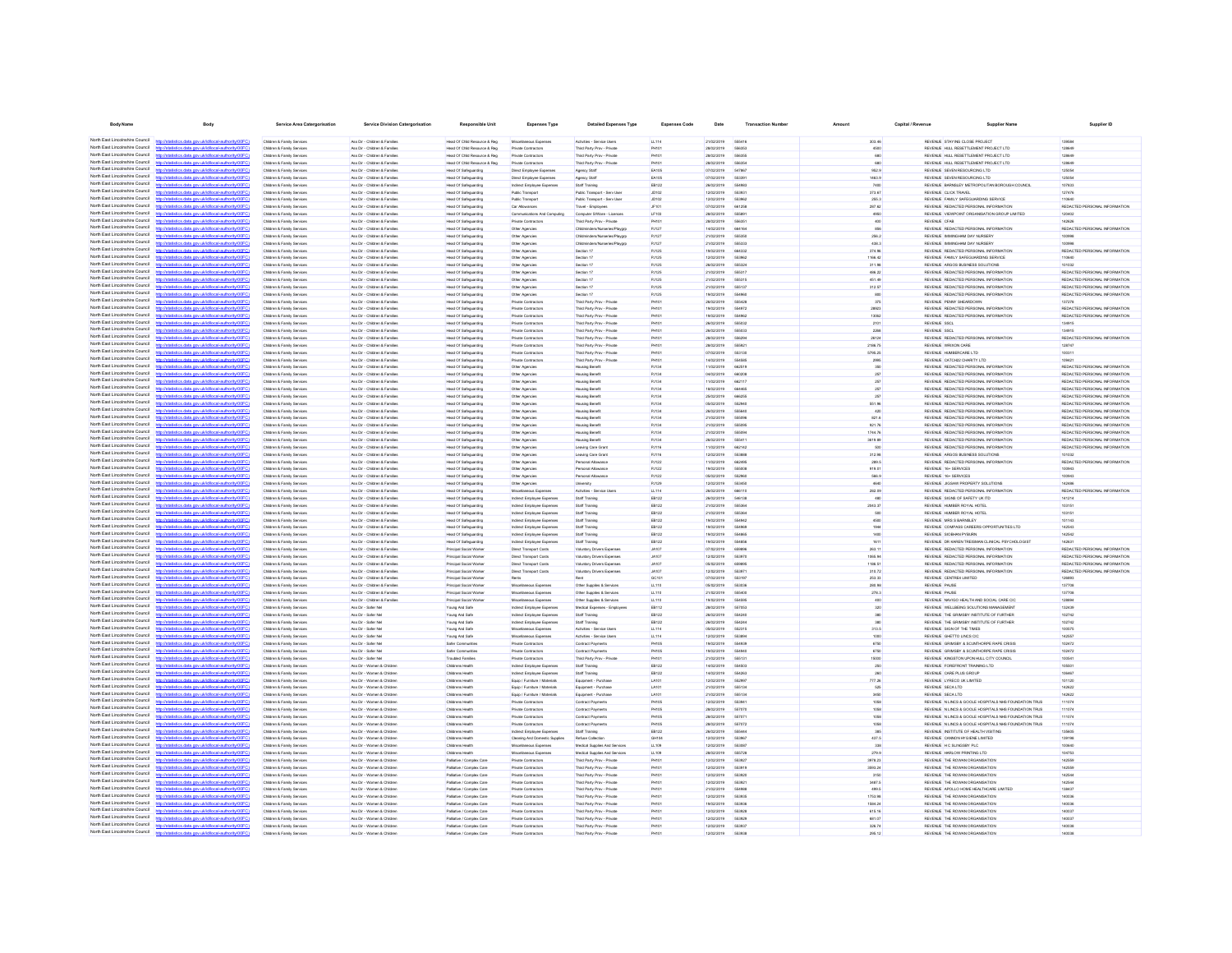| <b>Body Name</b>                                                   | Body                                                                                                                                                                                                                                 | <b>Service Area Catergorisation</b>                                         | Service Division Catergorisation                                 | Responsible Unit                                                 | <b>Expenses Type</b>                                           | <b>Detailed Expenses Type</b>                             | <b>Expenses Code</b>  | Date                     | <b>Transaction Number</b>     | Amount             | Capital / Revenue | <b>Supplier Name</b>                                                                                           | Supplier ID                                                    |
|--------------------------------------------------------------------|--------------------------------------------------------------------------------------------------------------------------------------------------------------------------------------------------------------------------------------|-----------------------------------------------------------------------------|------------------------------------------------------------------|------------------------------------------------------------------|----------------------------------------------------------------|-----------------------------------------------------------|-----------------------|--------------------------|-------------------------------|--------------------|-------------------|----------------------------------------------------------------------------------------------------------------|----------------------------------------------------------------|
|                                                                    | North East Lincolnshire Council http://statistics.data.gov.uk/id/local-authority/00FC)                                                                                                                                               | Children & Family Services                                                  | Ass Dir - Winman & Ohistron                                      | Poliche / Comdex Care                                            | Private Contractors                                            | Third Party Prov - Private                                | PHIM                  | encrons                  | scana                         | 1633.7             |                   | REVENLE, THE ROWAN ORGANISATION.                                                                               | sannee                                                         |
| North East Lincolnshire Council                                    | new skilled entertainment                                                                                                                                                                                                            | Children & Family Services                                                  | Ass Dir - Women & Children                                       | Palliative / Complex Care                                        | Private Contractors                                            | Third Party Prov - Private                                | PH101                 | 12/02/2019               | <b>GRADOL</b>                 | 1475.6             |                   | REVENUE THE ROWAN ORGANISATION                                                                                 | 140099                                                         |
| North East Lincolnshire Council                                    | http://statistics.data.gov.uk/id/local-authority/00FC)                                                                                                                                                                               | Children & Family Services                                                  | Ass Dir - Women & Children                                       | Palliative / Complex Care                                        | Private Contractors                                            | Third Party Prov - Private                                | PHIM                  | 12/02/2019               | 663932                        | 2178.99            |                   | REVENLE THE ROWAN ORGANISATION                                                                                 | 140040                                                         |
| North East Lincolnshire Council<br>North East Lincolnshire Council | Interdetationics data consideribocal authority(0000)<br>Seting data any ukiditoral suthorisiOOCC                                                                                                                                     | Children & Family Services<br>Children & Family Service                     | Ass Dir - Women & Children<br>Ass Dir - Women & Children         | Palliative / Complex Care<br>Child Health Commssioning           | Private Contractor:<br>Contributions To Provi                  | Third Party Prov - Private<br>Contributions - Other       | PHIO<br><b>LK103</b>  | 12/02/2019<br>19/02/2019 | ssaaa<br>554981               | 1968.12<br>5558.33 |                   | REVENUE THE ROWAN ORGANISATION<br>REVENUE XENZONE LTD                                                          | 140040<br>135941                                               |
| North East Lincolnshire Council                                    | statistics data ony uklid/ocal.authority/00FC                                                                                                                                                                                        | Children & Family Services                                                  | Ass Dir - Women & Children                                       | Child Health Commissioning                                       | <b>Health Authorities</b>                                      | Third Pp - Health Auth                                    | PD10                  | 19/02/2019               |                               |                    |                   | REVENUE COMPASS CHILDRENS HOMES LTD                                                                            | 142624                                                         |
| North East Lincolnshire Council                                    | http://statistics.data.onv.uk/d/ocal.authority/00EC                                                                                                                                                                                  | Children & Family Service                                                   | Ass Dir - Women & Children                                       | Child Health Commissioning                                       | Private Contracto                                              | Contract Payments                                         | PH10                  | 26/02/2019               | 554971                        | 1210.92            |                   | REVENUE LINCOLNSHIRE PARTNERSHIP NHS FOUNDATION TRUST                                                          | 105021                                                         |
| North East Lincolnshire Council<br>North East Lincolnshire Council | http://statistics.data.gov.uk/id/local-authority/00FC<br>r/ktatistics data ony uklidiocal authority/00FC                                                                                                                             | Children & Family Services                                                  | Ass Dir - Women & Children                                       | Child Health Commissioning                                       | Private Contractor                                             | Third Party Prov - Privat                                 | PH10                  | 19/02/2019               | 55498                         | 220428.92          |                   | REVENUE LINCOLNSHIRE PARTNERSHIP NHS FOUNDATION TRUST                                                          | 105021                                                         |
| North East Lincolnshire Council                                    | http://statistics.data.gov.uk/id/local-authority/00FC                                                                                                                                                                                | Children & Family Service<br>Other Corporate Budgets                        | Director - Children / Fam Serv<br>Other Corp Budgets - Financing | Budget Envelope Challenges<br><b>Borrowing Costs</b>             | Other Agencie                                                  | Service Charge<br>Fees Comm Of Logotech Charger           | GC102<br>PJ142        | 21/02/2019<br>07/02/2019 | 54007                         | 615.96             |                   | REVENUE NHS PROPERTY SERVICES LTD<br>REVENUE PSLIVE LTD                                                        | 139079<br>125043                                               |
| North Fast Lincolnshire Council                                    | p//statistics.data.gov.uk/id/local-authority/00F                                                                                                                                                                                     | Other Corporate Budgets                                                     | Other Corp Budgets - Financing                                   | Borrowing Costs                                                  | Other Agencies                                                 | Fees & Commissions (CIT)                                  | PJ141                 | 14/02/2019               | 55449                         | 958.9              |                   | REVENUE STERLING INTERNATIONAL BROKERS                                                                         | 142592                                                         |
| North East Lincolnshire Council<br>North Fast Lincolnshire Council | http://statistics.data.gov.uk/id/local-authority/00FC                                                                                                                                                                                | Other Corporate Budgets                                                     | Other Corp Budgets - Financing                                   | Borrowing Costs                                                  | Other Agencies                                                 | Fees & Commissions (CII)                                  | PJ141                 | 14/02/2019               |                               | 1495.89            |                   | REVENUE STERLING INTERNATIONAL BROKERS                                                                         | 142592                                                         |
| North Fast Lincolnshire Council                                    | istics.data.gov.uk/id/local-authority/00FC1                                                                                                                                                                                          | Other Corporate Budgets<br>Other Corporate Budgets                          | Other Corp Budgets - Financing<br>Other Corp Budgets - Financing | Borrowing Costs<br>Borrowing Costs                               | Other Agencies<br>Other Agencies                               | Fees & Commissions (CII)<br>Fees & Commissions (CIT)      | PJ141<br>PJ141        | 14/02/2019<br>14/02/2019 | 554485<br>554488              | 4082.19<br>2506.85 |                   | REVENUE STERLING INTERNATIONAL BROKERS<br>REVENUE STERLING INTERNATIONAL BROKERS                               | 142592<br>142592                                               |
| North Fast Lincolnshire Council                                    |                                                                                                                                                                                                                                      | Gov Dam & Comm Engagement                                                   | Gov Dem & Comm Engagement                                        | Registrars & Civic Services                                      | Equip / Furniture / Materials                                  | Cleaning - Equipment                                      | LA103                 | 12/02/2019               | 552973                        | 361.41             |                   | REVENUE PETER HOGARTH & SONS LTD                                                                               | 100815                                                         |
| North Fast Lincolnshire Council                                    | http://statistics.data.gov.uk/id/local-authority/00FC)                                                                                                                                                                               | Gov Dem & Comm Engagement                                                   | Gov Dem & Comm Engagement                                        | Registrars & Civic Services                                      | Catering                                                       | Provisions                                                | LB101                 | 14/02/2019               | 554239                        | 263.52             |                   | REVENUE HOLDSWORTH LTD                                                                                         | 121021                                                         |
| North East Lincolnshire Council<br>North East Lincolnshire Council | distins data one uklidihoral authoritement?                                                                                                                                                                                          | Gov Dem & Comm Engagement                                                   | Gov Dem & Comm Engagement                                        | Registrars & Chic Services                                       | Miscellaneous Expenses                                         | Hospitality                                               | LL112                 | 07/02/2019               | 553195<br>554506              | 313.79             |                   | REVENUE HAMPSHIRE FLAG COMPANY                                                                                 | 106041                                                         |
| North East Lincolnshire Council                                    | stics.data.gov.uk/id/local-authority/00FC)<br>stics data ony uklid/ocal.authority/00FC                                                                                                                                               | Gov Dam & Comm Engagement<br>Gov Dem & Comm Engagement                      | Gov Dem & Comm Engagement<br>Gov Dem & Comm Engagement           | Registrars & Civic Services<br>Ad Governance & Democracy         | Miscellaneous Expenses<br>Contributions To Provisions          | Hospitality<br>Contributions - Third Sector               | LL112<br>LK102        | 14/02/2019<br>28/02/2019 | 556301                        | 344.3<br>12500     |                   | REVENUE JOHN TURNER<br>REVENUE NHS NORTH EAST LINCOLNSHIRE CCG.                                                | 100921<br>121549                                               |
| North East Lincolnshire Council                                    | http://statistics.data.gov.uk/id/local-authority/00FC1                                                                                                                                                                               | Gov Dem & Comm Engagement                                                   | Gov Dem & Comm Engagement                                        | <b>Elections Team</b>                                            | Print Stationery / Gen Off Exp                                 | Printing And Stationery                                   | LD103                 | 07/02/2019               | 553478                        | 300.89             |                   | REVENUE IDOX SOFTWARE LTD                                                                                      | 109848                                                         |
| North East Lincolnshire Council<br>North East Lincolnshire Council | http://statistics.data.onv.uk/d/ocal.authority/00EC                                                                                                                                                                                  | Gov. Dam & Comm Ennanement                                                  | i on                                                             | Coroners                                                         | <b>Rents</b>                                                   | Room Hre                                                  | <b>GC103</b>          | energing                 | <b>ARMINA</b>                 | 541.68             |                   | REVENLE NORTH LINCOLNSHIRE COUNCIL                                                                             | 101186                                                         |
| North East Lincolnshire Council                                    | http://statistics.data.gov.uk/id/local-authority/00FC1<br>//statistics data ony riskt/local.authority/00FC                                                                                                                           | Gov Dem & Comm Engagement<br>Gov Dem & Comm Engagement                      | Link<br>Line                                                     | Coroners<br>Coroners                                             | Services<br>Misrellanenus Fynenses                             | Atemative Provision<br>Legal Fees - General               | LE103<br>LL103        | 14/02/2019<br>enovenes   | 554547<br><b>SSSARI</b>       | 300<br>1620        |                   | REVENUE WILKIN CHAPMAN LLP SOLICITORS<br>REVENUE THE FOLERTON PARTNERSHIP                                      | 109470<br>130437                                               |
| North East Lincolnshire Council                                    | http://statistics.data.oov.uk/id/ocal.authority/00FCI                                                                                                                                                                                | Gov. Dam & Comm Ennanement                                                  | Law                                                              | Coroners                                                         | Other Aneryles                                                 | Mortuary Storage Charge                                   | <b>P.ITFR</b>         | 2602/2019                | 663129                        | 6669               |                   | REVEN E N I INCS & GOOLE HOSPITALS NHS EQUIVOATION TRUS                                                        | 111074                                                         |
| North East Lincolnshire Council                                    | listatistics data one delidiocal authority(00EC                                                                                                                                                                                      | Gov Dam & Comm Engagemen                                                    |                                                                  | Coroners                                                         | Other Agencie                                                  | Mortuary Storage Charges                                  | PJ156                 | 28/02/2019               | <b>GGGRA</b>                  | 9828               |                   | REVENUE N LINCS & GOOLE HOSPITALS NHS FOUNDATION TRUS                                                          | 111074                                                         |
| North East Lincolnshire Council<br>North East Lincolnshire Council | http://statistics.data.gov.uk/id/local-authority/00FC)<br>http://etatietics.clats.com/ddidiocal.authority/DDEC                                                                                                                       | Gov Dam & Comm Engagemen<br>Gov Dam & Comm Engagemen                        |                                                                  | Coroners<br>Coroners                                             | Other Agencies<br>Other Agencies                               | Mortuary Storage Charge<br>Mortuary Storage Charges       | PJ156<br>PJ156        | 28/02/2019<br>28/02/2019 | <b>GGGRN</b><br><b>SSSRA</b>  | 3651<br>5524       |                   | REVENUE N LINCS & GOOLE HOSPITALS NHS FOUNDATION TRUS<br>REVENUE N LINCS & GOOLE HOSPITALS NHS FOUNDATION TRUS | 111074<br>111074                                               |
| North East Lincolnshire Council                                    | http://statistics.data.gov.uk/id/local-authority/00FC1                                                                                                                                                                               | Gov Dam & Comm Engagemen                                                    |                                                                  | Coroners                                                         | Other Agencies                                                 | Mortuary Storage Charge                                   | PJ156                 | 28/02/2019               | CCCOAL                        | 3897               |                   | REVENUE IN LINCS & GOOLE HOSPITALS NHS FOUNDATION TRUS                                                         | 111074                                                         |
| North East Lincolnshire Council                                    | ony ukłdłocal authority/00F                                                                                                                                                                                                          | Gov Dam & Comm Engagement                                                   | Law                                                              | Coroners                                                         | Other Agencies                                                 | Mortuary Storage Charges                                  | PJ156                 | 14/02/2019               |                               | 1210               |                   | REVENUE SHEFFIELD CHILDREN'S NHS TRUST                                                                         | 100955                                                         |
| North East Lincolnshire Council<br>North East Lincolnshire Council | ting and you did home a shortcast of                                                                                                                                                                                                 | Gov Dam & Comm Engagemen                                                    | Law                                                              | Coroners                                                         | Other Agencies                                                 | Post Mortems                                              | PJ148                 | 26/02/2019               |                               | 1064.8             |                   | REVENUE REDACTED PERSONAL INFORMATION                                                                          | REDACTED PERSONAL INFORMATION                                  |
| North East Lincolnshire Council                                    | http://statistics.data.gov.uk/id/local-authority/00FC                                                                                                                                                                                | Gov Dam & Comm Engagement<br>Gov Dam & Comm Engagemen                       | Link<br>Law                                                      | Coroners<br>Coroners                                             | Other Agencies<br>Other Agencies                               | Post Mortems<br>Post Mortems                              | PJ148<br>PJ148        | 28/02/2019<br>21/02/2019 | 555810<br>55532               | 1161.6<br>764      |                   | REVENUE REDACTED PERSONAL INFORMATION<br>REVENUE REDACTED PERSONAL INFORMATION                                 | REDACTED PERSONAL INFORMATION<br>REDACTED PERSONAL INFORMATION |
| North East Lincolnshire Council                                    | http://statistics.data.gov.uk/id/local-authority/00FC                                                                                                                                                                                | Gov Dam & Comm Engagemen                                                    | Law                                                              | Coroners                                                         | Other Agencies                                                 | Post Mortems                                              | PJ148                 | 21/02/2019               | 55532                         | 609.4              |                   | REVENUE REDACTED PERSONAL INFORMATION                                                                          | REDACTED PERSONAL INFORMATION                                  |
| North Fast Lincolnshire Council<br>North Fast Lincolnshire Council | pov.uk/id/local-authority/00                                                                                                                                                                                                         | Gov Dem & Comm Engagement                                                   | Law                                                              | Coroners                                                         | Other Agencies                                                 | Post Mortems                                              | PJ148                 | 28/02/2019               | 555883                        | 1816.2             |                   | REVENUE REDACTED PERSONAL INFORMATION                                                                          | REDACTED PERSONAL INFORMATION                                  |
| North Fast Lincolnshire Council                                    | tics.data.gov.uk/id/local-authority/00FC                                                                                                                                                                                             | Gov Dam & Comm Engagement                                                   | Law                                                              | Legal Services                                                   | Miscellaneous Expenses                                         | Legal Fees - General                                      | LL103                 | 26/02/2019               | 55581                         | 308.1              |                   | REVENUE MDA SEARCHFLOW LTD                                                                                     | 116545                                                         |
| North Fast Lincolnshire Council                                    | http://statistics.data.gov.uk/id/local-authority/00FC1                                                                                                                                                                               | Gov Dem & Comm Engagement<br>Gov Dem & Comm Engagement                      | Law<br>Law                                                       | Legal Services<br>Legal Services                                 | Miscellaneous Expenses<br>Miscellaneous Expenses               | Legal Fees - General<br>Legal Fees - General              | LL103<br>LL103        | 12/02/2019<br>21/02/2019 | 663953<br>555062              | 1805<br>$-833.14$  |                   | REVENUE BATES & MOUNTAIN SOLICITORS<br>REVENUE CARTER BROWN THE EXPERT SERVICE                                 | 104183<br>106320                                               |
| North East Lincolnshire Council                                    | stics data ony uklid/ocal-authority/00EC                                                                                                                                                                                             | Gov Dem & Comm Engagement                                                   | Law                                                              | Legal Services                                                   | Miscellaneous Expenses                                         | Legal Fees - General                                      | LL103                 | 07/02/2019               | 553460                        | 840                |                   | REVENUE GAYNOR HALL                                                                                            | 135803                                                         |
| North East Lincolnshire Council<br>North East Lincolnshire Council | tistics.data.gov.uk/id/local-authority/00FC)<br>http://st                                                                                                                                                                            | Gov Dem & Comm Engagement                                                   | Law                                                              | Legal Services                                                   | Miscellaneous Expenses                                         | Legal Fees - General                                      | LL103                 | 05/02/2019               | 552959                        | 1100               |                   | REVENUE MISS J C BAGGS                                                                                         | 112233                                                         |
| North East Lincolnshire Council                                    | istics data ony uklidiocal authority(00F<br>http://statistics.data.gov.uk/id/local-authority/00FC1                                                                                                                                   | Gov Dem & Comm Engagement<br>Gov Dem & Comm Engagement                      | Link<br>Law                                                      | Legal Services<br>Legal Services                                 | Miscellaneous Expenses<br>Miscellaneous Expenses               | Legal Fees - General<br>Legal Fees - General              | LL103<br>LL103        | 07/02/2019<br>07/02/2019 | 553459<br>553501              | 564<br>510         |                   | REVENUE JOHN BARKERS SOLICITORS<br>REVENUE MORTON LAW LTD                                                      | 100928<br>124752                                               |
| North East Lincolnshire Council                                    | http://statistics.data.onv.uk/d/ocal.authority/00EC                                                                                                                                                                                  | Gov Dem & Comm Engagement                                                   | Line                                                             | Legal Services                                                   | Miscellaneous Expenses                                         | Legal Fees - General                                      | LL103                 | 05/02/2019               | 552949                        | 1140               |                   | REVENUE MORTON LAW LTD                                                                                         | 124752                                                         |
| North East Lincolnshire Council                                    | http://statistics.data.gov.uk/id/local-authority/00FC1                                                                                                                                                                               | Gov Dem & Comm Engagement                                                   | Link                                                             | Legal Services                                                   | Miscellaneous Expenses                                         | Legal Fees - General                                      | LL103                 | 05/02/2019               | 552947                        | 1650               |                   | REVENUE MORTON LAW LTD                                                                                         | 124752                                                         |
| North East Lincolnshire Council<br>North East Lincolnshire Council | http://statistics.data.onv.uk/d/ocal.authority/00EC<br>http://statistics.data.oov.uk/id/ocal.authority/00FCI                                                                                                                         | Gov Dem & Comm Engagement<br>Gry Dam & Crymn Frenanement                    | Line                                                             | Legal Services<br><b>Longi Senires</b>                           | Misrolanovus Fynenses<br>Misrolanovus Fynenses                 | Legal Fees - General<br>Lenal Fees, General               | 111103<br><b>FOR</b>  | encrease<br>encronar     | <b>GRAAN</b><br>654131        | 1020<br>14985      |                   | REVEN E MORTON LAW LTD.<br>REVEN E MR MICHAEL S BLRDON                                                         | 124752<br>104432                                               |
| North East Lincolnshire Council                                    | our definitional authority (00)                                                                                                                                                                                                      | Gov Dam & Comm Engagemen                                                    |                                                                  | Legal Services                                                   | Miscellaneous Expense                                          | Legal Fees - General                                      | LL103                 | 14/02/2019               | 664176                        | 1380               |                   | REVENUE MORTON LAW LTD                                                                                         | 124752                                                         |
| North East Lincolnshire Council                                    | http://statistics.data.gov.uk/id/local-authority/00FC)                                                                                                                                                                               | Gov Dem & Comm Engagement                                                   |                                                                  | Legal Services                                                   | Miscellaneous Expense                                          | Legal Fees - General                                      | LL103                 | ernoronse                | 654191                        | 870                |                   | REVENLE MORTON LAW LTD.                                                                                        | 124752                                                         |
| North East Lincolnshire Council<br>North East Lincolnshire Council | Interdetationics data consideribocal authority(ODCC)                                                                                                                                                                                 | Gov Dam & Comm Engagemen                                                    |                                                                  | Legal Services                                                   | Miscellaneous Expense                                          | Legal Fees - General                                      | LL103                 | 12/02/2019<br>12/02/2019 | 55304                         | 420                |                   | REVENUE GAVIN BUTTON                                                                                           | 136396                                                         |
| North East Lincolnshire Council                                    | http://statistics.data.gov.uk/id/local-authority/00FC<br>n/ktatistics data ony uklid/ocal.authority/00FC                                                                                                                             | Gov Dam & Comm Engagemen<br>Gov Dam & Comm Engagemen                        | Line<br>Law                                                      | Legal Services<br>Legal Services                                 | Miscellaneous Expense<br><b>Ascelaneous Expenses</b>           | Legal Fees - General<br>Legal Fees - General              | LL103<br>LL103        | 12/02/2019               | 553958                        | 840<br>620         |                   | REVENUE MR JONATHAN C WILSON<br>REVENUE QUALITY SOLICITORS BRADBURY ROBERTS & RABY                             | 123960<br>121967                                               |
| North East Lincolnshire Council                                    | atistics.data.gov.uk/id/local-authority/00FC                                                                                                                                                                                         | Gov Dam & Comm Engagemen                                                    | Law                                                              | Legal Services                                                   | Miscellaneous Expense                                          | Legal Fees - General                                      | LL103                 | 19/02/2019               | 55463                         | 705                |                   | REVENUE MISS NAOMI MADDERSON                                                                                   | 103810                                                         |
| North East Lincolnshire Council<br>North East Lincolnshire Council | .<br>Taletje data ovu uklidio od suthoris (000                                                                                                                                                                                       | Gov Dam & Comm Engagement                                                   | Law                                                              | Legal Services                                                   | Miscellaneous Expenses                                         | Legal Fees - General                                      | LL103                 | 19/02/2019               | 55463                         | 313.33             |                   | REVENLE MISS J C BAGGS                                                                                         | 112233                                                         |
| North East Lincolnshire Council                                    | http://statistics.data.gov.uk/id/local-authority/00FC)                                                                                                                                                                               | Gov Dam & Comm Engagemen<br>Gov Dam & Comm Engagement                       | Law<br>Law                                                       | Legal Services<br>Legal Services                                 | Miscellaneous Expenses<br>Miscellaneous Expenses               | Legal Fees - General<br>Legal Fees - General              | LL103<br>LL103        | 19/02/2019<br>19/02/2019 | 55463<br>554606               | 2500<br>525        |                   | REVENUE MISS ELIZABETH SHAV<br>REVENUE GAYNOR HALL                                                             | 111062<br>135803                                               |
| North Fast Lincolnshire Council                                    | tics data ony ricktificcal authority/00FC                                                                                                                                                                                            | Gov Dem & Comm Engagement                                                   | Law                                                              | Legal Services                                                   | Miscellaneous Expenses                                         | Legal Fees - General                                      | LL103                 | 19/02/2019               | 554605                        | 615                |                   | REVENUE MISS NAOMI MADDERSON                                                                                   | 103810                                                         |
| North East Lincolnshire Council<br>North Fast Lincolnshire Council |                                                                                                                                                                                                                                      | Gov Dem & Comm Engagement                                                   | Law                                                              | Legal Services                                                   | Miscellaneous Expenses                                         | Legal Fees - General                                      | LL103                 | 19/02/2019               | 554607                        | 615                |                   | REVENLE MISS NAOMI MADDERSON                                                                                   | 103810                                                         |
| North Fast Lincolnshire Council                                    | ukidiocal.authority(00<br>distics.data.gov.uk/id/local-authority/00FC1                                                                                                                                                               | Gov Dem & Comm Engagement<br>Gov Dam & Comm Engagement                      | Law<br>Law                                                       | Legal Services<br>Legal Services                                 | Miscellaneous Expenses<br>Miscellaneous Expenses               | Legal Fees - General<br>Legal Fees - General              | LL103<br>LL103        | 26/02/2019<br>21/02/2019 | 55505<br>555052               | 385<br>1230        |                   | REVENUE ASHLEY LORD<br>REVENUE MISS NAOMI MADDERSON                                                            | 139751<br>103810                                               |
| North Fast Lincolnshire Council                                    | cal-authority/00                                                                                                                                                                                                                     | Gov Dam & Comm Engagement                                                   | Law                                                              | Legal Services                                                   | Miscellaneous Expenses                                         | Legal Fees - General                                      | LL103                 | 28/02/2019               | 555904                        | 450                |                   | REVENUE DAVID PHILLIPS                                                                                         | 103505                                                         |
| North Fast Lincolnshire Council                                    | http://statistics.data.gov.uk/id/local-authority/00FC)                                                                                                                                                                               | Gov Dem & Comm Engagement                                                   | Law                                                              | Legal Services                                                   | Miscellaneous Expenses                                         | Legal Fees - General                                      | LL103                 | 28/02/2019               | 555963                        | 892.5              |                   | REVENUE MISS NAOMI MADDERSON                                                                                   | 103810                                                         |
| North East Lincolnshire Council<br>North East Lincolnshire Council | http://statistics.data.onv.uk/d/ocal.authority/00EC<br>distics.data.gov.uk/id/local-authority/00FC1<br><b>http://et</b>                                                                                                              | Gov Dem & Comm Engagement<br>Gov Dem & Comm Engagement                      | Law<br>Law                                                       | Legal Services<br>Legal Services                                 | Miscellaneous Expenses<br>Miscellaneous Expenses               | Legal Fees - General<br>Other Supplies & Services         | LL103<br>LL110        | 28/02/2019<br>05/02/2019 | <b>ASSOCE</b><br>552958       | 1987.5<br>284.02   |                   | REVENUE MR JONATHAN C WILSON<br>REVENUE SUE BACH ASSOCIATES LTD                                                | 123960<br>141386                                               |
| North East Lincolnshire Council                                    | http://statistics.data.oov.uk/d/ocal.authority/00EC                                                                                                                                                                                  | Gov Dem & Comm Engagement                                                   | Link                                                             | Legal Services                                                   | Miscellaneous Expenses                                         | Other Supplies & Services                                 | LL110                 | 14/02/2019               | 554480                        | 414                |                   | REVENUE LEXTOX DRUG & ALCOHOL TESTING                                                                          | 125634                                                         |
| North East Lincolnshire Council                                    | http://statistics.data.gov.uk/id/local-authority/00FC1                                                                                                                                                                               | Gov Dem & Comm Engagement                                                   | Link                                                             | Legal Services                                                   | Miscellaneous Expenses                                         | Other Supplies & Services                                 | LL110                 | 28/02/2019               | 556299                        | 299.99             |                   | REVENUE ABSOLUTE TRANSLATIONS LTD                                                                              | 141853                                                         |
| North East Lincolnshire Council<br>North East Lincolnshire Council | http://statistics.data.onv.uk/d/ocal.authority/00EC                                                                                                                                                                                  | Gov Dem & Comm Engagement                                                   | i on                                                             | Legal Services                                                   | Misrolanovus Fynenses                                          | Other Supplies & Services                                 | 11110                 | enorgania                | 662053                        | 278.75             |                   | REVENUE LEXTOX DRUG & ALCOHOL TESTING                                                                          | 125634                                                         |
| North East Lincolnshire Council                                    | http://statistics.data.gov.uk/id/local-authority/00FC1<br>CONTRACTOR and more definitional authority (OCC)                                                                                                                           | Gov Dam & Comm Engagement<br>Gov Dam & Comm Engagement                      | Line                                                             | Legal Services<br>Legal Services                                 | Miscellaneous Expenses<br>Miscellaneous Expense                | Other Supplies & Services<br>Other Supplies & Services    | LL110<br>LL110        | 12/02/2019<br>14/02/2019 | 553950<br><b>GRARA</b>        | 674.7<br>13350.14  |                   | REVENUE STOCKPORT PSYCHOLOGY SERVICES LTD<br>REVENUE IRWIN MITCHELL LLP                                        | 140269<br>105410                                               |
| North East Lincolnshire Council                                    | http://statistics.data.oov.uk/id/ocal.authority/00FCI                                                                                                                                                                                | Gov. Dam & Comm Ennanement                                                  | Line                                                             | <b>Longi Senires</b>                                             | Misrolanovus Fynenses                                          | Other Supplies & Services                                 | LL110                 | encroner                 | <b>SS4R3</b>                  | 402.46             |                   | REVENUE LEXTOX DRUG & ALCOHOL TESTING                                                                          | 125634                                                         |
| North East Lincolnshire Council                                    | <b>Commission and construction and commission in the commission of the commission of the commission of the commission of the commission of the commission of the commission of the commission of the commission of the commissio</b> | Gov Dam & Comm Engagemen                                                    |                                                                  | Legal Services                                                   | Miscellaneous Expense                                          | Other Supplies & Service                                  | LL110                 | 19/02/2019               | <b>SS4R10</b>                 | 360                |                   | REVENUE MENDES INVESTIGATION SERVICES LIMITED                                                                  | 130979                                                         |
| North East Lincolnshire Council<br>North East Lincolnshire Council | http://statistics.data.gov.uk/id/local-authority/00FC)<br>http://etatietics.clats.com/ddidiocal.authority/DDEC                                                                                                                       | Gov Dam & Comm Engagement<br>Gov Dam & Comm Engagemen                       | Law                                                              | Legal Services<br>Legal Services                                 | Miscellaneous Expense<br>Miscellaneous Expense                 | Other Supplies & Services<br>Other Supplies & Service     | LL110<br>LL110        | 12/02/2019<br>21/02/2019 | 66306<br>565053               | 866.30<br>745.8    |                   | REVENUE LIZ HALL LTD<br>REVENUE HARPHAMS MEDIA TRANSCRIBER                                                     | 120213<br>112780                                               |
| North East Lincolnshire Council                                    | http://statistics.data.gov.uk/id/local-authority/00FC                                                                                                                                                                                | Gov Dam & Comm Engagemen                                                    | Line                                                             | Legal Services                                                   | Miscellaneous Expens                                           | Other Supplies & Services                                 | LL110                 | 26/02/2019               | 555671                        | 414                |                   | REVENUE LEXTOX DRUG & ALCOHOL TESTING                                                                          | 125634                                                         |
| North East Lincolnshire Council                                    | nny uklidincal authority/00F                                                                                                                                                                                                         | Gov Dam & Comm Engagement                                                   | Law                                                              | Legal Services                                                   | fiscelaneous Expenses                                          | Other Supplies & Services                                 | LL110                 | 21/02/2019               | 555053                        | 358.66             |                   | REVENUE LIZ HALL LTD                                                                                           | 120213                                                         |
| North East Lincolnshire Council<br>North East Lincolnshire Council | http://statistics.data.gov.uk/id/local-authority/00FC                                                                                                                                                                                | Gov Dam & Comm Engagement                                                   | Law                                                              | Legal Services                                                   | Miscellaneous Expenses                                         | Other Supplies & Services                                 | LL110                 | 28/02/2019               |                               | 589.08             |                   | REVENUE CARTER BROWN THE EXPERT SERVICE                                                                        | 106320                                                         |
| North East Lincolnshire Council                                    | distics.data.gov.uk/id/local-authority/00FC]                                                                                                                                                                                         | Gov Dam & Comm Engagement<br>Finance Operations & Resources                 | Law<br>Environme                                                 | Legal Services<br>Grounds & Bereavement Services                 | Miscellaneous Expenses<br>Cleaning And Domestic Supplie        | Other Supplies & Services<br>Refuse Collection            | LL110<br>GH104        | 28/02/2019<br>21/02/2019 | 555906<br>55500               | 593.4<br>616.32    |                   | REVENUE ADVANCED CHILD CARE ASSESSMENTS LTD<br>REVENUE ELLGIA LIMITED                                          | 129570<br>101433                                               |
| North East Lincolnshire Council                                    |                                                                                                                                                                                                                                      | Finance Operations & Resources                                              | Environment                                                      | Grounds & Bereavement Services                                   | Equip / Furniture / Materials                                  | Equipment - Purchase                                      | LA101                 | 19/02/2019               | 553874                        | 825                |                   | REVENUE S P DAVIS MEMORIALS LIMITED                                                                            | 130000                                                         |
| North Fast Lincolnshire Council                                    | ics.data.gov.uk/id/local-authority/00FC1                                                                                                                                                                                             | Finance Operations & Resources                                              | Environmen                                                       | Grounds & Beregyement Services                                   | Equip / Furniture / Materials                                  | Equipment - Purchase                                      | LA101                 | 19/02/2019               | 554516                        | 524.5              |                   | REVENUE THE COLUMBARIA COMPANY                                                                                 | 100621                                                         |
| North Fast Lincolnshire Council<br>North Fast Lincolnshire Council |                                                                                                                                                                                                                                      | Finance Operations & Resources                                              | Environment                                                      | Grounds & Bereavement Services                                   | Equip / Furniture / Materials                                  | Equipment - Purchase                                      | LA101                 | 12/02/2019               | 553464<br>553875              | 465.5              |                   | REVENUE THE COLUMBARIA COMPANY<br>REVENUE S P DAVIS MEMORIALS LIMITED                                          | 100621                                                         |
| North Fast Lincolnshire Council                                    | http://statistics.data.oov.uk/id/ocal.authority/00FCI                                                                                                                                                                                | Finance Operations & Resources<br>Finance Operations & Resources            | Environment<br>Environment                                       | Grounds & Bereavement Services<br>Grounds & Bereavement Services | Equip / Furniture / Materials<br>Equip / Furniture / Materials | Equipment - Purchase<br>Equipment - Purchase              | LA101<br>LA101        | 19/02/2019<br>21/02/2019 | 655363                        | 515<br>363.77      |                   | REVENUE F G MARSHALL LTD                                                                                       | 130000<br>100549                                               |
| North East Lincolnshire Council                                    | stics.data.gov.uk/id/local-authority/00FC                                                                                                                                                                                            | Finance Operations & Resources                                              | Environment                                                      | Grounds & Bereavement Services                                   | Rep Alterations Maint Building                                 | Buildings - Repairs And Maint                             | GA102                 | 14/02/2019               | 554550                        | 470                |                   | REVENUE E K M LTD                                                                                              | 101926                                                         |
| North East Lincolnshire Council<br>North East Lincolnshire Council | tistics.data.gov.uk/id/local-authority/00FC)<br>http://st                                                                                                                                                                            | Finance Operations & Resources                                              | Environment                                                      | Grounds & Bereavement Services                                   | Grounds Maintenance Costs                                      | Grounds Maintenance                                       | GJ101                 | 07/02/2019               | 553463                        | 466.2              |                   | REVENUE J MELTON TREE SERVICES LTD                                                                             | 101809                                                         |
| North East Lincolnshire Council                                    | istics data ony uklidiocal authority(00F<br>http://statistics.data.gov.uk/id/local-authority/00FC1                                                                                                                                   | Finance Operations & Resources<br>Finance Operations & Resources            | Environment<br>Environment                                       | Grounds & Bereavement Services<br>Grounds & Bereavement Services | Grounds Maintenance Costs<br>Direct Transport Costs            | Grounds Maintenance<br>Vehicles - Ruming Costs            | GJ101<br><b>JA104</b> | 14/02/2019<br>14/02/2019 | 663333<br>554549              | 600<br>503.88      |                   | REVENUE J MELTON TREE SERVICES LTD<br>REVENUE ALLSTAR BUSINESS SOLUTIONS LTD                                   | 101809<br>108278                                               |
| North East Lincolnshire Council                                    | http://statistics.data.onv.uk/d/ocal.authority/00EC                                                                                                                                                                                  | Finance Operations & Resources                                              | Environment                                                      | Grounds & Bereavement Services                                   | Equip / Furniture / Materials                                  | Equipment - Purchase                                      | LA101                 | 19/02/2019               | 554954                        | 495                |                   | REVENUE BOSTON SEEDS                                                                                           | 139462                                                         |
| North East Lincolnshire Council                                    | http://statistics.data.gov.uk/id/local-authority/00FC1                                                                                                                                                                               | Finance Operations & Resources                                              | Environment                                                      | Grounds & Bereavement Services                                   | Equip / Furniture / Materials                                  | Equipment - Purchase                                      | LA101                 | 26/02/2019               | 55504                         | 815.7              |                   | REVENUE TUDOR (UK) LTD T/A TUDOR ENVIRONMENT                                                                   | 138382                                                         |
| North East Lincolnshire Council<br>North East Lincolnshire Council | http://etatictics.clats.com/ddd/book.authoris/DDEC<br>http://statistics.data.onv.uk/id/ocal.authority/00FCI                                                                                                                          | Finance Operations & Resources<br><b>Finance Onerations &amp; Resources</b> | Environmen<br>Environment                                        | Grounds & Bereavement Services<br>Conunda & Receivement Services | Equip / Furniture / Materials<br>Fouin / Furniture / Materials | Equipment - Purchase<br>Freinment - Perchase              | 1.4101<br>LASOS       | encremen<br>28/02/2019   | 554562<br><b>ARADER</b>       | 805.5<br>700 so    |                   | REVENUE CROMWELL POLYTHENE LTD.<br>REVEN E BRIANPLANT (HI MRERSIDE) I TD                                       | 101183<br>100583                                               |
| North East Lincolnshire Council                                    | undertaken and and service (OO                                                                                                                                                                                                       | Finance Operations & Resources                                              | Environmer                                                       | Grounds & Bereavement Services                                   | Equip / Furniture / Materials                                  | Equipment - Purchase                                      | <b>LA101</b>          | 19/02/2019               | 664634                        | 270.9              |                   | REVENUE THE HELPING HAND COMPANY (LEDBURY) LTD                                                                 | 101134                                                         |
|                                                                    | North East Lincolnshire Council http://statistics.data.gov.uk/id/local-authority/00FC)                                                                                                                                               | Finance Operations & Resources                                              | Environmen                                                       | Grounds & Bereavement Services                                   | uningtimes And Commutin                                        | Teleritorne                                               | LF112                 | ernoronse                | 654116                        | 324                |                   | REVENUE RADPHONE LTD                                                                                           | 101671                                                         |
| North East Lincolnshire Council                                    | North East Lincolnshire Council   New Setwhetics Anti-Any defictive at authority inner<br>http://statistics.data.gov.uk/id/local-authority/00FC                                                                                      | Finance Operations & Resources                                              | Environmen                                                       | Grounds & Bereavement Services                                   | Private Contractor:<br>Private Contractor:                     | Contract Payment                                          |                       | 28/02/2019<br>26/02/2019 | <b>GGGGGH</b><br><b>SSSRD</b> | 11375              |                   | REVENUE IMMINGHAM TOWN COUNCI<br>REVENUE GRIMSBY OPERATIONS LTD                                                | 101597                                                         |
| North East Lincolnshire Council                                    | p://statistics.data.gov.uk/id/local-authority/00FC                                                                                                                                                                                   | Finance Operations & Resources<br>Finance Operations & Resources            | Environmen                                                       | Grounds & Bereavement Services<br>Garage & Fleet Strategy        | Direct Transport Cost                                          | Third Party Prov - Private<br>Vehicles - Repairs And Main | PHIO<br><b>JA105</b>  | 05/02/2019               |                               | 3257.28<br>601.69  |                   | REVENUE FLEET FACTORS LTD                                                                                      | 101116<br>100886                                               |
| North East Lincolnshire Council                                    | http://statistics.data.gov.uk/id/local-authority/00FC1                                                                                                                                                                               | Finance Operations & Resources                                              |                                                                  | Garage & Fleet Strategy                                          | Direct Transport Cost                                          | Vehicles - Repairs And Mair                               |                       | 05/02/2019               | 55292                         | 4907.29            |                   | REVENUE FLEET FACTORS LTD                                                                                      | 100886                                                         |
| North East Lincolnshire Council                                    |                                                                                                                                                                                                                                      | inns & Rosnunnos                                                            |                                                                  | Garane & Fleet Straterw                                          | Direct Trans                                                   | Vehirles - Renairs And Main                               | 14105                 | 05/02/2019               |                               | 4098.91            |                   | REVENLE ELEFT FACTORS LTD.                                                                                     |                                                                |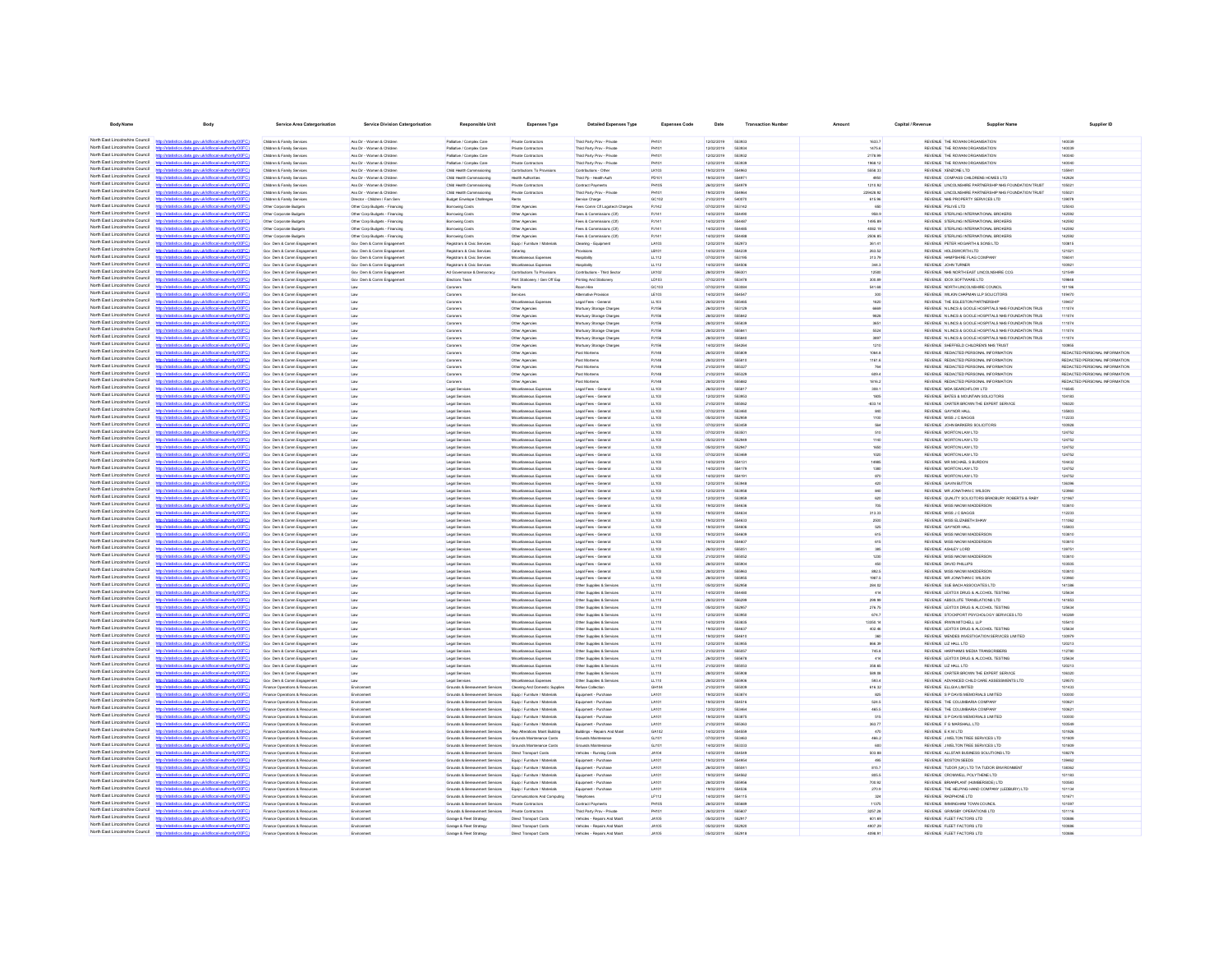| <b>Body Name</b>                                                   | <b>Body</b>                                                                                                              | Service Area Catergorisation                                          | <b>Service Division Catergorisation</b> | Responsible Unit                                      | <b>Expenses Type</b>                                             | <b>Detailed Expenses Type</b>                                  | <b>Expenses Code</b>         | Date                       | <b>Transaction Number</b> | Amount                          | Capital / Revenue | <b>Supplier Name</b>                                                                             |                  | Supplier ID |
|--------------------------------------------------------------------|--------------------------------------------------------------------------------------------------------------------------|-----------------------------------------------------------------------|-----------------------------------------|-------------------------------------------------------|------------------------------------------------------------------|----------------------------------------------------------------|------------------------------|----------------------------|---------------------------|---------------------------------|-------------------|--------------------------------------------------------------------------------------------------|------------------|-------------|
| North East Lincolnshire Council                                    | http://statistics.data.gov.uk/id/local-authority/00FC)                                                                   | Finance Onerations & Resources                                        | Environment                             | Garana & Float Straterw                               | Direct Transport Costs                                           | Vehirles - Renairs And Maint                                   | 20141-                       | entricional                | 662919                    | 378.17                          |                   | REVENUE ELEET FACTORS LTD                                                                        | 100886           |             |
| North East Lincolnshire Council                                    | www.ide.ide.incomi.com/investment20                                                                                      | Finance Operations & Resource                                         | Environment                             | Garage & Fleet Strategy                               | Direct Transport Cost                                            | Vehicles - Repairs And Maint                                   | <b>JA105</b>                 | 05/02/2019                 | 652906                    | 600.47                          |                   | REVENUE B A BUSH & SON LTD                                                                       | 101828           |             |
| North East Lincolnshire Council                                    | http://statistics.data.gov.uk/id/local-authority/00FC1                                                                   | Finance Operations & Resources                                        | Environment                             | Garage & Fleet Strategy                               | Direct Transport Costs                                           | Vehicles - Repairs And Maint                                   | <b>JA105</b>                 | enorgana                   | 662911                    | 538.22                          |                   | REVEN E BARISHASON TO                                                                            | 101828           |             |
| North East Lincolnshire Council                                    | will elimination whether your side influence and how in (DOCC)                                                           | Finance Operations & Resources                                        | Environmen                              | Garage & Fleet Strategy                               | Direct Transport Cost                                            | Vehicles - Repairs And Main                                    | <b>JA105</b>                 | 05/02/2019                 | 662912                    | 692.5                           |                   | REVENUE B A BUSH & SON LTD                                                                       | 101828           |             |
| North East Lincolnshire Council<br>North East Lincolnshire Council | .<br>2000 utilised turnidad behavior and a site<br>atistics data ony rickld/ocal.authority/00FC                          | Finance Operations & Resources                                        | Environment                             | Garage & Fleet Strategy                               | Direct Transport Cost                                            | Vehicles - Repairs And Main                                    | <b>JA105</b>                 | 05/02/2019                 | 552913                    | 430                             |                   | REVENUE BABUSH & SON LTD                                                                         | 101828           |             |
| North East Lincolnshire Council                                    | http://ataliating.clats.com/uk/id/onal.authority/00EC                                                                    | Finance Operations & Resources<br>Finance Operations & Resources      | Environment                             | Garage & Fleet Strategy<br>Garage & Fleet Strategy    | Direct Transport Cost<br>Direct Transport Cost                   | Vehicles - Repairs And Main<br>Vehicles - Repairs And Main     | <b>JA105</b><br><b>JA105</b> | 05/02/2019<br>05/02/2019   | 552915<br>552914          | 252.44<br>504.88                |                   | REVENUE B A BUSH & SON LTD<br>REVENUE B A BUSH & SON LTD                                         | 101828<br>101828 |             |
| North East Lincolnshire Council                                    | http://statistics.data.gov.uk/id/local-authority/00FC                                                                    | Finance Operations & Resources                                        | Environmen                              | Garage & Fleet Strategy                               | Direct Transport Cost                                            | Vehicles - Repairs And Main                                    | <b>JA105</b>                 | 14/02/2019                 | 55422                     | 3784.01                         |                   | REVENUE FLEET FACTORS LTD                                                                        | 100886           |             |
| North East Lincolnshire Council                                    | fistins data one rickfdocal authoritempor.                                                                               | -<br>Finance Operations & Resources                                   | Environment                             | Garage & Fleet Strategy                               | Direct Transport Cost                                            | Vehicles - Repairs And Main                                    | <b>JA105</b>                 | 14/02/2019                 | 55422                     | 7610.95                         |                   | REVENUE FLEET FACTORS LTD                                                                        | 100886           |             |
| North East Lincolnshire Council<br>North Fast Lincolnshire Council | p//statistics.data.gov.uk/id/local-authority/00F<br>tics data ony uklidiocal authority/00FC                              | Inance Operations & Resources<br>Finance Operations & Resources       | Environment                             | Garage & Fleet Strategy<br>Garage & Fleet Strategy    | Direct Transport Cost<br>Direct Transport Cost                   | Vehicles - Repairs And Main<br>Vehicles - Repairs And Main     | <b>JA105</b><br><b>JA105</b> | 28/02/2019<br>26/02/2019   | 555772                    | 4283.85                         |                   | REVENUE B A BUSH & SON LTD<br>REVENUE FLEET FACTORS LTD                                          | 101828<br>100886 |             |
| North East Lincolnshire Council                                    | http://statistics.data.gov.uk/id/local-authority/00FC                                                                    | -<br>Finance Operations & Resources                                   | Environment<br>Environment              | Garage & Fleet Strategy                               | Direct Transport Cost                                            | Vehicles - Repairs And Main                                    | <b>JA105</b>                 | 28/02/2019                 | 555770                    | 4192.52                         |                   | REVENUE FLEET FACTORS LTD                                                                        | 100886           |             |
| North Fast Lincolnshire Council                                    |                                                                                                                          | Finance Operations & Resources                                        | Environment                             | Garage & Fleet Strategy                               | Direct Transport Cost                                            | Vehicles - Repairs And Maint                                   | <b>JA105</b>                 | 28/02/2019                 | 555773                    | 1060.43                         |                   | REVENUE FLEET FACTORS LTD                                                                        | 100886           |             |
| North Fast Lincolnshire Council<br>North Fast Lincolnshire Council | cs.data.gov.uk/id/local-authority/00FC                                                                                   | Finance Operations & Resources                                        | Environment                             | Garage & Fleet Strategy                               | Direct Transport Costs                                           | Vehicles - Repairs And Maint                                   | <b>JA105</b>                 | 28/02/2019                 | 666731                    | 796                             |                   | REVENUE E BACON & CO LTD                                                                         | 104090           |             |
| North Fast Lincolnshire Council                                    | http://statistics.data.gov.ukfd/local-authority/00FC)                                                                    | Finance Operations & Resources                                        | Environment                             | Garage & Fleet Strategy                               | Direct Transport Costs                                           | Vehicles - Repairs And Maint                                   | <b>JA105</b>                 | 28/02/2019                 | 555732<br>555734          | 474.52<br>450                   |                   | REVENUE MARSHALL BREWSON LTD<br>REVENUE HODSON & KAUSS                                           | 100628           |             |
| North East Lincolnshire Council                                    | istics data ony ricid/ocal authority/00FC                                                                                | Finance Operations & Resources<br>Finance Operations & Resources      | Environment<br><b>Environment</b>       | Garage & Fleet Strategy<br>Garage & Fleet Strategy    | Direct Transport Costs<br>Direct Transport Costs                 | Vehicles - Repairs And Maint<br>Vehicles - Repairs And Maint   | <b>JA105</b><br><b>JA105</b> | 28/02/2019<br>28/02/2019   | 555824                    | 2381.43                         |                   | REVENUE DENNS EAGLE LTD                                                                          | 100620<br>100627 |             |
| North East Lincolnshire Council                                    | istics.data.gov.uk/id/local-authority/00FC)                                                                              | Finance Operations & Resources                                        | Environment                             | Garage & Fleet Strategy                               | Direct Transport Costs                                           | Vehicles - Repairs And Maint                                   | <b>JA105</b>                 | 26/02/2019                 | 555788                    | 339.95                          |                   | REVENUE B A BUSH & SON LTD                                                                       | 101828           |             |
| North East Lincolnshire Council                                    | stics data ony rikld/ocal.authority/00FC                                                                                 | Finance Operations & Resources                                        | Environment                             | Garage & Fleet Strategy                               | Direct Transport Costs                                           | Vehicles - Repairs And Maint                                   | <b>JA105</b>                 | 28/02/2019                 | 555779                    | 262.5                           |                   | REVENUE B A BUSH & SON LTD                                                                       | 101828           |             |
| North East Lincolnshire Council<br>North East Lincolnshire Council | distics.data.gov.uk/id/local-authority/00FC1<br>the data one debidonal autoraliant 0000                                  | Finance Operations & Resources<br>Finance Onerations & Resources      | Environment<br>Fruitrement              | Garage & Fleet Strategy<br>Garage & Fleet Strategy    | Direct Transport Costs<br>Direct Transport Cost                  | Vehicles - Repairs And Maint<br>Vehirles - Renairs And Maint   | <b>JA105</b><br>44105        | 28/02/2019<br>pensystemes. | 555780<br><b>666781</b>   | 262.5<br>282.5                  |                   | REVENUE B A BUSH & SON LTD<br>REVENIE RABISHASONITO                                              | 101828<br>101828 |             |
| North East Lincolnshire Council                                    | http://statistics.data.gov.uk/id/local-authority/00FC1                                                                   | Finance Operations & Resources                                        | Environment                             | Garage & Fleet Strategy                               | Direct Transport Costs                                           | Vehicles - Repairs And Maint                                   | <b>JA105</b>                 | 28/02/2019                 | 555782                    | 262.5                           |                   | REVENUE B A BUSH & SON LTD                                                                       | 101828           |             |
| North East Lincolnshire Council                                    | Waterios data nov uklidiocal authority/00FC                                                                              | Finance Operations & Resources                                        | Environment                             | Garage & Fleet Strateg                                | Direct Transport Cost                                            | Vehicles - Repairs And Maint                                   | 14105                        | pensystemes.               | <b>SSS784</b>             | 430                             |                   | REVENUE B A BUSH & SON LTD                                                                       | 101828           |             |
| North East Lincolnshire Council                                    | http://statistics.data.gov.uk/id/local-authority/00FC1                                                                   | Finance Onerations & Resources                                        | Fruitrement                             | Garage & Fleet Strategy                               | Direct Transport Costs                                           | Vehirles - Renairs And Maint                                   | 44105                        | pensystemes.               | 666786                    | 860                             |                   | REVENIE RABISHASONITO                                                                            | 101828           |             |
| North East Lincolnshire Council<br>North East Lincolnshire Council | any defational authority/DOEC                                                                                            | Finance Operations & Resources                                        | Environmen                              | Garage & Fleet Strategy                               | Direct Transport Cost                                            | Vehicles - Repairs And Main                                    | <b>JA105</b>                 | 26/02/2019                 | 666776                    | 5980.28                         |                   | REVENUE FLEET FACTORS LTD                                                                        | 100886           |             |
| North East Lincolnshire Council                                    | http://statistics.data.gov.uk/id/local-authority/00FC1<br>http://atatistics.chta.com/ddidiocal.authority/00EC            | Finance Operations & Resources<br>Finance Operations & Resources      | Environment<br>Environmen               | Garage & Fleet Strateg<br>Garage & Fleet Strategy     | Direct Transport Cost<br>Direct Transport Cost                   | Vehicles - Repairs And Maint<br>Vehicles - Repairs And Main    | <b>JA105</b><br><b>JA105</b> | sensyster<br>28/02/2019    | 666777<br>555774          | 817.02<br>2559.1                |                   | REVENUE FLEET FACTORS LTD<br>REVENUE FLEET FACTORS LTD                                           | 100886<br>100886 |             |
| North East Lincolnshire Council                                    | http://statistics.data.gov.uk/id/local-authority/00FC                                                                    | Finance Operations & Resources                                        |                                         | Garage & Fleet Strategy                               | Direct Transport Cost                                            | Vehicles - Repairs And Main                                    | <b>JA105</b>                 | 26/02/2019                 | 555743                    | 250                             |                   | REVENLIE MOTORWAY WINDSCREENS LTD                                                                | 102660           |             |
| North East Lincolnshire Council                                    | <b>Vistatistics data ony rickldingalauthority/DDFC</b>                                                                   | Finance Operations & Resources                                        | Environment                             | Garage & Fleet Strategy                               | Direct Transport Cost                                            | Vehicles - Repairs And Main                                    | <b>JA105</b>                 | 28/02/2019                 |                           |                                 |                   | REVENUE MOTORWAY WINDSCREENS LTD                                                                 | 02660            |             |
| North East Lincolnshire Council                                    | CONTRACTOR AND INSTALLATION INTO                                                                                         | Finance Operations & Resources                                        |                                         | Garage & Fleet Strategy                               | Direct Transport Cost                                            | Vehicles - Repairs And Main                                    | <b>JA105</b>                 | 28/02/2019                 | 55575                     | 499.09                          |                   | REVENUE DENNIS EAGLE LTD                                                                         | 100627           |             |
| North East Lincolnshire Council<br>North East Lincolnshire Council | n://statistics.data.onv.uk/d/ocal.authority/00FC                                                                         | Finance Operations & Resources                                        | Environment                             | Garage & Fleet Strategy                               | Direct Transport Costs                                           | Vehicles - Repairs And Maint                                   | <b>JA105</b>                 | 28/02/2019                 | 55576                     | 2928.63                         |                   | REVENUE FLEET FACTORS LTD                                                                        | 100886           |             |
| North East Lincolnshire Council                                    | //statistics.data.gov.uk/id/local-authority/00FC                                                                         | Finance Operations & Resources<br>-<br>Finance Operations & Resources | Environment<br>Environment              | Garage & Fleet Strategy<br>Garage & Fleet Strategy    | Direct Transport Cost<br>Direct Transport Cost                   | Vehicles - Repairs And Main<br>Vehicles - Repairs And Main     | <b>JA105</b><br><b>JA105</b> | 28/02/2019<br>28/02/2019   | 55575<br>55575            | 6658.50<br>1327.48              |                   | REVENUE FLEET FACTORS LTD<br>REVENUE FLEET FACTORS LTD                                           | 100886<br>100886 |             |
| North Fast Lincolnshire Council                                    | ny uklidihoalauthorityi00F                                                                                               | Finance Operations & Resources                                        | Environment                             | Garage & Fleet Strategy                               | Direct Transport Costs                                           | Vehicles - Repairs And Main                                    | <b>JA105</b>                 | 28/02/2019                 | 555996                    | 3096.1                          |                   | REVENUE IMPERIAL COMMERCIALS LTD                                                                 | 109279           |             |
| North Fast Lincolnshire Council                                    | http://statistics.data.gov.uk/id/local-authority/00FC)                                                                   | Finance Operations & Resources                                        | Environment                             | Garage & Fleet Strategy                               | Equip / Furniture / Materials                                    | Equipment - Maintenance                                        | LA104                        | 28/02/2019                 | 66674                     | 300.81                          |                   | REVENUE ENERGAS LIMITED                                                                          | 129000           |             |
| North East Lincolnshire Council                                    |                                                                                                                          | Finance Operations & Resources                                        | Environment                             | Garage & Fleet Strategy                               | Clothes Uniforms And Laundry                                     | Laundry                                                        | LC103                        | 12/02/2019                 | 552980                    | 293.48                          |                   | REVENUE JOHNSONS APPARELMASTER                                                                   | 100810           |             |
| North East Lincolnshire Council<br>North Fast Lincolnshire Council | stics.data.gov.uk/id/local-authority/00FC                                                                                | Finance Operations & Resources                                        | Environment                             | <b>Street Cleansing</b>                               | Equip / Furniture / Materials                                    | Equipment - Purchase                                           | LA101                        | 26/02/2019                 | 555643                    | 710                             |                   | REVENUE INITIAL MEDICAL SERVICES LTD                                                             | 102141           |             |
| North East Lincolnshire Council                                    | http://statistics.data.gov.uk/id/local-authority/00FC)                                                                   | Finance Operations & Resources<br>Finance Operations & Resources      | <b>Environment</b><br>Environment       | Street Cleansing<br><b>Street Cleansing</b>           | Clothes Uniforms And Laundry<br>Private Contractors              | Protective Clothing<br>Contract Payments                       | LC101<br><b>PH105</b>        | 26/02/2019<br>28/02/2019   | 665805<br>555689          | 432.41<br>6375                  |                   | <b>REVENUE SMI</b><br>REVENUE IMMINGHAM TOWN COUNCIL                                             | 134794<br>101597 |             |
| North East Lincolnshire Council                                    | distins data ony uklidiocal authority(00FC)                                                                              | Finance Operations & Resources                                        | <b>Environment</b>                      | Street Cleansing                                      | Private Contractors                                              | Third Party Prov - Private                                     | PH101                        | 12/02/2019                 | 548758                    | 866.63                          |                   | REVENUE HEALTHCARE ENVIRONMENTAL SERVICES LTD                                                    | 137118           |             |
| North East Lincolnshire Council                                    | istics.data.gov.uk/id/local-authority/00FC1<br>http://e                                                                  | Finance Operations & Resources                                        | Environment                             | Street Cleansing                                      | Private Contractors                                              | Third Party Prov - Private                                     | PH101                        | 07/02/2019                 | 553452                    | 385                             |                   | REVENUE ENGIE SERVICES LTD                                                                       | 133267           |             |
| North East Lincolnshire Council                                    | istics data ony ricid/ocal authority/00FC                                                                                | Finance Operations & Resources                                        | Environment                             | Street Cleansing                                      | Private Contractors                                              | Third Party Prov - Private                                     | PH101                        | 26/02/2019                 | 555615                    | 280                             |                   | REVENUE ENGIE SERVICES LTD                                                                       | 133267           |             |
| North East Lincolnshire Council<br>North East Lincolnshire Council | istics.data.gov.uk/id/local-authority/00FC1<br>intime when your relationships throughout CO                              | Finance Operations & Resources                                        | Environment                             | Street Cleansing<br>Waste Services                    | Private Contractors                                              | Third Party Prov - Private                                     | PH101                        | 14/02/2019<br>encronar     | 554554                    | 713.92                          |                   | REVENUE PRINCIPAL HYGIENE LTD                                                                    | 142254<br>102378 |             |
| North East Lincolnshire Council                                    | http://statistics.data.oov.uk/id/ocal.authority/00FCI                                                                    | Finance Operations & Resources<br>Finance Onerations & Resources      | Environment<br>Fruitrement              | Waste Renáres                                         | Equip / Furniture / Material<br>Frein / Furniture / Materials    | Equipment - Purchase<br>Freinmert - Perchase                   | 1.4101<br>1.4101             | encrones                   | 552360<br>666802          | 271.2<br>888                    |                   | REVENUE WESTBURY INDUSTRIAL SUPPLIES LTD<br><b>REVENLIE</b> SMI                                  | 134704           |             |
| North East Lincolnshire Council                                    | Waterios data ony ricklingal authority/00FC                                                                              | Finance Operations & Resources                                        | Environment                             | Waste Service                                         | Clothes Uniforms And Laundry                                     | Protective Clothing                                            | LC101                        | 28/02/2019                 | 666707                    | 599.36                          |                   | <b>REVENUE</b> SMI                                                                               | 134794           |             |
| North East Lincolnshire Council                                    | http://statistics.data.gov.uk/id/local-authority/00FC1                                                                   | Finance Operations & Resources                                        | Environment                             | Waste Renéres                                         | Clothes Uniforms And Laundry                                     | Protective Circhien                                            | LC101                        | <b>28022019</b>            | 666700                    | 352                             |                   | <b>REVENUE</b> SMI                                                                               | 134704           |             |
| North East Lincolnshire Council                                    | <b>CONTRACTOR</b> AND CONTRACTOR                                                                                         | Finance Operations & Resources                                        | Environmen                              | Waste Services                                        | inications And Computing                                         |                                                                | LF11                         | 28/02/2019                 | 666723                    | 7809.63                         |                   | REVENUE PRODUCT DEVELOPMENT CORPORATION UK LTD                                                   | 139716           |             |
| North East Lincolnshire Council<br>North East Lincolnshire Council | http://statistics.data.gov.uk/id/local-authority/00FC<br>http://etatietics.clats.com/ddidiocal.authority/DDEC            | Finance Operations & Resources                                        | Environmen                              | Waste Service                                         | Private Contractor                                               | Third Party Prov - Private                                     | PH10                         | 14/02/2019                 | 552859                    |                                 |                   | REVENUE SIGN OF THE TIMES                                                                        | 100575           |             |
| North East Lincolnshire Council                                    | datistics.data.gov.uk/id/local-authority/00FC                                                                            | Finance Operations & Resources<br>-<br>Finance Operations & Resources | Environment                             | Waste Services<br>Waste Disposal And Strategy         | Private Contractors<br>Private Contractor:                       | Third Party Prov - Private<br>Contract Payments                | PH10<br>PH10                 | 28/02/2019<br>19/02/2019   | 55499                     | REDACTED COMMERCIALLY SENSITIVE |                   | REVENUE CPD CONSULTANCY GROUP LTD<br>REVENUE NEWLINCS DEVELOPMENT LTD                            | 140151<br>101125 |             |
| North East Lincolnshire Council                                    |                                                                                                                          | Finance Operations & Resources                                        | Environment                             | Waste Disposal And Strategy                           | Private Contractors                                              | Contract Payments Landfil T                                    | PH106                        | 19/02/2019                 | 554990                    | REDACTED COMMERCIALLY SENSITIVE |                   | REVENUE NEWLINCS DEVELOPMENT LTD                                                                 | 101125           |             |
| North East Lincolnshire Council                                    | tistics.data.gov.uk/id/local-authority/00FC                                                                              | Finance Operations & Resources                                        |                                         | Waste Disposal And Strategy                           | Private Contractors                                              | Third Party Prov - Private                                     | PH10                         | 26/02/2019                 | 55560                     | 2875                            |                   | REVENUE GRIMSBY OPERATIONS LTD                                                                   | 101116           |             |
| North East Lincolnshire Council<br>North Fast Lincolnshire Council | m delettroni authoris (ODC)                                                                                              | Finance Operations & Resources                                        | Environment                             | Regulatory Services                                   | Contributions To Provision                                       | Contributions - Other                                          | <b>LK103</b><br><b>PH101</b> | 28/02/2019<br>19/02/2019   | 556290<br>554653          | 756<br>258.75                   |                   | REVENUE EAST COAST SECURITY LTD<br>REVENUE JAMES STREET VETERINARY CENTR                         | 136480<br>121174 |             |
| North East Lincolnshire Council                                    |                                                                                                                          | Finance Operations & Resources<br>Finance Operations & Resources      | Environment<br>Environment              | Regulatory Service<br>Regulatory Services             | Private Contractors<br>Private Contractors                       | Third Party Prov - Private<br>Third Party Prov - Private       | <b>PH101</b>                 | 19/02/2019                 | 554601                    | 302.75                          |                   | REVENUE JAMES STREET VETERINARY CENTRE                                                           | 121174           |             |
| North Fast Lincolnshire Council                                    | calauthoritymne                                                                                                          | Finance Operations & Resources                                        | Environment                             | Regulatory Service                                    | Private Contractors                                              | Third Party Prov - Private                                     | <b>PH101</b>                 | 19/02/2019                 | 554654                    | 302.75                          |                   | REVENUE JAMES STREET VETERINARY CENTRE                                                           | 121174           |             |
| North Fast Lincolnshire Council                                    | http://statistics.data.gov.uk/id/local-authority/00FC1                                                                   | Finance Operations & Resources                                        | Environment                             | Regulatory Service                                    | Miscellaneous Expenses                                           | Environmental/Health Analysis                                  | LL120                        | 28/02/2019                 | 556293                    | 476.15                          |                   | REVENUE ALS ENVIRONMENTAL LIMITED                                                                | 139898           |             |
| North East Lincolnshire Council<br>North East Lincolnshire Council | cal-authority/00FC                                                                                                       | Finance Operations & Resources                                        | Environment                             | Regulatory Service                                    | Private Contractors                                              | Third Party Prov - Private                                     | PH101                        | 05/02/2019                 | 652563                    | 750                             |                   | REVENUE BUREAU VERITAS UK LTD                                                                    | 102143           |             |
| North East Lincolnshire Council                                    | stics.data.gov.uk/id/local-authority/00FC1<br>alauthority                                                                | Finance Operations & Resources<br>Finance Operations & Resources      | Environment<br>Environment              | Regulatory Services<br>Regulatory Services            | Equip / Furniture / Materials<br>Miscellaneous Expenses          | Equipment - Purchase<br>Legal Fees - Courts Costs              | LA101<br>LL104               | 19/02/2019<br>14/02/2019   | 553860<br>654550          | 1120<br>600                     |                   | REVENUE J MCCANN & CO LTD<br>REVENUE ZEN TH CHAMBERS                                             | 100841<br>126266 |             |
| North East Lincolnshire Council                                    | http://statistics.data.gov.uk/id/local-authority/00FC1                                                                   | Finance Operations & Resources                                        | Environment                             | Regulatory Services                                   | Private Contractors                                              | Third Party Prov - Private                                     | PH101                        | 28/02/2019                 | 556835                    | 250                             |                   | REVENUE NEIL FINCH GARDEN SERVICES                                                               | 137328           |             |
| North East Lincolnshire Council                                    | http://statistics.data.oov.uk/d/ocal.authority/00EC                                                                      | Finance Operations & Resources                                        | Environment                             | Regulatory Service                                    | Private Contractors                                              | Third Party Prov - Private                                     | PH101                        | 07/02/2019                 | 553608                    | 3662.04                         |                   | REVENUE SANGREAT KENNELS                                                                         | 103270           |             |
| North East Lincolnshire Council<br>North East Lincolnshire Council | distics.data.gov.uk/id/local-authority/00FC1                                                                             | Finance Operations & Resources                                        | Environment                             | Regulatory Services                                   | Private Contractors                                              | Third Party Prov - Private                                     | PH101                        | 21/02/2019                 | 555022                    | 580                             |                   | REVENUE WOOLLISS RECOVERY                                                                        | 101170           |             |
| North East Lincolnshire Council                                    | distins data one uklid/ocal authorite/00FC<br>http://statistics.data.gov.uk/id/local-authority/00FC1                     | Finance Onerations & Resources<br>Finance Operations & Resources      | Fruitrement<br>Environment              | Regulatory Service<br>Regulatory Services             | Private Contractor<br>Other Agencies                             | Third Party Prov., Private<br>Statutory Burials                | PHILIP<br>PJ147              | 21/02/2019<br>21/02/2019   | 555058<br>555029          | 1850.06<br>1163.5               |                   | REVEN E EMPOWER FMPLOYARILITY MENTORING PROGRAMME<br>REVENUE LINCOLNSHIRE CO-OP FUNERAL SERVICES | 118831<br>130721 |             |
| North East Lincolnshire Council                                    | ation data over delighteral autority (ODE)                                                                               | Finance Operations & Resources                                        |                                         | Chief Finance Office                                  | Consultanc                                                       | Consultanc                                                     | <b>PL101</b>                 | 14/02/2019                 | <b>554823</b>             | 575                             |                   | REVENUE ANTHONY WINN BUSINESS CONSULTANCY LTD                                                    | 134636           |             |
| North East Lincolnshire Council                                    | http://statistics.data.gov.uk/id/local-authority/00FC1                                                                   | Finance Operations & Resources                                        | Resources                               | Chief Finance Office                                  | Consultancy                                                      | Consultanc                                                     | PL101                        | encronse                   | 554050                    | 1398.1                          |                   | REVEN E SARAH BRATTAN                                                                            | 134910           |             |
| North East Lincolnshire Council                                    | http://statistics.data.oov.uk/id/ocal.authority/00FCI                                                                    | Finance Operations & Resources                                        |                                         | Chief Finance Office                                  | Consultanc                                                       | Consultancy                                                    | PL101                        | 12/02/2019                 | <b>SS404</b>              | 1118.64                         |                   | REVENUE ANTHONY WINN BUSINESS CONSULTANCY LTD                                                    | 134636           |             |
| North East Lincolnshire Council<br>North East Lincolnshire Council | http://statistics.data.gov.uk/id/local-authority/00FC<br>stigting data over skiddenska disoritet (DOCC)                  | Finance Operations & Resources                                        | Resources                               | Chief Finance Office                                  | Consultancy                                                      | Consultanc                                                     | <b>PL101</b>                 | 12/02/2019                 | 55404                     | 1618.17                         |                   | REVENUE IAN GIRDLEY                                                                              | 137191           |             |
| North East Lincolnshire Council                                    | tistics data ony ukld/ocal-authority/00FC                                                                                | Finance Operations & Resources<br>nance Operations & Resources        |                                         | Chief Finance Office<br>Chief Finance Offic           | Consultancy<br>Consultancy                                       | Consultancy<br>Consultance                                     | PL10<br>PL10                 | 12/02/2019<br>19/02/2019   | 55404<br>SS4AN            | 643.14<br>2500                  |                   | REVENUE HEIDI DODSON<br>REVENUE WNC LTD                                                          | 134908<br>138884 |             |
| North East Lincolnshire Council                                    | distribution state concretible coloration the distribution                                                               | Inance Operations & Resources                                         | Resources                               | Chief Exec & Support                                  | Miscellaneous Expenses                                           | Hospitality                                                    | LL112                        | 14/02/2019                 | 55292                     | 329.8                           |                   | REVENUE BEWLEYS TEA & COFFEE UK LTD                                                              | 119430           |             |
| North East Lincolnshire Council                                    | http://statistics.data.gov.uk/id/local-authority/00FC                                                                    | -<br>Finance Operations & Resources                                   | Resources                               | Chief Exec & Suppo                                    | Contributions To Provision                                       | Contributions - Commun                                         | LK10                         | 19/02/2019                 |                           | 900                             |                   | REVENUE GY/CLEE & DIST CITIZEN                                                                   | 101013           |             |
| North East Lincolnshire Council                                    |                                                                                                                          | Finance Operations & Resources                                        | Resources                               | Chief Exec & Support                                  | Consultancy                                                      | Consultancy                                                    | PL101                        | 07/02/2019                 | 553168                    | 38000                           |                   | REVENUE IMPOWER CONSULTING LIMITED                                                               | 133446           |             |
| North East Lincolnshire Council<br>North East Lincolnshire Council | stics.data.gov.uk/id/local-authority/00FC                                                                                | Finance Operations & Resources                                        | Resources                               | Facilities Managemen                                  | Rep Alterations Maint Building                                   | Buildings - Repairs And Maint                                  | GA102                        | 07/02/2019                 | 55336                     | 270                             |                   | REVENUE ENGIE SERVICES LTD                                                                       | 133267           |             |
| North Fast Lincolnshire Council                                    | tics.data.gov.uk/id/local-authority/00FC1                                                                                | Finance Operations & Resources<br>Finance Operations & Resources      | Resources<br>Resources                  | Facilities Management<br>Facilities Management        | Rep Alterations Maint Building<br>Rep Alterations Maint Building | Buildings - Repairs And Maint<br>Buildings - Repairs And Maint | GA102<br>GA102               | 07/02/2019<br>07/02/2019   | 553364<br>553364          | 483.1<br>350                    |                   | REVENUE ENGIE SERVICES LTD<br>REVENUE ENGIE SERVICES LTD                                         | 133267<br>133267 |             |
| North Fast Lincolnshire Council                                    |                                                                                                                          | Finance Operations & Resources                                        | Resources                               | Facilities Management                                 | Rep Alterations Maint Building                                   | Buildings - Repairs And Maint                                  | GA102                        | 07/02/2019                 | 663364                    | 260                             |                   | REVENUE ENGIE SERVICES LTD                                                                       | 133267           |             |
| North Fast Lincolnshire Council                                    |                                                                                                                          | Finance Operations & Resources                                        | Resources                               | Facilities Management                                 | Cleaning And Domestic Supplies                                   | Cleaning - Services                                            | GH102                        | 26/02/2019                 | 555816                    | 656.31                          |                   | REVENUE FUTURE CLEANING SERVICES LTD                                                             | 102557           |             |
| North Fast Lincolnshire Council                                    | distics.data.gov.uk/id/local-authority/00FC                                                                              | Finance Operations & Resources                                        | Resources                               | <b>Facilities Management</b>                          | Cleaning And Domestic Supplies                                   | Cleaning - Services                                            | GH102                        | 26/02/2019                 | 555836                    | 1081                            |                   | REVENUE KINGDOM SERVICES GROUP LTD                                                               | 138536           |             |
| North East Lincolnshire Council<br>North East Lincolnshire Council | calauthority(00F<br>tics data ony uklid                                                                                  | Finance Operations & Resources                                        | Resources                               | Facilities Management                                 | Cleaning And Domestic Supplies                                   | Cleaning - Services                                            | GH102                        | 26/02/2019                 | <b>GGGR34</b><br>554155   | 987                             |                   | REVENUE KINGDOM SERVICES GROUP LTD                                                               | 138536           |             |
| North East Lincolnshire Council                                    | istics.data.gov.uk/id/local-authority/00FC)<br>tics data ony uklid/ocal.authority/00                                     | Finance Operations & Resources<br>Finance Operations & Resources      | Resources<br>Resources                  | Facilities Management<br><b>Facilities Management</b> | Cleaning And Domestic Supplies<br>Cleaning And Domestic Supplies | Cleaning - Services<br>Cleaning - Services                     | GH102<br>GH102               | 12/02/2019<br>12/02/2019   | 554152                    | 273.3<br>656.31                 |                   | REVENUE A NCOLL & SON LTD<br>REVENUE FUTURE CLEANING SERVICES LTD                                | 100694<br>102557 |             |
| North East Lincolnshire Council                                    | http://statistics.data.gov.uk/id/local-authority/00FC1                                                                   | Finance Operations & Resources                                        | Resources                               | <b>Facilities Management</b>                          | Cleaning And Domestic Supplies                                   | Cleaning - Services                                            | GH102                        | 12/02/2019                 | 554156                    | 628.65                          |                   | REVENUE FUTURE CLEANING SERVICES LTD                                                             | 102557           |             |
| North East Lincolnshire Council                                    | http://statistics.data.gov.uk/id/local-authority/00FC                                                                    | Finance Operations & Resources                                        | Resources                               | Facilities Management                                 | Rep Alterations Maint Building                                   | Buildings - Repairs And Maint                                  | GA102                        | 07/02/2019                 | 553359                    | 350                             |                   | REVENUE ENGIE SERVICES LTD                                                                       | 133267           |             |
| North East Lincolnshire Council<br>North East Lincolnshire Council | http://statistics.data.gov.uk/id/local-authority/00FC1                                                                   | Finance Operations & Resources                                        | Resources                               | <b>Facilities Management</b>                          | Rep Alterations Maint Building                                   | Buildings - Repairs And Maint                                  | GA102                        | 07/02/2019                 | 553359                    | 260                             |                   | REVENUE ENGIE SERVICES LTD                                                                       | 133267           |             |
| North East Lincolnshire Council                                    | distribution state and delighteral authority (OCC)<br>atistics data one rickfdocal authoritement?<br><b>Batter State</b> | Finance Operations & Resources<br>Finance Onerations & Resources      | Reserves<br>Reserves                    | Facilities Managemen<br>Facilities Management         | Rep Alterations Maint Building<br>Energy Costs                   | Buildings - Repairs And Maint                                  | GA102<br>CR101               | encrease<br>encronse       | 663361<br><b>654167</b>   | 260<br>207.30                   |                   | REVEN E ENGIE SERVICES I TO<br>REVENLE, MACALLAY PRIMARY ACADEMY                                 | 133267<br>112680 |             |
| North East Lincolnshire Council                                    | ukidasal subsciound                                                                                                      | Finance Operations & Resources                                        |                                         | Facilities Managemen                                  | Energy Costs                                                     |                                                                | GB101                        | 12/02/2019                 | 55412                     | 306.23                          |                   | REVENUE MACAULAY PRIMARY ACADEMY                                                                 | 112680           |             |
| North East Lincolnshire Council                                    | http://statistics.data.gov.uk/id/local-authority/00FC1                                                                   | Finance Operations & Resources                                        | Resources                               | Facilities Managemen                                  | Rep Alterations Maint Building                                   | Buildings - Repairs And Main                                   | GA102                        | oznaransa                  | 653368                    | 350                             |                   | REVENUE ENGIE SERVICES LTD                                                                       | 133267           |             |
|                                                                    | North East Lincolnshire Council   New Setwhetics Anti-Any defictive at authority inner                                   | Finance Operations & Resources                                        |                                         | Facilities Manageme                                   | Rep Alterations Maint Building                                   | Buildings - Repairs And Main                                   | GA102                        | 07/02/2019                 | 55336                     | 520                             |                   | REVENUE ENGIE SERVICES LTD                                                                       | 133267           |             |
| North East Lincolnshire Council<br>North East Lincolnshire Council | http://statistics.data.gov.uk/id/local-authority/00FC                                                                    | Finance Operations & Resource                                         |                                         | Facilities Managemen                                  | Cleaning And Domestic Supplie                                    | Cleaning - Services                                            | GH102                        | 12/02/2019                 | 554157                    | 837.24                          |                   | REVENUE FOR UNDER FIVES LTD                                                                      | 100647           |             |
| North East Lincolnshire Council                                    | //statistics.data.gov.uk/id/ocal-authority/00FC<br>distics.data.gov.uk/id/local-authority/00FC                           | Finance Operations & Resources<br>Finance Operations & Resources      |                                         | Facilities Managemen<br>Facilities Managemen          | Rep Alterations Maint Building<br>Rep Alterations Maint Building | Buildings - Repairs And Maint<br>Buildings - Repairs And Main  | GA102<br>GA102               | 07/02/2019<br>07/02/2019   | 55335                     |                                 |                   | REVENUE ENGIE SERVICES LTD<br>REVENUE ENGIE SERVICES LTD                                         | 133267<br>133267 |             |
| North East Lincolnshire Council                                    |                                                                                                                          | nna & Rea                                                             |                                         | Farilities Ma                                         | Ren Alterations Maint Rubling                                    | Ruildinns - Ronairs And Maint                                  | GA102                        | 07/02/2019                 |                           |                                 |                   | REVEN E ENGIE SERVICES I TO                                                                      | 133267           |             |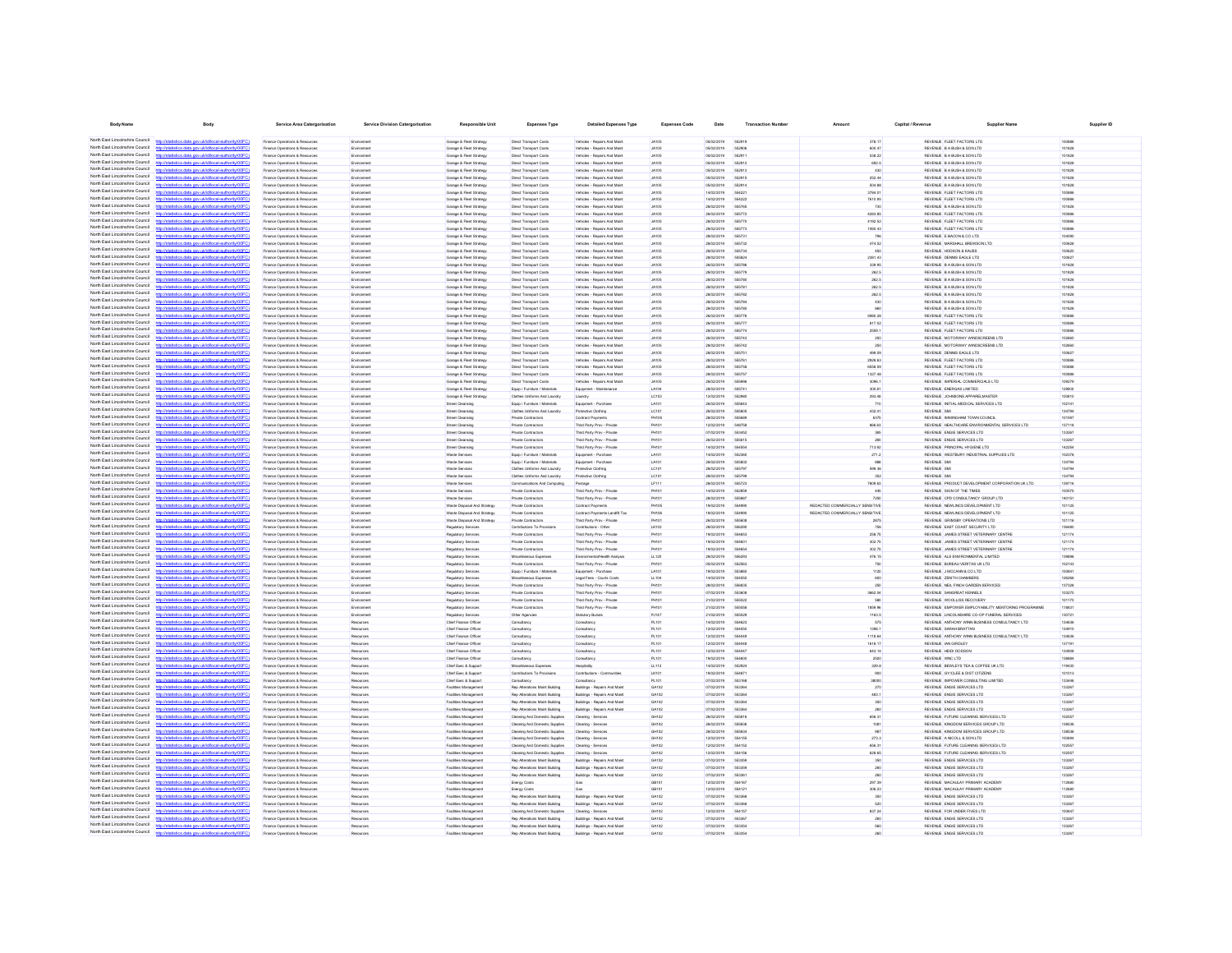| <b>Body Name</b>                                                   | Body                                                                                                             | Service Area Catergorisation                                          | <b>Service Division Catergorisation</b>  | <b>Responsible Unit</b>                                      | Expenses Type                                                    | <b>Detailed Expenses Type</b>                                  | <b>Expenses Code</b> | Date                        | <b>Transaction Number</b> | Amount             | Capital / Revenue | <b>Supplier Name</b>                                                                           | Supplier ID            |
|--------------------------------------------------------------------|------------------------------------------------------------------------------------------------------------------|-----------------------------------------------------------------------|------------------------------------------|--------------------------------------------------------------|------------------------------------------------------------------|----------------------------------------------------------------|----------------------|-----------------------------|---------------------------|--------------------|-------------------|------------------------------------------------------------------------------------------------|------------------------|
| North East Lincolnshire Council                                    |                                                                                                                  |                                                                       |                                          |                                                              |                                                                  |                                                                |                      |                             |                           |                    |                   |                                                                                                |                        |
| North East Lincolnshire Council                                    | http://statistics.data.gov.uk/id/local-authority/00FC)<br>http://statistics.data.gov.uk/id/local-authority/00FC1 | Finance Operations & Resources<br>Finance Operations & Resources      | Reserves<br>Resources                    | <b>Facilities Management</b><br><b>Facilities Management</b> | Rep Alterations Maint Building<br>Rep Alterations Maint Building | Buildings - Repairs And Maint<br>Buildings - Repairs And Maint | GA102<br>GA102       | 28/02/2019<br>07/02/2019    | 556404<br>663363          | 437.09             |                   | REVENUE ENGIE SERVICES LTD<br>REVENUE ENGIE SERVICES LTD                                       | 133267<br>133267       |
| North East Lincolnshire Council                                    | http://statistics.data.gov.uk/id/local-authority/00FC1                                                           | Finance Operations & Resources                                        | Resources                                | <b>Facilities Management</b>                                 | Cleaning And Domestic Supplies                                   | Cleaning - Services                                            | GH102                | 26/02/2019                  | 555837                    | 1014.75            |                   | REVENUE KINGDOM SERVICES GROUP LTD                                                             | 138536                 |
| North East Lincolnshire Council                                    | distins data one uklid/ocal authorite/00FC                                                                       | Finance Onerations & Resources                                        | Reserves                                 | Facilities Management                                        | Cleaning And Domestic Supplies                                   | Cleaning - Services                                            | CHINO                | encrone                     | <b>GGGRSG</b>             | 1014.75            |                   | REVENLE KINGDOM SERVICES GROUP LTD.                                                            | 138536                 |
| North East Lincolnshire Council<br>North East Lincolnshire Council | cs.data.gov.uk/id/local-authority/00FC<br>OZietatistica data oso ukidistoral authoritumDC                        | Finance Operations & Resources<br>Finance Operations & Resources      | Resources                                | Facilities Management<br>Facilities Managemen                | Rep Alterations Maint Building                                   | Security Alarms And Coty                                       | GA101<br>CR102       | 05/02/2019<br>enorgana      | 552618<br><b>652618</b>   | 501.84             |                   | REVENUE THRUNSCOE PRIMARY AND NURSERY ACADEMY<br>REVENUE THRUNSCOE PRIMARY AND NURSERY ACADEMY | 118749                 |
| North East Lincolnshire Council                                    | http://statistics.data.onv.uk/d/ocal.authority/00EC                                                              | Finance Operations & Resources                                        | Resources                                | Facilities Management                                        | <b>Energy Costs</b><br><b>Energy Costs</b>                       | Electricity<br>Flertrinity                                     | CR102                | pensystemes.                | 665700                    | 291.06<br>253.58   |                   | REVENUE. THRUNSCOF PRIMARY AND NURSERY ACADEMY                                                 | 118749<br>118749       |
| North East Lincolnshire Council                                    | http://statistics.data.oov.uk/id/ocal.authority/00FCI                                                            | Finance Onerations & Resources                                        | Reserves                                 | Facilities Management                                        | Energy Costs                                                     | Gas                                                            | CR101                | enorgania                   | <b>652618</b>             | 757.23             |                   | REVENUE. THRUNSCOF PRIMARY AND NURSERY ACADEMY                                                 | 118749                 |
| North East Lincolnshire Council<br>North East Lincolnshire Council | fistins data one rickfdocal authoritempor.<br>http://statistics.data.onv.uk/d/ocal.authority/00EC                | Finance Operations & Resources                                        | Resources                                | Facilities Management                                        | Energy Costs                                                     | Gas                                                            | GB101                | <b>28022019</b><br>enorgana | 555700                    | 351.44             |                   | REVENUE THRUNSCOE PRIMARY AND NURSERY ACADEMY                                                  | 118749                 |
| North East Lincolnshire Council                                    | .<br>Statistické oblase na uklidánce kadanika (DOEC)                                                             | Finance Operations & Resources<br>-<br>Finance Operations & Resources |                                          | Facilities Managemen<br>Facilities Manageme                  | Cleaning And Domestic Supplies<br>Cleaning And Domestic Supplies | Cleaning - Services<br>Cleaning - Services                     | CHINO<br>GH102       | 28/02/2019                  | <b>652618</b><br>55570    | 1225.33<br>1190.34 |                   | REVENUE THRUNSCOE PRIMARY AND NURSERY ACADEMY<br>REVENUE THRUNSCOE PRIMARY AND NURSERY ACADEMY | 118749<br>118749       |
| North East Lincolnshire Council                                    | http://statistics.data.gov.uk/id/local-authority/00FC                                                            | Finance Operations & Resources                                        |                                          | Facilities Managemen                                         | Rep Alterations Maint Building                                   | Buildings - Repairs And Mail                                   | GA102                | 07/02/2019                  | 66335                     | 350                |                   | REVENUE ENGIE SERVICES LTD                                                                     | 133267                 |
| North East Lincolnshire Council                                    | http://statistics.data.onv.uk/d/ocal.authority/00EC                                                              | Inance Operations & Resources                                         |                                          | Facilities Managemen                                         | Rep Alterations Maint Building                                   | Buildings - Repairs And Main                                   | GA102                | 07/02/2019                  | 55335                     | 260                |                   | REVENUE ENGIE SERVICES LTD                                                                     | 133267                 |
| North East Lincolnshire Council<br>North Fast Lincolnshire Council | http://statistics.data.gov.uk/id/local-authority/00FC<br>ony rickfihrcal authority/DDF                           | Inance Operations & Resources<br>Finance Operations & Resources       |                                          | Facilities Manageme<br>Facilities Management                 | Energy Costs                                                     | Electricity                                                    | GB102<br>GB101       | 14/02/2019<br>12/02/2019    | 554166                    | 753.93<br>295.06   |                   | REVENUE WILLOWS PRIMARY ACADEM<br>REVENUE WILLOWS PRIMARY ACADEMY                              | 120478<br>120478       |
| North East Lincolnshire Council                                    | tics.data.gov.uk/id/local-authority/00FC                                                                         | Finance Operations & Resources                                        | Resources<br>Resources                   | Facilities Management                                        | Energy Costs<br>Cleaning And Domestic Supplies                   | Cleaning - Services                                            | GH102                | 12/02/2019                  | 554165                    | $-063.96$          |                   | REVENUE WILLOWS PRIMARY ACADEMY                                                                | 120478                 |
| North Fast Lincolnshire Council                                    |                                                                                                                  | Finance Operations & Resources                                        | Resources                                | Facilities Management                                        | Cleaning And Domestic Supplies                                   | Cleaning - Services                                            | GH102                | 12/02/2019                  | 554151                    | 856.14             |                   | REVENUE FUTURE CLEANING SERVICES LTD                                                           | 102557                 |
| North Fast Lincolnshire Council<br>North East Lincolnshire Council | http://statistics.data.gov.uk/id/local-authority/00FC1                                                           | Finance Operations & Resources                                        | Resources                                | Facilities Management                                        | Rep Alterations Maint Building                                   | Buildings - Repairs And Maint                                  | GA102                | 28/02/2019                  | 556398                    | 438.7              |                   | REVENUE ENGIE SERVICES LTD                                                                     | 133267                 |
| North East Lincolnshire Council                                    | cal-authority/00FC<br>cs.data.gov.ukld<br>istics.data.gov.uk/id/local-authority/00FC                             | Finance Operations & Resources<br>Finance Operations & Resources      | Resources<br>Resources                   | <b>Facilities Management</b><br><b>Facilities Management</b> | Rep Alterations Maint Building<br>Cleaning And Domestic Supplies | Buildings - Repairs And Maint<br>Cleaning - Services           | GA102<br>GH102       | 07/02/2019<br>12/02/2019    | 553360<br>554150          | 260<br>1066.01     |                   | REVENUE ENGIE SERVICES LTD<br>REVENUE FUTURE CLEANING SERVICES LTD                             | 133267<br>102557       |
| North Fast Lincolnshire Council                                    | ics data ony uklidiocal authority(00)                                                                            | Finance Operations & Resources                                        | Resources                                | <b>Facilities Management</b>                                 | Rep Alterations Maint Building                                   | Buildings - Repairs And Maint                                  | GA102                | 07/02/2019                  | 663352                    | 1441.32            |                   | REVENUE ENGIE SERVICES LTD                                                                     | 133267                 |
| North East Lincolnshire Council                                    | distics.data.gov.uk/id/local-authority/00FC1                                                                     | Finance Operations & Resources                                        | Resources                                | <b>Facilities Management</b>                                 | Rep Alterations Maint Building                                   | Buildings - Repairs And Maint                                  | GA102                | 07/02/2019                  | 663352                    | 260                |                   | REVENUE ENGIE SERVICES LTD                                                                     | 133267                 |
| North East Lincolnshire Council<br>North East Lincolnshire Council | tistics data ony rigidiocal authority(00FC)                                                                      | Finance Operations & Resources                                        | Resources                                | Facilities Management                                        | Rep Alterations Maint Building                                   | Security Alarms And Coty                                       | GA101                | 12/02/2019                  | 553961                    | 1955.25            |                   | REVENUE HAVELOCK ACADEMY                                                                       | 101968                 |
| North East Lincolnshire Council                                    | http://statistics.data.gov.uk/id/local-authority/00FC1<br>statistics data ony ricidiocal authority(00FC)         | Finance Operations & Resources<br>Finance Onerations & Resources      | Resources<br>Reserves                    | <b>Facilities Management</b><br>Facilities Management        | Energy Costs<br>Energy Costs                                     | Electricity<br>Cos                                             | GB102<br>CR101       | 12/02/2019<br>encronse      | 553961<br>653981          | 1541.83<br>670.15  |                   | REVENUE HAVELOCK ACADEMY<br>REVENUE HAVELOCK ACADEMY                                           | 101968<br>101968       |
| North East Lincolnshire Council                                    | stics.data.gov.uk/id/local-authority/00FC1                                                                       | Finance Operations & Resources                                        | Resources                                | Facilities Management                                        | Rates                                                            | Rates                                                          | GD101                | 12/02/2019                  | 553961                    | 753.81             |                   | REVENUE HAVELOCK ACADEMY                                                                       | 101968                 |
| North East Lincolnshire Council<br>North East Lincolnshire Council | undertaken and and service (OO                                                                                   | Finance Operations & Resources                                        |                                          | Facilities Managemen                                         | Rates                                                            | Rates                                                          | costs                | 12/02/2019                  | 66306                     | 467.36             |                   | REVENUE HAVELOCK ACADEMY                                                                       | 101968                 |
| North East Lincolnshire Council                                    | http://statistics.data.gov.uk/id/local-authority/00FC1<br>Interdetationics data consideribocal authority(0000)   | Finance Operations & Resources<br>Finance Operations & Resources      | Resources                                | Facilities Management<br>Facilities Managemen                | Water Services<br>Cleaning And Domestic Supplier                 | Water<br>Cleaning - Services                                   | GE101<br>GH102       | 12/02/2019<br>12/02/2019    | 653981<br>65414           | 254.92<br>405.58   |                   | REVENUE HAVELOCK ACADEMY<br>REVENUE FUTURE CLEANING SERVICES LTD                               | 101968<br>102557       |
| North East Lincolnshire Council                                    | The data and deliveral automation of                                                                             | Finance Operations & Resources                                        | Resources                                | Facilities Management                                        | Cleaning And Domestic Supplier                                   | Refuse Collection                                              | GH104                | 12/02/2019                  | 55308                     | 361.93             |                   | REVENUE HAVELOCK ACADEMY                                                                       | 101968                 |
| North East Lincolnshire Council                                    | <b>University of New York (DOCC)</b>                                                                             | Finance Operations & Resources                                        |                                          | Facilities Managemen                                         | Rep Alterations Maint Building                                   | Buildings - Repairs And Main                                   | GA102                | 19/02/2019                  |                           | 1292.2             |                   | REVENUE ENGIE SERVICES LTD                                                                     | 133267                 |
| North East Lincolnshire Council                                    | intime state computabilities allow the initial                                                                   | Finance Operations & Resources                                        |                                          | Facilities Manageme                                          | Rep Alterations Maint Building                                   | Buildings - Repairs And Main                                   | GA102                | 14/02/2019                  | 554519                    | 1145               |                   | REVENUE ETON-LINCS LIMITED                                                                     | 101510                 |
| North East Lincolnshire Council<br>North East Lincolnshire Council | http://statistics.data.onv.uk/d/hoal.authority/00FC<br>Waterios data nov uklidiocal authority/00FC               | Finance Operations & Resources<br>-<br>Finance Operations & Resources | Resources                                | Facilities Managemen<br>Facilities Managemen                 | Rep Alterations Maint Building<br>Rep Alterations Maint Building | Buildings - Repairs And Main<br>Buildings - Repairs And Main   | GA102<br>GA102       | 07/02/2019<br>07/02/2019    | 553175<br>55317           | 3476<br>935        |                   | REVENUE ENGIE SERVICES LTD<br>REVENUE ENGIE SERVICES LTD                                       | 133267<br>133267       |
| North East Lincolnshire Council                                    | http://statistics.data.gov.uk/id/local-authority/00FC                                                            | Inance Operations & Resources                                         | Resources                                | Facilities Managemen                                         | Rep Alterations Maint Building                                   | Buildings - Repairs And Main                                   | GA102                | 26/02/2019                  |                           | 2170               |                   | REVENUE ENGIE SERVICES LTD                                                                     | 133267                 |
| North Fast Lincolnshire Council                                    | stins data ony uklidihoral authority(00F)                                                                        | Finance Operations & Resources                                        | Resources                                | Facilities Management                                        | Rep Alterations Maint Building                                   | Buildings - Repairs And Main                                   | GA102                | 28/02/2019                  | 55586                     | 425                |                   | REVENUE ENGIE SERVICES LTD                                                                     | 133267                 |
| North East Lincolnshire Council<br>North Fast Lincolnshire Council | http://statistics.data.gov.uk/id/local-authority/00FC                                                            | Finance Operations & Resources                                        | Resources                                | Facilities Management                                        | Cleaning And Domestic Supplies                                   | Cleaning - Services                                            | GH102                | 12/02/2019                  | 55394                     | 1909.32            |                   | REVENUE CANNON HYGIENE LIMITED                                                                 | 139195                 |
| North Fast Lincolnshire Council                                    | stics.data.gov.uk/id/local-authority/00FC                                                                        | Finance Operations & Resources<br>Finance Operations & Resources      | Resources<br>Resources                   | Facilities Management<br>Facilities Management               | Water Services<br>Rents                                          | Water<br>Rent                                                  | GE101<br>GC101       | 28/02/2019<br>28/02/2019    | 555936<br>55584           | 312.32<br>7412.5   |                   | REVENUE ANGLIAN WATER<br>REVENUE CAPAX (C I ) LIMITED                                          | 100508<br>101112       |
| North Fast Lincolnshire Council                                    |                                                                                                                  | Finance Operations & Resources                                        | Resources                                | <b>Facilities Management</b>                                 | Energy Costs                                                     | <b>Heating Fuel</b>                                            | GB103                | 12/02/2019                  | 663053                    | 1084.06            |                   | REVENUE OIL NRG                                                                                | 138198                 |
| North East Lincolnshire Council                                    | http://statistics.data.gov.uk/id/local-authority/00FC)                                                           | Finance Operations & Resources                                        | Resources                                | Facilities Management                                        | Energy Costs                                                     | <b>Heating Fuel</b>                                            | GB103                | 12/02/2019                  | 553864                    | 806.4              |                   | REVENUE OIL NRG                                                                                | 138198                 |
| North East Lincolnshire Council<br>North East Lincolnshire Council | http://statistics.data.oov.uk/d/ocal.authority/00EC                                                              | Finance Operations & Resources                                        | Resources                                | <b>Facilities Management</b>                                 | Energy Costs                                                     | Heating Fuel                                                   | GB103                | 12/02/2019                  | <b>GRANGE</b>             | 1075.2             |                   | REVENUE OIL NRG                                                                                | 138198                 |
| North East Lincolnshire Council                                    | istics.data.gov.uk/id/local-authority/00FC1<br>tics data ony rickldocal authority/00FC                           | Finance Operations & Resources<br>Finance Operations & Resources      | Resources<br>Resources                   | <b>Facilities Management</b><br><b>Facilities Management</b> | Energy Costs<br>Energy Costs                                     | Heating Fuel<br>Heating Fuel                                   | GB103<br>GB103       | 28/02/2019<br>28/02/2019    | 557068<br>557069          | 555.9<br>1111.8    |                   | REVENUE OIL NRG<br>REVENLE OIL NRG                                                             | 138198<br>138198       |
| North East Lincolnshire Council                                    | http://statistics.data.gov.uk/id/local-authority/00FC1                                                           | Finance Operations & Resources                                        | Resources                                | <b>Facilities Management</b>                                 | Private Contractor:                                              | Contract Payments                                              | PH105                | 12/02/2019                  | 553966                    | 1764.58            |                   | REVENUE DANFO (UK) LIMITED                                                                     | 142148                 |
| North East Lincolnshire Council                                    | http://etatietics.clats.com/ddidiocal.authority/DDEC                                                             | Finance Operations & Resources                                        | Reserves                                 | Facilities Management                                        | Private Contractor                                               | Contract Payments                                              | <b>PHIOS</b>         | encronse                    | 553966                    | 2618.67            |                   | REVENUE DANED (UK) LIMITED.                                                                    | 142148                 |
| North East Lincolnshire Council<br>North East Lincolnshire Council | http://statistics.data.gov.uk/id/local-authority/00FC1                                                           | Finance Operations & Resources                                        | Resources                                | Facilities Management                                        | Private Contractors                                              | Contract Payments                                              | PHIOS                | 12/02/2019                  | 553966                    | 4185.08            |                   | REVENUE DANFO (UK) LIMITED                                                                     | 142148                 |
| North East Lincolnshire Council                                    | //statistics data nov ukidiocal authority/00FC<br>http://statistics.data.oov.uk/id/ocal.authority/00FCI          | Finance Operations & Resources<br>Finance Onerations & Resources      | Reserves                                 | Facilities Managemen<br>Facilities Management                | Private Contractor:<br>Private Cretractors                       | Contract Payments<br>Contract Payments                         | PHING<br>PHIOS       | encronse<br>12/02/2019      | 65308<br>553966           | 2200.92<br>2184.42 |                   | REVENUE DANFO (UK) LIMITED<br>REVENUE DANFO (UK) LIMITED                                       | 142148<br>142148       |
| North East Lincolnshire Council                                    | <b>CONTRACTOR</b> AND CONTRACTOR                                                                                 | Finance Operations & Resources                                        |                                          | Facilities Managemen                                         | Water Services                                                   |                                                                | GE101                | 28/02/2019                  | sssor                     | 337.72             |                   | REVENUE ANGLIAN WATER                                                                          | 100508                 |
| North East Lincolnshire Council<br>North East Lincolnshire Council | http://statistics.data.gov.uk/id/local-authority/00FC                                                            | Finance Operations & Resources                                        | Resources                                | Facilities Managemen                                         | Energy Costs                                                     | Electricity                                                    | GB102                | 26/02/2019                  | <b>GGGBG</b>              | 478.12             |                   | REVENUE OLD CLEE PRIMARY ACADEMY                                                               | 119822                 |
| North East Lincolnshire Council                                    | http://atatistics.chta.com/ddidiocal.authority/00EC<br>http://statistics.data.gov.uk/id/local-authority/00FC     | Inance Operations & Resources<br>Finance Operations & Resources       |                                          | Facilities Managemen<br>Facilities Managemen                 | Energy Costs                                                     | Ren                                                            | GB101<br>GC101       | 26/02/2019<br>26/02/2019    | 55504                     | 778.32<br>1250     |                   | REVENUE OLD CLEE PRIMARY ACADEMY<br>REVENUE THE GRIMSBY INSTITUTE OF FURTHE                    | 119822<br>102742       |
| North East Lincolnshire Council                                    |                                                                                                                  | Finance Operations & Resources                                        | Resources                                | Facilities Management                                        | Rents                                                            | Service Charge                                                 | GC102                | 26/02/2019                  |                           | 1100               |                   | REVENUE THE GRIMSBY INSTITUTE OF FURTHER                                                       | 102742                 |
| North East Lincolnshire Council                                    | ios data ony uklidiocal authority/00FC                                                                           | Finance Operations & Resources                                        | Resources                                | Facilities Managemen                                         | Rep Alterations Maint Building                                   | Buildings - Repairs And Main                                   | GA102                | 28/02/2019                  | 556396                    | 255.11             |                   | REVENUE ENGIE SERVICES LTD                                                                     | 133267                 |
| North East Lincolnshire Council<br>North Fast Lincolnshire Council | .<br>Nasara masara ang pangalangan na managalang pang mang                                                       | Finance Operations & Resources                                        | Resources                                | Facilities Management                                        | Rep Alterations Maint Building                                   | Buildings - Repairs And Maint                                  | GA102                | 07/02/2019                  | 553362                    | 257.78             |                   | REVENUE ENGIE SERVICES LTD<br>REVENUE ENGIE SERVICES LTD                                       | 133267                 |
| North East Lincolnshire Council                                    | http://statistics.data.gov.uk/id/local-authority/00FC                                                            | Finance Operations & Resources<br>Finance Operations & Resources      | Resources<br>Resources                   | Facilities Management<br>Facilities Management               | Rep Alterations Maint Building<br>Rep Alterations Maint Building | Buildings - Repairs And Maint<br>Buildings - Repairs And Main  | GA102<br>GA102       | 07/02/2019<br>07/02/2019    | 553362<br>55336           | 350<br>260         |                   | REVENUE ENGIE SERVICES LTD                                                                     | 133267<br>133267       |
| North Fast Lincolnshire Council                                    |                                                                                                                  | Finance Operations & Resources                                        | Resources                                | Facilities Managemen                                         | Energy Costs                                                     | <b>Heating Fuel</b>                                            | GB103                | 21/02/2019                  | 555047                    | 537.06             |                   | REVENLE OIL NRG                                                                                | 138198                 |
| North Fast Lincolnshire Council                                    | stics.data.gov.uk/id/local-authority/00FC                                                                        | Finance Operations & Resources                                        | Resources                                | Security                                                     | Private Contractors                                              | Contract Payments                                              | PH105                | 05/02/2019                  | 552926                    | 19820.6            |                   | REVENUE ENGIE SERVICES LTD                                                                     | 133267                 |
| North Fast Lincolnshire Council<br>North East Lincolnshire Council | tatistics.data.gov.uk/id/local-authority/00FC1                                                                   | Finance Operations & Resources                                        | Resources                                | Commercial Estate                                            | Cleaning And Domestic Supplies                                   | Refuse Collection                                              | GH104                | 21/02/2019                  | 555009<br>555009          | 344.4              |                   | REVENJE ELLGIA LIMITED<br>REVENJE ELLGIA LIMITED                                               | 101433                 |
| North East Lincolnshire Council                                    | distins data one uklidihoral authoritement?                                                                      | Finance Operations & Resources<br>Finance Operations & Resources      | Resources<br>Resources                   | Commercial Estate<br>Commercial Estate                       | Cleaning And Domestic Supplies<br>Cleaning And Domestic Supplies | Refuse Collection<br>Refuse Collection                         | GH104<br>GH104       | 21/02/2019<br>12/02/2019    | <b>SS30RA</b>             | 1371.24<br>636.6   |                   | REVENUE ELLGIA LIMITED                                                                         | 101433<br>101433       |
| North East Lincolnshire Council                                    | http://statistics.data.gov.uk/id/local-authority/00FC1                                                           | Finance Operations & Resources                                        | Resources                                | Commercial Estate                                            | Cleaning And Domestic Supplies                                   | Refuse Collection                                              | GH104                | 21/02/2019                  | 555009                    | 643.32             |                   | REVENUE ELLGIA LIMITED                                                                         | 101433                 |
| North East Lincolnshire Council<br>North East Lincolnshire Council | http://statistics.data.gov.uk/id/local-authority/00FC                                                            | Finance Operations & Resources                                        | Resources                                | Commercial Estate                                            | Cleaning And Domestic Supplies                                   | Refuse Collection                                              | GH104                | 12/02/2019                  | 553964                    | 399                |                   | REVENUE ELLGIA LIMITED                                                                         | 101433                 |
| North East Lincolnshire Council                                    | http://statistics.data.gov.uk/id/local-authority/00FC1<br>tion about your deliable calculation in OCC            | Finance Operations & Resources<br>Finance Operations & Resources      | Resources<br>Reserves                    | Commercial Estate<br>Commercial Estate                       | Cleaning And Domestic Supplies<br>Water Services                 | Refuse Collection<br><b>Moto</b>                               | GH104<br>GE101       | 21/02/2019<br>encronse      | 555009<br>554165          | 501.3<br>1972.94   |                   | REVENUE ELLGIA LIMITED<br>REVEN E GRIMSRY SHOPPING CENTRE I TO                                 | 101433<br>131809       |
| North East Lincolnshire Council                                    | http://statistics.data.oov.uk/id/ocal.authority/00FCI                                                            | Finance Onerations & Resources                                        | Reserves                                 | Commercial Fstate                                            | Cleaning And Domestic Supplies                                   | Cleaning - Consumables                                         | CHIOS                | encronse                    | 663974                    | 572.53             |                   | REVENUE SIEMENS FINANCIAL SERVICES LTD.                                                        | 101161                 |
| North East Lincolnshire Council                                    | n://statistics.data.onv.uk/d/ocal.authority/00FC                                                                 | Finance Operations & Resources                                        |                                          | Commercial Estate                                            | Cleaning And Domestic Supplies                                   | Cleaning - Consumables                                         | CHIOS                | 26/02/2019                  | 666850                    | 262.63             |                   | REVENUE PETER HOGARTH & SONS LTD                                                               | 100815                 |
| North East Lincolnshire Council<br>North East Lincolnshire Council | http://statistics.data.gov.uk/id/local-authority/00FC1<br>militarizine data non delidioent autoritumment         | Finance Operations & Resources                                        | Resources                                | Bus Support & Customer Ser                                   | Equip / Furniture / Materials                                    | Office Equipment - Mainte                                      | 1.4111               | sampronse                   | 554567<br><b>SS30SI</b>   | 1122               |                   | REVENUE GLORY GLOBAL SOLUTIONS INT LTD                                                         | 102782                 |
| North East Lincolnshire Council                                    | http://statistics.data.gov.uk/id/local-authority/00FC1                                                           | Finance Operations & Resources<br>Finance Operations & Resources      | Resources                                | Bus Support & Customer Ser<br>Bus Support & Customer Ser     | Print Stationary / Gen Off Exp<br>munications And Computing      | Printing And Stationery<br>Computer S/Ware - Purch             | LD103<br>LF10        | 12/02/2019<br>26/02/2019    | 555419                    | 777.26<br>1475.46  |                   | REVENUE LYRECO UK LIMITED<br>REVENUE PROBRAND LTD                                              | 101120<br>138421       |
| North East Lincolnshire Council                                    | OZietatistica data oso ukidistoral authoritumDC                                                                  | Finance Operations & Resources                                        | Resources                                | Bus Support & Customer Serv                                  | Equip / Furniture / Materials                                    | Goods For Resale                                               | LA123                | 14/02/2019                  |                           | 1265.85            |                   | REVENUE NORTHGATE PUBLIC SERVICES (UK) LTD                                                     | 01841                  |
| North East Lincolnshire Council                                    | http://statistics.data.gov.uk/id/local-authority/00FC                                                            | -<br>Finance Operations & Resources                                   | Resources                                | Bus Support & Customer Ser                                   | Viscellaneous Expenses                                           | Medical Supples And S                                          | LL109                | 12/02/2019                  | 55303                     | 432                |                   | REVENUE PHYSIO-WORKS                                                                           | 106269                 |
| North East Lincolnshire Council<br>North East Lincolnshire Council | distics.data.gov.uk/id/local-authority/00F                                                                       | Inance Operations & Resources                                         | Resources                                | Bus Support & Customer Serv                                  | Communications And Computing                                     | Postage                                                        | LF111                | 07/02/2019                  | 663423                    | 1125.88            |                   | REVENUE WHISTL UK LTD                                                                          | 135925                 |
| North East Lincolnshire Council                                    | istics.data.gov.uk/id/local-authority/00FC                                                                       | -<br>Finance Operations & Resources<br>Finance Operations & Resources | Resources                                | Bus Support & Customer Serv<br>Bus Support & Customer Serv   | nunications And Computing<br>Communications And Computing        | Postage<br>Postage                                             | LF111<br>LF111       | 07/02/2019<br>07/02/2019    | 55342<br>663425           | 378.54<br>447.16   |                   | REVENUE WHISTL UK LTD<br>REVENUE WHISTL UK LTD                                                 | 135925<br>135925       |
| North Fast Lincolnshire Council                                    | stics.data.gov.uk/id/local-authority/00FC                                                                        | Finance Operations & Resources                                        | Resources                                | Bus Support & Customer Serv                                  | Communications And Computing                                     | Postage                                                        | LE111                | 07/02/2019                  | 553515                    | 297.21             |                   | REVENUE WHISTL UK LTD                                                                          | 135925                 |
| North East Lincolnshire Council                                    |                                                                                                                  | Finance Operations & Resources                                        | Resources                                | Bus Support & Customer Serv                                  | Communications And Computing                                     | Postage                                                        | LF111                | 07/02/2019                  | 553516                    | 671.50             |                   | REVENUE WHISTL UK LTD                                                                          | 135925                 |
| North Fast Lincolnshire Council<br>North Fast Lincolnshire Council | distins data ony uklidiocal authority(OFC)                                                                       | Finance Operations & Resources                                        | Resources                                | Bus Support & Customer Serv                                  | Communications And Computing                                     | Postage                                                        | LF111                | 14/02/2019                  | 554512                    | 1254.08            |                   | REVENUE WHISTL UK LTD                                                                          | 135925                 |
| North East Lincolnshire Council                                    |                                                                                                                  | Finance Operations & Resources<br>Finance Operations & Resources      | Resources<br>Resources                   | Bus Support & Customer Serv<br>Bus Support & Customer Serv   | Communications And Computing<br>Communications And Computing     | Postage<br>Postage                                             | LF111<br>LF111       | 19/02/2019<br>26/02/2019    | 554514<br>665304          | 475.36<br>1729.34  |                   | REVENUE WHISTL UK LTD<br>REVENUE WHISTL UK LTD                                                 | 135925<br>135925       |
| North East Lincolnshire Council                                    | istics.data.gov.uk/id/local-authority/00FC)                                                                      | Finance Operations & Resources                                        | Resources                                | Bus Support & Customer Serv                                  | Communications And Computing                                     | Postage                                                        | LF111                | 28/02/2019                  | 556335                    | 1325.44            |                   | REVENUE WHISTL UK LTD                                                                          | 135925                 |
| North East Lincolnshire Council<br>North East Lincolnshire Council | ics data ony uklidiocal authority(00)                                                                            | Finance Operations & Resources                                        | Resources                                | Bus Support & Customer Serv                                  | Communications And Computing                                     | Postage                                                        | LF111                | 28/02/2019                  | 556326                    | 252.97             |                   | REVENUE WHISTL UK LTD                                                                          | 135925                 |
| North East Lincolnshire Council                                    | http://statistics.data.gov.uk/id/local-authority/00FC1<br>http://statistics.data.onv.uk/d/ocal.authority/00EC    | Finance Operations & Resources<br>Finance Operations & Resources      | Resources<br>Resources                   | Bus Support & Customer Serv<br>Bus Support & Customer Serv   | Communications And Computing<br>Communications And Computing     | Postage<br>Postage                                             | LF111<br>LE111       | 26/02/2019<br>28/02/2019    | 555001<br>555679          | 288.93<br>317.75   |                   | REVENUE ROYAL MAIL GROUP PLC<br>REVENUE ROYAL MAIL GROUP PLC                                   | 101082<br>101082       |
| North East Lincolnshire Council                                    | http://statistics.data.gov.uk/id/local-authority/00FC1                                                           | Finance Operations & Resources                                        | Resources                                | Bus Support & Customer Serv                                  | Communications And Computing                                     | Postage                                                        | LF111                | 14/02/2019                  | 554543                    | 702.24             |                   | REVENUE ROYAL MAIL GROUP PLC                                                                   | 101082                 |
| North East Lincolnshire Council                                    | http://statistics.data.onv.uk/d/ocal.authority/00EC                                                              | Finance Operations & Resources                                        | Resources                                | Bus Support & Customer Serv                                  | Communications And Computing                                     | Postano                                                        | <b>IF111</b>         | pensystemes.                | SSSRAS                    | 1141.29            |                   | REVENLE ROYAL MAIL GROUP PLC                                                                   | 101082                 |
| North East Lincolnshire Council                                    | distins data one uklidiocal authoriteDOFCI<br><b>Batter State</b>                                                | Finance Onerations & Resources                                        | <b>Shared Service</b>                    | Arrowtons                                                    | Communications And Commuting                                     | Computer HWare - Punchase                                      | <b>I F105</b>        | encronar                    | 654241                    | 360                |                   | REVENLE CAPITA BLISNESS SERVICES LTD                                                           | 102314                 |
| North East Lincolnshire Council<br>North East Lincolnshire Council | ukidasal subsciound<br>http://statistics.data.gov.uk/id/local-authority/00FC1                                    | Finance Operations & Resources<br>Finance Operations & Resources      | Shared Service<br><b>Shared Services</b> | Accountanc<br>Accountancy                                    | Communications And Computing<br>Government Departments           | Computer S/Ware - Licence<br>Third Party Prov - Govt Dept      | LF103<br>PE101       | 05/02/2019<br>encroner      | 55304<br>661779           | 145000<br>2040     |                   | REVENUE ADVANCED BUSINESS SOLUTION<br>REVENUE KPMG FEES ACCOUNT                                | 101614<br>101071       |
| North East Lincolnshire Council                                    | http://etnietica.data.ong/ddibboat.authority/00001                                                               | Finance Operations & Resource                                         | Shared Service                           | Accountancy                                                  | Private Contractors                                              | Third Party Prov - Private                                     | PH10                 | 14/02/2019                  | 654573                    |                    |                   | REVENUE KPMG FEES ACCOUN                                                                       | 01071                  |
| North East Lincolnshire Council                                    | http://statistics.data.gov.uk/id/local-authority/00FC                                                            | Finance Operations & Resource                                         | <b>Shared Services</b>                   | Local Taxation & Benefits                                    | Viscelaneous Expense                                             | Other Expenses General                                         | LL119                | 21/02/2019                  | 555406                    |                    |                   | REVENUE NORTH LINCOLNSHIRE COUNCI                                                              | 101186                 |
| North East Lincolnshire Council<br>North East Lincolnshire Council | Wetatistics data nov uklidihoral authority/00FC<br>distics.data.gov.uk/id/local-authority/00FC                   | Finance Operations & Resources<br>Finance Operations & Resources      | <b>Shared Services</b>                   | Local Taxation & Benefits<br>Local Taxation & Benefit        | Communications And Computing                                     | Computer S/Ware - Maintenance<br>Computer S/Ware - Maintenance | LF102<br>LF102       | 28/02/2019<br>21/02/2019    | 555055                    | 21833.32           |                   | REVENUE NORTHGATE PUBLIC SERVICES (UK) LTD<br>REVENUE CIVICA UK LIMITED                        | 01841<br><b>LOBOOS</b> |
| North East Lincolnshire Council                                    |                                                                                                                  | nna & Rea                                                             | Shared Service                           | Local Taxation & Renefits                                    |                                                                  | iter S/Ware - Mai                                              | LE100                | 21/02/2019                  |                           |                    |                   | REVEN E CIVICA LIK LIMITED                                                                     | 103025                 |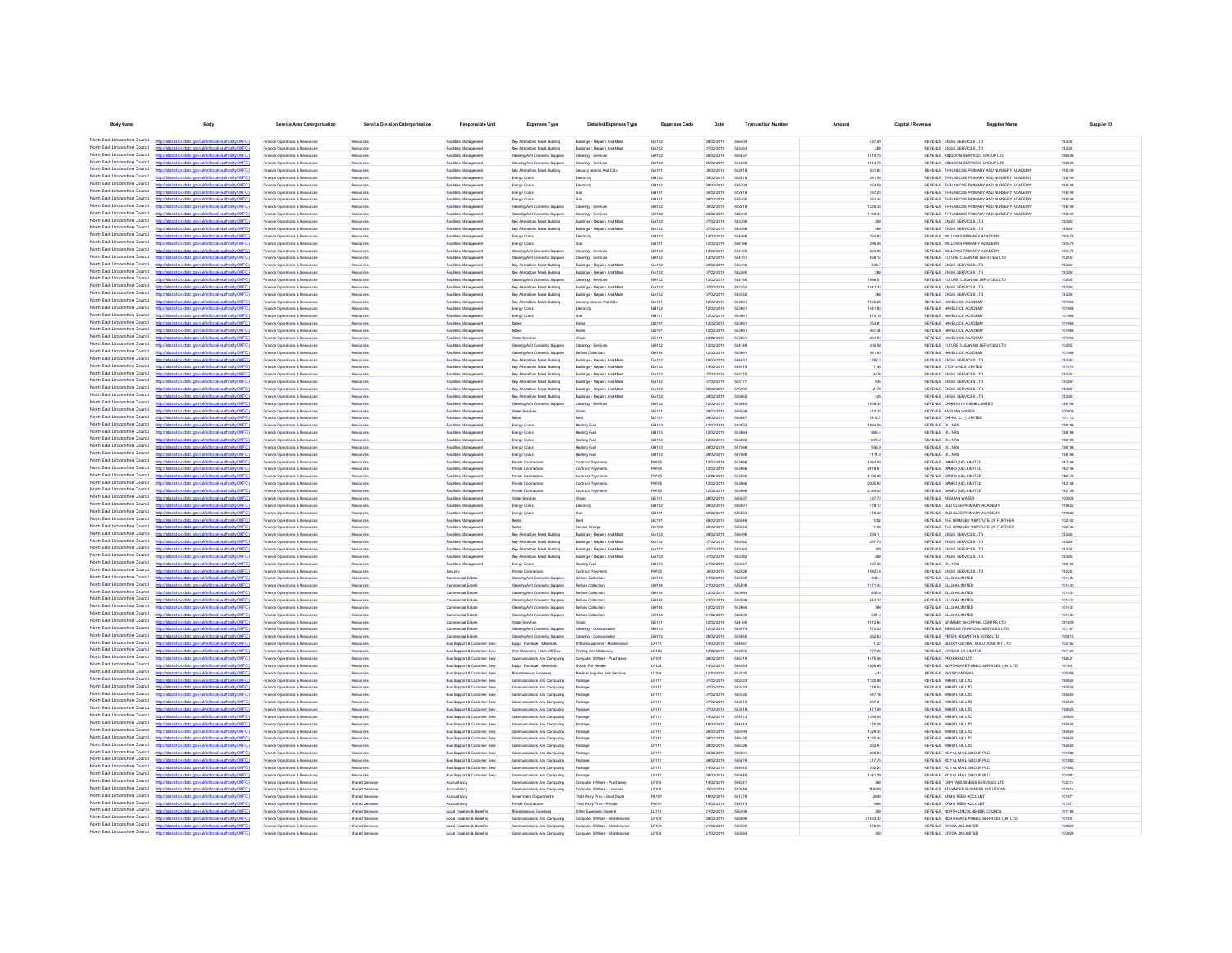| <b>Body Name</b>                                                   | Body                                                                                                      | Service Area Catergorisation                                               | Service Division Catergorisation                 | Responsible Unit                                               | <b>Expenses Type</b>                                             | <b>Detailed Expenses Type</b>                                  | <b>Expenses Code</b>          | Date                     | <b>Transaction Numbe</b> | Amount                | Capital / Revenue | <b>Supplier Name</b>                                                                     | Supplier ID                   |
|--------------------------------------------------------------------|-----------------------------------------------------------------------------------------------------------|----------------------------------------------------------------------------|--------------------------------------------------|----------------------------------------------------------------|------------------------------------------------------------------|----------------------------------------------------------------|-------------------------------|--------------------------|--------------------------|-----------------------|-------------------|------------------------------------------------------------------------------------------|-------------------------------|
|                                                                    | North East Lincolnshire Council http://statistics.data.gov.ukild/local-authority/00FC)                    | Finance Onerations & Resources                                             | <b>Shared Services</b>                           | <b>Local Taxation &amp; Renefits</b>                           | Communications And Commuting                                     | Computer S/Ware - Maintenance                                  | <b>I F102</b>                 | entricitat               | 662677                   | 4000                  |                   | REVEN E MORTHOATE PUBLIC SERVICES (UK) LTD.                                              | 101841                        |
| North East Lincolnshire Council                                    |                                                                                                           | Finance Operations & Resource                                              | <b>Shared Service</b>                            | Local Taxation & Benefits                                      | Communications And Computing                                     | Computer S/Ware - Maintena                                     | LF102                         | 19/02/2019               | 554175                   | 2200                  |                   | REVENUE VICTORIA SOLUTIONS (T/A VICTORIA FORMS)                                          | 129023                        |
| North East Lincolnshire Council                                    | http://statistics.data.gov.uk/id/local-authority/00FC)                                                    | Finance Operations & Resources                                             | <b>Shared Services</b>                           | Local Taxation & Benefits                                      | Communications And Computing                                     | Computer S/Ware - Purchases                                    | LF101                         | 28/02/2019               | SSSRAS                   | 712.5                 |                   | REVENUE NORTHGATE PUBLIC SERVICES (UK) LTD                                               | 101841                        |
| North East Lincolnshire Council                                    | distribution data one delidioent authoritat (DCC)                                                         | Prance Operations & Resource                                               | Shared Service                                   | Local Taxation & Benefits                                      | Communications And Computing                                     |                                                                | LF111                         | 26/02/2019               | 555453                   | 4456.45               |                   | REVENUE CAPITA BUSINESS SERVICES LTD                                                     | 102314                        |
| North East Lincolnshire Council<br>North East Lincolnshire Council | ting state over delightered authority (DOEC)                                                              | Finance Operations & Resources<br>Finance Operations & Resources           | Shared Service<br>Shared Services                | Local Taxation & Benefits<br>Local Taxation & Benefits         | Private Contractor<br>Private Contractors                        | External Security Services<br>External Security Services       | PH103<br>PH103                | 12/02/2019<br>12/02/2019 | 55382                    | 380.04<br>3031.66     |                   | REVENJE ALLPAY LIMITED<br>REVENUE ALLPAY LIMITED                                         | 112919<br>112919              |
| North East Lincolnshire Council                                    | ting data over skildhood authoritation                                                                    | -<br>Finance Operations & Resources                                        | Shared Service                                   | Local Taxation & Benefits                                      | Miscellaneous Expense                                            | Debt Recovery Costs                                            | LL111                         | 28/02/2019               | 55595                    |                       |                   | REVENUE WILKIN CHAPMAN LLE                                                               | 110675                        |
| North East Lincolnshire Council                                    | //statistics.data.gov.uk/id/local-authority/00FC                                                          | Finance Operations & Resource                                              | Shared Service                                   | Local Taxation & Benefits                                      | Miscellaneous Expense                                            | Debt Recovery Costs                                            | LL111                         | 28/02/2019               | 55504                    | 963.5                 |                   | REVENUE WILKIN CHAPMAN LLF                                                               | 110675                        |
| North East Lincolnshire Council                                    | fistins data one riklid/ocal authority/00FC                                                               | -<br>Finance Operations & Resources                                        | <b>Shared Services</b>                           | Local Taxation & Benefits                                      | Miscellaneous Expense                                            | Debt Recovery Costs                                            | LL111                         | 28/02/2019               |                          | 1021                  |                   | REVENUE WILKIN CHAPMAN LLE                                                               | 110675                        |
| North East Lincolnshire Council<br>North Fast Lincolnshire Council | http://statistics.data.gov.uk/id/local-authority/00FC1<br>ny iskldihoodauthority(00                       | Inance Operations & Resources                                              | <b>Shared Services</b>                           | Local Taxation & Benefits<br>Local Taxation & Benefits         | Viscelaneous Expense                                             | Debt Recovery Costs                                            | LL111                         | 21/02/2019               |                          | 310                   |                   | REVENUE ROSSENDALES LTD                                                                  | 101373<br>110675              |
| North East Lincolnshire Council                                    | atistics.data.gov.uk/id/local-authority/00FC)                                                             | Finance Operations & Resources<br>Finance Operations & Resources           | <b>Shared Services</b><br><b>Shared Services</b> | Local Taxation & Benefits                                      | Miscellaneous Expenses<br>Miscellaneous Expenses                 | Debt Recovery Costs<br>Other Supplies & Services               | LL111<br>LL110                | 26/02/2019<br>14/02/2019 | 55582                    | 350<br>600            |                   | REVENUE WILKIN CHAPMAN LLE<br>REVENUE INFORM CPI LTD                                     | 124803                        |
| North Fast Lincolnshire Council                                    |                                                                                                           | Finance Operations & Resources                                             | Shared Services                                  | Local Taxation & Benefits                                      | Miscellaneous Expenses                                           | Other Supplies & Services                                      | LL110                         | 14/02/2019               | 554489                   | 600                   |                   | REVENUE INFORM CPI LTD                                                                   | 124803                        |
| North Fast Lincolnshire Council                                    | tics.data.gov.uk/id/local-authority/00FC1                                                                 | Finance Operations & Resources                                             | <b>Shared Services</b>                           | I.T Shared Service                                             | Communications And Computing                                     | Telephones                                                     | LF112                         | 26/02/2019               | 55582                    | 1746.13               |                   | REVENUE VODAFONE LIMITED                                                                 | 101324                        |
| North East Lincolnshire Council<br>North Fast Lincolnshire Council |                                                                                                           | Finance Operations & Resources                                             | <b>Shared Services</b>                           | I.T Shared Service                                             | Communications And Computing                                     | Telephones                                                     | LF112                         | 28/02/2019               | 555829                   | 4231.55               |                   | REVENUE VODAFONE LIMITED                                                                 | 101324                        |
| North East Lincolnshire Council                                    | http://statistics.data.gov.uk/id/local-authority/00FC)<br>stics data ony rickldocal authority/00EC        | Finance Operations & Resources<br>Finance Operations & Resources           | Shared Services<br><b>Shared Services</b>        | I.T Shared Service<br>I.T Shared Service                       | Communications And Computing<br>Communications And Computing     | Telephones<br>Telephones                                       | LF112<br>LF112                | 28/02/2019<br>28/02/2019 | 555848<br><b>GGGRAS</b>  | 5691.83<br>6713.95    |                   | REVENUE VIRGIN MEDIA<br>REVENUE VIRGIN MEDIA                                             | 107612<br>107612              |
| North East Lincolnshire Council                                    | stics.data.gov.uk/id/local-authority/00FC)                                                                | Finance Operations & Resources                                             | <b>Shared Services</b>                           | I.T Shared Service                                             | Communications And Computing                                     | Telephones                                                     | LF112                         | 26/02/2019               | <b>665812</b>            | 3160                  |                   | REVENUE EDEN TELECOM LTD                                                                 | 135601                        |
| North East Lincolnshire Council                                    | stics data ony uklidiocal authority                                                                       | Finance Operations & Resources                                             | <b>Shared Services</b>                           | I.T Shared Service                                             | Communications And Computing                                     | Computer HWare - Purchaser                                     | <b>LF105</b>                  | 28/02/2019               | SSSRAP                   | 400.51                |                   | REVENUE VIRGIN MEDIA                                                                     | 107612                        |
| North East Lincolnshire Council<br>North East Lincolnshire Council | http://statistics.data.gov.uk/id/local-authority/00FC)                                                    | Finance Operations & Resources                                             | <b>Shared Services</b>                           | I.T Shared Service                                             | Communications And Computing                                     | Computer HWare - Purchases                                     | <b>LF105</b>                  | 28/02/2019               | 555718                   | 402.72                |                   | REVENUE TOTAL COMPUTER NETWORKS LTD                                                      | 141310                        |
| North East Lincolnshire Council                                    | Interior data con delighteral authoritation DCC<br>http://statistics.data.gov.uk/id/local-authority/00FC) | Finance Onerations & Resources<br>Finance Operations & Resources           | <b>Shared Services</b><br><b>Shared Services</b> | IT Shared Service<br>I.T Shared Service                        | Communications And Computing<br>Communications And Computing     | Computer HWare - Purchase<br>Computer S/Ware - Licences        | <b>I F105</b><br><b>LF103</b> | 28/02/2019<br>26/02/2019 | 555990                   | 840<br>2528.98        |                   | REVENLE XMA LIMITED.<br>REVENUE ATAMIS LTD                                               | 100609<br>129750              |
| North East Lincolnshire Council                                    | now ideal discoulant book (000                                                                            | Finance Operations & Resources                                             | <b>Shared Services</b>                           | I.T Shared Service                                             | Communications And Computing                                     | Computer S/Ware - Licences                                     | <b>LF103</b>                  | 12/02/2019               | 555610<br>549397         | 533238.08             |                   | REVENUE COMPAREX UK LTD                                                                  | 141933                        |
| North East Lincolnshire Council                                    | http://statistics.data.oov.uk/d/ocal.authority/00EC)                                                      | Finance Onerations & Resources                                             | <b>Shared Services</b>                           | IT Shared Service                                              | Communications And Commuting                                     | Computer S/Ware - Maintenance                                  | <b>I F102</b>                 | 12/02/2019               | <b>SS4088</b>            | 384.71                |                   | REVENUE WEST YORKSHIRE POLICE & CRIME COMMISSIONER                                       | 127908                        |
| North East Lincolnshire Council                                    |                                                                                                           | Finance Operations & Resource                                              | Shared Service                                   | I.T Shared Service                                             | Communications And Computing                                     | Computer S/Ware - Maintenanc                                   | LF102                         | 19/02/2019               | 66390                    | 687.5                 |                   | REVENUE AUDITWARE SYSTEMS LIMITED                                                        | 109453                        |
| North East Lincolnshire Council<br>North East Lincolnshire Council | http://statistics.data.gov.uk/id/local-authority/00FC1                                                    | Finance Operations & Resources                                             | Shared Service                                   | I.T Shared Service                                             | Communications And Computing                                     | Computer S/Ware - Maintenanc                                   | LF102                         | 26/02/2019               | 666314                   | 3133                  |                   | REVENUE FIRST MEDIA SOLUTIONS LTD                                                        | 101489                        |
| North East Lincolnshire Council                                    | distribution data con delidiocal authority(DOEC)<br>distics.data.gov.uk/id/local-authority/00FC           | Inance Operations & Resources<br>-<br>Finance Operations & Resources       | Shared Services<br><b>Shared Service</b>         | I.T Shared Service<br>I.T Shared Service                       | Communications And Computing<br>Communications And Computing     | Computer S/Ware - Purchases<br>Computer S/Ware - Purchase      | LF101<br>LF101                | 12/02/2019<br>12/02/2019 | 55352<br>553520          | 2213.2                |                   | REVENUE INTERCITY MANAGED SERVICES LIMITED<br>REVENUE INTERCITY MANAGED SERVICES LIMITED | 102238<br>102238              |
| North East Lincolnshire Council                                    |                                                                                                           | Finance Operations & Resources                                             | <b>Shared Services</b>                           | I.T Shared Service                                             | Communications And Computing                                     | Computer S/Ware - Purchases                                    | LF101                         | 12/02/2019               | 553520                   | 3803.75               |                   | REVENUE INTERCITY MANAGED SERVICES LIMITED                                               | 102235                        |
| North East Lincolnshire Council                                    | m delettrant noticeitum CC                                                                                | -<br>Finance Operations & Resources                                        | <b>Shared Services</b>                           | I.T Shared Service                                             | Communications And Computing                                     | Computer HWare - Purchases                                     | LF105                         | 26/02/2019               |                          | 315                   |                   | REVENUE VIRGIN MEDU                                                                      | 107612                        |
| North East Lincolnshire Council                                    |                                                                                                           | Finance Operations & Resources                                             | <b>Shared Services</b>                           | Human Resources                                                | Direct Employee Expenses                                         | Agency Staff                                                   | EA105                         | 21/02/2019               | 666393                   | 264500.38             |                   | REVENUE MATRIX SCM LTD                                                                   | 108117                        |
| North East Lincolnshire Council<br>North East Lincolnshire Council | istics data ony rikld/ocal authority/00F6                                                                 | Finance Operations & Resources                                             | <b>Shared Services</b>                           | Human Resources                                                | Indirect Employee Expenses                                       | Disclosure Check                                               | EB124                         | 12/02/2019               | 553519                   | 4972                  |                   | REVENUE DISCLOSURE & BARRING SERVICE                                                     | 119180                        |
| North Fast Lincolnshire Council                                    | //statistics.data.gov.uk/id/local-authority/00FC)                                                         | -<br>Finance Operations & Resources<br>Finance Operations & Resources      | <b>Shared Services</b><br><b>Shared Services</b> | Human Resources                                                | Indirect Employee Expenses                                       | Staff Training<br>Staff Training                               | EB122<br>EB122                | 21/02/2019               | 54290<br>553427          | 341.67                |                   | REVENUE NORTH EAST REGIONAL EMPLOYERS ORGANISATION<br>REVENUE FRESCO CAFE                | 107681<br>121977              |
| North Fast Lincolnshire Council                                    | tics.data.gov.uk/id/local-authority/00FC)                                                                 | Finance Operations & Resources                                             | <b>Shared Services</b>                           | Human Resources<br>Human Resources                             | Indirect Employee Expenses<br>Indirect Employee Expenses         | Staff Training                                                 | EB122                         | 19/02/2019<br>19/02/2019 | 554888                   | 1289                  |                   | REVENLE ODYSSEY LEARNING & DEVELOPMENT LTD                                               | 127466                        |
| North Fast Lincolnshire Council                                    |                                                                                                           | Finance Operations & Resources                                             | Shared Services                                  | Human Resources                                                | Indirect Employee Expenses                                       | Staff Training                                                 | EB122                         | 12/02/2019               | 662060                   | 1416.64               |                   | REVENUE REDACTED PERSONAL INFORMATION                                                    | REDACTED PERSONAL INFORMATION |
| North Fast Lincolnshire Council                                    | http://statistics.data.gov.uk/id/local-authority/00FC)                                                    | Finance Operations & Resources                                             | <b>Shared Services</b>                           | Human Resources                                                | Indirect Employee Expenses                                       | Staff Training                                                 | EB122                         | 12/02/2019               | 662061                   | 1416.64               |                   | REVENUE REDACTED PERSONAL INFORMATION                                                    | REDACTED PERSONAL INFORMATION |
| North East Lincolnshire Council<br>North East Lincolnshire Council | calauthorityinnEC                                                                                         | Finance Operations & Resources                                             | <b>Shared Services</b>                           | Human Resources                                                | Indirect Employee Expenses                                       | Staff Training                                                 | EB122                         | 19/02/2019               | <b>BREAK</b>             | 1416.64               |                   | REVENUE REDACTED PERSONAL INFORMATION                                                    | REDACTED PERSONAL INFORMATION |
| North East Lincolnshire Council                                    | stics.data.gov.uk/id/local-authority/00FC)<br>tics data ony uklidiocal authority!"                        | Finance Operations & Resources<br>Finance Operations & Resources           | <b>Shared Services</b><br><b>Shared Services</b> | Human Resources<br>Human Resources                             | Indirect Employee Expenses<br>Indirect Employee Expenses         | Staff Training<br>Staff Training                               | EB122<br>EB122                | 26/02/2019<br>12/02/2019 | 555431<br>553518         | 1050<br>1429.98       |                   | REVENUE MRS S BARNSLEY<br>REVENUE PAMS ASSESSMENT LTD                                    | 101143<br>129234              |
| North East Lincolnshire Council                                    | Vstatistics.data.gov.uk/id/local-authority/00FC)<br>https                                                 | Finance Operations & Resources                                             | <b>Shared Services</b>                           | Human Resources                                                | Indirect Employee Expenses                                       | Staff Training                                                 | EB122                         | 28/02/2019               | 555844                   | 640                   |                   | REVENUE FOCUS INDEPENDENT ADULT SOCIAL WORK CIC                                          | 124071                        |
| North East Lincolnshire Council                                    | fistins data one riklid/ocal authority/00FC                                                               | Finance Operations & Resources                                             | <b>Shared Services</b>                           | Human Resources                                                | Indirect Employee Expenses                                       | Staff Training                                                 | EB122                         | 19/02/2019               | 554542                   | 470                   |                   | REVENUE MIDLAND HR CUSTOMER ASSOCIATION                                                  | 119273                        |
| North East Lincolnshire Council                                    | http://statistics.data.gov.uk/id/local-authority/00FC)                                                    | Finance Operations & Resources                                             | <b>Shared Services</b>                           | Human Resources                                                | Indirect Employee Expenses                                       | Staff Training                                                 | EB122                         | 05/02/2019               | 553047                   | 800                   |                   | REVENUE WOMENS AID                                                                       | 100326                        |
| North East Lincolnshire Council<br>North East Lincolnshire Council | Interfering state and deliveration though (OOC)<br>http://statistics.data.oov.uk/d/ocal.authority/00EC)   | Finance Onerations & Resources<br>Finance Onerations & Resources           | <b>Shared Services</b><br><b>Shared Services</b> | Human Resources<br>Human Resources                             | Indirect Employee Expenses<br>Infinet Emninuse Finanses          | Staff Training<br>Medical Expenses - Frenkye                   | FR122<br><b>FR112</b>         | 26/02/2019<br>21/02/2019 | 666300                   | 315                   |                   | REVEN E FOREFRONT TRAINING I TO<br>REVENLE DR M R FAST                                   | 106501<br>109880              |
| North East Lincolnshire Council                                    |                                                                                                           | Finance Operations & Resource                                              | Shared Service                                   | Human Resource                                                 | ndirect Employee Expense                                         | Medical Expenses - Employee                                    | EB112                         | 21/02/2019               | 555100<br>555076         | sonn<br>3500          |                   | REVENUE OCCUPATIONAL HEALTH SERVICES LTD                                                 | 112584                        |
| North East Lincolnshire Council                                    | http://statistics.data.gov.uk/id/local-authority/00FC1                                                    | Inance Operations & Resources                                              | <b>Shared Services</b>                           | Human Resources                                                | Communications And Computin                                      | Computer S/Ware - Maintena                                     | LF102                         | 21/02/2019               | 555412                   | 2150                  |                   | REVENUE ACCESS UK LTD                                                                    | 142663                        |
| North East Lincolnshire Council                                    | distribution data one delidioent authoritat (DCC)                                                         | Inance Operations & Resource                                               | Shared Service                                   | Central Commissioning & Delive                                 | Miscellaneous Expense                                            | Other Expenses General                                         | LL119                         | 05/02/2019               | 55289                    | 1250                  |                   | REVENUE LEEDS CITY COUNCIL                                                               | 100545                        |
| North East Lincolnshire Council                                    | http://statistics.data.gov.uk/id/local-authority/00FC                                                     | Finance Operations & Resources                                             | Shared Service                                   | <b>Shared Print Hub</b>                                        | Print Stationery / Gen Off Exp                                   | Photocopier - Acquistio                                        | LD101                         | 05/02/2019               | 55227                    | 601.8                 |                   | REVENUE ELLIOTT BAXTER & COMPANY LIMITED                                                 | 101996                        |
| North East Lincolnshire Council<br>North East Lincolnshire Council | stics.data.gov.uk/id/local-authority/00F0                                                                 | -<br>Finance Operations & Resources<br>-<br>Finance Operations & Resources | <b>Shared Services</b><br>Shared Service         | <b>Shared Print Hub</b><br>Shared Print Hub                    | Print Stationery / Gen Off Exp<br>Print Stationary / Gen Off Exp | Photocopier - Acquistice<br>Photocopier - Acquistio            | LD101<br>LD101                | 19/02/2019<br>12/02/2019 | 55317<br>55339           | 485.45<br>591.85      |                   | REVENUE ELLIOTT BAXTER & COMPANY LIMITED<br>REVENUE ELLIOTT BAXTER & COMPANY LIMITED     | 101996                        |
| North East Lincolnshire Council                                    |                                                                                                           | Finance Operations & Resources                                             | <b>Shared Services</b>                           | Shared Print Hub                                               | Print Stationery / Gen Off Exp                                   | Photocopier - Acquistion                                       | LD101                         | 21/02/2019               | 55466                    | 667.9                 |                   | REVENUE ELLIOTT BAXTER & COMPANY LIMITED                                                 | 101996                        |
| North East Lincolnshire Council                                    | tistics.data.gov.uk/id/local-authority/00FC)                                                              | Finance Operations & Resources                                             | Shared Services                                  | Shared Print Hub                                               | Print Stationary / Gen Off Exp                                   | Photocopier - Acquistion                                       | LD101                         | 28/02/2019               |                          |                       |                   | REVENUE ELLIOTT BAXTER & COMPANY LIMITED                                                 | 101996                        |
| North East Lincolnshire Council                                    |                                                                                                           | Finance Operations & Resources                                             | <b>Shared Services</b>                           | Shared Print Hub                                               | Print Stationery / Gen Off Exp                                   | Photocopier - Running Costs                                    | LD102                         | 12/02/2019               | 554012                   | 453.37                |                   | REVENUE UNITED CARLTON OFFICE SYSTEMS LTD                                                | 101652                        |
| North Fast Lincolnshire Council<br>North East Lincolnshire Council | my rikld/ocal.authority/00F                                                                               | Finance Operations & Resources                                             | <b>Shared Services</b>                           | Shared Print Hub                                               | Print Stationary / Gen Off Exp                                   | Photocopier - Running Costs                                    | LD102                         | 12/02/2019               | 554013                   | 2500.79               |                   | REVENUE XEROX FINANCE                                                                    | 100572                        |
| North Fast Lincolnshire Council                                    |                                                                                                           | Finance Operations & Resources<br>Finance Operations & Resources           | Shared Services<br>Shared Services               | Shared Print Hub<br>Shared Print Hub                           | Print Stationary / Gen Off Exp<br>Print Stationary / Gen Off Exp | Photocopier - Running Costs<br>Photocopier - Running Costs     | LD102<br>LD102                | 12/02/2019<br>12/02/2019 | 553993<br>554009         | 279.14<br>280.98      |                   | REVENUE UNITED CARLTON OFFICE SYSTEMS LTD<br>REVENUE UNITED CARLTON OFFICE SYSTEMS LTD   | 101652<br>101652              |
| North Fast Lincolnshire Council                                    | tics.data.gov.uk/id/local-authority/00FC1                                                                 | Finance Operations & Resources                                             | <b>Shared Services</b>                           | Shared Print Hub                                               | Print Stationery / Gen Off Exp                                   | Photocopier - Running Costs                                    | LD102                         | 12/02/2019               | 55401                    | 360.23                |                   | REVENUE UNITED CARLTON OFFICE SYSTEMS LTD                                                | 101652                        |
| North East Lincolnshire Council                                    |                                                                                                           | Finance Operations & Resources                                             | <b>Shared Services</b>                           | Shared Print Hub                                               | Print Stationery / Gen Off Exp                                   | Photocopier - Running Costs                                    | LD102                         | 21/02/2019               | 555361                   | 1436.48               |                   | REVENUE XEROX FINANCE                                                                    | 100572                        |
| North East Lincolnshire Council<br>North East Lincolnshire Council | http://statistics.data.gov.uk/id/local-authority/00FC)                                                    | Finance Operations & Resources                                             | Shared Services                                  | Shared Print Hub                                               | Print Stationary / Gen Off Exp                                   | Photocopier - Running Costs                                    | LD102                         | 28/02/2019               | 555677                   | 318.95                |                   | REVENUE XEROX (UK) LIMITED                                                               | 100963                        |
| North East Lincolnshire Council                                    | tics data ony uklidiocal authority(00F)<br>stics.data.gov.uk/id/local-authority/00FC1                     | Finance Operations & Resources<br>Finance Operations & Resources           | Shared Services<br>Shared Services               | Shared Print Hub<br>Shared Print Hub                           | Print Stationery / Gen Off Exp<br>Print Stationery / Gen Off Exp | Printing And Stationery<br>Printing And Stationery             | LD103<br>LD103                | 12/02/2019<br>21/02/2019 | 663003<br>555129         | 410.49<br>3157.59     |                   | REVENUE UNITED CARLTON OFFICE SYSTEMS LTD<br>REVENUE XEROX (UK) LIMITED                  | 101652<br>100953              |
| North East Lincolnshire Council                                    | istics data ony uklidiocal authority!"                                                                    | Economy And Growth                                                         | Economy & Growth                                 | Beach Safety                                                   | Rep Alterations Maint Building                                   | Buildings - Repairs And Main                                   | GA102                         | 26/02/2019               | 555616                   | 366                   |                   | REVENUE ENGIE SERVICES LTD                                                               | 133267                        |
| North East Lincolnshire Council                                    | http://statistics.data.gov.uk/id/local-authority/00FC)                                                    | Economy And Growth                                                         | Economy & Growth                                 | Beach Safety                                                   | Miscellaneous Expenses                                           | Other Expenses General                                         | LL119                         | 19/02/2019               | 554505                   | 1750                  |                   | REVENUE KEEP BRITAIN TIDY                                                                | 102368                        |
| North East Lincolnshire Council<br>North East Lincolnshire Council | http://etatietica.clats.com/ddidiocal.authority/00EC                                                      | Economy And Growth                                                         | Economy & Growth                                 | Disnovery Centre                                               | Fourin / Furniture / Materials                                   | <b>Greats For Resale</b>                                       | 1.4123                        | 28/02/2019               | 698617                   | 324.54                |                   | REVENUE HOLDSWORTH LTD.                                                                  | 121021                        |
| North East Lincolnshire Council                                    | http://statistics.data.gov.uk/id/local-authority/00FC)<br>Officeirodase Jesophiska von etels anita        | Economy And Growth                                                         | Economy & Growth                                 | Discovery Centre                                               | Equip / Furniture / Materials                                    | Goods For Resale<br>Goods For Resale                           | LA123                         | 28/02/2019<br>28/02/2019 | 556517<br>555077         | 371.49<br>265.05      |                   | REVENUE HOLDSWORTH LTD<br>REVENUE TURNER BROS LTD                                        | 121021                        |
| North East Lincolnshire Council                                    | http://statistics.data.oov.uk/d/ocal.authority/00EC)                                                      | Economy And Growth<br>Economy And Growth                                   | Economy & Growth<br>Economy & Growt              | <b>Discovery Centre</b><br>Puerto                              | Equip / Furniture / Material<br>Frein / Furniture / Materials    | Equipment - Purchase                                           | LA123<br>1.4101               | 28/02/2019               | 556202                   | 449.5                 |                   | REVENUE CROWD CONTROL SOLUTIONS LTD                                                      | 112906<br>142669              |
| North East Lincolnshire Council                                    |                                                                                                           | Economy And Growt                                                          | Economy & Growt                                  | Events                                                         | Equip / Furniture / Material                                     | Equipment - Purchas                                            | <b>LA101</b>                  | 28/02/2019               | 556292                   | 392.7                 |                   | REVENUE CROWD CONTROL SOLUTIONS LTD                                                      | 142669                        |
| North East Lincolnshire Council                                    | http://statistics.data.gov.uk/id/local-authority/00FC)                                                    | Economy And Growth                                                         | Economy & Growt                                  | Marketing And Promotic                                         | Contributions To Provisions                                      | Contributions - Other                                          | <b>LK103</b>                  | 14/02/2019               | 554577                   | 600                   |                   | REVENUE HERITAGE TRUST OF LINCOLNSHIRE                                                   | 110652                        |
| North East Lincolnshire Council<br>North East Lincolnshire Council | distribution data con delidiocal authority(DOEC)                                                          | Economy And Grow                                                           | Economy & Growt                                  | Marketing And Promotio                                         | Contributions To Provisions                                      | Contributions - Othe                                           | LK103                         | 14/02/2019               | 55457<br>663073          | 2500                  |                   | REVENUE DESTINATION PLYMOUTH                                                             | 142454                        |
| North East Lincolnshire Council                                    | tistics.data.gov.uk/id/local-authority/00FC                                                               | Economy And Growt<br>Economy And Growt                                     | Economy & Growt<br>Economy & Growth              | Museums & N F Heritage Centry<br>Museums & N F Heritage Centre | Equip / Furniture / Material<br>Equip / Furniture / Materials    | <b>Goods For Resale</b><br>Equipment - Purchase                | LA123<br><b>LA101</b>         | 07/02/2019<br>19/02/2019 |                          | 329.93<br>535         |                   | REVENUE SOL IMPORTS LTD<br>REVENUE ENGIE SERVICES LTD                                    | 105518<br>133267              |
| North East Lincolnshire Council                                    | stics.data.gov.uk/id/local-authority/00FC1                                                                | Economy And Growt                                                          | Economy & Growt                                  | Auseums & N F Heritage Centre                                  | Equip / Furniture / Material                                     | Equipment - Purchase                                           | <b>LA101</b>                  | 28/02/2019               | 55312                    | 1575.02               |                   | REVENUE BLACKBOX AV LTD                                                                  | 142353                        |
| North East Lincolnshire Council                                    |                                                                                                           | Economy And Growth                                                         | Economy & Growth                                 | Tourist Information Centre                                     | Private Contractors                                              | Third Party Prov - Private                                     | <b>PH101</b>                  | 07/02/2019               | 553375                   | 373                   |                   | REVENUE THE CAXTON PLAYERS                                                               | 129590                        |
| North East Lincolnshire Council                                    | stics.data.gov.uk/id/local-authority/00FC)                                                                | Economy And Growt                                                          | Economy & Growt                                  | Tourist Information Centre                                     | Private Contractor                                               | Third Party Prov - Private                                     | PH101                         | 12/02/2019               | 55360                    | 593.5                 |                   | REVENUE THE CAXTON PLAYERS                                                               | 129590                        |
| North East Lincolnshire Council<br>North Fast Lincolnshire Council |                                                                                                           | Economy And Growth                                                         | Economy & Growth                                 | Highways Plan Out Of Scope                                     | Private Contractors                                              | Third Party Prov - Private                                     | PH101                         | 07/02/2019               | 553178                   | 350                   |                   | REVENUE ENGIE SERVICES LTD                                                               | 133267                        |
| North Fast Lincolnshire Council                                    | tics.data.gov.uk/id/local-authority/00FC1                                                                 | Economy And Growth<br>Economy And Growth                                   | Economy & Growth<br>Economy & Growth             | Community Investment Team<br>Community Investment Team         | Other Agencies<br>Other Agencies                                 | Grants Pd Over To Third Party<br>Grants Pd Over To Third Party | PJ138<br>PJ138                | 19/02/2019<br>14/02/2019 | 555089<br>554463         | 18628.5<br>53817.37   |                   | REVENUE COOL ENERGY HOLDING LTD<br>REVENUE BRADBURY GROUP LIMITED                        | 141436<br>128711              |
| North Fast Lincolnshire Council                                    |                                                                                                           | Economy And Growth                                                         | Economy & Growth                                 | Community Investment Team                                      | Other Agencies                                                   | Grants Pd Over To Third Party                                  | PJ138                         | 05/02/2019               | 553065                   | 965.03                |                   | REVENUE 360 ACCOUNTANTS LTD                                                              | 138527                        |
| North Fast Lincolnshire Council                                    | fistins data ony uklidiocal authority(00FC)<br>https                                                      | Economy And Growth                                                         | Economy & Growth                                 | Community Investment Team                                      | Other Agencies                                                   | Grants Pd Over To Third Party                                  | PJ138                         | 05/02/2019               | 552990                   | 17791.89              |                   | REVENUE COOL ENERGY HOLDING LTD                                                          | 141436                        |
| North East Lincolnshire Council                                    |                                                                                                           | Economy And Growth                                                         | Economy & Growth                                 | Community Investment Team                                      | Other Agencies                                                   | Grants Pd Over To Third Party                                  | PJ138                         | 21/02/2019               | 666111                   | 12821.33              |                   | REVENUE HODGSON SEALANTS (HOLDINGS) LTD                                                  | 126162                        |
| North East Lincolnshire Council<br>North East Lincolnshire Council | stics.data.gov.uk/id/local-authority/00FC)                                                                | Economy And Growth                                                         | Economy & Growth                                 | Community Investment Team                                      | Other Agencies                                                   | Grants Pd Over To Third Party                                  | PJ138                         | 21/02/2019               | 555114                   | 2200                  |                   | REVENUE CLEE METALS LIMITED                                                              | 141934                        |
| North East Lincolnshire Council                                    | stics data ony uklidiocal authority<br>tistics.data.gov.uk/id/local-authority/00FC1<br>https              | Economy And Growth<br>Economy And Growth                                   | Economy & Growth<br>Economy & Growth             | Community Investment Team<br>Community Investment Team         | Other Agencies<br>Private Contractors                            | Grants Pd Over To Third Party<br>Third Party Prov - Private    | PJ138<br><b>PH101</b>         | 21/02/2019<br>12/02/2019 | 555122<br>553891         | 9323.1<br>500         |                   | REVENUE K V TRANSFIX LTD<br>REVENUE ACCESS REGENERATION LTD                              | 135819<br>119929              |
| North East Lincolnshire Council                                    | tistics data ony uklidiocal authority(00                                                                  | Economy And Growth                                                         | Economy & Growth                                 | <b>Retained Function</b>                                       | Grants And Subscription                                          | Subscriptions                                                  | Lutot                         | 12/02/2019               | 663261                   | 1048                  |                   | REVENUE REDACTED PERSONAL INFORMATION                                                    | REDACTED PERSONAL INFORMATION |
| North East Lincolnshire Council                                    | http://statistics.data.gov.uk/id/local-authority/00FC)                                                    | Economy And Growth                                                         | Economy & Growth                                 | Retained Function                                              | Grants And Subscriptions                                         | Subscriptions                                                  | LJ101                         | 26/02/2019               | 555413                   | 5000                  |                   | REVENUE BONDHOLDER SCHEME LTD                                                            | 122925                        |
| North East Lincolnshire Council<br>North East Lincolnshire Council | statistics state one skildhood active/Artist                                                              | Economy And Growth                                                         | Economy & Growth                                 | <b>Retained Function</b>                                       | Considero                                                        | Consultanc                                                     | PL101                         | 14/02/2019               | <b>SSARRS</b>            | 17140.4               |                   | REVENUE TOUCHSTONE RENARD LTD.                                                           | 141975                        |
| North East Lincolnshire Council                                    | listics data one uklid/ocal-authorite/00FCI<br><b>Banch</b>                                               | Economy And Growth<br>Economy And Growt                                    | Economy & Growth<br>Economy & Growt              | <b>Retained Function</b><br>Retained Function                  | Consistence<br>Other Agencie                                     | Consistenc<br>Grants Pd Over To Third Part                     | PL101<br>PJ138                | oznaransa<br>21/02/2019  | 663181<br>56505          | 2745 B<br>14857       |                   | REVENUE TOUCHSTONE RENARD LTD<br>REVENUE E-FACTOR (NEL LTD)                              | 141975<br>122549              |
|                                                                    | North East Lincolnshire Council http://statistics.data.gov.uk/id/local-authority/00FC)                    | Economy And Growt                                                          | Economy & Growt                                  | <b>Retained Function</b>                                       | Consultancy                                                      | Consultano                                                     | <b>PL101</b>                  | 21/02/2019               | 555403                   | 3500                  |                   | REVENUE HODSON ARCHITECTS LTD                                                            | 101328                        |
|                                                                    | North East Lincolnshire Council   New Setwhetics Anti-Any defictive at authority inner                    | Economy And Grow                                                           | Economy & Growt                                  | Retained Functio                                               | Consultancy                                                      | Consultancy                                                    |                               | 28/02/2019               | 55563                    |                       |                   | REVENUE HODSON ARCHITECTS LTD                                                            | 101328                        |
| North East Lincolnshire Council                                    | http://statistics.data.gov.uk/id/local-authority/00FC                                                     | Economy And Growt                                                          | Economy & Growt                                  | In Scope Contrac                                               | Private Contracto                                                | Contract Paymen                                                | PH105                         | 07/02/2019               | 553195                   | 94656.42              |                   | REVENUE ENGIE SERVICES LTD                                                               | 133267                        |
| North East Lincolnshire Council<br>North East Lincolnshire Council | tistics.data.gov.uk/id/local-authority/00FC1                                                              | Economy And Growt<br>Economy And Grow                                      | Economy & Growt<br>Economy & Grow                | In Scope Contract<br>In Scope Contrac                          | Private Contractor<br>Private Contractor                         | Contract Payment<br>Contract Payment                           | PH105<br>PHIO                 | 07/02/2019<br>07/02/2019 |                          | 314100.34<br>14835.52 |                   | REVENUE ENGIE SERVICES LTD<br>REVENUE ENGIE SERVICES LTD                                 | 133267<br>133267              |
| North East Lincolnshire Council                                    |                                                                                                           | nomy And Canwa                                                             | Fononew & Grow                                   |                                                                | Private Cret                                                     | Contract Payment                                               | PHIN                          | 07/02/2019               |                          | 500148.22             |                   | REVEN E ENGIE SERVICES I TD.                                                             | 133267                        |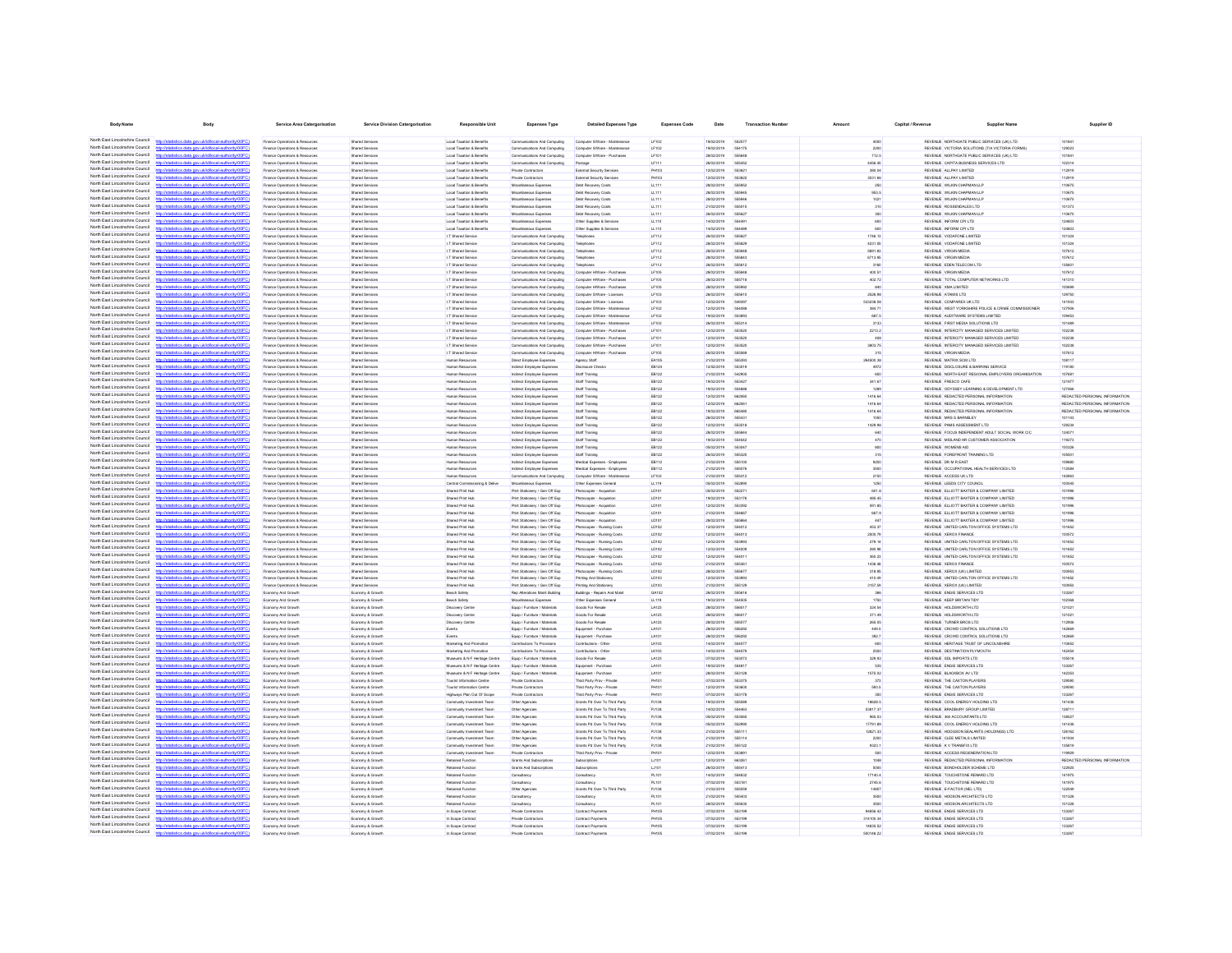| <b>Body Name</b>                                                   | Body                                                                                                                                            | <b>Service Area Catergorisation</b>                    | <b>Service Division Catergorisation</b> | <b>Responsible Unit</b>                            | <b>Expenses Type</b>                                             | <b>Detailed Expenses Type</b>                                   | <b>Expenses Code</b>         | Date                            | <b>Transaction Numbe</b>     | Amount                                                             | Capital / Revenue | <b>Supplier Name</b>                                                                | Supplier ID      |  |
|--------------------------------------------------------------------|-------------------------------------------------------------------------------------------------------------------------------------------------|--------------------------------------------------------|-----------------------------------------|----------------------------------------------------|------------------------------------------------------------------|-----------------------------------------------------------------|------------------------------|---------------------------------|------------------------------|--------------------------------------------------------------------|-------------------|-------------------------------------------------------------------------------------|------------------|--|
|                                                                    |                                                                                                                                                 |                                                        |                                         |                                                    |                                                                  |                                                                 |                              |                                 |                              |                                                                    |                   |                                                                                     |                  |  |
| North East Lincolnshire Council                                    | North East Lincolnshire Council http://statistics.data.gov.uk/id/local-authority/00FC)<br>http://statistics.data.gov.uk/id/local-authority/00FC | Economy And Growth<br>Economy And Growth               | Economy & Growth<br>Economy & Growth    | In Scope Contract<br>In Scope Contract             | Private Contractors<br>Private Contractors                       | Contract Payments<br>Contract Payments                          | PH105<br>PH105               | 07/02/2019 553199<br>07/02/2019 | 553199                       | 5798.46<br>76110.88                                                |                   | REVENUE ENGIE SERVICES LTD<br>REVENUE ENGIE SERVICES LTD                            | 133267<br>133267 |  |
| North East Lincolnshire Council                                    | distics.data.gov.uk/id/local-authority/00FC)<br><b>Introder</b>                                                                                 | Economy And Growth                                     | Economy & Growth                        | In Scope Contract                                  | Private Contractors                                              | Contract Payments                                               | PH105                        | 07/02/2019                      | 553199                       | 37466.74                                                           |                   | REVENUE ENGIE SERVICES LTD                                                          | 133267           |  |
| North East Lincolnshire Council                                    | interestata anni delebbent antivorità (OO)                                                                                                      | Economy And Growth                                     | Economy & Growth                        | Car Parks                                          | Misrelatenus Finensi                                             | Other Expenses General                                          | 11119                        | encrento                        | 663122                       | <b>RORA</b>                                                        |                   | REVENLE ELOWBIRD SMART CITY LK LIMITED.                                             | 134124           |  |
| North East Lincolnshire Council                                    | ios data ony ukłdłocal authority                                                                                                                | Economy And Growth                                     | Economy & Growth                        | Car Parks                                          | Miscellaneous Expenses                                           | Other Expenses General                                          | LL119                        | 07/02/2019                      | 553124                       | 781.8                                                              |                   | REVENUE FLOWBIRD SMART CITY UK LIMITED                                              | 134124           |  |
| North East Lincolnshire Council<br>North East Lincolnshire Council | Interfering data and definitional authoritations?<br>http://statistics.data.onv.uk/d/ocal.authority/00EC                                        | Economy And Growth<br>Economy And Growth               | Economy & Growth<br>Economy & Growth    | Car Parks                                          | Miscellaneous Expense<br>Dio Holding                             | Other Expenses General<br>Depot Fuel Holding Account            | LL119<br><b>IM101</b>        | 07/02/2019<br>07/02/2019        | 663123<br>653403             | 879.6<br>1342.92                                                   |                   | REVENUE FLOWBIRD SMART CITY UK LIMITED<br>REVENUE OIL NRG                           | 134124<br>138198 |  |
| North East Lincolnshire Council                                    | http://statistics.data.oov.uk/d/ocal.authority/00EC)                                                                                            | Economy And Growth                                     | Economy & Growth                        | Highways Dsc<br>Highways Dso                       | Dio Holding                                                      | Depot Fuel Holding Account                                      | <b>IM101</b>                 | encroner                        | <b>SS38RR</b>                | 17073.6                                                            |                   | REVENLE OIL NRG                                                                     | 138198           |  |
| North East Lincolnshire Council                                    | tics data one uklidiocal authority/00FC                                                                                                         | Economy And Growth                                     | Economy & Growt                         | Highways Dsc                                       | Dio Holding                                                      | Depot Fuel Holding Account                                      | LM101                        | 19/02/2019                      | 55459                        | 17847.18                                                           |                   | REVENUE HARVEST ENERGY LTD                                                          | 102544           |  |
| North East Lincolnshire Council                                    | http://statistics.data.onv.uk/id/ocal.authority/00EC                                                                                            | Economy And Growth                                     | Economy & Growth                        | Hghways Dsc                                        | Dio Holding                                                      | Depot Fuel Holding Accoun                                       | LM101                        | 28/02/2019                      | 557067                       | 1111.8                                                             |                   | REVENUE OIL NRG                                                                     | 138195           |  |
| North East Lincolnshire Council<br>North East Lincolnshire Council | ation data over skildhood authority(IDDEC                                                                                                       | <b>Economy And Growt</b>                               | Economy & Growt                         | <b>Street Lighting</b>                             | Private Contractor                                               | Third Party Prov - Private                                      | PHIO                         | 21/02/2019                      | 555012                       | 4017.87                                                            |                   | REVENUE J MCCANN & CO LTD                                                           | 100841           |  |
| North East Lincolnshire Council                                    | //statistics.data.gov.uk/id/local-authority/00F<br>//statistics.data.gov.uk/id/local-authority/00FC                                             | <b>Economy And Growt</b><br><b>Economy And Grow</b>    | Economy & Growt<br>Economy & Growt      | <b>Street Lighting</b><br><b>Street Lighting</b>   | Private Contractors<br>Rep Alterations Maint Building            | Third Party Prov - Private<br>Street Lighting - Energy          | PH10<br>GA110                | 21/02/2019<br>19/02/2019        | 55500                        | 4713.03<br>3343.98                                                 |                   | REVENUE J MCCANN & CO LTD<br>REVENUE NPOWER LIMITED                                 | 00841<br>101414  |  |
| North East Lincolnshire Council                                    | p://statistics.data.gov.uk/id/local-authority/00F0                                                                                              | <b>Economy And Grow</b>                                | Economy & Growt                         | <b>Street Lighting</b>                             | Rep Alterations Maint Building                                   | Street Lighting-General Mai                                     |                              | 21/02/2019                      |                              | 348.22                                                             |                   | REVENUE J MCCANN & CO LTD                                                           | 100841           |  |
| North Fast Lincolnshire Council                                    |                                                                                                                                                 | Economy And Growth                                     | Economy & Growth                        | Street Lighting                                    | Rep Alterations Maint Building                                   | Street Lighting - Energy                                        | GA110                        | 19/02/2019                      | 554885                       | 9613.95                                                            |                   | REVENUE NPOWER LIMITED                                                              | 101414           |  |
| North East Lincolnshire Council                                    |                                                                                                                                                 | Economy And Growth                                     | Economy & Growth                        | Street Lighting                                    | Rep Alterations Maint Building                                   | Street Lighting - Energy                                        | GA110                        | 19/02/2019                      | 55486                        | 522.16                                                             |                   | REVENUE NPOWER LIMITED                                                              | 101414           |  |
| North Fast Lincolnshire Council<br>North Fast Lincolnshire Council |                                                                                                                                                 | Economy And Growth                                     | Economy & Growth                        | Street Lighting                                    | Rep Alterations Maint Building                                   | Street Lighting-General Main                                    | GA111                        | 21/02/2019                      | 555006                       | 3685.87                                                            |                   | REVENUE J MCCANN & CO LTD                                                           | 100841           |  |
| North East Lincolnshire Council                                    | http://statistics.data.gov.uk/id/local-authority/00FC)<br>cal-authority!                                                                        | Economy And Growth<br>Economy And Growth               | Economy & Growth<br>Economy & Growth    | Street Lighting<br>Street Lighting                 | Rep Alterations Maint Building<br>Rep Alterations Maint Building | Street Lighting-General Maint<br>Traffic Mgmt-Irrecoverable Dan | GA111<br>GA115               | 21/02/2019<br>21/02/2019        | 555012<br>555006             | 696.44<br>1831.6                                                   |                   | REVENUE J MCCANN & CO LTD<br>REVENUE J MCCANN & CO LTD                              | 100841<br>100841 |  |
| North East Lincolnshire Council                                    | stics.data.gov.uk/id/local-authority/00FC                                                                                                       | Economy And Growth                                     | Economy & Growth                        | Street Lighting                                    | Rep Alterations Maint Building                                   | Traffic Signs / Signals                                         | GA113                        | 21/02/2019                      | 555006                       | 675.38                                                             |                   | REVENUE J MCCANN & CO LTD                                                           | 100841           |  |
| North Fast Lincolnshire Council                                    | ios data ony uklidiocal authority                                                                                                               | Economy And Growth                                     | Economy & Growth                        | Street Lighting                                    | Private Contractors                                              | Third Party Prov - Private                                      | <b>PH101</b>                 | 21/02/2019                      | 555006                       | 1107.18                                                            |                   | REVENUE J MCCANN & CO LTD                                                           | 100841           |  |
| North East Lincolnshire Council<br>North East Lincolnshire Council | istics data nov uklid/ocal.authority/00FC                                                                                                       | Economy And Growth                                     | Economy & Growth                        | Street Lighting                                    | Rep Alterations Maint Building                                   | Street Lighting - Energy                                        | GA110                        | 19/02/2019                      | 554860                       | 1566.48                                                            |                   | REVENUE NPOWER LIMITED                                                              | 101414           |  |
| North East Lincolnshire Council                                    | listics data ony uklidiocal authority (OFC)<br>distics.data.gov.uk/id/local-authority/00FC)<br><b>Introder</b>                                  | Economy And Growth<br>Economy And Growth               | Economy & Growth<br>Economy & Growth    | Street Lighting<br>Street Lighting                 | Rep Alterations Maint Building<br>Rep Alterations Maint Building | Street Lighting - Energy<br>Street Lighting - Energy            | GA110<br>GA110               | 19/02/2019<br>19/02/2019        | 554861<br>554885             | 1590.22<br>28841.84                                                |                   | REVENUE NPOWER LIMITED<br>REVENUE NPOWER LIMITED                                    | 101414<br>101414 |  |
| North East Lincolnshire Council                                    | fields a state and definitional authority (OOCC)                                                                                                | Economy And Growth                                     | Economy & Growth                        | Street Lighting                                    | Rep Alterations Maint Building                                   | Street Lighting-General Main                                    | GA111                        | 21/02/2019                      | 555006                       | 14180.56                                                           |                   | REVENLE J MCCANN & CO LTD.                                                          | 100841           |  |
| North East Lincolnshire Council                                    | stics.data.gov.uk/id/local-authority/00FC)                                                                                                      | Economy And Growth                                     | Economy & Growth                        | Street Lighting                                    | Rep Alterations Maint Building                                   | Street Lighting-General Maint                                   | GA111                        | 21/02/2019                      | 555012                       | 1392.87                                                            |                   | REVENUE J MCCANN & CO LTD                                                           | 100841           |  |
| North East Lincolnshire Council                                    |                                                                                                                                                 | Economy And Growth                                     | Economy & Growth                        | Street Lighting                                    | Rep Alterations Maint Building                                   | Street Lighting-General Main                                    | GA111                        | 21/02/2019                      | 555006                       | 321.39                                                             |                   | REVENUE J MCCANN & CO LTD                                                           | 100841           |  |
| North East Lincolnshire Council<br>North East Lincolnshire Council | http://statistics.data.oov.uk/d/ocal.authority/00EC)                                                                                            | Economy And Growth                                     | Economy & Growth                        | <b>Street Lighting</b>                             | Rep Alterations Maint Building                                   | Street Light-Irrecoverable Dan                                  | GA112                        | 21/02/2019                      | 555006                       | 2002.64                                                            |                   | REVENUE J MCCANN & CO LTD                                                           | 100841           |  |
| North East Lincolnshire Council                                    | "STOCK discussion and information and interest<br>mu uk lidihondi nuthoritul00EC                                                                | Economy And Growth                                     | Economy & Growth                        | Street Lighting                                    | Rep Alterations Maint Building                                   | Street Light-Irrecoverable Dan                                  | GA112                        | 21/02/2019                      | 665012                       | 348.22                                                             |                   | REVENUE J MCCANN & CO LTD                                                           | 100841           |  |
| North East Lincolnshire Council                                    |                                                                                                                                                 | Economy And Growth<br><b>Economy And Growt</b>         | Economy & Growth<br>Economy & Growt     | <b>Street Lighting</b><br><b>Street Lighting</b>   | Rep Alterations Maint Building<br>Rep Alterations Maint Building | Traffic Mgmt-Irrecoverable Dan<br>Traffic Signs / Signals       | GA115<br>GA113               | 21/02/2019<br>21/02/2019        | 555006                       | 1815.93<br>740.06                                                  |                   | REVENUE J MCCANN & CO LTD<br>REVENUE J MCCANN & CO LTD                              | 100841<br>100841 |  |
| North East Lincolnshire Council                                    | ting data one skildhood authority(DDE)                                                                                                          | Economy And Growt                                      | Economy & Growt                         | <b>Street Lighting</b>                             | Rep Alterations Maint Building                                   | Traffic Signs / Signals                                         | GA113                        | 21/02/2019                      | 555013                       | 696.44                                                             |                   | REVENUE J MCCANN & CO LTD                                                           | 100841           |  |
| North East Lincolnshire Council                                    | Vstatistics.data.gov.uk/id/local-authority/00F0                                                                                                 | Economy And Growth                                     | Economy & Growt                         | <b>Street Lighting</b>                             | Rep Alterations Maint Building                                   | Traffic Signs / Signals                                         | GA113                        | 21/02/2019                      | 55500                        | 675.47                                                             |                   | REVENUE J MCCANN & CO LTD                                                           | 100841           |  |
| North East Lincolnshire Council                                    | tistics.data.gov.uk/id/local-authority/00FC                                                                                                     | Economy And Growt                                      | Economy & Growt                         | <b>Street Lighting</b>                             | Private Contractor                                               | Third Party Prov - Private                                      | PH10                         | 21/02/2019                      | 55500                        | 2253.29                                                            |                   | REVENUE J MCCANN & CO LTD                                                           | 100841           |  |
| North East Lincolnshire Council<br>North Fast Lincolnshire Council | http://statistics.data.gov.uk/id/local-authority/00FC                                                                                           | <b>Economy And Grow</b>                                | Economy & Growt                         | <b>Street Lighting</b>                             | Private Contractors                                              | Third Party Prov - Private                                      | H10                          | 21/02/2019                      | 555013                       | 521.18<br>20300.64                                                 |                   | REVENUE J MCCANN & CO LTD                                                           | 100841           |  |
| North East Lincolnshire Council                                    | tatistics.data.gov.uk/id/local-authority/00FC                                                                                                   | Economy And Growth<br>Economy And Growth               | Economy & Growth<br>Economy & Growth    | Street Lighting<br>Traffic Managemen               | Rep Alterations Maint Building<br>Private Contractors            | Buildings - Repairs And Main<br>Third Party Prov - Private      | GA102<br>PH101               | 21/02/2019<br>12/02/2019        | 555006<br>55409              | 282.54                                                             |                   | REVENUE J MCCANN & CO LTD<br>REVENUE REACH PUBLISHING SERVICES LIMITED              | 100841<br>141974 |  |
| North Fast Lincolnshire Council                                    |                                                                                                                                                 | Economy And Growth                                     | Economy & Growth                        | <b>Transport Policy</b>                            | Private Contractors                                              | Concessionary Fares                                             | PH104                        | 14/02/2019                      | 554190                       | REDACTED COMMERCIALLY SENSITIVE                                    |                   | REVENUE GY CLPS & DISTRICT DIAL A RIDE                                              | 100980           |  |
| North Fast Lincolnshire Council                                    | tics.data.gov.uk/id/local-authority/00FC                                                                                                        | Economy And Growth                                     | Economy & Growth                        | <b>Transport Policy</b>                            | Private Contractors                                              | Concessionary Fares                                             | PHIO                         | 12/02/2019                      | 55345                        | REDACTED COMMERCIALLY SENSITIVE                                    |                   | REVENUE STAGECOACH SERVICES                                                         | 101404           |  |
| North Fast Lincolnshire Council                                    |                                                                                                                                                 | Economy And Growth                                     | Economy & Growth                        | <b>Transport Policy</b>                            | Private Contractors                                              | Concessionary Fares                                             | PH104                        | 12/02/2019                      | 554059                       | REDACTED COMMERCIALLY SENSITIVE                                    |                   | REVENUE STAGECOACH SERVICES                                                         | 101404           |  |
| North East Lincolnshire Council<br>North East Lincolnshire Council | http://statistics.data.gov.uk/id/local-authority/00FC)                                                                                          | Economy And Growth                                     | Economy & Growth                        | <b>Transport Policy</b>                            | Private Contractors                                              | Concessionary Fares                                             | PH104                        | 26/02/2019                      | 65558                        | REDACTED COMMERCIALLY SENSITIVE                                    |                   | REVENUE STAGECOACH SERVICES                                                         | 101404           |  |
| North East Lincolnshire Council                                    | listics data ony uklid/ocal.authority/00FC<br>stics.data.gov.uk/id/local-authority/00FC                                                         | Economy And Growth<br>Economy And Growth               | Economy & Growth<br>Economy & Growth    | <b>Transport Policy</b><br><b>Transport Policy</b> | Private Contractors<br>Private Contractors                       | Concessionary Fares<br>Concessionary Fares                      | <b>PH104</b><br><b>PH104</b> | 12/02/2019<br>21/02/2019        | 553120<br>555358             | REDACTED COMMERCIALLY SENSITIVE<br>REDACTED COMMERCIALLY SENSITIVE |                   | REVENUE GRAYSCROFT BUS SERVICES LIMITED<br>REVENUE GRAYSCROFT BUS SERVICES LIMITED  | 101786<br>101786 |  |
| North East Lincolnshire Council                                    | stics data ony uklidiocal authority(1)                                                                                                          | Economy And Growth                                     | Economy & Growth                        | <b>Transport Policy</b>                            | Private Contractors                                              | Concessionary Fares                                             | <b>PH104</b>                 | 07/02/2019                      | 553143                       | REDACTED COMMERCIALLY SENSITIVE                                    |                   | REVENUE F HUNT ( COACH HIRE) LTD                                                    | 104034           |  |
| North East Lincolnshire Council                                    | http://statistics.data.gov.uk/id/local-authority/00FC)                                                                                          | Economy And Growth                                     | Economy & Growth                        | <b>Transport Policy</b>                            | Private Contractors                                              | Concessionary Fares                                             | <b>PH104</b>                 | 21/02/2019                      | 555140                       | REDACTED COMMERCIALLY SENSITIVE                                    |                   | REVENUE ARRIVA RAIL NORTH LTD                                                       | 134093           |  |
| North East Lincolnshire Council                                    | International entry your skilled boost audiovals (DOCC)                                                                                         | Economy And Growth                                     | Economy & Growth                        | Transport Policy                                   | Private Contractors                                              | <b>Rubsidian</b>                                                | PH102                        | encroner                        | 553925                       | REDACTED COMMERCIALLY SENSITIVE                                    |                   | REVEN E STAGECOACH SERVICES                                                         | 101404           |  |
| North East Lincolnshire Council<br>North East Lincolnshire Council | http://statistics.data.gov.uk/id/local-authority/00FC)                                                                                          | Economy And Growth                                     | Economy & Growth                        | Transport Policy                                   | Private Contractors                                              | Subsidies                                                       | PH102                        | 12/02/2019                      | 553926                       | REDACTED COMMERCIALLY SENSITIVE                                    |                   | REVENUE STAGECOACH SERVICES                                                         | 101404           |  |
| North East Lincolnshire Council                                    | detailed and any skills and automated DOCC<br>http://statistics.data.onv.uk/d/ocal.authority/00EC)                                              | Economy And Growth<br>Economy And Growth               | Economy & Growth<br>Economy & Growth    | <b>Transport Policy</b><br><b>Transport Print</b>  | Private Contractors<br>Private Cretractors                       | Subsidies<br>Contract Payments                                  | PH102<br>PHIOS               | 14/02/2019<br>encrones          | 554250<br>666811             | REDACTED COMMERCIALLY SENSITIVE<br>20200.23                        |                   | REVENUE STAGECOACH SERVICES<br>REVENUE GO PLANT FLEET SERVICES                      | 101404<br>101159 |  |
| North East Lincolnshire Council                                    |                                                                                                                                                 | Economy And Growth                                     | Economy & Growt                         | Transport Policy                                   | Consultancy                                                      | Consultancy                                                     | PL101                        | 19/02/2019                      | 553922                       | 2903                                                               |                   | REVENUE THE TAS PARTNERSHIP LIMITED                                                 | 128717           |  |
| North East Lincolnshire Council                                    | http://statistics.data.gov.uk/id/local-authority/00FC                                                                                           | Economy And Growth                                     | Economy & Growt                         | Transport Policy                                   | Contributions To Provision                                       | Contributions - Communiti                                       | LK101                        | 07/02/2019                      | 552357                       | 3719                                                               |                   | REVENUE LOCK IT SAFE LTD                                                            | 101779           |  |
| North East Lincolnshire Council                                    | distribution data con delidiocal authority(DOEC)                                                                                                | <b>Economy And Growt</b>                               | Economy & Growt                         | Transport Policy                                   | Contributions To Provisions                                      | Contributions - Communiti                                       | LK101                        | 07/02/2019                      | 55235                        | 3662                                                               |                   | REVENUE LOCK IT SAFE LTD                                                            | 101779           |  |
| North East Lincolnshire Council<br>North East Lincolnshire Council | atistics.data.gov.uk/id/local-authority/00FC                                                                                                    | Economy And Growth                                     | Economy & Growt                         | Transport Policy<br>Transport Policy               | Contributions To Provision<br>Contributions To Provisions        | Contributions - Communitie                                      | LK101                        | 07/02/2019<br>07/02/2019        | 55235                        | 2896                                                               |                   | REVENUE LOCK IT SAFE LTD<br>REVENUE LOCK IT SAFE LTD                                | 101779           |  |
| North East Lincolnshire Council                                    | gov.uk/id/ocal.authoritumncr                                                                                                                    | Economy And Growth<br>Economy And Growt                | Economy & Growth<br>Economy & Growt     | Transport Policy                                   | Contributions To Provisions                                      | Contributions - Communities<br>Contributions - Communities      | LK101<br>LK101               | 07/02/2019                      | 55235<br>55235               | 385<br>850                                                         |                   | REVENUE LOCK IT SAFE LTD                                                            | 101779<br>101779 |  |
| North East Lincolnshire Council                                    |                                                                                                                                                 | Economy And Growth                                     | Economy & Growth                        | <b>Transport Policy</b>                            | Contributions To Provisions                                      | Contributions - Communities                                     | LK101                        | 07/02/2019                      | 552356                       | 294                                                                |                   | REVENUE LOCK IT SAFE LTD                                                            | 101779           |  |
| North Fast Lincolnshire Council                                    | <b>CONTRACTOR</b> CONTRACTOR                                                                                                                    | Economy And Growth                                     | Economy & Growth                        | Transport Policy                                   | Voluntary Associations                                           | Third Pp - Third Sector                                         | PF101                        | 26/02/2019                      | 666356                       | 4000                                                               |                   | REVENUE HUMBER AND WOLDS RURAL COMMUNITY COUNCIL                                    | 134026           |  |
| North East Lincolnshire Council<br>North Fast Lincolnshire Council | //statistics.data.gov.uk/id/local-authority/00FC                                                                                                | Economy And Growt                                      | Economy & Growth                        | Transport Policy                                   | Voluntary Associations                                           | Third Pp - Third Sector                                         | PF101                        | 26/02/2019                      | 555356                       | 4980                                                               |                   | REVENUE HUMBER AND WOLDS RURAL COMMUNITY COUNCIL                                    | 134026           |  |
| North Fast Lincolnshire Council                                    | stics.data.gov.uk/id/local-authority/00FC                                                                                                       | Economy And Growth<br>Economy And Growth               | Economy & Growth<br>Economy & Growth    | Transport Policy<br><b>Transport Policy</b>        | Voluntary Associations<br>Private Contractors                    | Third Pp - Third Secto<br>Contract Payments                     | PF101<br><b>PH105</b>        | 21/02/2019<br>14/02/2019        | 666354<br>553879             | 955<br>2600                                                        |                   | REVENUE HUMBER AND WOLDS RURAL COMMUNITY COUNCIL<br>REVENUE LINCS INSPIRE LTD       | 134026<br>120610 |  |
| North East Lincolnshire Council                                    |                                                                                                                                                 | Economy And Growth                                     | Economy & Growth                        | <b>Transport Policy</b>                            | Private Contractors                                              | Subsidies                                                       | PH102                        | 12/02/2019                      | 553380                       | 1242                                                               |                   | REVENUE REACH PLC (GRIMSBY TELEGRAPH)                                               | 141452           |  |
| North East Lincolnshire Council                                    | tistics.data.gov.uk/id/local-authority/00FC)<br>http:                                                                                           | Economy And Growth                                     | Economy & Growth                        | <b>Transport Policy</b>                            | Private Contractors                                              | Subsidies                                                       | PH102                        | 19/02/2019                      | 554974                       | $-1242$                                                            |                   | REVENUE REACH PLC (GRIMSBY TELEGRAPH)                                               | 141452           |  |
| North East Lincolnshire Council                                    | listics data one uklidiocal authoritempt?<br>https                                                                                              | Economy And Growth                                     | Economy & Growth                        | <b>Transport Policy</b>                            | Private Contractors                                              | Subsidies                                                       | PH102                        | 07/02/2019                      | 553184                       | 3110.8                                                             |                   | REVENUE LINCS FM GROUP LTD                                                          | 101523           |  |
| North East Lincolnshire Council<br>North East Lincolnshire Council | http://statistics.data.gov.uk/id/local-authority/00FC)                                                                                          | Economy And Growth                                     | Economy & Growth                        | <b>Transport Policy</b>                            | Private Contractors                                              | Subsidies                                                       | PH102                        | 07/02/2019                      | 553183                       | 625                                                                |                   | REVENUE LINCS FM GROUP LTD                                                          | 101523           |  |
| North East Lincolnshire Council                                    | http://statistics.data.onv.uk/d/ocal.authority/00EC<br>distics.data.gov.uk/id/local-authority/00FC)<br>http://st                                | Economy And Growth<br>Economy And Growth               | Economy & Growth<br>Economy & Growth    | Transport Policy<br><b>Transport Policy</b>        | Private Contractors<br>Private Contractors                       | Subsidies<br>Subsidies                                          | PH102<br>PH102               | 12/02/2019<br>21/02/2019        | 554055<br>555370             | 625<br>1242                                                        |                   | REVENUE LINCS FM GROUP LTD<br>REVENUE REACH PUBLISHING SERVICES LIMITED             | 101523<br>141974 |  |
| North East Lincolnshire Council                                    | mm skildhood matherinal?                                                                                                                        | Economy And Growth                                     | Economy & Growth                        | Transport Policy                                   | Consultance                                                      | Consistent                                                      | PL101                        | encronar                        | <b>GRAGES</b>                | 642.5                                                              |                   | REVENLE ALMEGA PROMOTIONAL GIFTS LTD.                                               | 120585           |  |
| North East Lincolnshire Council                                    | http://statistics.data.oov.uk/d/ocal.authority/00EC)                                                                                            | Economy And Growth                                     | Economy & Growth                        | <b>Transport Print</b>                             | Consultance                                                      | Consultanc                                                      | PL101                        | encronar                        | <b>GRAGES</b>                | 435                                                                |                   | REVEN E ALMEGA PROMOTIONAL GIFTS ITD                                                | 120985           |  |
| North East Lincolnshire Council                                    | sticting state over definitional authority (OOCC)                                                                                               | Economy And Growth                                     | Economy & Growth                        | <b>Transport Policy</b>                            | Consultano                                                       | Consultano                                                      | PL101                        | 14/02/2019                      | <b>GR308</b>                 | 495                                                                |                   | REVENUE ALMEGA PROMOTIONAL GIFTS LTD                                                | 129985           |  |
| North East Lincolnshire Council<br>North East Lincolnshire Council | http://statistics.data.gov.uk/id/local-authority/00FC<br>"STOCK discussion and information and interest                                         | Economy And Growth<br>Economy And Growth               | Economy & Growth<br>Economy & Growt     | <b>Transport Print</b><br>Transport Policy         | Consultancy<br>Consultancy                                       | Consistent<br>Consultanc                                        | PL101<br>PL101               | 14/02/2019<br>14/02/2019        | <b>GR308</b><br><b>SERGR</b> | 363<br>470                                                         |                   | REVENUE ALMEGA PROMOTIONAL GIFTS LTD<br>REVENUE ALMEGA PROMOTIONAL GIFTS LTD        | 129985<br>129985 |  |
| North East Lincolnshire Council                                    | http://statistics.data.gov.uk/id/local-authority/00FC1                                                                                          | Economy And Growth                                     | Economy & Growt                         | Transport Polic                                    | Consultancy                                                      | Consultano                                                      | <b>PL101</b>                 | 14/02/2019                      | 55398                        | 285                                                                |                   | REVENUE ALMEGA PROMOTIONAL GIFTS LTD                                                | 129985           |  |
| North East Lincolnshire Council                                    |                                                                                                                                                 | Economy And Growt                                      | Economy & Growt                         | ransport Policy                                    | Consultancy                                                      | Consultancy                                                     | PL101                        | 14/02/2019                      |                              |                                                                    |                   | REVENLE ALMEGA PROMOTIONAL GIFTS LTD                                                | 129985           |  |
| North East Lincolnshire Council                                    | atistics.data.gov.uk/id/local-authority/00FC                                                                                                    | Economy And Growt                                      | Economy & Growt                         | Energy Projec                                      | Car Allowances                                                   | Travel - Employee                                               | JF101                        | 12/02/2019                      | 55393                        | 270.7                                                              |                   | REVENUE CLICK TRAVEL                                                                | 127476           |  |
| North East Lincolnshire Council                                    |                                                                                                                                                 | Economy And Growth                                     | Economy & Growth                        | Energy Project                                     | Car Allowances                                                   | Travel - Employees                                              | JF101                        | 12/02/2019                      | 55393                        | 270.7                                                              |                   | REVENUE CLICK TRAVEL                                                                | 127476           |  |
| North East Lincolnshire Council<br>North East Lincolnshire Council | stics.data.gov.uk/id/local-authority/00FC                                                                                                       | Economy And Growt                                      | Economy & Growt                         | Energy Project                                     | Car Allowances                                                   | Travel - Employees                                              | JF101                        | 12/02/2019                      | 55393                        | 342.2                                                              |                   | REVENUE CLICK TRAVEL                                                                | 127476           |  |
| North Fast Lincolnshire Council                                    | tics.data.gov.uk/id/local-authority/00FC1                                                                                                       | Economy And Growth<br>Economy And Growth               | Economy & Growth<br>Economy & Growth    | Energy Project<br><b>Energy Project</b>            | Car Allowances<br>Print Stationery / Gen Off Exp                 | Travel - Employees<br>Printing And Stationery                   | JF101<br>LD103               | 12/02/2019<br>26/02/2019        | 55393<br>555686              | 255.9<br>361.35                                                    |                   | REVENUE CLICK TRAVEL<br>REVENUE CALM ATTIRE LTD                                     | 127476<br>102616 |  |
| North East Lincolnshire Council                                    |                                                                                                                                                 | Economy And Growth                                     | Economy & Growth                        | Energy Project                                     | Print Stationery / Gen Off Exp.                                  | Publicity                                                       | LD105                        | 07/02/2019                      | 663385                       | 2257                                                               |                   | REVENUE REACH PLC (GRIMSBY TELEGRAPH)                                               | 141452           |  |
| North Fast Lincolnshire Council                                    |                                                                                                                                                 | Economy And Growth                                     | Economy & Growth                        | <b>Energy Project</b>                              | Print Stationery / Gen Off Exp                                   | Publicity                                                       | LD105                        | 07/02/2019                      | 553384                       | 1350                                                               |                   | REVENUE REACH PLC (GRIMSBY TELEGRAPH)                                               | 141452           |  |
| North Fast Lincolnshire Council                                    | stics data ony uklid/ocal-authority/00FC<br>https                                                                                               | Economy And Growth                                     | Economy & Growth                        | <b>Energy Project</b>                              | Communications And Computing                                     | Computer S/Ware - Maintenance                                   | LF102                        | 07/02/2019                      | 552274                       | 537                                                                |                   | REVENUE HEROES ADVERTISING & PR LTD T/A AFFINITY                                    | 140496           |  |
| North East Lincolnshire Council<br>North East Lincolnshire Council |                                                                                                                                                 | Public Health And Leisure                              | Public Health                           | Drug / Alcohol Action Service                      | Private Contractors                                              | Contract Payments                                               | PH105                        | 12/02/2019                      | 554052                       | 145643.58                                                          |                   | REVENUE ADDACTION                                                                   | 119878           |  |
| North East Lincolnshire Council                                    | stics.data.gov.uk/id/local-authority/00FC<br>tics data ony ukldihoal authority                                                                  | Public Health And Leisure<br>Public Health And Leisure | Public Health<br>Public Health          | Drug / Alcohol Action Service<br>Welbeing Service  | Private Contractors<br>Private Contractors                       | Third Party Prov - Private<br>Third Party Prov - Private        | PH101<br><b>PH101</b>        | 12/02/2019<br>28/02/2019        | 554051<br>556340             | 24166.67<br>300                                                    |                   | REVENUE ADDACTION<br>REVENUE DR R K MATTHEWS                                        | 119878<br>111090 |  |
| North East Lincolnshire Council                                    | distics.data.gov.uk/id/local-authority/00FC)<br><b>http://etg</b>                                                                               | Public Health And Leisure                              | Public Health                           | Welbeing Service                                   | Private Contractors                                              | Third Party Prov - Private                                      | <b>PH101</b>                 | 28/02/2019                      | 556336                       | 1348.3                                                             |                   | REVENUE PELHAM MEDICAL GROUP                                                        | 104350           |  |
| North East Lincolnshire Council                                    | http://statistics.data.onv.uk/d/ocal.authority/00EC                                                                                             | Public Health And Leisure                              | Public Health                           | Welbeing Service                                   | Private Contractors                                              | Third Party Prov - Private                                      | PH101                        | 28/02/2019                      | 556338                       | 330                                                                |                   | REVENUE DR I D S CHALMERS & DR V O MEIER                                            | 104521           |  |
| North East Lincolnshire Council<br>North East Lincolnshire Council | http://statistics.data.gov.uk/id/local-authority/00FC)                                                                                          | Public Health And Leisure                              | Public Health                           | Welbeing Service                                   | Private Contractors                                              | Third Party Prov - Private                                      | <b>PH101</b>                 | 28/02/2019                      | 556339                       | 390                                                                |                   | REVENUE CLEE MEDICAL CENTRE                                                         | 105319           |  |
| North East Lincolnshire Council                                    | Interfection states are a skilled from Laudhorina (100)<br>stics data nov uklidiocal authority(DDEC)<br><b>Banch</b>                            | Public Health And Leisure<br>Public Health And Leisure | Public Health<br>Public Health          | <b>Revised Health</b><br><b>Reveal Health</b>      | Private Cretractors<br>Private Contractors                       | Contract Payments<br>Third Party Prov - Private                 | PHIOS<br>PHIM                | pencycnec<br>enerenzo           | <b>GRAND</b><br>662051       | 59270.98<br>300                                                    |                   | REVENUE VIRGIN CARE SERVICES LTD.<br>REVENUE BOOTS THE CHEMIST                      | 120538<br>103922 |  |
| North East Lincolnshire Council                                    |                                                                                                                                                 | Public Health And Leisury                              |                                         | Culture And Leisur                                 | Energy Costs                                                     |                                                                 | GB101                        | 20/02/2019                      | 555403                       | 13642.05                                                           |                   | REVENUE BRITISH GAS TRADING LTD                                                     | 101507           |  |
|                                                                    | North East Lincolnshire Council http://statistics.data.gov.uk/id/local-authority/00FC)                                                          | Adult Service                                          | Adult Service                           | Adult Social Care                                  | <b>Health Authorities</b>                                        | Third Pp - Health Auth                                          | PO101                        | 12/02/2019                      | 554079                       | 366000                                                             |                   | REVENUE NHS NORTH EAST LINCOLNSHIRE CCC                                             | 121549           |  |
|                                                                    | North East Lincolnshire Council   New Setwheting Hata and details and authority inner                                                           | Adult Service                                          | Adult Service                           | Adult Social Care                                  | <b>Health Authorities</b>                                        | Third Pp - Health Auth                                          | PD101                        | 07/02/2019                      | 553514                       | 779710                                                             |                   | REVENUE NHS NORTH EAST LINCOLNSHIRE CCG                                             | 121549           |  |
| North East Lincolnshire Council<br>North East Lincolnshire Council | http://statistics.data.gov.uk/id/local-authority/00FC                                                                                           | Adult Service                                          | Adult Service                           | Adult Social Care                                  | Private Contractor                                               | Third Party Prov - Private                                      | PHIO                         | 28/02/2019                      | 556330                       | 1943.4                                                             |                   | REVENUE DAC BEACHCROFT LLP OFFICE AC                                                | 135924           |  |
| North East Lincolnshire Council                                    | tistics.data.gov.uk/id/local-authority/00FC                                                                                                     | Adult Service<br>Adult Service                         | Adult Services<br>Adult Service         | Adult Social Care<br>Adult Social Car              | Equip / Furniture / Material<br>Equip / Furniture / Material     | Health & Safety Supplies<br>Health & Safety Supplie             | LA116<br><b>LA116</b>        | 14/02/2019<br>21/02/2019        | 666383                       | 2080.71                                                            |                   | REVENUE SPECIALISED ORTHOTIC SERVICES LTD<br>REVENUE DRIVE DEVILBISS HEALTHCARE LTD | 110463<br>01627  |  |
| North East Lincolnshire Council                                    |                                                                                                                                                 |                                                        | Arkill Renére                           | Arkit Sevial Case                                  | Foulo / Furniture / Materials                                    | Health & Safety Sup                                             | 1.4116                       | 21/02/2019                      |                              | 472.5                                                              |                   | REVENUE, DRIVE DEVILAISS HEALTHCARE LTD                                             | 101627           |  |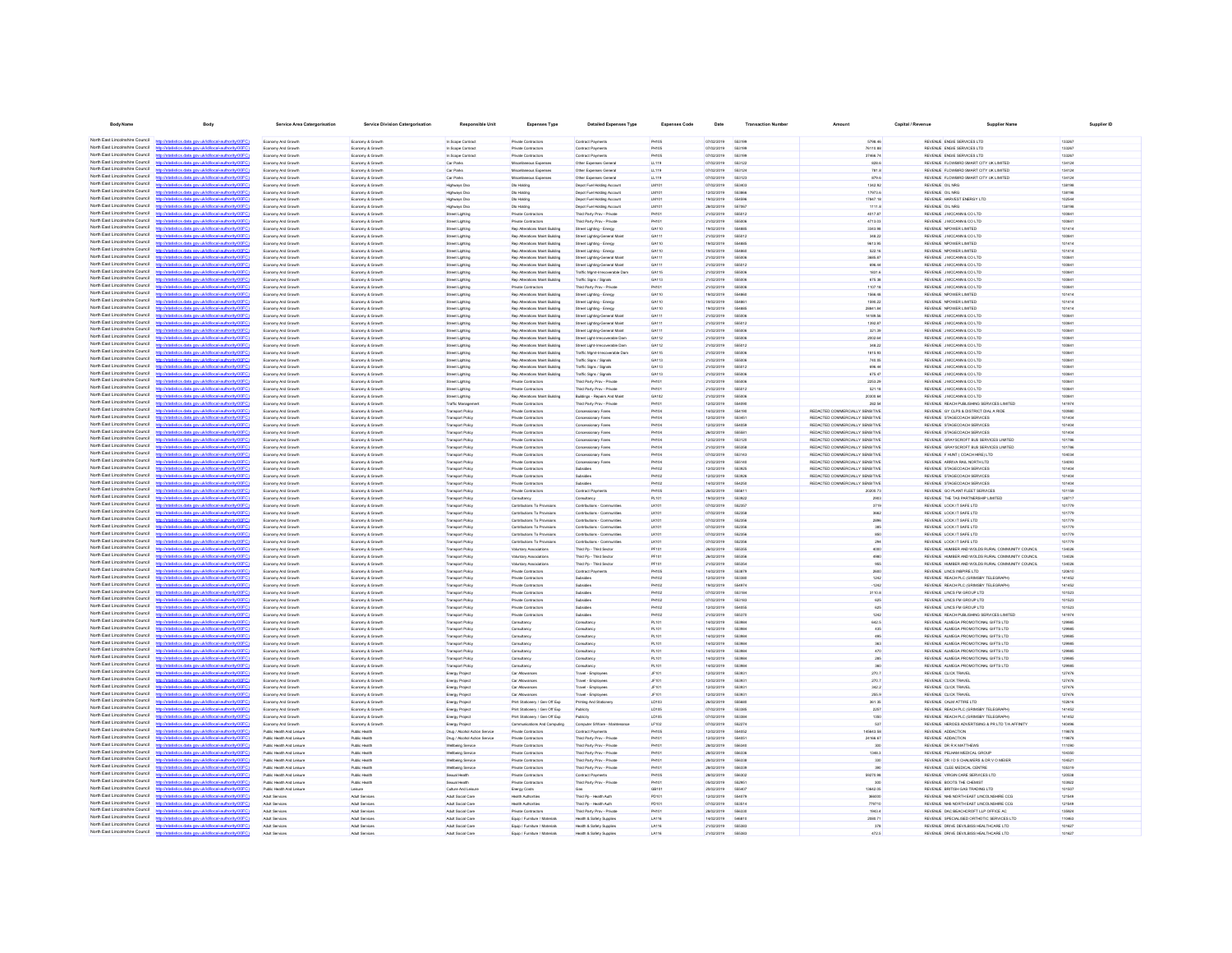| <b>Body Name</b>                                                   | <b>Body</b>                                                                                                        | Service Area Catergorisation            | Service Division Catergorisation | Responsible Unit                                             | <b>Expenses Type</b>                                           | <b>Detailed Expenses Type</b>                            | <b>Expenses Code</b>         | Date                          | <b>Transaction Number</b>    | Amount             | Capital / Revenue | <b>Supplier Name</b>                                                                | Supplier ID                                                    |
|--------------------------------------------------------------------|--------------------------------------------------------------------------------------------------------------------|-----------------------------------------|----------------------------------|--------------------------------------------------------------|----------------------------------------------------------------|----------------------------------------------------------|------------------------------|-------------------------------|------------------------------|--------------------|-------------------|-------------------------------------------------------------------------------------|----------------------------------------------------------------|
|                                                                    | North East Lincolnshire Council http://statistics.data.gov.uk/id/local-authority/00FC)                             | Arkit Services                          | Arkit Renérer                    | Arkit Sovial Care                                            | Fourn / Furniture / Materials                                  | Health & Safety Sunnies                                  | 14116                        | 21/02/2019                    | <b>AGENER</b>                | 250                |                   | REVENUE DRIVE DEVILABS HEALTHCARE LTD.                                              | 101627                                                         |
| North East Lincolnshire Council                                    |                                                                                                                    | Adult Service                           | Adult Service                    | Adult Social Care                                            | Equip / Furniture / Materials                                  | Health & Safety Supplies                                 | LA116                        | 21/02/2019                    | 555383                       | 523.25             |                   | REVENUE DRIVE DEVILBISS HEALTHCARE LTD                                              | 101627                                                         |
| North East Lincolnshire Council                                    | http://statistics.data.oov.uk/d/ocal.authority/00EC)                                                               | Adult Services                          | Adult Services                   | Arkit Sovial Care                                            | Equip / Furniture / Materials                                  | Health & Safety Supples                                  | LA116                        | 21/02/2019                    | 666382                       | 418                |                   | REVENUE DRIVE DEVILBISS HEALTHCARE LTD                                              | 101627                                                         |
| North East Lincolnshire Council                                    | distribution data and debtivershed to discrimination                                                               | <b>Adult Service</b>                    | Adult Service                    | Adult Social Care                                            | Equip / Furniture / Material                                   | Health & Safety Supplier                                 | <b>LA116</b>                 | 07/02/2019                    | 54404                        | 2260               |                   | REVENUE QUEST 88 LIMITED                                                            | 101257                                                         |
| North East Lincolnshire Council<br>North East Lincolnshire Council |                                                                                                                    | Adult Service<br><b>Adult Services</b>  | Adult Services<br>Adult Services | Adult Social Care<br>Adult Social Care                       | Equip / Furniture / Materials<br>Equip / Furniture / Materials | Health & Safety Supplie<br>Health & Safety Supplier      | LA116<br><b>LA116</b>        | 21/02/2019<br>21/02/2019      | 666383                       | 313.5<br>523.25    |                   | REVENUE DRIVE DEVILBISS HEALTHCARE LTD<br>REVENUE DRIVE DEVILBISS HEALTHCARE LTD    | 101627<br>101627                                               |
| North East Lincolnshire Council                                    | ting and you skill head authoritation                                                                              | Adult Service                           | Adult Services                   | Adult Social Care                                            | Equip / Furniture / Material                                   | Health & Safety Supplie                                  | <b>LA116</b>                 | 14/02/2019                    | 54402                        | 3595.92            |                   | REVENUE SPECIALISED ORTHOTIC SERVICES LTD                                           | 110463                                                         |
| North East Lincolnshire Council                                    | v<br>statistics.data.gov.ukld/local-authority/00F6                                                                 | Adult Service                           | Adult Service                    | Adult Social Care                                            | Equip / Furniture / Material                                   | Health & Safety Supplie                                  | LA116                        | 21/02/2019                    | 55538                        | 522.5              |                   | REVENUE DRIVE DEVILBISS HEALTHCARE LTD                                              | 101627                                                         |
| North East Lincolnshire Council<br>North East Lincolnshire Council | listics data one uklidiocal authority (OFC)                                                                        | Adult Services                          | Adult Services                   | Adult Social Care                                            | Equip / Furniture / Materials                                  | Health & Safety Supplier                                 | LA116                        | 21/02/2019                    | 55537                        | 567                |                   | REVENUE DRIVE DEVILBISS HEALTHCARE LTD                                              | 101627                                                         |
| North Fast Lincolnshire Council                                    | http://statistics.data.gov.uk/id/local-authority/00FC                                                              | Adult Services<br>Adult Services        | Adult Services<br>Adult Services | Adult Social Care<br>Adult Social Care                       | Equip / Furniture / Materials<br>Equip / Furniture / Materials | Health & Safety Supplier<br>Health & Safety Supples      | <b>LA116</b><br>LA116        | 21/02/2019<br>21/02/2019      | 55537<br>555384              | 627.9<br>2380      |                   | REVENUE DRIVE DEVILBISS HEALTHCARE LTD<br>REVENUE DRIVE DEVILBISS HEALTHCARE LTD    | 101627<br>101627                                               |
| North East Lincolnshire Council                                    | tistics.data.gov.uk/id/local-authority/00FC                                                                        | Adult Services                          | Adult Services                   | Adult Social Care                                            | Equip / Furniture / Materials                                  | Health & Safety Supplier                                 | LA116                        | 21/02/2019                    | 55538                        | 2190               |                   | REVENUE DRIVE DEVILBISS HEALTHCARE LTD                                              | 101627                                                         |
| North Fast Lincolnshire Council                                    |                                                                                                                    | Adult Services                          | Adult Services                   | Adult Social Care                                            | Equip / Furniture / Materials                                  | Health & Safety Supplies                                 | LA116                        | 21/02/2019                    | 555384                       | 300                |                   | REVENUE DRIVE DEVILBISS HEALTHCARE LTD                                              | 101627                                                         |
| North Fast Lincolnshire Council                                    | tics.data.gov.uk/id/local-authority/00FC1                                                                          | Adult Services                          | Adult Services                   | Adult Social Care                                            | Equip / Furniture / Materials                                  | Health & Safety Supplies                                 | LA116                        | 14/02/2019                    | 540496                       | 629.2              |                   | REVENUE INVACARE (UK) LTD                                                           | 101008                                                         |
| North East Lincolnshire Council<br>North East Lincolnshire Council | http://statistics.data.gov.uk/id/local-authority/00FC)                                                             | <b>Adult Services</b>                   | Adult Services                   | Adult Social Care                                            | Equip / Furniture / Materials                                  | Health & Safety Supplies                                 | LA116                        | 14/02/2019                    | 543875<br>544026             | 629.2              |                   | REVENUE INVACARE (UK) LTD                                                           | 101008                                                         |
| North East Lincolnshire Council                                    | tics data ony uklidiocal authority/DDFC                                                                            | Adult Services<br>Adult Services        | Adult Services<br>Adult Services | Adult Social Care<br>Adult Social Care                       | Equip / Furniture / Materials<br>Equip / Furniture / Materials | Health & Safety Supplies<br>Health & Safety Supplies     | LA116<br>LA116               | 14/02/2019<br>12/02/2019      | 553823                       | 1019.39<br>297.86  |                   | REVENUE SPECIALISED ORTHOTIC SERVICES LTD<br>REVENUE OSTEOPOISE HEALTHCARE LTD      | 110463<br>101985                                               |
| North East Lincolnshire Council                                    | stics.data.gov.uk/id/local-authority/00FC)                                                                         | Adult Services                          | Adult Services                   | Adult Social Care                                            | Equip / Furniture / Materials                                  | Health & Safety Supplies                                 | LA116                        | 14/02/2019                    | 549872                       | 2596               |                   | REVENUE CARE & INDEPENDENCE LTD                                                     | 136642                                                         |
| North East Lincolnshire Council                                    | stics data ony uklidiocal authority                                                                                | Adult Services                          | Adult Services                   | Adult Social Care                                            | Equip / Furniture / Materials                                  | Health & Safety Supplies                                 | LA116                        | 07/02/2019                    | 546108                       | 2250               |                   | REVENUE JOERNS HEALTHCARE LTD                                                       | 126914                                                         |
| North East Lincolnshire Council<br>North East Lincolnshire Council | atistics.data.oov.uk/id/local-authority/00FC)<br><b>Introder</b><br>Seting data one skildhood authority(DDEC)      | Adult Services<br>Arkit Services        | Adult Services<br>Arkit Renéres  | Adult Social Care<br>Arkit Sovial Care                       | Equip / Furniture / Materials<br>Fourn / Furniture / Materials | Health & Safety Supplies<br>Health & Rafety Runnler      | LA116<br>1.4116              | 14/02/2019<br>ernovans        | 543170<br>543170             | 770<br>395         |                   | REVENUE PERFORMANCE HEALTH<br>REVEN E PERFORMANCE HEALTH.                           | 104008<br>tnanna                                               |
| North East Lincolnshire Council                                    | distics.data.gov.uk/id/local-authority/00FC)<br>http://                                                            | Adult Services                          | Adult Services                   | Adult Social Care                                            | Equip / Furniture / Materials                                  | Health & Safety Supplies                                 | LA116                        | 07/02/2019                    | 544023                       | 1700               |                   | REVENUE ULTIMATE CARE GROUP LTD                                                     | 103469                                                         |
| North East Lincolnshire Council                                    | Officer and a state about the con-                                                                                 | Adult Service                           | Adult Services                   | Adult Social Care                                            | Equip / Furniture / Materials                                  | Health & Safety Supplies                                 | LA116                        | 21/02/2019                    | 666377                       | 250                |                   | REVENUE DRIVE DEVILBISS HEALTHCARE LTD                                              | 101627                                                         |
| North East Lincolnshire Council                                    | http://statistics.data.onv.uk/d/ocal.authority/00EC)                                                               | Arkit Services                          | Arkit Renéres                    | Arkit Sovial Care                                            | Frein / Furniture / Materials                                  | Health & Safety Supplier                                 | 1.4116                       | 21/02/2019                    | 666373                       | 418                |                   | REVENUE DRIVE DEVILBISS HEALTHCARE LTD                                              | 101627                                                         |
| North East Lincolnshire Council<br>North East Lincolnshire Council |                                                                                                                    | Adult Service                           | Adult Service                    | Adult Social Care                                            | Equip / Furniture / Material                                   | Health & Safety Supplier                                 | <b>LA116</b>                 | 21/02/2019                    | 666377                       | 627.9              |                   | REVENUE DRIVE DEVILBISS HEALTHCARE LTD                                              | 101627                                                         |
| North East Lincolnshire Council                                    | http://statistics.data.gov.uk/id/local-authority/00FC1<br>distribution state concelebritographs throughout CO      | Adult Service<br><b>Adult Service</b>   | Adult Services<br>Adult Services | Adult Social Care<br>Adult Social Care                       | Equip / Furniture / Materials<br>Equip / Furniture / Materials | Health & Safety Supplie<br>Health & Safety Supplier      | LA116<br><b>LA116</b>        | 21/02/2019<br>21/02/2019      | 666384                       | 2380<br>2190       |                   | REVENUE DRIVE DEVILBISS HEALTHCARE LTD<br>REVENUE DRIVE DEVILBISS HEALTHCARE LTD    | 101627<br>101627                                               |
| North East Lincolnshire Council                                    | tistics.data.gov.uk/id/local-authority/00FC                                                                        | Adult Service                           | Adult Service                    | Adult Social Care                                            | <b>Equip / Furniture / Material:</b>                           | Health & Safety Supplie                                  | <b>LA116</b>                 | 21/02/2019                    | 55538                        | 306.75             |                   | REVENUE DRIVE DEVILBISS HEALTHCARE LTD                                              | 101627                                                         |
| North East Lincolnshire Council                                    |                                                                                                                    | <b>Adult Services</b>                   | Adult Services                   | Adult Social Care                                            | Equip / Furniture / Materials                                  | Health & Safety Supplier                                 | LA116                        | 14/02/2019                    | 551921                       | 762.5              |                   | REVENUE SIMPLYMED LTD                                                               | 120822                                                         |
| North East Lincolnshire Council<br>North East Lincolnshire Council |                                                                                                                    | Adult Services                          | Adult Services                   | Adult Social Care                                            | Equip / Furniture / Materials                                  | Health & Safety Supplier                                 | <b>LA116</b>                 | 19/02/2019                    | 55452                        | 1517.37            |                   | REVENUE PRISM MEDICAL UK LTD                                                        | 119507                                                         |
| North East Lincolnshire Council                                    | m delettrent notheris (DDD)                                                                                        | <b>Adult Services</b>                   | Adult Services                   | Adult Social Care<br>Adult Social Care                       | Equip / Furniture / Materials                                  | Health & Safety Supples                                  | LA116                        | 07/02/2019                    | 552901                       | 762.5<br>1387.5    |                   | REVENUE SIMPLYMED LTD                                                               | 120822                                                         |
| North East Lincolnshire Council                                    | tatistics.data.gov.uk/id/local-authority/00FC                                                                      | Adult Services<br>Adult Services        | Adult Services<br>Adult Services | Adult Social Care                                            | Equip / Furniture / Materials<br>Equip / Furniture / Materials | Health & Safety Supplier<br>Health & Safety Supplier     | LA116<br>LA116               | 07/02/2019<br>07/02/2019      | 552921<br>55318              | 5800               |                   | REVENUE PERFORMANCE HEALTH<br>REVENUE SUMED INTERNATIONAL UK LTD                    | 104008<br>139289                                               |
| North Fast Lincolnshire Council                                    |                                                                                                                    | Adult Services                          | Adult Services                   | Adult Social Care                                            | Equip / Furniture / Materials                                  | Health & Safety Suppler                                  | LA116                        | 07/02/2019                    | 553182                       | 2300               |                   | REVENUE SUMED INTERNATIONAL UK LTD                                                  | 139289                                                         |
| North Fast Lincolnshire Council                                    |                                                                                                                    | Adult Services                          | Adult Services                   | Adult Social Care                                            | Equip / Furniture / Materials                                  | Health & Safety Supplies                                 | LA116                        | 07/02/2019                    | 552930                       | 678.75             |                   | REVENUE PERFORMANCE HEALTH                                                          | 104008                                                         |
| North Fast Lincolnshire Council<br>North Fast Lincolnshire Council |                                                                                                                    | Adult Services                          | Adult Services                   | Adult Social Care                                            | Equip / Furniture / Materials                                  | Health & Safety Supplies                                 | LA116                        | 14/02/2019                    | 55423                        | 713.38             |                   | REVENUE PRISM MEDICAL UK LTD                                                        | 119507                                                         |
| North East Lincolnshire Council                                    | http://statistics.data.gov.uk/id/local-authority/00FC)                                                             | Adult Services<br>Adult Services        | Adult Services<br>Adult Services | Adult Social Care<br>Adult Social Care                       | Equip / Furniture / Materials<br>Equip / Furniture / Materials | Health & Safety Supplies<br>Health & Safety Supplies     | LA116<br>LA116               | 14/02/2019<br>19/02/2019      | 554233<br>554525             | 1517.37<br>2180.07 |                   | REVENUE PRISM MEDICAL UK LTD<br>REVENUE PRISM MEDICAL UK LTD                        | 119507<br>119507                                               |
| North East Lincolnshire Council                                    | stics.data.gov.uk/id/local-authority/00FC)                                                                         | Adult Services                          | Adult Services                   | Adult Social Care                                            | Equip / Furniture / Materials                                  | Health & Safety Supplies                                 | LA116                        | 07/02/2019                    | 553189                       | 720                |                   | REVENUE NOTTINGHAM REHAB LIMITED                                                    | 101715                                                         |
| North East Lincolnshire Council                                    | tics data ony uklidiocal authority!"                                                                               | Adult Services                          | Adult Services                   | Adult Social Care                                            | Equip / Furniture / Materials                                  | Health & Safety Supplies                                 | LA116                        | 07/02/2019                    | 553181                       | 2300               |                   | REVENUE NOTTINGHAM REHAB LIMITED                                                    | 101715                                                         |
| North East Lincolnshire Council                                    | tistics.data.gov.uk/id/local-authority/00FC1<br>http                                                               | Adult Services                          | Adult Services                   | Adult Social Care                                            | Equip / Furniture / Materials                                  | Health & Safety Supplies                                 | LA116                        | 07/02/2019                    | 553189                       | 1600               |                   | REVENUE NOTTINGHAM REHAB LIMITED                                                    | 101715                                                         |
| North East Lincolnshire Council<br>North East Lincolnshire Council | listics data one uklidihoal authorite IDDFC                                                                        | Adult Services                          | Adult Services                   | Adult Social Care                                            | Equip / Furniture / Materials                                  | Health & Safety Supples                                  | LA116                        | 14/02/2019                    | 554273                       | 3520               |                   | REVENUE ARJO UK LIMITED                                                             | 137759                                                         |
| North East Lincolnshire Council                                    | distics.data.gov.uk/id/local-authority/00FC)<br>http://<br>fields and group delivery throughout in the             | Adult Services<br><b>Arkit Servines</b> | Adult Services<br>Arkit Renérer  | Adult Social Care<br>Arkit Sovial Care                       | Equip / Furniture / Materials<br>Equip / Furniture / Materials | Health & Safety Supplies<br>Health & Safety Supples      | LA116<br>1.4116              | 21/02/2019<br>21/02/2019      | 553884<br>66388              | 1293.86<br>727.5   |                   | REVENUE PICKERINGS EUROPE LIMITED<br>REVENUE PICKERINGS EUROPE LIMITED              | 100897<br>100807                                               |
| North East Lincolnshire Council                                    | fistins data one uklidiocal authoritement?)                                                                        | Arkit Services                          | Arkit Renéres                    | Arkit Sovial Care                                            | Frein / Furniture / Materials                                  | Health & Rafety Runnler                                  | 1.4116                       | 21/02/2019                    | 663882                       | 266.1              |                   | REVENUE PICKERINGS EUROPE UMITED                                                    | 100807                                                         |
| North East Lincolnshire Council                                    |                                                                                                                    | Adult Service                           | Adult Services                   | Adult Social Care                                            | Equip / Furniture / Materials                                  | Health & Safety Supplies                                 | LA116                        | 21/02/2019                    | 555041                       | 2380               |                   | REVENUE DRIVE DEVILBISS HEALTHCARE LTD                                              | 101627                                                         |
| North East Lincolnshire Council<br>North East Lincolnshire Council | http://statistics.data.gov.uk/id/local-authority/00FC1                                                             | Adult Service                           | Adult Services                   | Adult Social Care                                            | Equip / Furniture / Materials                                  | Health & Safety Supplies                                 | LA116                        | 21/02/2019                    | 555041                       | 2190               |                   | REVENUE DRIVE DEVILBISS HEALTHCARE LTD                                              | 101627                                                         |
| North East Lincolnshire Council                                    | .<br>1980 - Patrick Andrews, amerikansk politiker (d. 1980)<br>distics.data.gov.uk/id/local-authority/00FC         | Adult Service<br>Adult Service          | Adult Services<br>Adult Services | Adult Social Care<br>Adult Social Care                       | Equip / Furniture / Material<br>Equip / Furniture / Materials  | Health & Safety Supplier<br>Health & Safety Supplie      | <b>LA116</b><br><b>LA116</b> | 14/02/2019<br>14/02/2019      | <b>SS401</b><br><b>SS401</b> | 720                |                   | REVENUE NOTTINGHAM REHAB LIMITED<br>REVENUE NOTTINGHAM REHAB LIMITED                | 101715<br>101715                                               |
| North East Lincolnshire Council                                    |                                                                                                                    | <b>Adult Services</b>                   | Adult Services                   | Adult Social Care                                            | Equip / Furniture / Materials                                  | Health & Safety Supplier                                 | LA116                        | 14/02/2019                    |                              | 2300<br>320        |                   | REVENUE NOTTINGHAM REHAB LIMITED                                                    | 101715                                                         |
| North East Lincolnshire Council                                    | tics data ony uklidiocal authority/00FC                                                                            | Adult Service                           | Adult Services                   | Adult Social Care                                            | Equip / Furniture / Material                                   | Health & Safety Supplie                                  | <b>LA116</b>                 | 14/02/2019                    | 55425                        | 790                |                   | REVENUE NOTTINGHAM REHAB LIMITED                                                    | 101715                                                         |
| North East Lincolnshire Council                                    |                                                                                                                    | <b>Adult Services</b>                   | Adult Services                   | Adult Social Care                                            | Equip / Furniture / Materials                                  | Health & Safety Supplies                                 | LA116                        | 14/02/2019                    | 55405                        | 980                |                   | REVENUE FRONTIER THERAPEUTICS                                                       | 139266                                                         |
| North East Lincolnshire Council<br>North East Lincolnshire Council | tistics.data.gov.uk/id/local-authority/00FC                                                                        | Adult Services                          | Adult Services                   | Adult Social Care                                            | Equip / Furniture / Materials                                  | Health & Safety Supplier                                 | LA116                        | 14/02/2019                    | 55405                        | 1700               |                   | REVENUE FRONTIER THERAPEUTICS                                                       | 139266                                                         |
| North Fast Lincolnshire Council                                    | v ukldincalauthorityi00F                                                                                           | <b>Adult Services</b><br>Adult Services | Adult Services<br>Adult Services | Adult Social Care<br>Adult Social Care                       | Equip / Furniture / Materials<br>Equip / Furniture / Materials | Health & Safety Supplies<br>Health & Safety Suppler      | LA116<br>LA116               | 21/02/2019<br>28/02/2019      | 555082<br>555703             | 362.88<br>261.6    |                   | REVENUE SMITCARE LTD<br>REVENUE PICKERINGS EUROPE LIMITED                           | 101070<br>100897                                               |
| North East Lincolnshire Council                                    |                                                                                                                    | Adult Services                          | Adult Services                   | Adult Social Care                                            | Equip / Furniture / Materials                                  | Health & Safety Supplies                                 | LA116                        | 28/02/2019                    | 555713                       | 292.89             |                   | REVENUE PICKERINGS EUROPE LIMITED                                                   | 100897                                                         |
| North Fast Lincolnshire Council                                    |                                                                                                                    | Adult Services                          | Adult Services                   | Adult Social Care                                            | Equip / Furniture / Materials                                  | Health & Safety Supplies                                 | LA116                        | 28/02/2019                    | 555813                       | 344.52             |                   | REVENUE PICKERINGS EUROPE LIMITED                                                   | 100897                                                         |
| North Fast Lincolnshire Council<br>North East Lincolnshire Council | tics.data.gov.uk/id/local-authority/00FC1                                                                          | Adult Services                          | Adult Services                   | Adult Social Care                                            | Equip / Furniture / Materials                                  | Health & Safety Supplies                                 | LA116                        | 28/02/2019                    | 55581                        | 412.25             |                   | REVENUE PICKERINGS EUROPE LIMITED                                                   | 100897                                                         |
| North East Lincolnshire Council                                    | http://statistics.data.gov.uk/id/local-authority/00FC)                                                             | Adult Services<br>Adult Services        | Adult Services<br>Adult Services | Home Options & Hous Rel Supp<br>Home Options & Hous Rel Supp | Communications And Computing<br>Other Agencies                 | Computer S/Ware - Purchases<br>Third Pp - Block Gross    | LF101<br>PJ103               | 21/02/2019<br>26/02/2019      | 555319<br>55587              | 4905.34<br>25675   |                   | REVENUE CIVICA UK LIMITED<br>REVENUE DOORSTEP                                       | 103029<br>100310                                               |
| North East Lincolnshire Council                                    | Oftwing that day in the day were stab and                                                                          | Adult Services                          | Adult Services                   | Home Options & Hous Rel Supp                                 | Other Agencies                                                 | Third Po - Block Gross                                   | PJ103                        | 26/02/2019                    | 666871                       | 8190               |                   | <b>REVENUE DOORSTEP</b>                                                             | 100310                                                         |
| North East Lincolnshire Council                                    | stics.data.gov.uk/id/local-authority/00FC1                                                                         | Adult Services                          | Adult Services                   | Home Options & Hous Rel Supp                                 | Other Agencies                                                 | Third Po - Block Gross                                   | PJ103                        | 26/02/2019                    | 555875                       | 6149               |                   | REVENUE LONGHURST AND HAVELOK HOMES LTD                                             | 100342                                                         |
| North East Lincolnshire Council<br>North East Lincolnshire Council | stics data ony uklidiocal authority(0)                                                                             | Adult Services                          | Adult Services                   | Home Options & Hous Rel Supp                                 | Other Agencies                                                 | Third Po - Block Gross                                   | PJ103                        | 26/02/2019                    | 55587                        | 19956.3            |                   | REVENUE LONGHURST AND HAVELOK HOMES LTD                                             | 100342                                                         |
| North East Lincolnshire Council                                    | atistics.data.oov.uk/id/local-authority/00FC)<br><b>http://etg</b><br>letatistics data onu ukšdiocal authoritu00EC | Adult Services<br>Arkit Services        | Adult Services<br>Arkit Renéres  | Home Options & Hous Rel Supp<br>Home Ontions & Hous Rel Sums | Other Agencies<br>Other Agencies                               | Third Po - Block Gross<br>Third Pn - Rivek Gross         | PJ103<br>PJ103               | 26/02/2019<br><b>Phocogas</b> | 555876<br>666873             | 5031<br>36550      |                   | REVENUE LONGHURST AND HAVELOK HOMES LTD<br>REVEN E LONGH RST AND HAVELOK HOMES LTD. | 100342<br>100342                                               |
| North East Lincolnshire Council                                    | http://statistics.data.gov.uk/id/local-authority/00FC)                                                             | Adult Services                          | Adult Services                   | Home Options & Hous Rel Supp                                 | Other Agencies                                                 | Third Po - Block Gross                                   | PJ103                        | 26/02/2019                    | 555874                       | 41086.5            |                   | REVENUE LONGHURST AND HAVELOK HOMES LTD                                             | 100342                                                         |
| North East Lincolnshire Council                                    | nny ukildhood authoritainnE                                                                                        | Adult Service                           | Adult Services                   | Home Options & Hous Rel Supp                                 | Other Agencies                                                 | Third Pp - Block Gros                                    | PJ103                        | 26/02/2019                    | <b>GGGRA</b>                 | 11375              |                   | REVENUE THE SALVATION ARMY                                                          | 100309                                                         |
| North East Lincolnshire Council<br>North East Lincolnshire Council | fistins data one uklidiocal authoritement?)                                                                        | <b>Arkit Servines</b>                   | Arkit Renérer                    | Home Options & Hous Rel Supp                                 | Other Agencies                                                 | Third Po - Block Gross                                   | PJ103                        | 26/02/2019                    | 666872                       | 15838.33           |                   | REVEN E WOMENS AID                                                                  | 100326                                                         |
| North East Lincolnshire Council                                    | http://statistics.data.gov.uk/id/local-authority/00FC                                                              | Adult Service<br>Adult Service          | Adult Services<br>Adult Services | Home Options & Hous Rel Supp<br>Home Options & Hous Rel Supp | Other Agencies<br>Contributions To Pro                         | Third Pp - Block Gros<br><b>Bad Debt Provision</b>       | PJ103<br><b>LK104</b>        | 26/02/2019<br>19/02/2019      | 663083                       | 23588.72<br>300    |                   | REVENUE GRIMSBY CLEETHORPES & HUMBER REGION YMCA<br>REVENUE 1ST CALL PROPERTIES     | 100305<br>123788                                               |
| North East Lincolnshire Council                                    | distribution data con delidiocal authority(DOEC)                                                                   | Adult Service                           | Adult Services                   | Home Options & Hous Rel Supp                                 | Contributions To Provision                                     | Contributions - Othe                                     | LK103                        | 05/02/2019                    |                              | 287.49             |                   | REVENUE DAVID BURY LTD                                                              | 103135                                                         |
| North East Lincolnshire Council                                    | stics.data.gov.uk/id/local-authority/00FC                                                                          | Adult Service                           | Adult Service                    | Home Options & Hous Rel Supp                                 | Contributions To Provis                                        | Contributions - Othe                                     | LK103                        | 14/02/2019                    | 55426                        | 996                |                   | REVENUE SC LETTING                                                                  | 131716                                                         |
| North East Lincolnshire Council                                    |                                                                                                                    | Adult Services                          | Adult Services                   | Home Options & Hous Rel Supp                                 | Private Contractors                                            | Third Party Prov - Private                               | <b>PH101</b>                 | 12/02/2019                    | 66325                        | 262.5              |                   | REVENUE REDACTED PERSONAL INFORMATION                                               | REDACTED PERSONAL INFORMATION                                  |
| North East Lincolnshire Council<br>North East Lincolnshire Council | stics.data.gov.uk/id/local-authority/00FC1                                                                         | Adult Services                          | Adult Services                   | Home Options & Hous Rel Supp                                 | Private Contractor:                                            | Third Party Prov - Private                               | PH101                        | 25/02/2019                    |                              | 800                |                   | REVENUE REDACTED PERSONAL INFORMATION                                               | REDACTED PERSONAL INFORMATION                                  |
| North East Lincolnshire Council                                    | stics.data.gov.uk/id/local-authority/00FC]                                                                         | <b>Adult Services</b><br>Adult Services | Adult Services<br>Adult Services | Home Options & Hous Rel Supp<br>Home Options & Hous Rel Supp | Private Contractor:<br>Private Contractor:                     | Third Party Prov - Private<br>Third Party Prov - Private | <b>PH101</b><br>PH101        | 14/02/2019<br>19/02/2019      | 553371<br>55495              | 500<br>380         |                   | REVENUE REDACTED PERSONAL INFORMATION<br>REVENUE REDACTED PERSONAL INFORMATION      | REDACTED PERSONAL INFORMATION<br>REDACTED PERSONAL INFORMATION |
| North East Lincolnshire Council                                    |                                                                                                                    | Adult Services                          | Adult Services                   | Home Options & Hous Rel Supp                                 | Private Contractors                                            | Third Party Prov - Private                               | <b>PH101</b>                 | 28/02/2019                    | 555636                       | 741                |                   | REVENUE REDACTED PERSONAL INFORMATION                                               | REDACTED PERSONAL INFORMATION                                  |
| North Fast Lincolnshire Council                                    | ics.data.gov.uk/id/local-authority/00FC1                                                                           | Adult Services                          | Adult Services                   | Home Options & Hous Rel Supp                                 | Private Contractor:                                            | Third Party Prov - Private                               | <b>PH101</b>                 | 19/02/2019                    | 553614                       | 300                |                   | REVENUE REDACTED PERSONAL INFORMATION                                               | REDACTED PERSONAL INFORMATION                                  |
| North Fast Lincolnshire Council<br>North Fast Lincolnshire Council |                                                                                                                    | Adult Services                          | Adult Services                   | Home Options & Hous Rel Supp                                 | Private Contractor:                                            | Third Party Prov - Private                               | PH101                        | 19/02/2019                    | 554965                       | 680                |                   | REVENUE REDACTED PERSONAL INFORMATION                                               | REDACTED PERSONAL INFORMATION                                  |
| North Fast Lincolnshire Council                                    | istics data ony riklid/ocal.authority/00FCI<br>http                                                                | Adult Services<br>Adult Services        | Adult Services<br>Adult Services | Home Options & Hous Rel Supp<br>Home Options & Hous Rel Supp | Private Contractors<br>Private Contractor:                     | Third Party Prov - Private<br>Third Party Prov - Private | <b>PH101</b><br>PH101        | 28/02/2019<br>28/02/2019      | 555436<br>556288             | 360<br>450         |                   | REVENUE REDACTED PERSONAL INFORMATION<br>REVENUE REDACTED PERSONAL INFORMATION      | REDACTED PERSONAL INFORMATION<br>REDACTED PERSONAL INFORMATION |
| North East Lincolnshire Council                                    |                                                                                                                    | Adult Services                          | Adult Services                   | Home Options & Hous Rel Supp                                 | Other Agencies                                                 | Other                                                    | PJ121                        | 14/02/2019                    | 65427                        | 600.12             |                   | REVENUE NAVIGO HEALTH AND SOCIAL CARE CIC                                           | 128804                                                         |
| North East Lincolnshire Council                                    | stics.data.gov.uk/id/local-authority/00FC)                                                                         | Adult Services                          | Adult Services                   | Home Options & Hous Rel Supp                                 | Rents                                                          | Service Charge                                           | GC102                        | 26/02/2019                    | 555415                       | 286.91             |                   | REVENUE ANGLIAN WATER                                                               | 100508                                                         |
| North East Lincolnshire Council                                    | tics data ony uklidiocal authority!"                                                                               | Adult Services                          | Adult Services                   | Home Options & Hous Rel Supp                                 | Rents                                                          | Service Charge                                           | GC102                        | 19/02/2019                    | 554948                       | 350                |                   | REVENUE TMS PROPERTY MAINTENANCE SERVICES                                           | 131931                                                         |
| North East Lincolnshire Council<br>North East Lincolnshire Council | stics.data.gov.uk/id/local-authority/00FC1<br>http                                                                 | Adult Services                          | Adult Services                   | Home Options & Hous Rel Supp                                 | Rents                                                          | Service Charge                                           | GC102                        | 19/02/2019                    | 554935                       | 415                |                   | REVENUE TMS PROPERTY MAINTENANCE SERVICES                                           | 131931                                                         |
| North East Lincolnshire Council                                    | stics data ony rickthocal authority(00)<br>http://statistics.data.gov.uk/id/local-authority/00FC)                  | Adult Services<br>Adult Services        | Adult Services<br>Adult Services | Home Options & Hous Rel Supp<br>Home Options & Hous Rel Supp | Rents<br>Rents                                                 | Service Charg<br>Rent                                    | GC102<br>GC101               | 19/02/2019<br>05/02/2019      | 55495<br>552956              | 305<br>275         |                   | REVENUE TMS PROPERTY MAINTENANCE SERVICES<br>REVENUE REDACTED PERSONAL INFORMATION  | 131931<br>REDACTED PERSONAL INFORMATION                        |
| North East Lincolnshire Council                                    | inter data any sididaced autocological                                                                             | Adult Services                          | Adult Services                   | Home Options & Hous Rel Supp                                 | <b>Rents</b>                                                   |                                                          | GC101                        | ernsystem                     | 663088                       | 420                |                   | REVENUE REDACTED PERSONAL INFORMATION                                               | REDUCTED PERSONAL INFORMATION                                  |
| North East Lincolnshire Council                                    | stics data nov uklidiocal authority(DDEC)                                                                          | Arkit Services                          | Arkit Renéres                    | Home Ontions & Hous Rel Sums                                 | <b>Rents</b>                                                   | Rent                                                     | octor.                       | 07/02/2019                    | 663094                       | 700                |                   | REVEN E REDACTED PERSONAL INFORMATION                                               | REDUCTED PERSONAL INFORMATION                                  |
| North East Lincolnshire Council                                    | North East Lincolnshire Council http://statistics.data.gov.uk/id/local-authority/00FC1                             | Adult Service                           | Adult Service                    | Home Options & Hous Rel Supp                                 |                                                                |                                                          | GC101                        | 07/02/2019                    | 663090                       | 770                |                   | REVENUE REDACTED PERSONAL INFORMATION                                               | REDACTED PERSONAL INFORMATION                                  |
|                                                                    | North East Lincolnshire Council   New Setwhetics Anti-Any defictive at authority inner                             | Adult Service<br>Adult Service          | Adult Services<br>Adult Service  | Home Options & Hous Rel Supp<br>Home Options & Hous Rel Supp | Rents                                                          | Rent                                                     | GC101<br>GC101               | 07/02/2019<br>07/02/2019      | 663100<br>55309              | 660                |                   | REVENUE REDACTED PERSONAL INFORMATION<br>REVENUE REDACTED PERSONAL INFORMATION      | REDACTED PERSONAL INFORMATION<br>REDACTED PERSONAL INFORMATION |
| North East Lincolnshire Council                                    | itistics.data.gov.uklid/local-authority/00FC                                                                       | Adult Service                           | Adult Service                    | Home Options & Hous Rel Supp                                 |                                                                |                                                          | GC101                        | 07/02/2019                    | 55309                        | 910                |                   | REVENUE REDACTED PERSONAL INFORMATION                                               | REDACTED PERSONAL INFORMATION                                  |
| North East Lincolnshire Council                                    |                                                                                                                    | Adult Service                           | Adult Services                   | Home Options & Hous Rel Supp                                 |                                                                |                                                          | GC101                        | 07/02/2019                    |                              |                    |                   | REVENUE REDACTED PERSONAL INFORMATION                                               | REDACTED PERSONAL INFORMATION                                  |
| North East Lincolnshire Council<br>North East Lincolnshire Council | tics data ony rickthocal authority(00EC)                                                                           | Adult Service                           | Adult Service                    | Home Options & Hous Rel Supp                                 |                                                                |                                                          | GC10                         | 07/02/2019                    |                              |                    |                   | REVENUE REDACTED PERSONAL INFORMATION                                               | REDACTED PERSONAL INFORMATION                                  |
|                                                                    |                                                                                                                    |                                         | Arkit Renére                     | Inma Ordinas & Hous Rel Sunn                                 |                                                                |                                                          | GC101                        | 07/02/2019                    |                              |                    |                   | REVEN E REDACTED PERSONAL INFORM                                                    | REDACTED PERSONAL INFORMAT                                     |